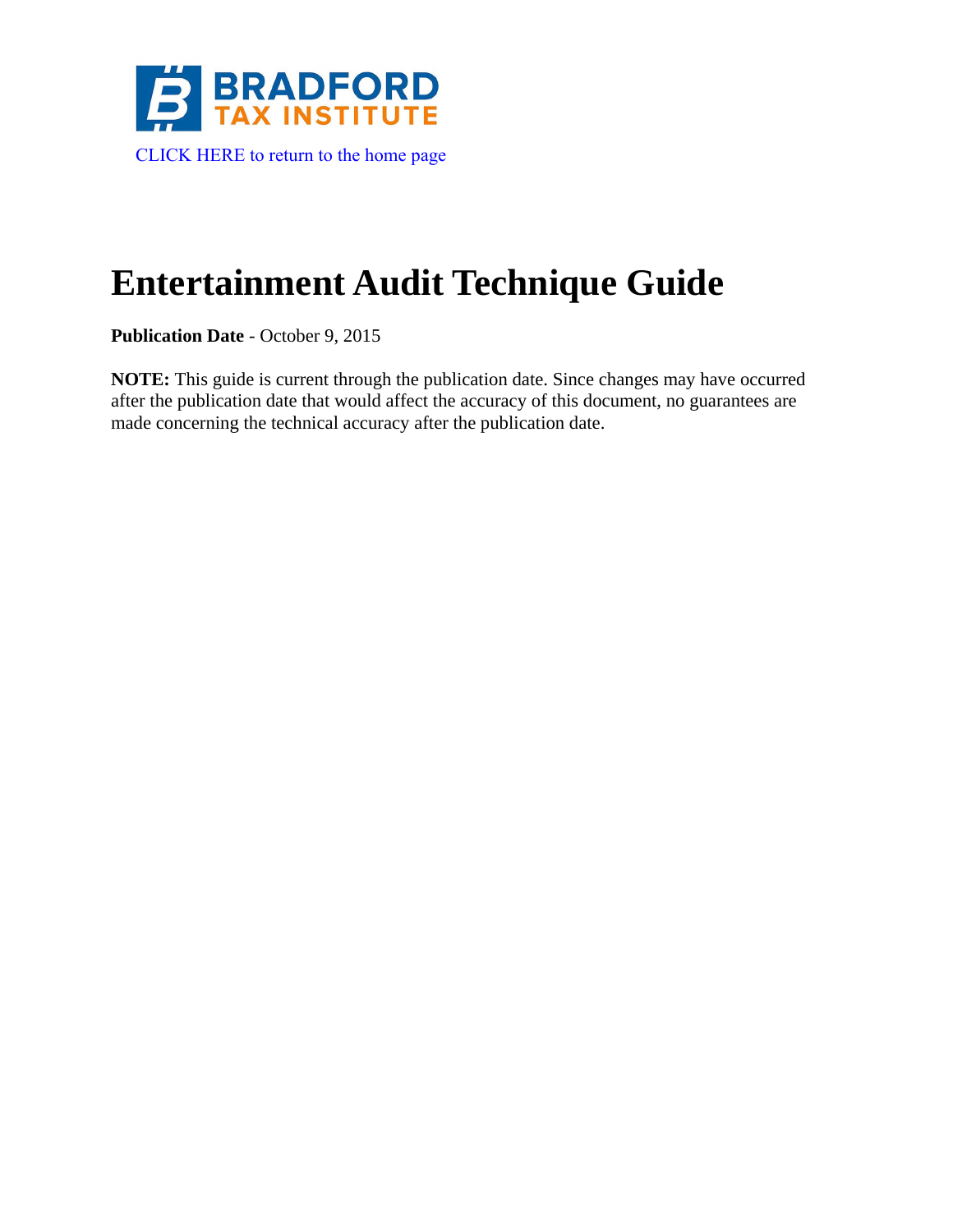## **Table of Contents**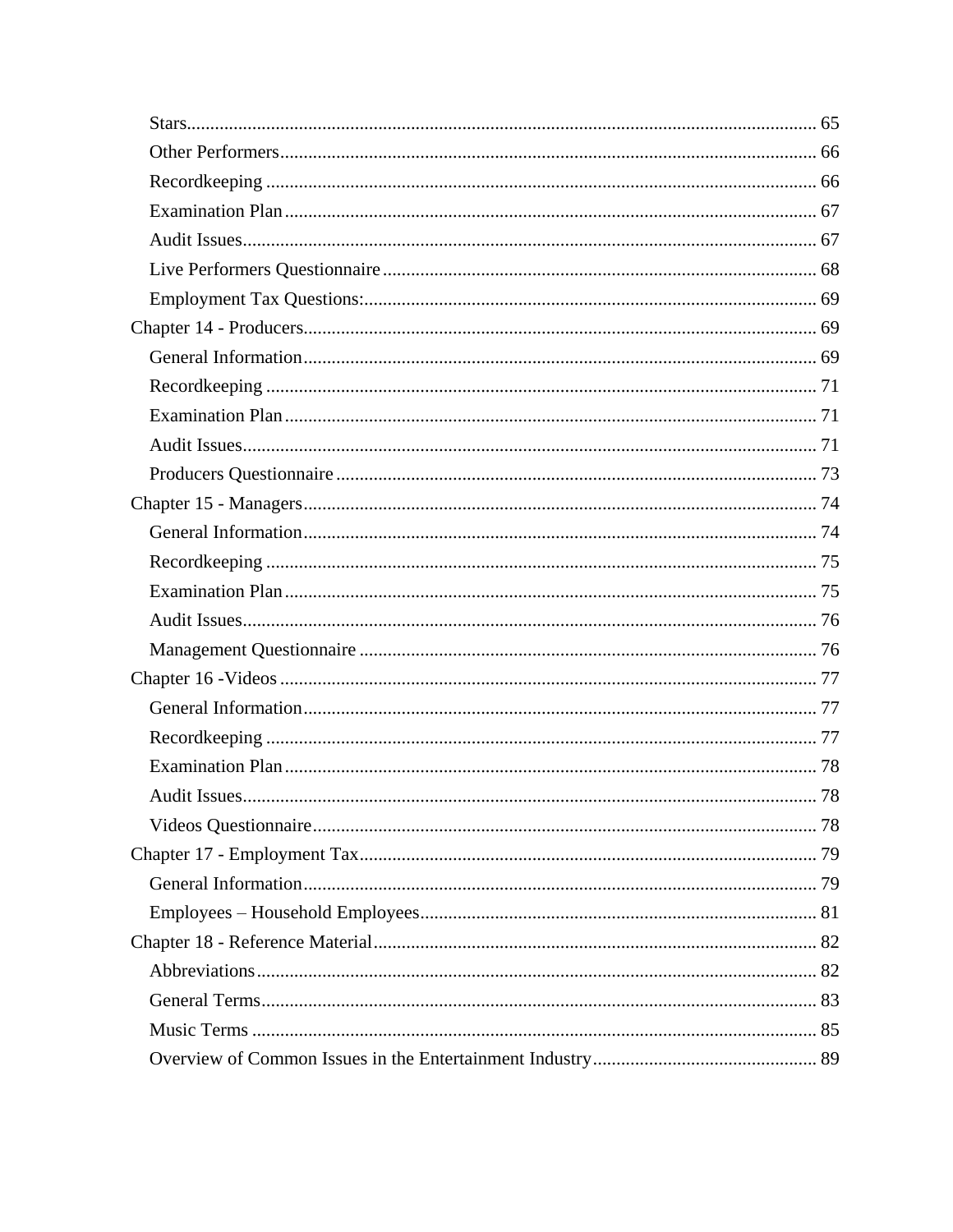## <span id="page-4-0"></span>**Introduction**

The purpose of this Entertainment Audit Technique Guide (ATG) is:

- To provide an overview of the activities encountered in examinations of individuals in the entertainment industry.
- To familiarize examiners with issues and terminology pertinent to individuals in the entertainment industry.
- To assist examiners with their examinations by providing audit techniques.

This ATG should help reduce the time needed to examine returns of individuals in the entertainment industry by providing some background on the industry and the applicable tax law. While this guide covers a variety of situations and issues, it is not all-inclusive.

## <span id="page-4-1"></span>**Chapter 1 - Background**

## <span id="page-4-2"></span>**Overview**

This audit technique guide is designed to provide assistance in auditing individuals in various aspects of the entertainment industry. The issues need to be developed in relation to the taxpayer's trade or business. Sometimes it is a challenge to determine the exact nature of the taxpayer's profession. It is, therefore, necessary to look beyond the job title and determine the actual duties and responsibilities of the taxpayer.

At one time, an individual's job title clearly denoted the duties associated. Now, there is a great deal of crossover between job titles. In the early years of film making, the director was under the control of the producer and had complete control of the actors, editors, etc. Now, many actors have creative control. Directors may have creative control. Editors may work directly under the control of the producer and independent of the director.

Individuals can function in different job titles on different projects. A taxpayer may be a property master on one project and a "prop man," assistant property master, or a set dresser on another. Many actors are also directors or producers, sometimes on the same project. It is, therefore, critical to determine the duties of a taxpayer in regard to each project. This will be important in determining which expenses are ordinary and necessary.

In the film industry, employees are categorized as "above the line" or "below the line." Above the line employees are thought of as creative talent, while below the line generally refers to technicians and support services (although it includes set designers and artists). The "line" is an accounting demarcation used in developing the budget for production. Some above the line costs are incurred even before a film goes into the production stage. Above the line costs include the story rights, the screen play, the producer, the director, and the principal cast. Generally, during the "pre-production" period, the expense for the principal cast is negotiated, but the cost of the story rights are actually paid.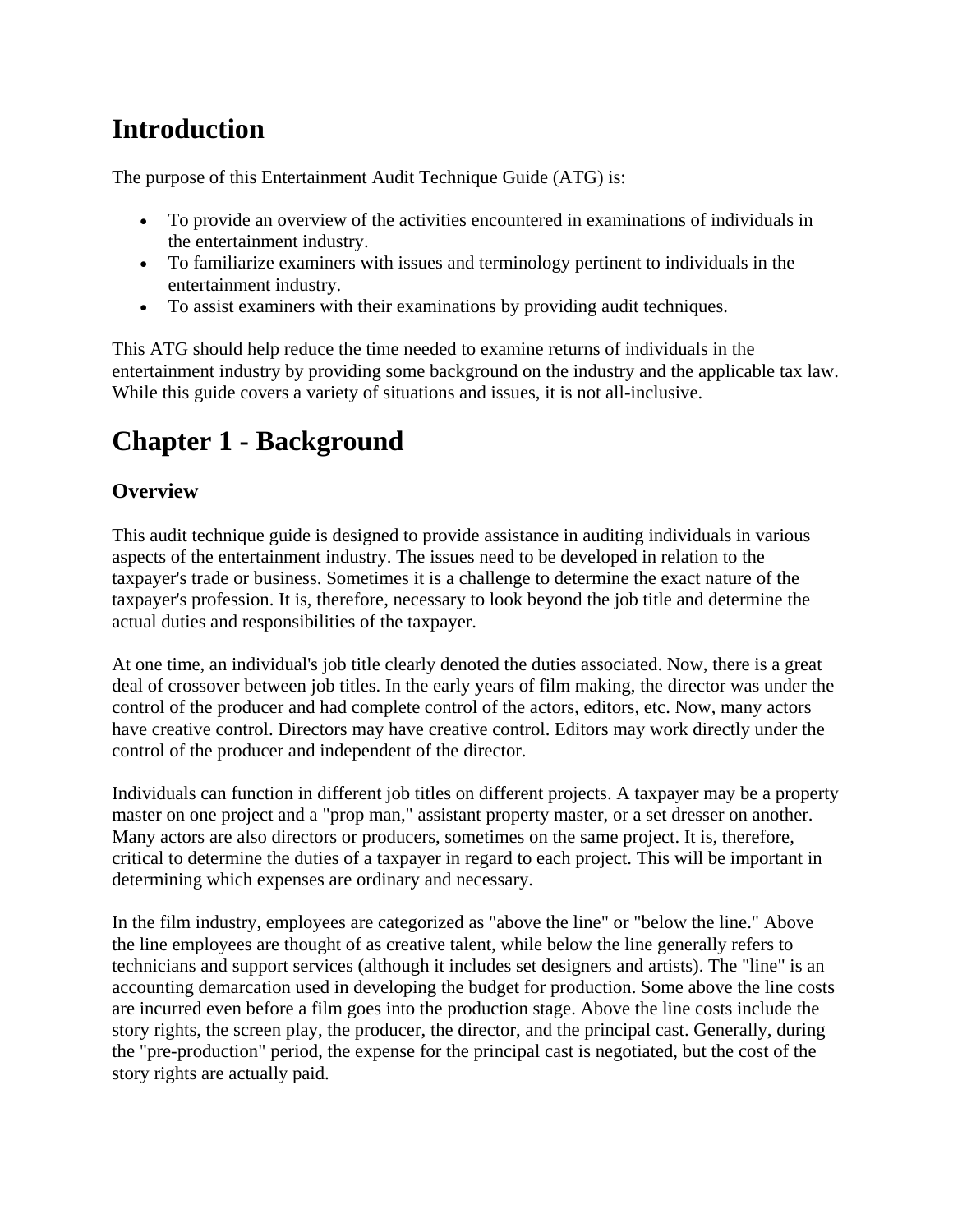This audit technique guide covers performers, producers, directors, technicians, and other workers in the film industry, the recording industry, and live performances. The same general rules apply and the same issues are found on most of these returns. While working in the entertainment industry, taxpayers are involved in performing for compensation, searching for work through auditions or any other reasonable means of attaining employment, or maintaining their position (skills, image, etc.) through reasonable expenditures for education, training, public relations, etc.

Historically, taxpayers in the entertainment industry tend to be aggressive or abusive when deducting expenses that may or may not be related directly to their business activities (i.e., personal expenses). Our goal is to bring the allowable deductions back within the confines of the Code. The distinction between ordinary/necessary and extravagant must be more clearly drawn.

### **Unions and Guilds**

The entertainment industry has numerous unions and guilds. Each of these organizations has entered into a collective bargaining agreement on behalf of its members. These agreements or contracts address rates of compensation, reimbursements, allowances, hours required to be worked, materials to be provided, etc. Prominent performers and creative talents may negotiate additional terms for each project on which they work to supplement the union or guild contract (or have their attorney or business manager negotiate these items). Issues not addressed in these individual contracts are determined on the basis of the underlying union or guild contract.

When an individual is a member of a guild or union (i.e., pays dues), we can generally assume that individual is entitled to the benefits of the union/guild contract for the year(s) under examination. In the absence of any verification to the contrary, all reimbursements and benefits provided for in the contract will be deemed available to the taxpayer.

#### **Reimbursements**

When entertainment industry taxpayers work on union productions, their respective contracts typically require allowances or reimbursement compensation. Taxpayers claiming otherwise should prove they were not entitled to allowances, reimbursements, or compensation under their applicable contract. The major unions (SAG, DGA, etc.) have contracts that provide for extensive reimbursement and compensation for the more common expenses such as travel and meals. Many other expenses commonly seen are covered by the contracts as well (e.g., physical trainers; offices; security; travel and related expenses for spouses, significant others, children; etc.).

Taxpayers who claim a production was non-union must provide a copy of their contract with the producer or other proof.

Frequently, taxpayers claim that although expenses were reimbursable under the contract, they did not claim reimbursement because they feared they might not be hired for future projects. The IRS position is, nevertheless, that if the taxpayer could have received reimbursement, the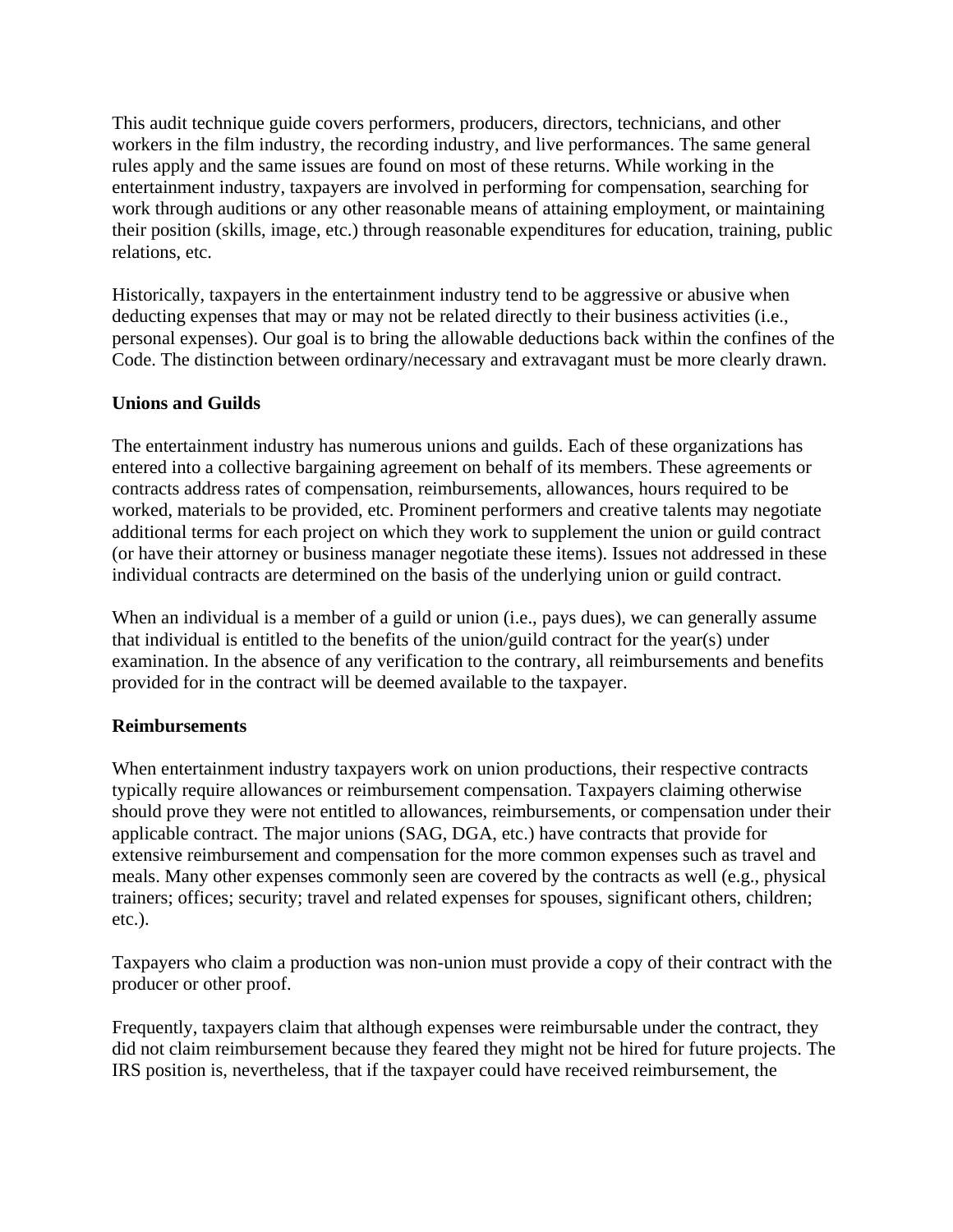expense is not deductible even if the reimbursement is not claimed. *See Kennelly v. Commissioner*, 56 T.C. 936, 943 (1971), *aff'd*, 456 F.2d 1335 (2d Cir. 1972).

If the expense exceeds the potential reimbursement, the excess expense may be allowable if it is necessary. The most common example is the auto expense. If the taxpayer claims actual expenses, the expense can be reduced by the mileage reimbursement available (whether or not claimed from the employer) and the remainder may still be allowed as a deduction.

When the taxpayer is entitled to stay in a hotel that would be paid for by the employer but chooses to stay at another hotel at his own expense, the excess expense is not considered necessary. Personal preference is not a valid business reason to incur an otherwise unnecessary expense.

See Chapter 3, section titled  $\overline{\text{Fringe Benefits}}$ , for information on I.R.C. § 62(c) when reimbursement can create income.

## **Copyrights**

An implied copyright is automatically created as soon as a copyrightable item is created. This protects the creative talent from having his or her work stolen. This applies to screenplays, scripts, compositions, etc. Additionally, finished works are generally protected by a formal copyright. The following materials may be copyrighted:

- Literary works
- Musical works, including any accompanying words
- Dramatic works, including any accompanying music
- Pictorial and graphic works
- Motion pictures and other audiovisual works
- Sound recordings

An idea or concept cannot be copyrighted. The copyright covers the artistic interpretation or specific treatment of the concept.

## **Period Covered**

Any copyright, the first term of which was in existence prior to January 1, 1978, endures for 28 years from the date it was originally secured. Copyrights registered before January 1, 1978 can be renewed to endure for 95 years from the date the copyright was originally secured. In general, a copyright on a work created on or after January 1, 1978, lasts for the life of the author and 70 years after the author's death (with no renewal), or 120 years for corporate authorship.

## **Copyright Infringement**

The use of copyrighted material without permission is an infringement of the owner's copyright. The copyright is an exclusive right which covers copying, reproducing, printing, reprinting, and publishing copyrighted works. It also covers the use of copyrighted material in audiovisuals.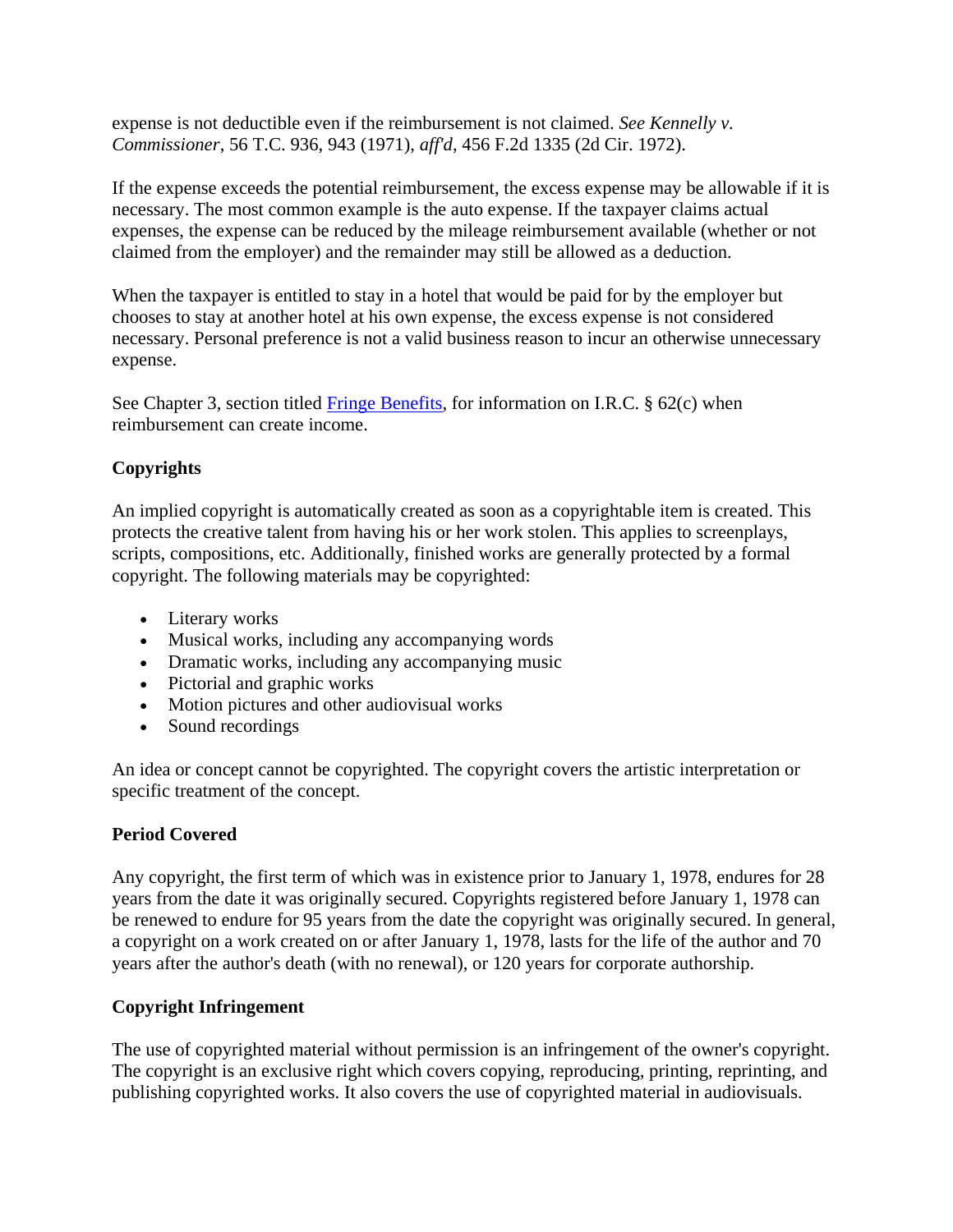#### **Receiving Income**

When copyrighted material is used, reproduced, or adapted to another medium, permission must be obtained. This generally results in royalties being paid to the copyright holder, fees being paid for the granting of a license, or the selling of an option. This income to the copyright holder is taxable. Royalty income is not passive per I.R.C.  $\S$  469(e)(1)(A).

If the taxpayer was regularly engaged in the trade or business that generated the royalty, when received by the taxpayer, the income is considered self-employment income and is subject to self-employment tax. See Treas. Reg. § 1.1402(a)-1(c); Rev. Rul. 68-498, 1968-2 C.B. 377 (discussing a writer who wrote many books and hence qualified to pay self-employment tax). Revising prior editions of a work one had created could also be sufficient to constitute a trade or business and the income would therefore be subject to self-employment tax. *See Langford v. Commissioner*, T.C. Memo. 1988-300, *aff'd*, 881 F.2d 1076 (6th Cir. 1989).

However, if the taxpayer was not engaged regularly in the trade or business that generated the royalty, then it is not subject to self-employment tax. *See Langford v. Commissioner*, T.C. Memo. 1988-300, *aff'd*, 881 F.2d 1076 (6th Cir. 1989). For example, "[i]f an individual writes only one book as a sideline and never revises it, he would not be considered to be 'regularly engaged' in an occupation or profession and his royalties therefrom would not be considered net earnings from self-employment." Rev. Rul. 68-498, 1968-2 C.B. 377.

The payer has an expense for the purchase of the option, fees for the granting of a license, or the payment of royalties. This expense would typically be subject to capitalization as a production expense.

## <span id="page-7-0"></span>**Chapter 2 - Planning the Audit**

## <span id="page-7-1"></span>**General Approach to the Interview**

The key to a successful audit, particularly with individuals in the entertainment industry, is developing a solid background and history of the individual's activities and responsibilities. Because people in this industry slide from one job category to another, it is imperative to determine what the taxpayer actually did to receive each item of compensation during the tax year. If a "singer" received all of his or her income from choreographing another performer's routines, his or her expenses should not include any "on camera" costs such as wardrobe, makeup, or hair. He or she should, likewise, not be incurring expenses for rehearsal studios or back-up musicians

### **Information to Obtain**

Whenever possible, secure copies of all contracts, project agreements, deal memos, working proposals, letters of understanding, etc. pertaining to the taxpayer's activities. This is important whether or not the income from these projects was received in the tax year. These agreements provide fundamental information on the nature of the taxpayer's income, expenses and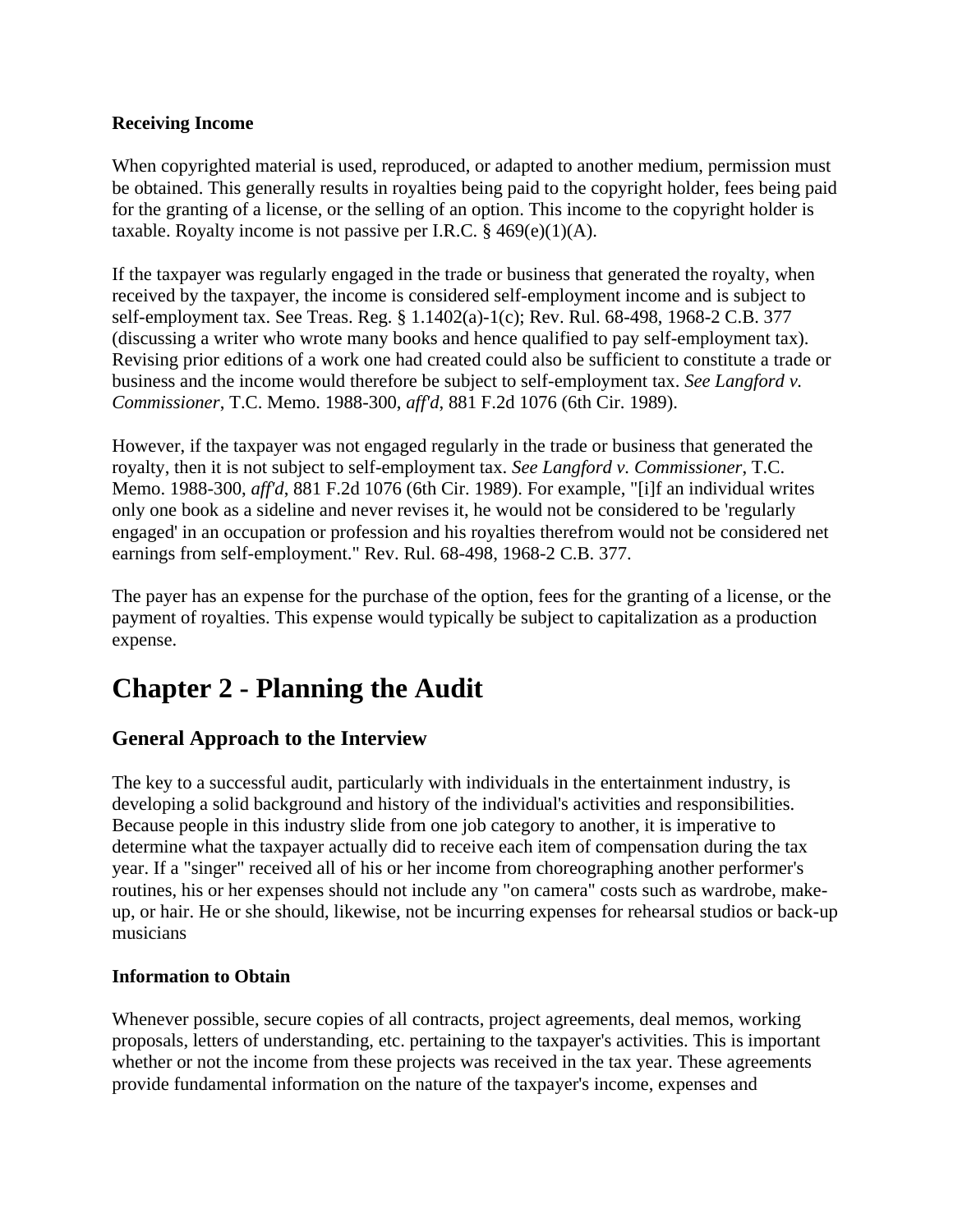reimbursements. The contracts also disclose who has control and who retains any rights related to the project.

Request a copy of the taxpayer's resume. This will show what type of work the taxpayer has done, what sources of income (royalties, residuals, etc.) to expect, and the taxpayer's reputation or standing in the industry. The examiner should research the taxpayer on the internet. Most people in show business will list their credits and the examiner will be able to see some of the projects in which the taxpayer participated. The following are some internet sites the examiner can use: IMDb.com and Freebase.com. The examiner can also see if the taxpayer has his or her own website. The taxpayer's standing in the industry can be helpful in determining the nature and extent of expenses that would be incurred to maintain that standing. An unknown actor would not normally need to send gifts to a prominent producer. A well-known, highly sought after singer would not need to entertain a camera operator.

## **Allocation of Personal Expenses**

The allocation between personal expenses and business purpose will depend on specific correlation between expenditure and income source. The background interview is very important for these cases. It will be the basis upon which expenses will be allowed.

Get an initial chronological background of the tax year by inspecting or researching all logs and records of travel and meals and entertainment. Try using a general month to month format. Get a sense of the taxpayer's main activities each month.

Through oral testimony from the taxpayer or third party contacts, you can retrieve the dates worked, requirements, and specific activities as they correlate for each Form W-2, Form 1099- MISC, etc.

## **Recordkeeping**

In the case of personal expenses used for business purposes, the taxpayer's compliance with I.R.C. § 274 determines the deductions allowed. Taxpayers who do not comply with the substantiation requirements of I.R.C. § 274(d) are not allowed very many, if any, deductions. The criteria for I.R.C. § 274(d) are the amount of such expense or other item; the time and place of the travel, entertainment, amusement, recreation; the business purpose; and the business relationship to the taxpayer of persons entertained.

No deduction should be allowed if the taxpayer is merely receiving a general business benefit from personal expenses, rather expenses must be directly related to income. The detailed rules for determining what requirements a taxpayer must meet for the entertainment to be directly related can be found in Treas. Reg. 1.274-2(c).

The documentation limitation under I.R.C. § 274(d) supersedes the *Cohan* doctrine (*Cohan v. Commissioner*, 39 F.2d 540 (2d Cir. 1930)), which states that when possible the court should make a close approximation rather than disallow a deduction entirely.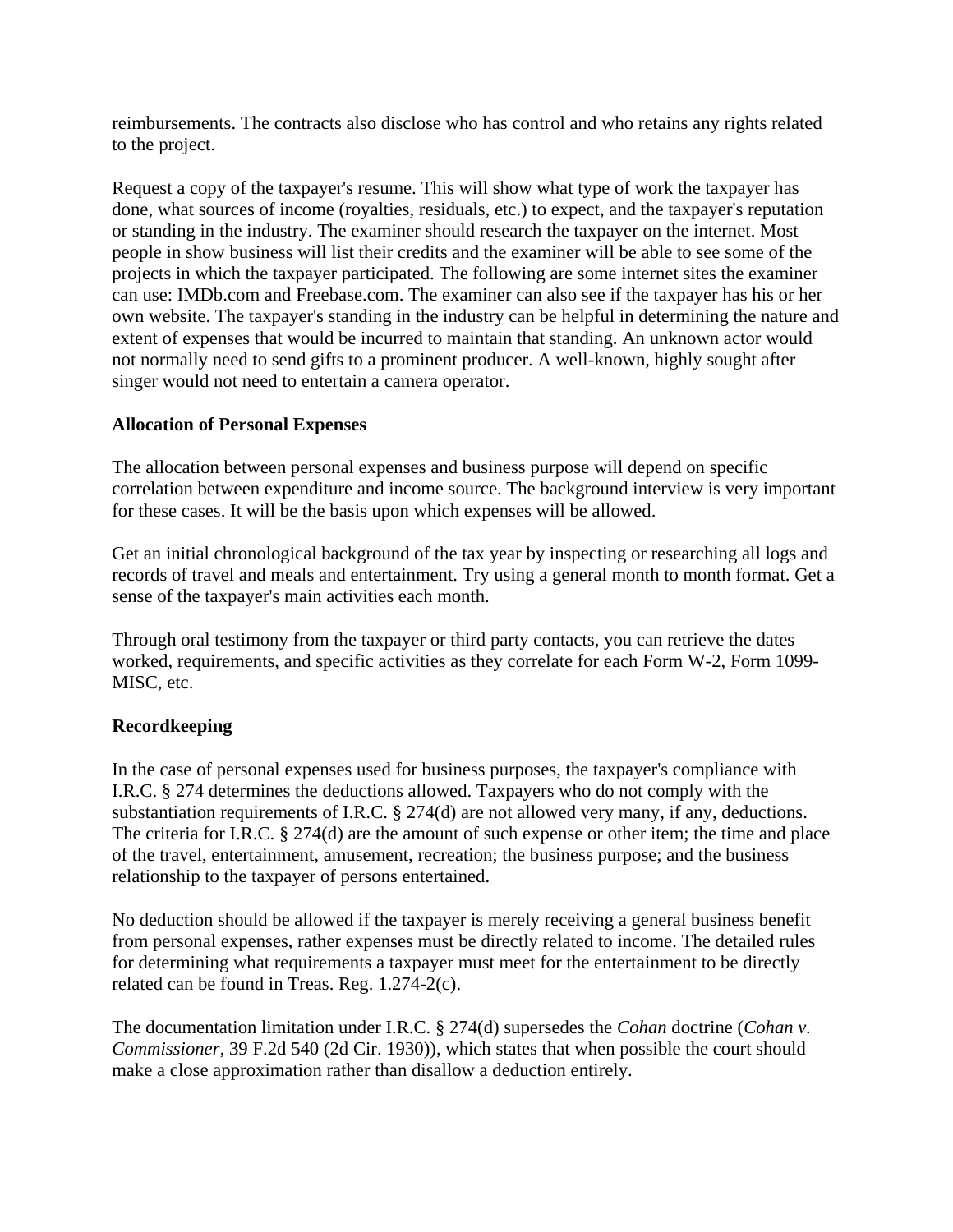If a taxpayer received both a Form W-2 and a Form 1099-MISC for income, determine what the Form 1099-MISC income is - that is, independent contractor, self-employment income, or reimbursement. Allow related expenses against this income. Allocate expenses between Schedule A and Schedule C when the taxpayer has both the Form W-2 and Form 1099-MISC income in the same line of work. If the taxpayer cannot establish which expenses directly result from each respective source of income, allocate the expenses as (W-2 entertainment income divided by total entertainment income) times allowable entertainment business expenses which equals Schedule A miscellaneous employee business expense. This formula is also shown below:

(W-2 Entertainment Income  $\div$  Total Entertainment Income)  $\times$  Allowable Entertainment Business Expenses = Schedule A Miscellaneous "EBE"

The balance of the entertainment business expenses may be allowed on Schedule C.

## <span id="page-9-0"></span>**Self-Employment Tax Considerations**

Net profit from self-employment over \$400 is subject to self-employment tax. Once expenses have been properly allocated, insure that any net profit or loss is considered in determining the taxpayer's net self-employment income. Remember to include income or losses from partnerships and other self-employed activities. Residual payments that do not have FICA withholding should be assessed self-employment tax if a net profit is realized after related expenses, if any, are deducted.

Royalties resulting from services performed (e.g., music performed, songs written, screenplay written, etc.) are subject to self-employment tax in the same manner as residuals. Royalties from merchandising or licensing, which did not involve any services, are not subject to selfemployment tax.

## <span id="page-9-1"></span>**Employee Versus Independent Contractor**

The majority of entertainers and technicians are employees and will receive a Form W-2 with federal income tax and FICA tax withheld. The extent of control a studio or production company has over an entertainer continues to be the determining factor in classifying an individual as either an employee or an independent contractor. Treas. Reg. § 31.3401(c)-1(b) states in part:

Generally, the relationship of employer and employee exists when the person for whom services are performed has the right to control and direct the individual who performs the services, not only as to the result to be accomplished by the work but also as to the details and means by which that result is accomplished.

## <span id="page-9-2"></span>**Audit Techniques**

When a taxpayer has received a Form W-2, but claims to actually be an independent contractor, be thorough in developing the facts. Consider the following factors: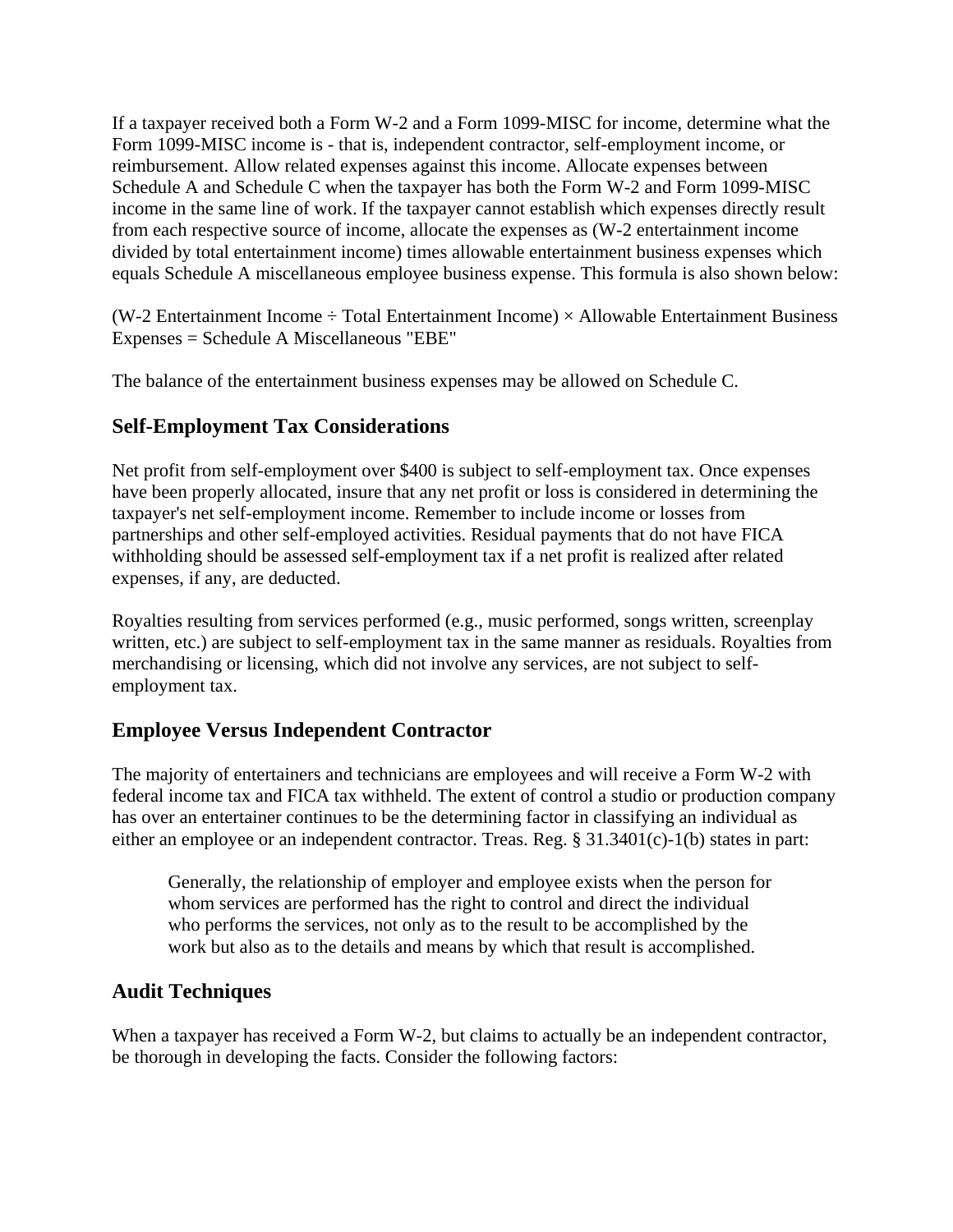- The taxpayer received the Form W-2 several years prior to the audit. Has the taxpayer taken any action to correct the situation?
- The taxpayer received all the benefits of an employee (health benefits, pension plan, unemployment). Has the taxpayer taken any action to waive these benefits?
- If the taxpayer is a member of a guild, does the taxpayer have an individually negotiated contract?
- If the only contract is the union or guild agreement, the taxpayer is an employee. The union/guild agreement was negotiated as a collectively bargained agreement on behalf of employees.
- Contributions made on behalf of the taxpayer to an union/guild pension plan indicate that the taxpayer is an employee.

With few exceptions, taxpayers issued Forms W-2 will report these wages on their Form 1040 and not on a Schedule C. No consideration should be given to performers who claim to be a statutory employee or a statutory non-employee which would allow expenses to be taken against income not subject to either the 2% AGI limitation or Alternative Minimum Tax. There is no such statute applicable to this industry.

One important exception, allowing an employee to claim expenses in arriving at adjusted gross income, is I.R.C. § 62(a)(2)(B). This section pertains to "qualified performing artists" as defined in I.R.C. § 62(b). A qualified performing artist means, with respect to any taxable year, any individual if:

- Such individual performed services in the performing arts as an employee during the taxable year for at least 2 employers,
- The aggregate amount allowable as a deduction under § 162 in connection with the performance of such services exceeds 10% of such individual's gross income attributable to the performance of such services, and
- The adjusted gross income of such individual for the taxable year (determined without regard to subsection  $(a)(2)(B)$  does not exceed \$16,000.

Refer to Chapter 17, Employment Tax, for more information on employment taxes.

## <span id="page-10-0"></span>**Non-Filers**

In the entertainment industry, income can fluctuate greatly from year to year. This creates a high potential for non-filers. There is no major difference between non-filers in the entertainment industry and those in any other industry. The same filing requirements and filing dates apply.

Some taxpayers in the entertainment industry relocate frequently in order to obtain employment. Third party letters to the unions or guilds can be helpful in locating the taxpayer. Agents and agencies can also be helpful in locating taxpayers in the entertainment and modeling professions. Musicians who perform under the name of a band are more difficult to locate, unless the band can be identified, which can probably be done by researching the taxpayer on the internet at such sites as Allmusic.com, Musicbrainz.org, and discogs.com. The same third party sources can also be helpful in reconstructing the taxpayer's income.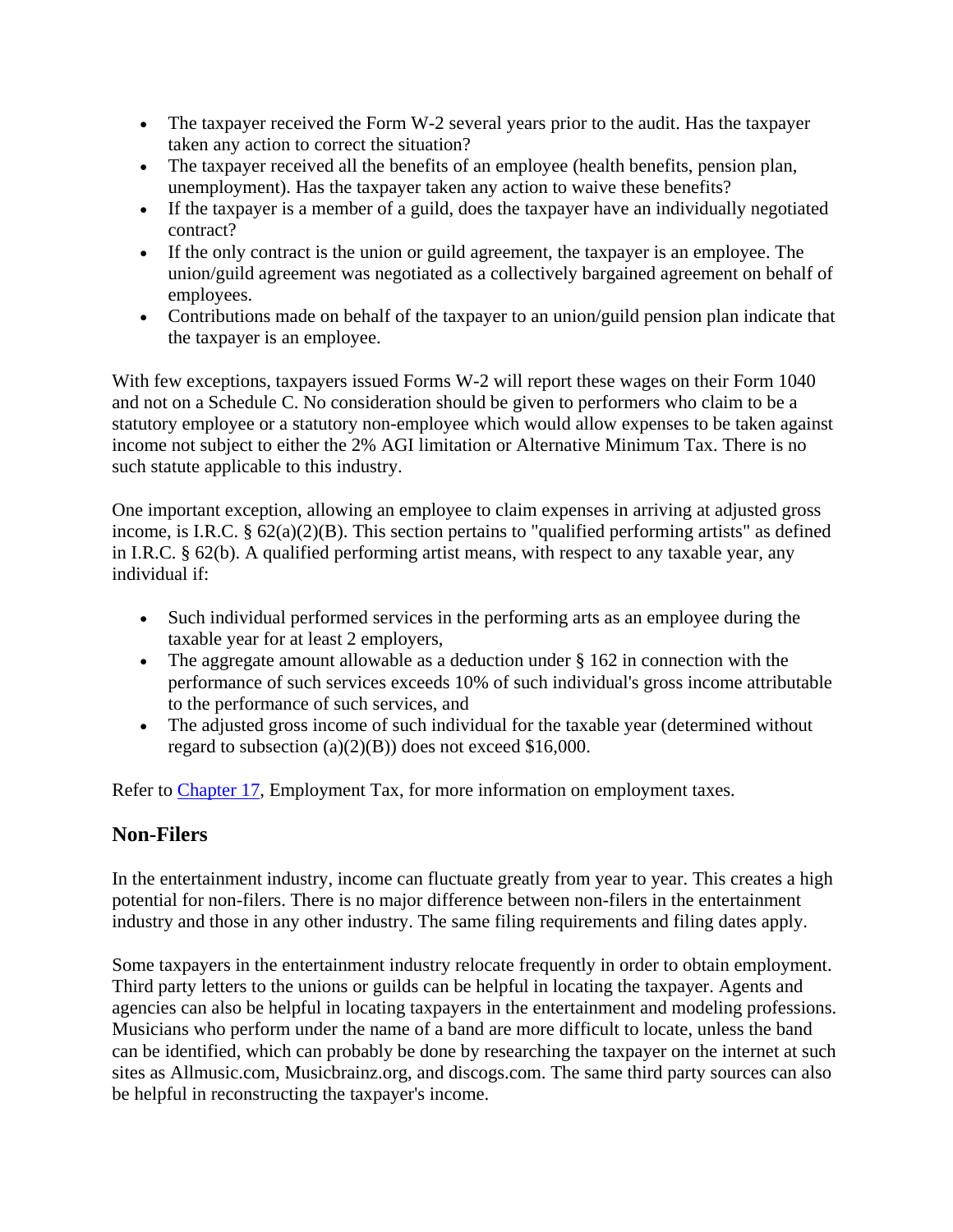When working non-filer cases in the entertainment industry, keep in mind that some time delays are unavoidable. Out of town travel and location work are common for many of the professions in this industry.

## <span id="page-11-0"></span>**Chapter 3 - Income Issues**

## <span id="page-11-1"></span>**Residuals**

Income may be received by entertainers in many different forms. One of the most common forms is residuals. These are periodic payments received by actors and others for re-runs of commercials, episodic television, etc. The payer may be a film studio or one of a few payroll services. The agent's ten percent commission is usually charged only where the amount of the residual is above union scale. Payers typically file Forms W-2 and/or Forms 1099-MISC. The IRS should, therefore, have adequate records for these information returns. The primary collector and distributor of residuals for actors is Screen Actors Guild-American Federation of Television and Radio Artists (SAG-AFTRA). Prior to March 30, 2012, SAG and AFTRA were two separate unions. Although SAG-AFTRA does not issue the actual Forms 1099-MISC or Forms W-2, it provides the documents that support the residuals being reported on the information returns. Residuals can also be paid directly to a loan-out corporation. The residual computation can be very complicated but if there is a dispute about the amount of the residuals, it is between the union and the taxpayer.

## <span id="page-11-2"></span>**Royalties and License Fees**

Other common forms of income received by people in the entertainment industry are royalties or license fees. These are periodic payments received by copyright owners, such as songwriters, recording artists, and authors. They are paid by those who perform, exhibit, run, or otherwise distribute copyrighted works for a prescribed time period or purpose.

Royalties are portfolio income and nonpassive under I.R.C.  $\S$  469(e) and Treas. Reg.  $\S$  469-2T(c)(3)(i)(A). *See also* Treas. Reg. § 1.469-2T(c)(7)(i). Royalties should not be on either Form 8582 or Form 8582-CR (where they improperly permit deductibility of passive losses and credits). Passive losses and credits are generally deductible only to the extent of passive income under I.R.C.  $\S$  469(a) and  $\S$  469(d). There is a single exception in Treas. Reg.  $\S$  1.469- $2T(c)(3)(ii)(E)$  for royalties derived in the ordinary course of a trade or business of licensing intangible property, which permits royalties to be treated as passive income. This exception is highly restrictive and rarely seen. It is further elaborated on in Treas. Reg. § 1.469- $2T(c)(3)(iii)(B).$ 

## <span id="page-11-3"></span>**Fringe Benefits**

Since advertising and promotion deals go on all the time in the entertainment industry, there are many opportunities for paying employees in something other than cash. These items may not always appear on the recipient's Form 1040, but they are taxable and should be included in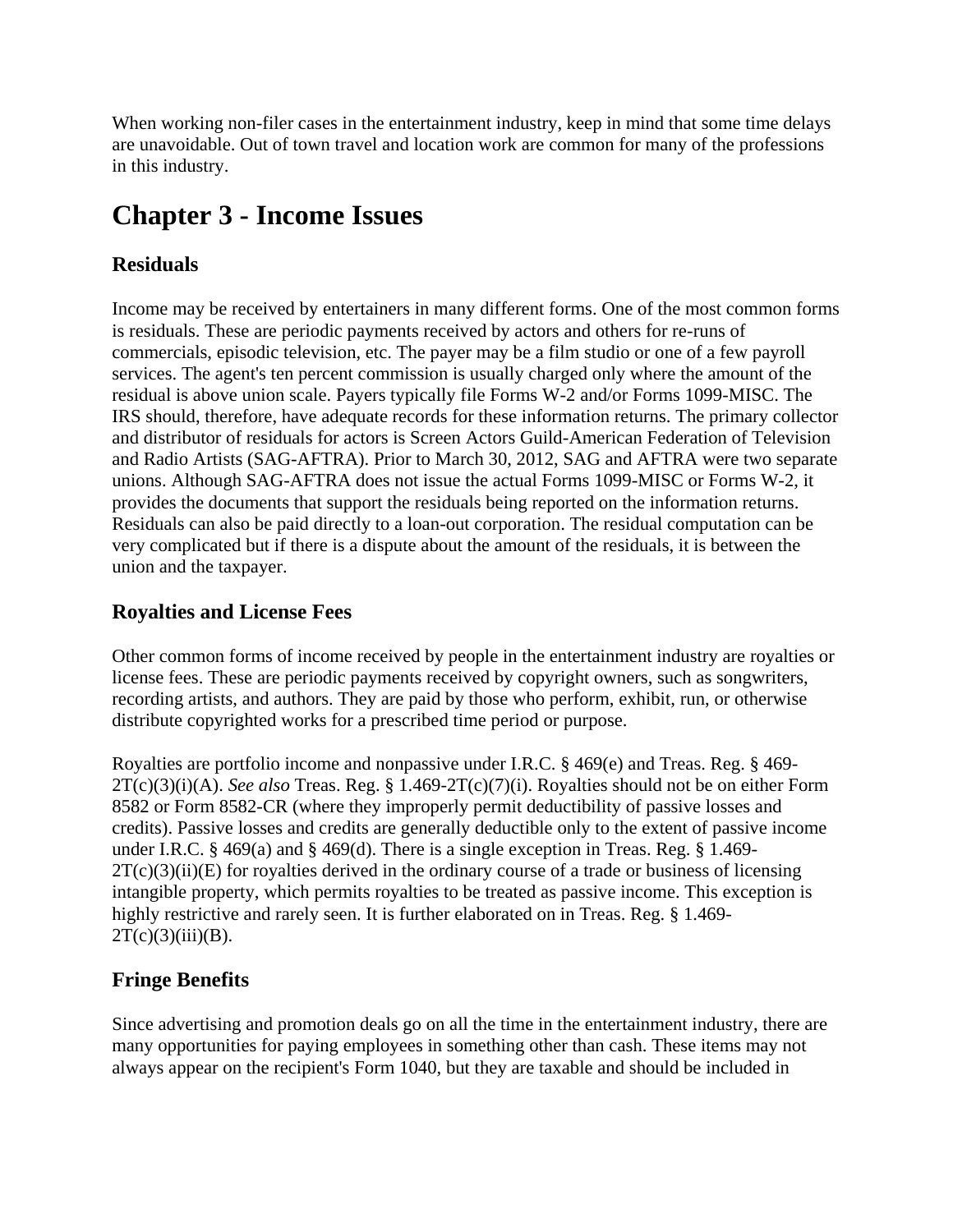income under I.R.C. § 83 (fair market value of property received for services is included in gross income). They take the form of fringe benefits or goods for services.

A common form of fringe benefit is the perk. Performers sometimes receive wardrobe and other perquisites from producers. They might get to keep their costumes after the filming or get the advertiser's product after a commercial shoot. An established spokesperson for an automobile manufacturer typically receives a new car each year. There may be merchandise deals, where the compensation for a broadcast deal is in the form of barter. Frequently, employees of television, movie studios, and record companies receive free passes to concerts, shows, and screenings.

Beginning in 1989, if an employer reimburses employee expenses, there must be an arrangement requiring the employee to substantiate the expenses and/or return the unsubstantiated portion to the employer. Where there is no such arrangement in effect, I.R.C. § 62(c) requires that the unsubstantiated portion will be considered income to the employee.

Some performers also receive income for participation, endorsements, product tie-ins, and prizes (i.e., tractor-pulling, rodeo, TV game shows). Some of these sources can be identified by relating specific expenses to the source of the income produced. The examiner should review completed contracts with all of the addendums to verify that all compensation has been reported on the tax return.

Taxpayers in the entertainment industry are often eligible for unemployment compensation between jobs. These payments must also be included in gross income. Although these amounts are generally reported by the payer on a Form 1099-G, it is advisable to ask about periods of unemployment between jobs during the initial interview.

## <span id="page-12-0"></span>**Advances**

Advances and royalties are common for authors, songwriters, actors, and recording artists. The terms of advances, royalties, and other payments are described in an agreement between the author and publisher, for example. Refer to Chapter 4 sections titled "Capitalization Issues" and "Cost Recovery" for a discussion on how to treat payments of advances and royalties to artists.

An advance is a prepayment to an author, songwriter, etc. or third party on behalf of the author for future services. The author, songwriter, etc. uses the advance for personal and business expenses. The publisher or producer will recoup the advance by retaining future sales. Any additional amounts paid to the artist will be according to contractual terms.

A cash basis taxpayer should recognize the advance into taxable income in the year received. An accrual basis taxpayer should recognize advances upon the earlier of receipt, payment being due, or when earned. I.R.C. § 451(a); Treas. Reg. § 1.451-1(a). Rev. Proc. 2004-34 provides a method of accounting under which taxpayers using an accrual method of accounting may defer including all or part of certain advance payments in gross income until the year after the year the payment is received.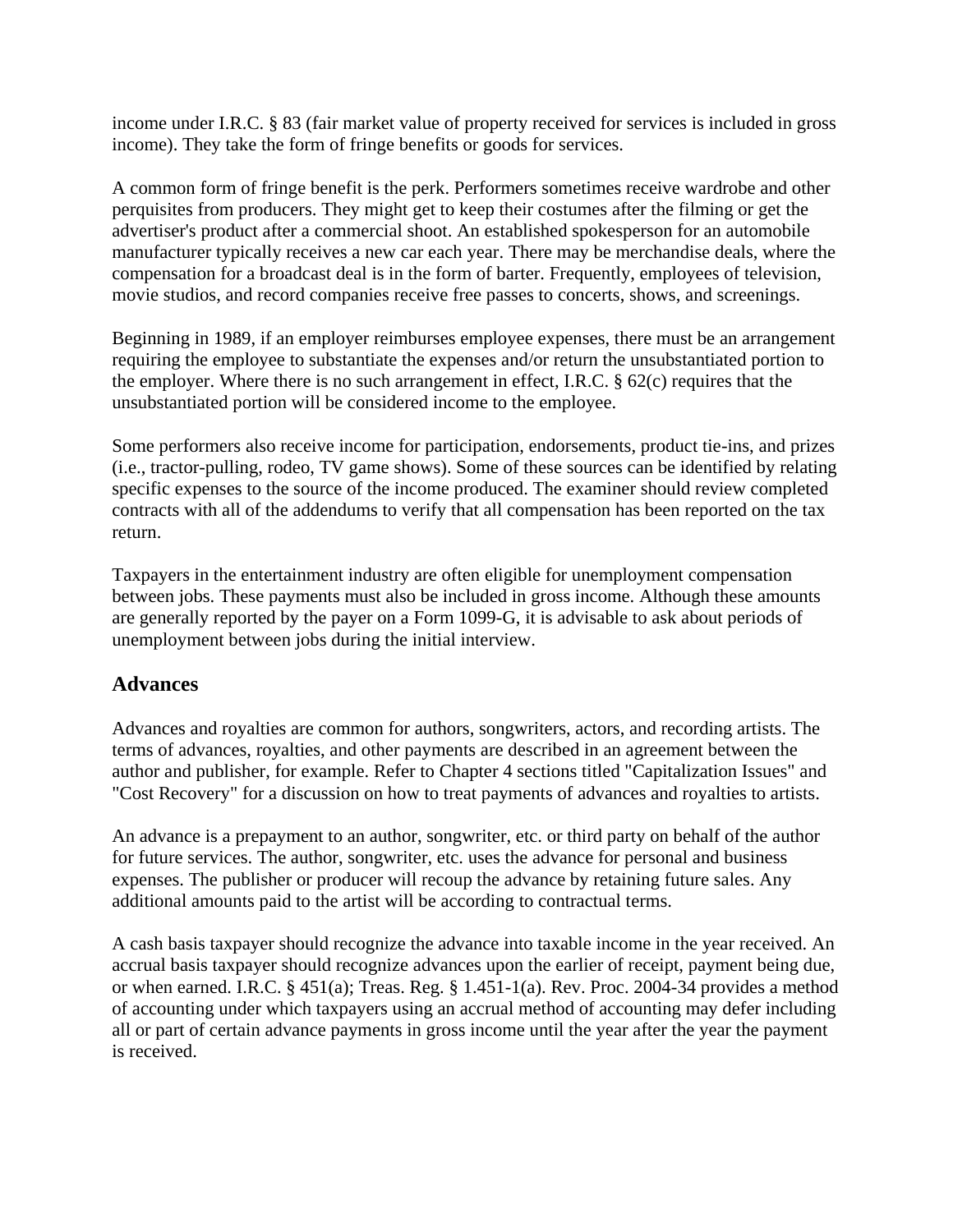The tax treatment of advances is very factually driven. In *Schlude v. Commissioner*, 372 U.S. 128 (1963), the taxpayer was an accrual basis taxpayer. Yet the Court concluded, in consideration of the facts and circumstances of the taxpayer, that the taxpayer's method of accounting was improper and that the advances should be recognized in the year received.

A taxpayer cannot defer income from services performed until after recoupment of the advance paid to an artist. Income from services performed by a publisher or producer, for instance, should be immediately reported as income.

For example, a publisher signed a contract with a writer. Under the contract, the writer will write a manuscript for a book that the publisher will publish. At the time that the contract was signed, the publisher advanced the writer \$250,000 on royalties for the use of the writer's copyright for the book. A cash basis writer must include the \$250,000 in income in the year received. An accrual basis taxpayer should recognize the \$250,000 upon the earlier of receipt, payment being due, or when earned. The publisher must capitalize the \$250,000 as a production cost and allocate it to costs of goods sold as the book is published and sold (see Chapter 4, Payment of Advances and Royalties).

## <span id="page-13-0"></span>**Reconstruction of Income**

Some taxpayers fail to report all of their income. When an examiner is unable to use a direct method of verifying income, it may be necessary to reconstruct income. There are numerous ways to do this. Here are some that are unique to the entertainment industry.

If agent commissions are paid at 10%, then the income should be at least ten times the commissions. The 10% rate should be verified if there is a written contract.

Union dues may help to identify available union benefits and network associations to identify potential unreported income for work performed. Some unions do not send the artist a bill and hold the member responsible for paying dues timely.

Dues for most of the guilds in the entertainment industry are comprised of an annual fee and an additional assessment based on earnings. For example, the SAG-AFTRA dues are based on a sliding scale, determined by how much the member earned under SAG or AFTRA contracts. In 2014, the annual base dues were \$198.00 plus 1.575% of all individual earnings under SAG or AFTRA contracts between \$1 and \$500,000. Dues are calculated on an annual basis and paid in two installments.

Dues for the Writers Guild of America, West are based on a unit system for writing employment and/or sales within the guild's jurisdiction and with a "signatory" company (a company that has signed the guild's collective bargaining agreement). Depending upon the number of units earned, a writer may be eligible for either current (full) membership or associate (partial) membership. For example, for current membership a writer must acquire a minimum of 24 units in the three years preceding application. Upon final qualification for current membership, an initiation fee of \$2,500 is due. The quarterly declaration of gross earnings information from the writer is the basis for quarterly member dues (1.5% of applicable gross earnings plus \$25.00).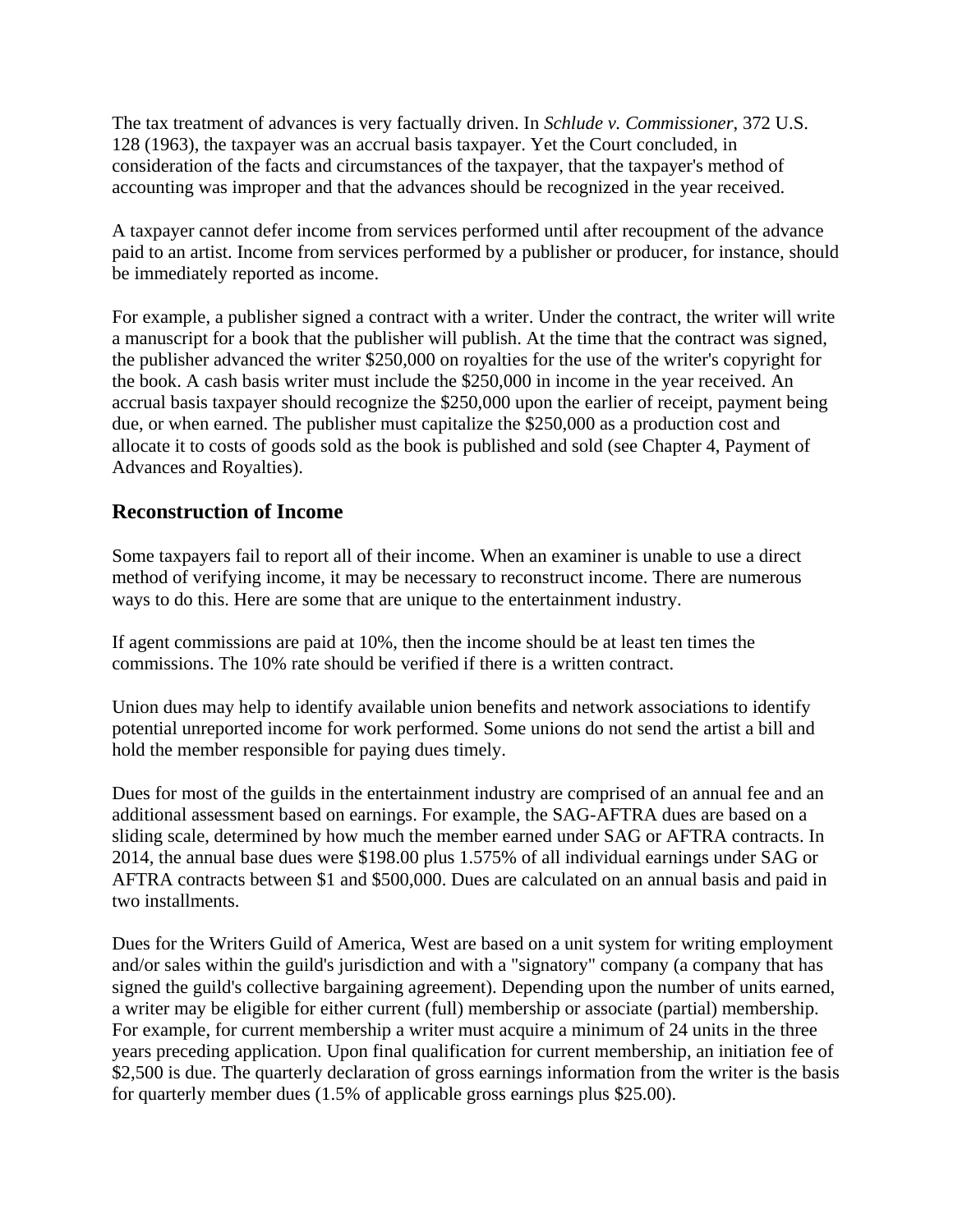Guild dues statements and declaration of earnings statements will identify the artists' earnings. These statements can aid in the reconstruction of income.

## <span id="page-14-0"></span>**Chapter 4 - Capitalization and Cost Recovery Issues**

## <span id="page-14-1"></span>**Capitalization Issues**

When a taxpayer produces or creates a product (video, film, recording, etc.), the taxpayer will generally incur a great portion of the expenses before the product is ready to produce income. When this happens, the taxpayer is usually required to capitalize those expenses and recover (deduct) them over the period of time that the product is producing income. Several different provisions apply depending on whether the taxpayer is already in the business and the specific business the taxpayer is in. No matter what method is utilized, depreciation/amortization expenses cannot be deducted until the product is released to the public. Exhibit 4-1 addresses the decision path for capitalization.

## **I.R.C. § 195 – Start-Up Expenditures**

Expenses for investigating, creating, or acquiring a new business are nondeductible capital expenses. This applies to all expenses before the day the active trade or business begins. These provisions apply to someone starting out in the entertainment industry, before offering a completed product for sale, production, or distribution.

Start-up expenses are expenditures which would normally be deductible under I.R.C. § 162 if they were incurred in connection with operating a business. These expenses, however, do not include amounts deductible under other Code sections such as interest (I.R.C. § 163), taxes (I.R.C. § 164), and research expenses of a scientific nature (I.R.C. § 174).

I.R.C. § 195 allows a taxpayer to elect to deduct these capitalized expenses. I.R.C. § 195(b). If an election is made, the taxpayer may deduct the lesser of the amount of the start-up expenditures or \$5,000 (reduced, but not below zero, by the amount by which the start-up expenditures exceed \$50,000) in the year the active trade or business begins. *Id.* § 195(b)(1)(A). The remainder is then deductible ratably over the 180-month period beginning with the month in which the active trade or business begins. *Id.* § 195(b)(1)(B). This is called "amortization of startup costs." *See* Treas. Reg. § 1.195-1(a). This election must be made by the due date of the return (including extensions) for the year in which the business begins. I.R.C. § 195(d)(1). If the taxpayer does not make a timely election to amortize these expenses, they are carried on the books as a capitalized item until the taxpayer disposes of the business. *See id.* § 195(a). A taxpayer is deemed to have made an election to amortize start-up expenses for the year in which the active trade or business begins. Treas. Reg. § 1.195-1(b). A taxpayer can forgo the deemed election by affirmatively electing, on the tax return, to capitalize the start-up expenses instead. *Id.*

## **I.R.C. § 197 – Amortization of Goodwill and Certain Other Intangibles**

Under I.R.C. § 197, intangibles are amortized for 15 years using the straight-line method. However, self-created work (I.R.C. § 197(c)(2)(B)) is excluded under this section. An I.R.C. §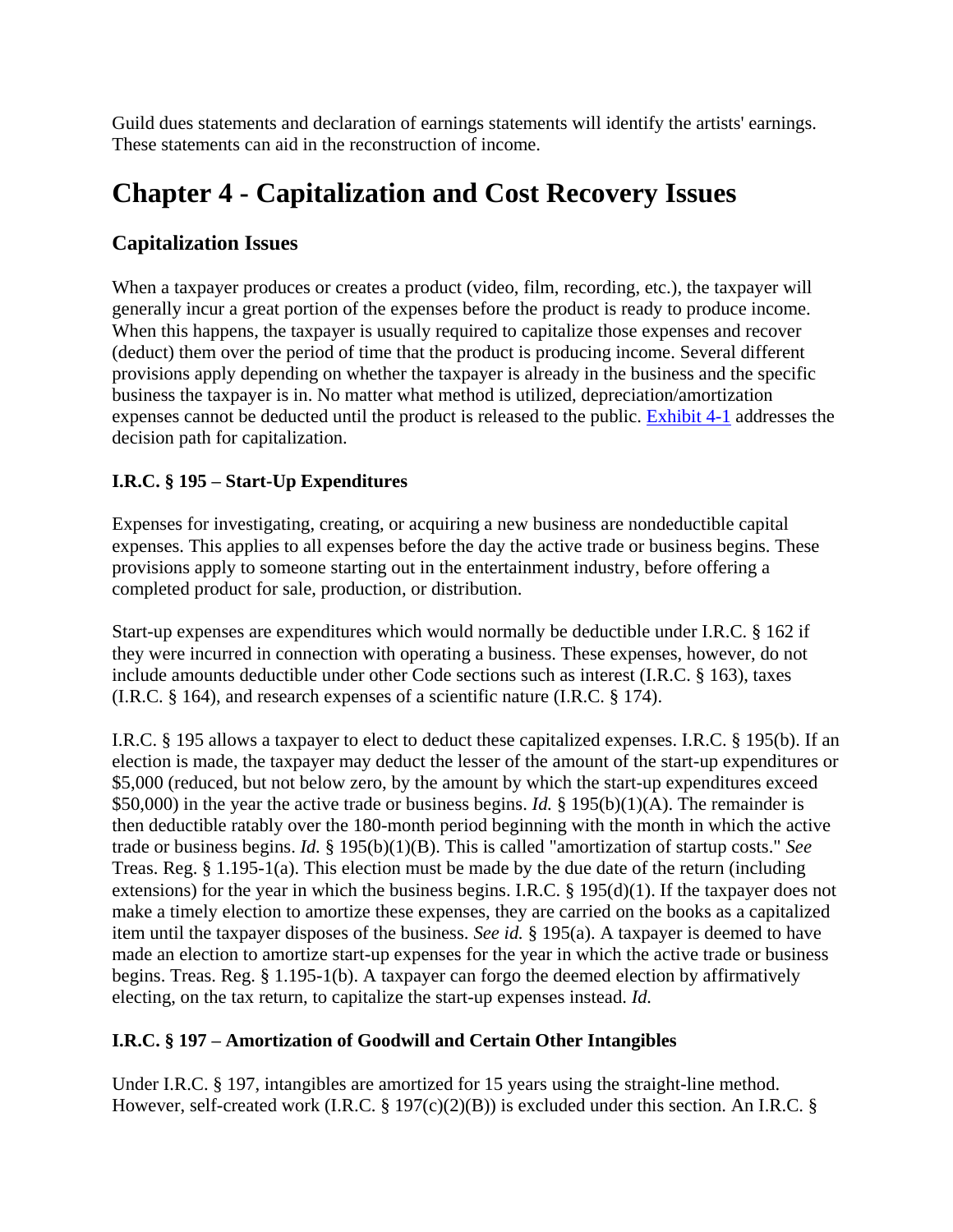197 intangible is created by the taxpayer to the extent the taxpayer makes payments or incurs costs for its creation, production, development or improvement. I.R.C. § 197 intangibles described in § 197(d)(1)(D) [government licenses], § 197(d)(1)(E) [covenants not to compete] and § 197(d)(1)(F) [franchises, trademarks and trade names] are amortizable § 197 intangibles even if they are self-created.

## **I.R.C. § 263A – Capitalization and Inclusion in Inventory Costs of Certain Expenses**

I.R.C. § 263A generally requires taxpayers engaged in the production and resale of creative property to capitalize certain costs. I.R.C. § 263A(b)(2) provides that, for purposes of the uniform capitalization rules, the term "tangible personal property" shall include a film, sound recording, videotape, book, or other similar property.

Tangible personal property is further defined in Treas. Reg. § 1.263A-2(a)(2)(ii) as:

- Films, sound recordings, video tapes, books and other similar property embodying words, ideas, concepts, images, or sounds by the creator.
- "Other similar property" generally means intellectual or creative property for which, as costs are incurred in producing the property, it is intended (or is reasonably likely) that any tangible medium in which the property is embodied will be mass distributed by the creator or third party in a form that is not substantially altered. However, intellectual or creative property that is embodied in a tangible medium that is mass distributed merely incident to the distribution of a principal product or good of the creator is not other similar property for these purposes.

I.R.C. § 263A(f)(4)(B) defines the production period as the beginning on the date on which production of the property begins, and ending on the date on which the property is ready to be placed in service or ready to be held for sale. See also I.R.C. § 263A(f)(4)(C) which defines production expenditures as the costs (whether or not incurred during the production period) required to be capitalized.

## **Costs Required to be Capitalized by Producers–Treas. Reg. § 1.263A-2(a)(3)(i)**

In general, except as specifically provided in I.R.C. § 263A(f) with respect to interest costs, producers must capitalize direct and indirect costs properly allocable to property produced under § 263A, without regard to whether those costs are incurred before, during, or after the production period (as defined in § 263A(f)(4)(B)). Treas. Reg. § 1.263A-2(a)(3)(i). Examples of costs that are required to be capitalized prior to, during, and after production are:

- Term deals
- Research
- Fringe benefits
- Payroll taxes
- Travel and entertainment
- Computer
- Office supplies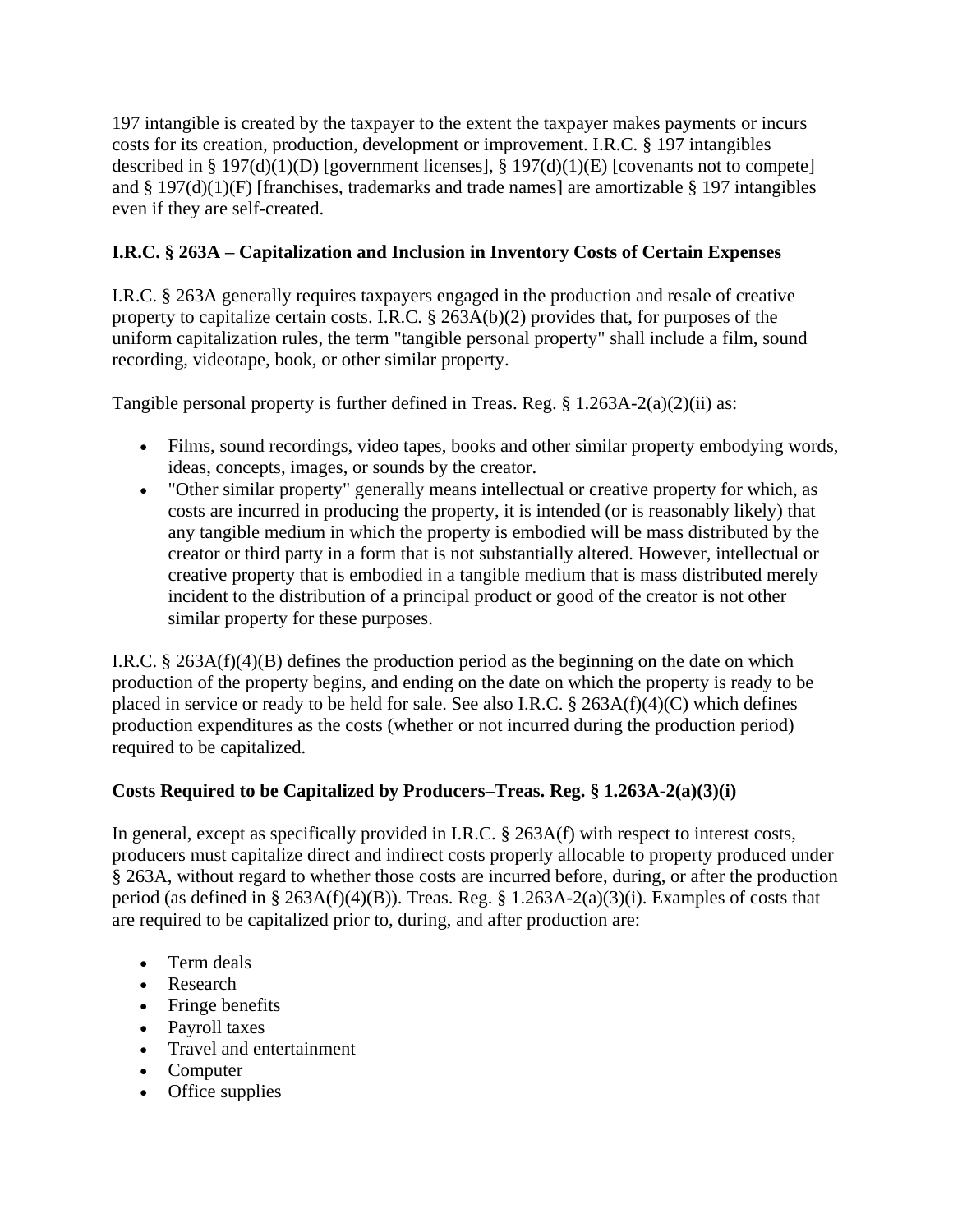- Photocopy
- Above the line personnel
- allocation of indirect costs such as utilities, tools, clerical, rental of equipment, etc.

### **Pre-Production Costs – Treas. Reg. § 1.263A-2(a)(3)(ii)**

Pre-production begins when the project is green-lit. This is the phase where decisions are finalized for the specific production or project. Examples include, but not limited to, set location, set design, costumes, financing, producers, directors, cast members, cinematographer, screenplay, etc. Pre-production costs for a singer may include making the demo recording, creating and refining the artists' musical ideas, etc. to prepare for the major recording time in the studio.

If property is held for future production, taxpayers must capitalize direct and indirect costs allocable to such property even though production has not begun. Treas. Reg. § 1.263A- $2(a)(3)(ii)$ . Research, travel, and other associated costs for the development or rewrites of scripts, screenplays, and teleplays prior to production are other examples of pre-production costs. If property is not held for production, indirect costs incurred prior to the beginning of the production period must be allocated to the property and capitalized if, at the time the costs are incurred, it is reasonably likely that production will occur at some future date. *Id*.

## **Post-Production Costs – Treas. Reg. § 1.263A-2(a)(3)(iii)**

Post-production is the phase where work is completed to prepare the work for release for public exhibition. Examples of post-production include, but are not limited to, adding visual and sound special effects, animation, music editing such as perfecting timing, pitch, etc.

Generally, producers must capitalize all indirect costs incurred subsequent to completion of production that are properly allocable to the property produced. Thus, for example, storage and handling costs incurred while holding the property produced for sale after production must be capitalized to the extent properly allocable to the property. However, see Treas. Reg. § 1.263A-3(c) for exceptions.

## **Exemption from I.R.C. § 263A**

I.R.C. § 263A(h), provides an exemption for qualified creative expenses paid or incurred by certain free-lance authors (non-employees), photographers, and artists.

Qualified creative expenses are defined as expenses incurred by an individual in the trade or business (other than as an employee) of being a writer, photographer, or artist, if the expenses would be currently deductible without regard to I.R.C. § 263A. I.R.C. § 263A(h)(2). This does not mean that 100% of costs are deductible. For example, deductible costs do not include expenses related to printing, photographic plates, motion picture films, video tapes, or similar items. *Id*.

Writers, composers, photographers, and artists are defined in I.R.C. § 263A(h)(3) as: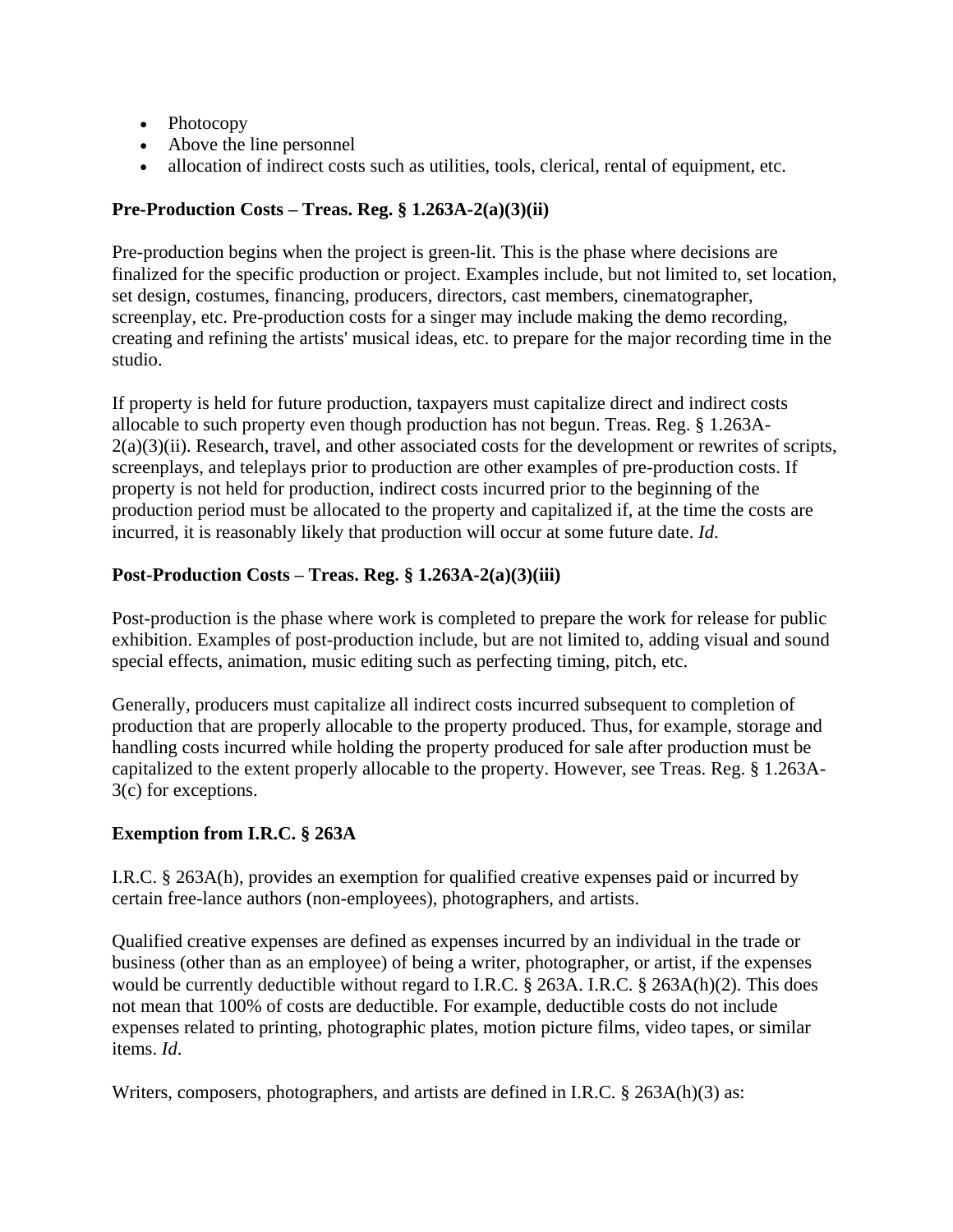**Writer or Composer** – A writer or composer includes an individual whose personal efforts create a literary manuscript, musical composition or dance score.

**Photographer** – A photographer includes an individual whose personal efforts create a photograph or photographic negative or transparency.

**Artist** – An artist includes an individual whose personal efforts create a picture, painting, sculpture, statue, etching, drawing, cartoon, graphic design, or original print edition. Criteria to determine whether any expense is paid or incurred in a trade or business as an artist are: (1) the originality and uniqueness of the item created (or to be created) and (2) the predominance of aesthetic value over utilitarian value of the item created (or to be created). I.R.C. §  $263A(h)(3)(C)(ii)$ .

Expenses that are directly tied to the creative item of a writer, photographer, composer, or artist may still require capitalization. For example, production and engineering costs incurred to produce a sound recording are not § [263A\(h\)](http://www.westlaw.com/Find/Default.wl?rs=dfa1.0&vr=2.0&DB=1012823&DocName=26USCAS263A&FindType=L&ReferencePositionType=T&ReferencePosition=SP_f383000077b35) "qualified creative expenses," and therefore the costs of producing a sound recording are not exempt from the general rule of [§ 263A.](http://www.westlaw.com/Find/Default.wl?rs=dfa1.0&vr=2.0&DB=1012823&DocName=26USCAS263A&FindType=L) A demo tape is a sound recording, is tangible personal property, and is subject to capitalization unless excepted by the Code. *See* TAM 9643003, 1996 WL 616051 (IRS TAM).

#### **Payment of Advances and Royalties**

An advance is a prepayment to an author, songwriter, etc. or third party on behalf of the artist for future services. Royalties and license fees are periodic payments to copyright owners such as songwriters, recording artists, authors, etc. paid by those who perform, exhibit, run, or otherwise distribute copyrighted works for a prescribed time period or purpose.

When a taxpayer advances funds to an artist in consideration for the acquisition of copyrights, the advanced payment is a non-deductible expense and must be capitalized to the cost of acquiring an intangible asset. Treas. Reg. § 1.263(a)-4. The taxpayer should amortize the advance over the useful life of the copyright using the taxpayer's amortization method. For example, Bob wrote a manuscript for a book. He sold the manuscript and all associated copyrights to a publisher for \$250,000. The publisher must capitalize the \$250,000 paid as a cost to acquire an intangible. Bob must include the \$250,000 in income in the year received (see Chapter 3, Advances section).

When advances are for royalties for the use of the artist's copyrights, economic performance occurs as royalties are used to produce copies of the work. The advances are capitalized as production costs under IRC § 263A. The advances would be allocated to costs of goods sold as the copies are sold.

The same would be the case for advances to compensate the artist for services expected to be performed. The advance is incurred when economic performance first occurs and the all events test is met. I.R.C. § 461(h)(1); Treas. Reg. § 1.461-4(a)(1). Economic performance occurs as services are rendered by the artist. *See* I.R.C. § 461(h)(2)(B). Once the all events test is met, the advances are capitalized to the asset cost or production.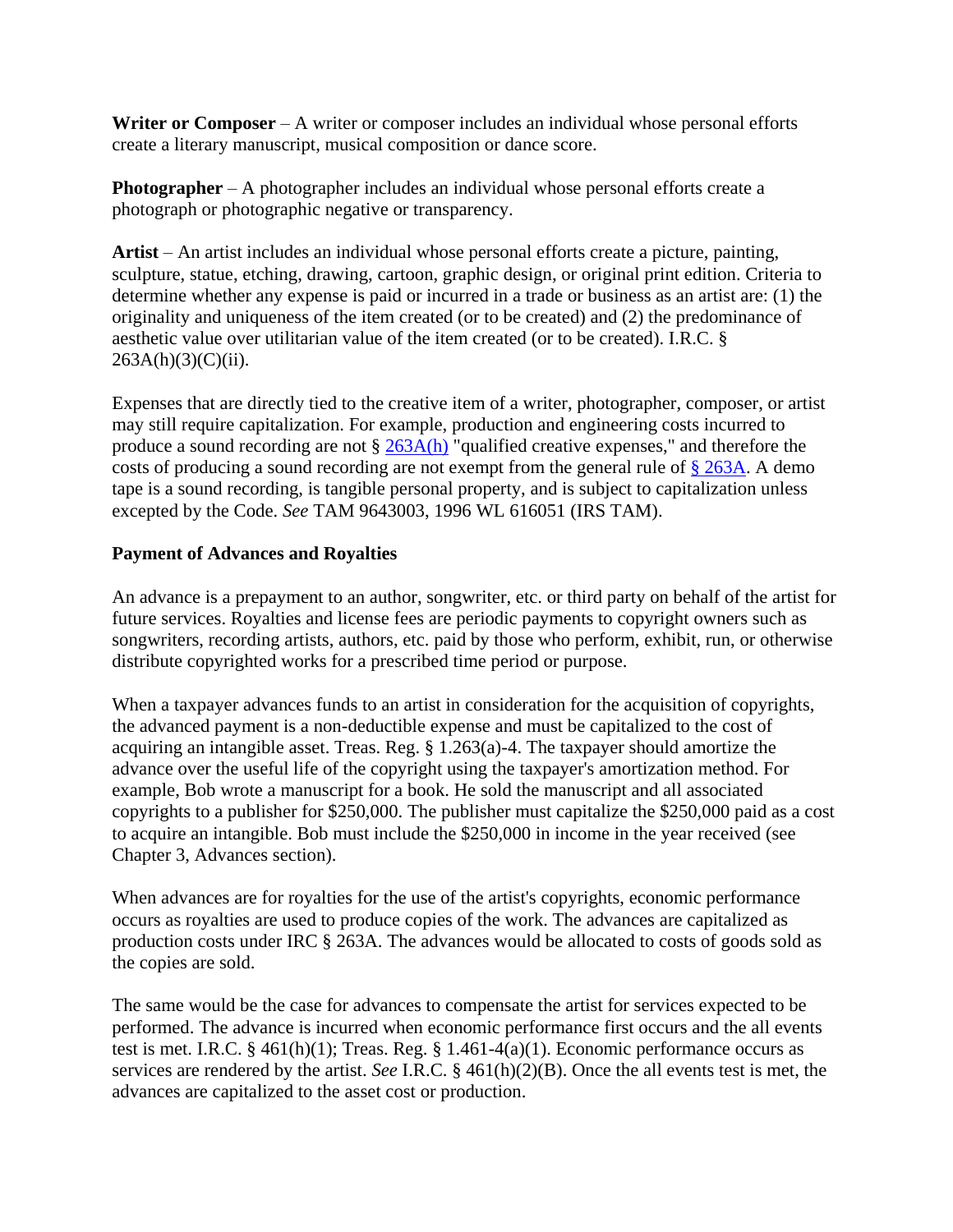For example, a publisher signed a contract with a writer. Under the contract, the writer will write a manuscript for a book that the publisher will publish. At the time that the contract was signed, the publisher advanced the writer \$250,000 on royalties for the use of the writer's copyright for the book. The publisher must capitalize the \$250,000 as a production cost and allocate it to costs of goods sold as the book is published and sold. Generally, the writer must include the \$250,000 in income in the year received. See Chapter 3, Advances section.

## <span id="page-18-0"></span>**Cost Recovery Issues**

Expenses which represent the basis of an asset used in or produced in a trade or business may be recovered using one of several possible methods. The appropriate recovery system or period may depend upon the terms of sale or exploitation of the asset. If all rights to a completed project (i.e., film, movie, etc.) are sold as a package, the recovery of the capitalized costs will be allowed as part of adjusted basis reducing the amount realized (or cost of goods reducing gross receipts).

#### **Placed In Service**

Treas. Reg. § 1.167(a)-11(e)(1)(i) defines "first placed in service" as the time the property is first placed in service by the taxpayer, not to the first time the property is placed in service. Property is first placed in service when first placed in a condition or state of readiness and availability for a specifically assigned function.

For example, motion picture rights are placed in service when the film is initially released for public exhibition. Manuscript rights, having the same characteristics for purposes of depreciation as motion picture film rights, are placed in service when books produced from the manuscript are first released for distribution and sale. Rev. Rul. 79-285, 1979-2 C.B. 91, 1979 WL 51039.

#### **Elective Safe Harbor - Notice 88-62**

Under Notice 88-62, 1988-1 C.B. 548, a taxpayer can make an election to aggregate and capitalize all qualified creative costs and amortize and deduct 50% of total qualified creative costs in the year incurred and 25% in each immediate succeeding two tax years.

This method does not require the creative property to be placed in service and the election is made on the first tax return when I.R.C. § 263A applies by reporting expenses according to this method. If a taxpayer does not do this, the taxpayer must file a Form 3115 to request permission to change his or her method of accounting. A taxpayer cannot use this method until approval is received.

This three-year safe harbor is available only for the qualified creative costs paid or incurred in producing creative properties, defined as films, sound recordings, video tapes, books (including, for example, articles and poems), photographs, plays and other dramatic works, musical and dance compositions (including accompanying words), graphic and pictorial compositions, fine art paintings and sculptures, and other similar fine art products (but not including jewelry). No other properties other than those defined in Notice 88-62 are eligible for this safe harbor.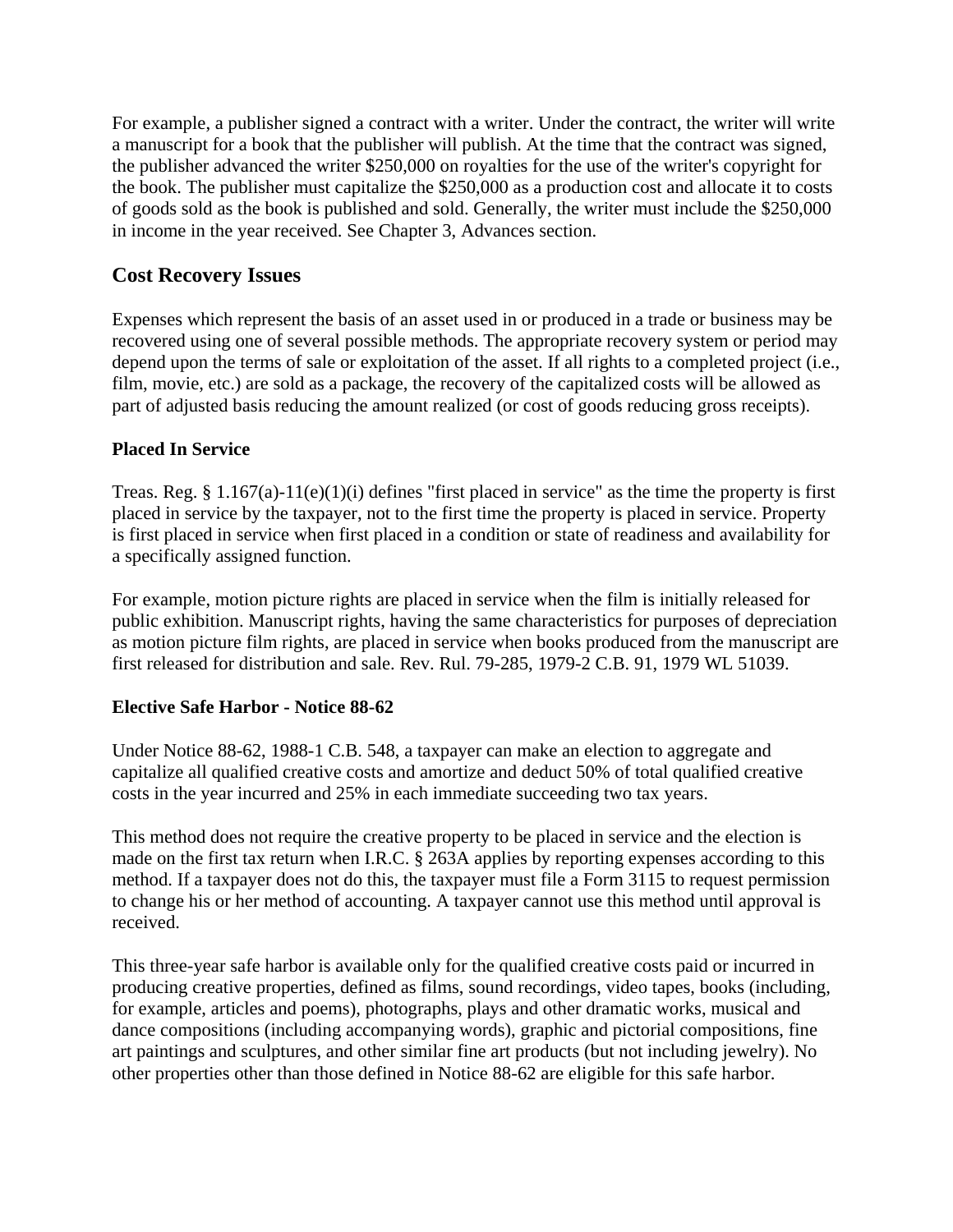Costs incurred by a taxpayer in a hobby are not qualified creative costs eligible for this safe harbor because such costs are not § 263A costs and qualified creative costs only consist of costs incurred in a trade or business or an activity conducted for profit.

Qualified creative costs consist of: (1) all costs required to be capitalized under § 263A and the regulations thereunder with respect to the production of creative properties (§ 263A costs); and (2) all other costs incurred and otherwise deductible by the taxpayer in the trade or business of producing creative properties.

Moreover, qualified creative costs include the costs of producing properties that are sold (or otherwise disposed of in their entirety) by the taxpayer in the same taxable year that such costs are incurred. For example, costs incurred by a taxpayer in writing an article (or producing a photograph) that the taxpayer sells in its entirety to a magazine in the same year that the costs are incurred would be qualified creative costs and thus subject to this three-year safe harbor.

This method only applies to qualified creative costs incurred by a self-employed individual in the production of creative properties where the personal efforts of such individual predominantly create such properties. Qualified creative costs do not include the costs paid or incurred by a person in the capacity as an employee, nor do they include costs incurred by an individual in producing creative properties where the personal efforts of such individual do not predominantly create such properties (e.g., where the properties are predominantly created by persons other than the individual such as employees or independent contractors). Qualified creative costs do not include costs incurred by a partnership, trust, or corporation, unless certain criteria are met under the Notice.

### **Internal Revenue Code § 181**

Film or television producers can elect to deduct certain costs under I.R.C. § 181 instead of capitalizing them if certain requirements are met. The deduction does not apply to qualified film and television production beginning after December 31, 2014. This Code section was enacted as an incentive to keep production companies or most of the work in the United States. The production does not need to have been placed in service. However, the taxpayer must be able to show a reasonable basis for believing the production will be green-lit. Treas. Reg. § 1.181-  $1(a)(1)(i)$ .

Only the owner of the production may elect to deduct production costs under I.R.C. § 181. The owner is deemed to be the taxpayer otherwise required to capitalize production costs into the basis of the production under IRC § 263A.Treas. Reg. § 1.181-1(a)(2)(i). Further, an owner is a person that acquires a finished or partially finished production. Treas. Reg. § 1.181-1(a)(2)(ii). Under certain circumstances, an owner must recapture costs. Treas. Reg. § 1.181-4(a) outlines the situations when recapture is required.

Under I.R.C. § 181(d), if 75% of the total compensation of the production is qualified compensation (as defined in I.R.C.  $\S$  181(d)(3)), a qualifying film or television production is:

• Property described in I.R.C.  $\S 168(f)(3)$  - i.e., any motion picture film or video tape.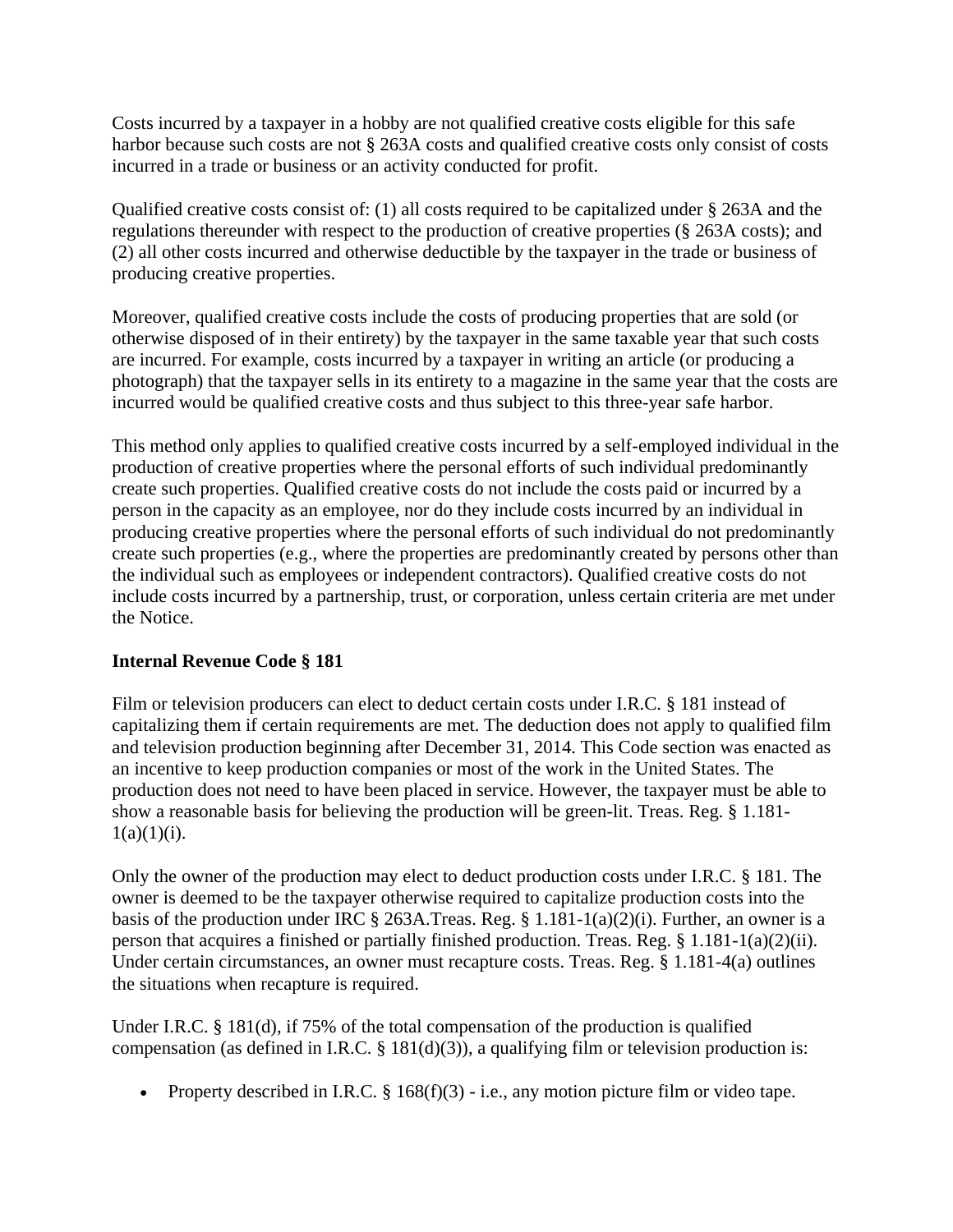- In a case of a television series:
	- o each episode shall be treated as a separate production, and
	- o only the first 44 episodes of such series shall be taken into account.

Qualified compensation means compensation for services performed in the United States by actors, production personnel, directors, and producers. I.R.C. § 181(d)(3)(A). Qualified compensation does not include participations and residuals as defined in I.R.C.  $\S$  167(g)(7)(B). *Id.* § 181(d)(3)(B).

Taxpayers are allowed to expense up to \$15 million of qualifying film and television production costs. I.R.C. § 181(a)(2)(A). The limit is increased to \$20 million if the production costs are "significantly incurred" in areas eligible for designation as a low-income community or distressed or isolated communities. *Id.* § 181(a)(2)(B).

A production is not qualified if records are required under 18 U.S.C. § 2257, Record Keeping Requirements, Sexual Exploitation and Other Abuse of Children, to be maintained with respect to any performer in such production. *Id.* § 181(d)(2)(C).

To make the election, an owner must attach a statement to a timely filed Federal income tax return (including extensions) for the taxable year in which costs of the production are first incurred. Treas. Reg. § 1.181-2(b)(1).

For a discussion on the sufficiency and appropriateness of the taxpayer's I.R.C. § 181 election, see *Staples v. Commissioner*, T.C. Memo. 2013-262, and *Storey v. Commissioner*, T.C. Memo. 2012-115.

### **Income Forecast Method**

If, as is true in most productions, the project is exploited over a period of years (released in theaters, television, DVD, etc.), the most appropriate means of recovering costs is through the income forecast method. *See* I.R.C. § 167(g); Prop. Treas. Reg. § 1.167(n)-0 to -7; Rev. Rul. 64- 273, 1964-2 C.B. 62; Rev. Rul. 60-358, 1960-2 C.B. 68. The income forecast method can only be used for films, videotapes, sound recordings, copyrights, books, patents, or other property specified in the Regulations. I.R.C. § 167(6). It cannot be used with respect to an intangible amortizable under § 197. *Id.*

The income from the property to be taken into account in determining the depreciation deduction under this method is the amount of income earned in connection with the property before the close of the tenth taxable year following the taxable year in which the property was placed in service (i.e., 11th year). I.R.C. §  $167(g)(1)(A)$ . Therefore, this method requires an estimate of total income to be derived from the film over the ten years following the year the film is placed in service. This estimate will include not only anticipated revenue from theatrical releases, but also television, cable, video, etc., if the arrangements are entered into prior to depreciating the film down to its salvage value.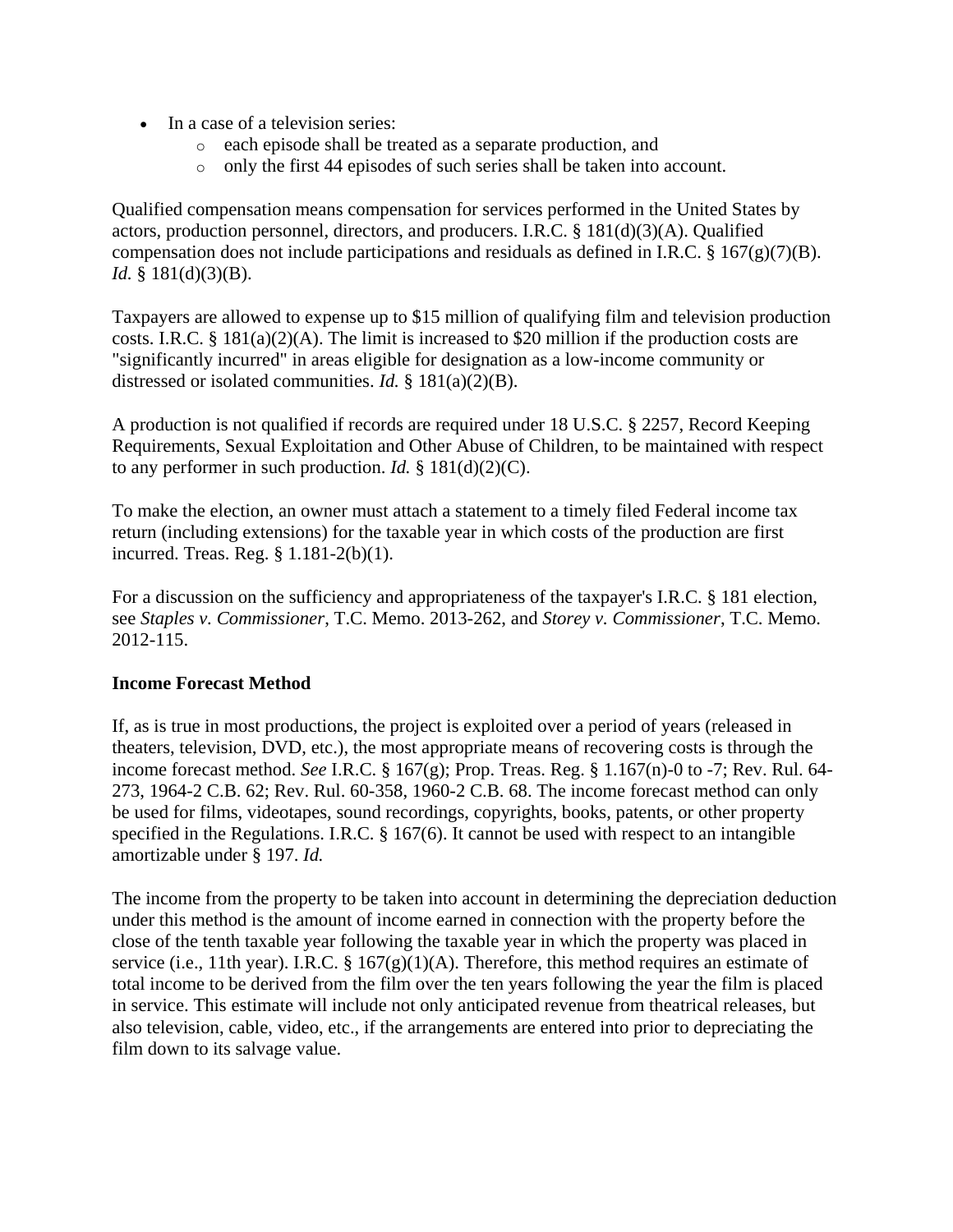The adjusted basis should only include amounts for which the requirements of § 461(h) are satisfied. *Id.* § 167 $(g)(1)(B)$ . The taxpayer may include participations and residuals in the adjusted basis for the taxable year in which the property is placed in service, but only to the extent the participations and residuals relate to income the taxpayer estimates will be earned in connection with the property before the end of the tenth taxable year after the taxable year the property is placed in service. *Id.*  $\S 167(g)(7)(A)$ .

The Income Forecast Method computation is the net income for the taxable year divided by the forecasted total income to be received before close of the tenth year, following the year in which the film is placed in service, multiplied by the cost of the film equals the depreciation deduction for the taxable year. The computation is also shown in the diagram below:

(Net Income for Taxable Year ÷ Forecasted Total Income to be Received Before Close of 10th Year Following Year in which the Film is Placed in Service)  $\times$  Cost of the Film = Depreciation Deduction for Taxable Year

The depreciation deduction for the tenth taxable year should equal the adjusted basis of such property as of the beginning of the tenth taxable year. I.R.C.  $\S$  167(g)(1)(C). The taxpayer shall pay (or be entitled to receive) interest computed under the look-back method for any recomputation year. *Id.*  $\S 167(g)(1)(D)$ . The computation of interest under the look-back method is described in I.R.C.  $\S 167(g)(2)$ .

The recomputation year is defined as the third and tenth taxable years, beginning after the taxable year in which the property was placed in service, unless the actual income earned in connection with the property for the period before the close of the third or tenth taxable year is within 10% of the income earned in connection with the property for such period which was taken into account under §  $167(g)(1)(A)$ . *Id.* §  $167(g)(4)$ . A taxpayer is exempt from the lookback method for property that has a cost basis of \$100,000 or less. *Id.* § 167(g)(3).

## **I.R.C. § 167(g)(8) – Special Rules For Certain Musical Works and Copyrights (Expired)**

The costs of master recordings used for substantially more than one year to produce records must be capitalized and recovered through depreciation. Rev. Rul. 69-475, 1969-2 C.B. 40, 1969 WL 19107. Beginning in tax year 2006, a taxpayer may elect to amortize over a five-year period any expense paid or incurred in creating or acquiring any musical composition (including accompanying words) or any copyright with respect to a musical composition that is required to be capitalized. I.R.C. § 167 $(g)(8)(A)$ ,  $(C)(i)$ . If a taxpayer makes the election, it is effective for all musical compositions and musical composition copyrights placed in service in that tax year. *Id.* § 167 $(g)(8)(A)$ , (D). This election expired and may not be made for any taxable year beginning after December 31, 2010. *Id.* § 167(g)(8)(E).

"Applicable musical property" is defined as any musical composition (including any accompanying words), or any copyright with respect to a musical composition. I.R.C. §  $167(g)(8)(C)(i)$ . The five-year amortization is not allowed for property with respect to which expenses are treated as qualified creative expenses to which [I.R.C. § 263A\(h\)](https://web2.westlaw.com/find/default.wl?mt=281&db=1000546&docname=26USCAS263A&rp=%2ffind%2fdefault.wl&findtype=L&ordoc=0303783552&tc=-1&vr=2.0&fn=_top&sv=Split&tf=-1&referencepositiontype=T&pbc=36C63EBE&referenceposition=SP%3bf383000077b35&rs=WLW14.04) applies, property to which a simplified procedure established under <u>I.R.C. § 263A(i)(2)</u> applies, or property which is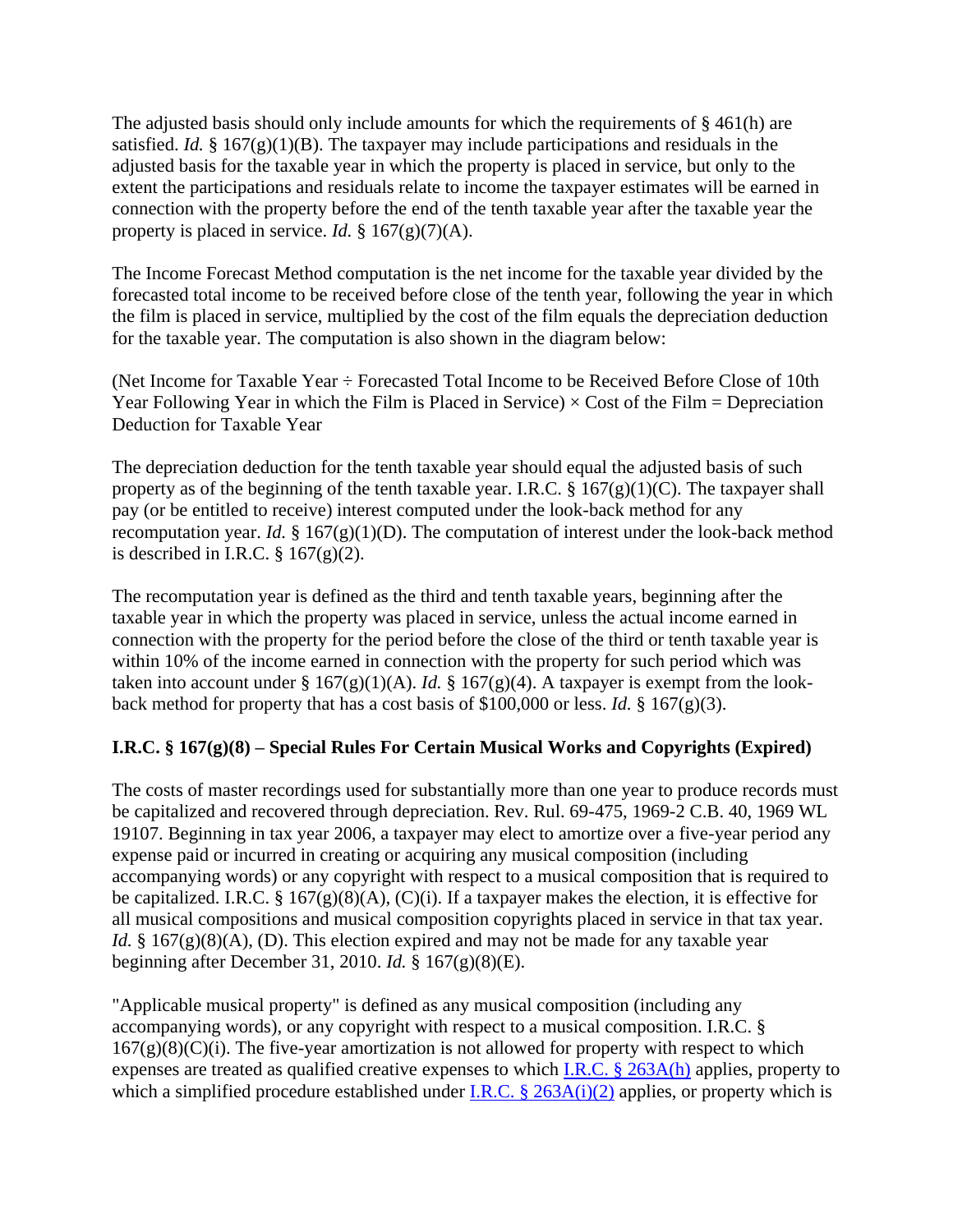an amortizable [I.R.C. § 197](https://web2.westlaw.com/find/default.wl?mt=281&db=1000546&docname=26USCAS197&rp=%2ffind%2fdefault.wl&findtype=L&ordoc=0303783552&tc=-1&vr=2.0&fn=_top&sv=Split&tf=-1&pbc=36C63EBE&rs=WLW14.04) intangible as defined in [I.R.C. § 197\(](https://web2.westlaw.com/find/default.wl?mt=281&db=1000546&docname=26USCAS197&rp=%2ffind%2fdefault.wl&findtype=L&ordoc=0303783552&tc=-1&vr=2.0&fn=_top&sv=Split&tf=-1&pbc=36C63EBE&rs=WLW14.04)c). *Id.* § 167(g)(8)(C)(ii). The five-year amortization period begins in the month the property is placed in service. Id. §  $167(g)(8)(C)(ii)$ .

#### **Abandonment Loss**

A taxpayer may deduct production costs for creative properties deemed worthless either before or after release for public exhibition. Studios, for example, do not usually discard, release to the public domain, or otherwise dispose of the creative properties not set for production or sold. Generally, studios retain these properties indefinitely. In other words, the creative properties still have value. As such, a taxpayer cannot deduct production costs of a project that they later abandon unless they prove that it was abandoned. Treas. Reg. § 1.165-1(b) states that a loss can be deducted when it is evidenced by a closed and completed transaction, fixed by identifiable events. In addition, the loss must actually have been sustained in the year of the deduction and in a trade or business or a transaction entered into for profit. I.R.C. § 165(a), (c). Substance and not mere form govern in determining a deductible loss. Treas. Reg. § 1.165-1(b). Under Treas. Reg. § 1.165-1(b) and (d)(1) a taxpayer must identify event(s) showing a closed or completed transaction establishing worthlessness that is observable to outsiders and irrevocably cut ties to the project.

[Rev. Rul. 2004-58](http://www.lexis.com/xlink?showcidslinks=on&searchtype=get&search=Revenue%20Ruling%202004-58) provides that, unless a taxpayer has formally established an affirmative act of abandonment, or an identifiable event evidencing a closed and completed transaction fixed by an identifiable event establishing the worthlessness of the property, the taxpayer cannot claim a loss deduction under I.R.C. § 165 for the capitalized costs of acquiring and developing the property.

Putting a script on the shelf for a while with the possibility of selling it at a later date, is not abandoning it. Merely not attempting to exhibit a film is not abandoning it, since it may still be exploited in the future. A taxpayer must show intent to abandon and make an affirmative act of abandonment in such a manner that the asset is not retrievable.

In *A.J. Indus., Inc. v. United States*, 503 F.2d 660, 670 (9th Cir. 1974), the Ninth Circuit Court of Appeals articulated a two prong test to establish abandonment: 1) an intention on the part of the owner to abandon the asset, and 2) an affirmative act of abandonment. If the property is held by the taxpayer and is available for future use (or intended for future use), the deduction is not allowed. *A.J. Indus., Inc.*, 503 F.2d at 670-671. In *Gulf Oil Corp. v. Commissioner*, 914 F.2d 396, 402 (3d Cir. 1990), the Third Circuit Court of Appeals observed that § 165 losses are referred to as abandonment losses to reflect that some act is required that evidences a taxpayer's intent to permanently discard or discontinue use of the property.

The "identifiable event" required by Treas. Reg. § 1.165-1 "must be observable to outsiders and constitute 'some step which irrevocably cuts ties to the asset.'" *United Dairy Farmers, Inc. v. United States*, 267 F.3d 510, 522 (6th Cir. 2001) (quoting *Corra Resources, Ltd. v. Commissioner*, 945 F.2d 224, 226 (7th Cir. 1991)). Internal documentation is not sufficient to establish the identifiable event.

Worthlessness is not when a taxpayer retains a script for the purpose of: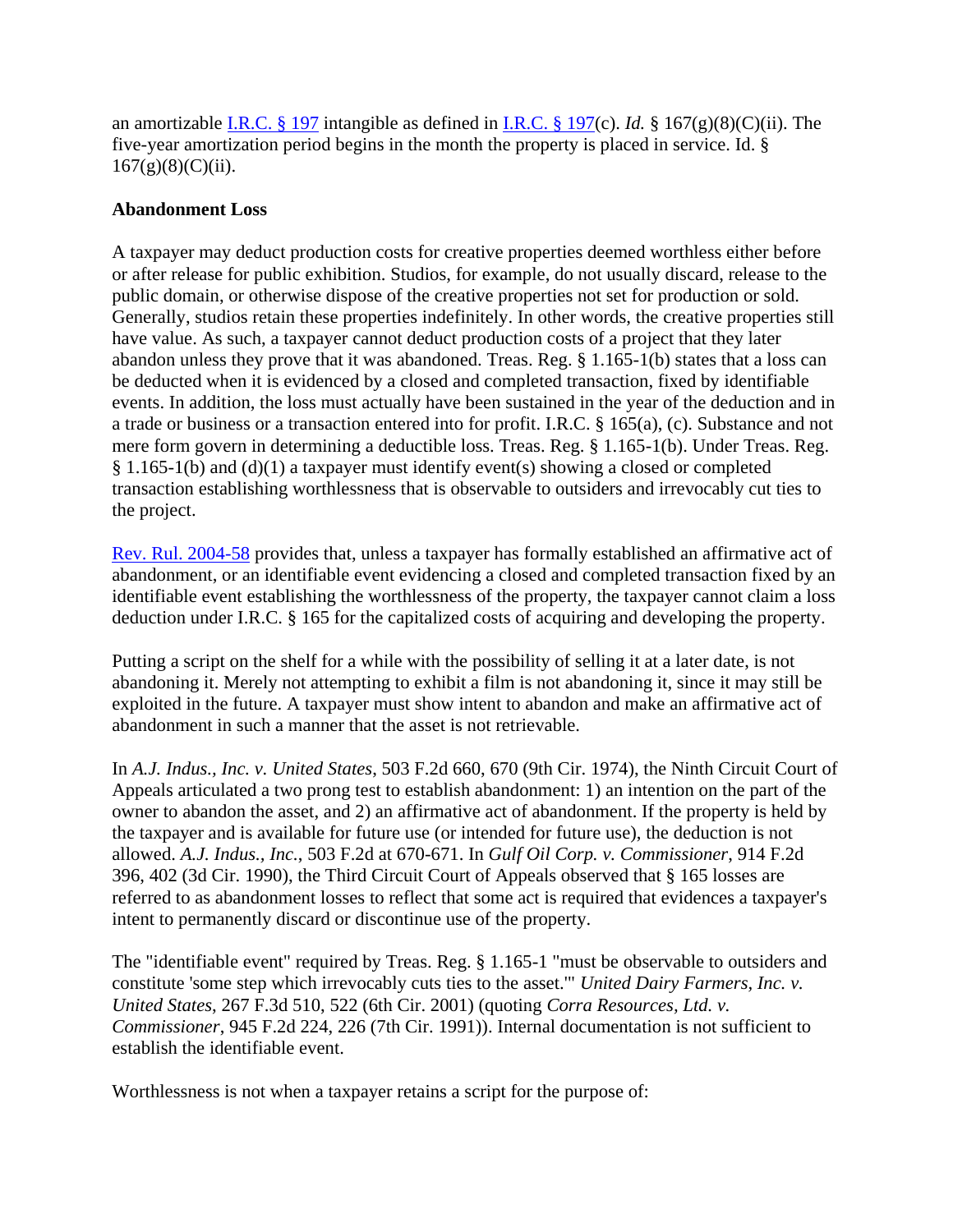- Preventing a competitor from using it, or
- Defending against potential copyright infringement suit, or
- Maintaining good relations with the writer, or
- Using it if it has value in the future.

The examples above are demonstrations of a script that still has value. Therefore, the taxpayer would not be allowed to deduct an abandonment loss under I.R.C. § 165.

Audit Techniques:

- Review taxpayer and industry websites for continued attempts to market or exploit a project to show that it is not worthless.
- Ask for contracts, option agreements, etc.
- Request details of an identifiable event that destroys the potential value and usefulness of the property or an affirmative act of abandonment.

#### **Revenue Procedure 2004-36**

When a taxpayer maintains its books and records according to generally accepted accounting principles (GAAP), there will be differences in the books and records for tax purposes and GAAP purposes. When a taxpayer follows AICPA Statement of Position (SOP 00-2), Accounting by Producers or Distributors of Film, production costs are immediately expensed when a production is not green-lit within three years of when the costs are incurred. SOP 00-2 provides guidance on generally accepted accounting principles for films and is applicable to all producers or distributors that own or hold rights to distribute or exploit films.

Rev. Proc. 2004-36, 2004-1 C.B. 1063, allows film producers to amortize certain creative property costs ratably over a 15-year period beginning in the year the creative property costs are written off for book purposes under AICPA Statement of Position (SOP) 00-2, Accounting by Producers or Distributors of Film. A change in a taxpayer's treatment of creative property costs is a change in method of accounting to which I.R.C. § 446(e) and § 481 apply.

The interval between the time a film idea is first conceived and theatrical release varies from film to film and may take several years. A typical film production timeline is as follows:

- 1. Script idea.
- 2. Negotiations with studio.
- 3. Green-light for production.
	- a. Green-lit less than 3 years after first cost incurred is capitalized for tax and GAAP purposes.
	- b. Green-lit more than three years after first cost incurred is immediately written off for GAAP purposes. GAAP SOP 00-2. When this occurs, Rev. Proc. 2004-36 applies for tax purposes and straight-line, half-year convention, amortization over 15 years is used.
- 4. Principal photography.
- 5. Post production.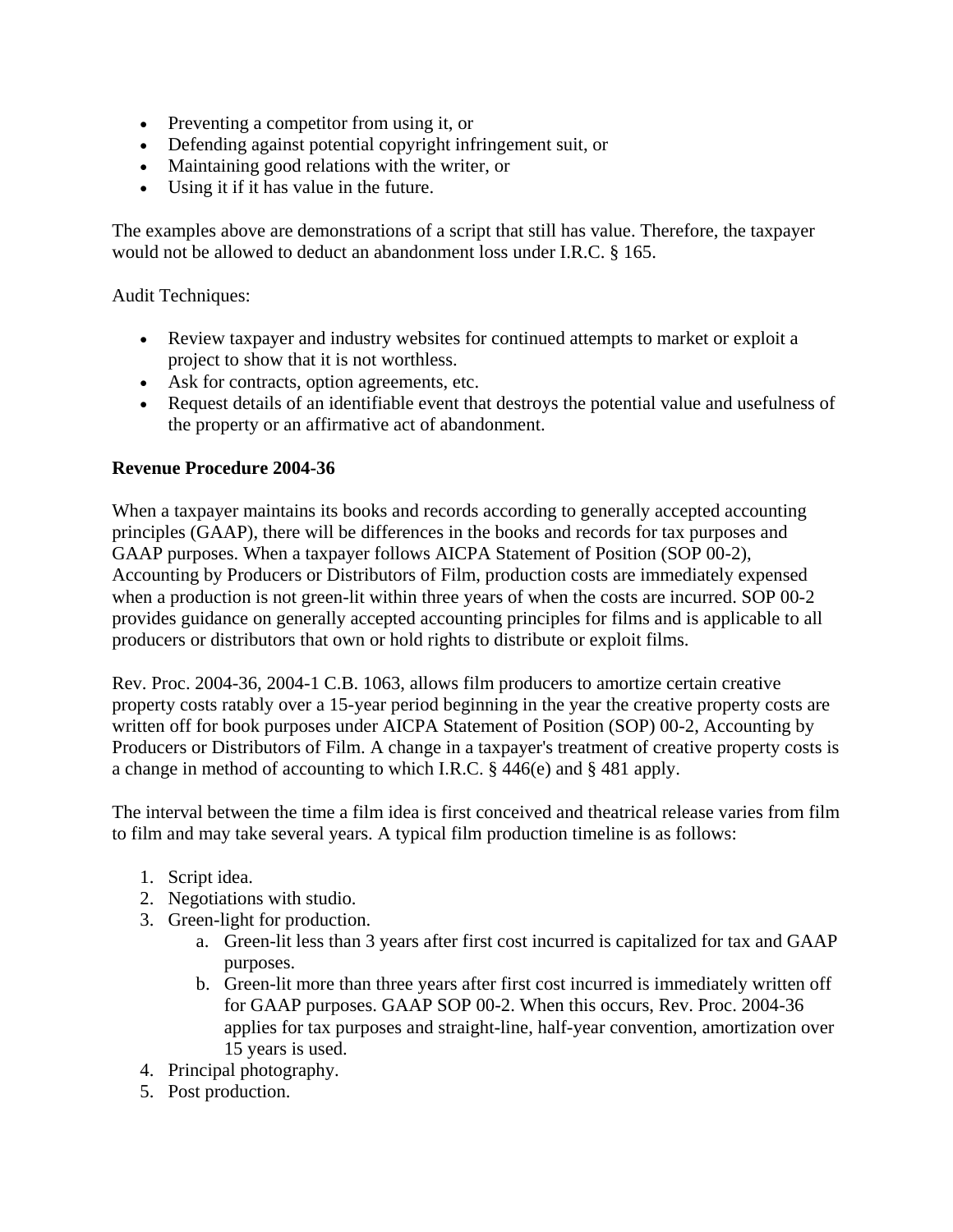6. Theatrical release (a taxpayer may begin to amortize/depreciate capitalized costs at this stage).

## <span id="page-24-0"></span>**Exhibit 4-1 - Decision Path for Capitalization**

## **STEP 1: Is the taxpayer carrying on a trade or business?**

YES - Proceed to Step 2

NO - Expenses may be limited or not allowed – Consider I.R.C. § 183.

## **STEP 2: Is the taxpayer already in the trade or business?**

YES - Proceed to Step 3

NO - Proceed to Step 4

## **STEP 3: Is the taxpayer creating or producing an asset (script, film, movie, C.D., etc.)?**

YES - Proceed to Step 5

NO - Expenses are not capitalized. Allow I.R.C. § 162 expenses.

### **STEP 4: Is the taxpayer incurring start-up costs for the trade or business?**

YES - Capitalize start-up expenses under I.R.C. § 195. Include all expenses that would have been allowed if the taxpayer were in a trade or business except for interest (I.R.C. § 163) and taxes (I.R.C. § 164). The taxpayer may elect to amortize the start-up expenses. If an election is made, by the due date (including extensions) of the return for the first year in the business, then the taxpayer can deduct the lesser of the startup expenses or \$5,000 (subject to phase-out); the remainder is deducted over a 180-month period beginning with the month in which the taxpayer is actually in business.

NO - Expenses are not allowed.

## **STEP 5: Does the taxpayer retain ownership or rights in the completed project?**

YES - Proceed to Step 6

NO - Expenses are not capitalized. Allow I.R.C. § 162 expenses.

### **STEP 6: Is the taxpayer an artist, free-lance writer, or composer?**

YES - Allow current creative expenses, capitalize only "basis" items. Qualified creative expenses include trade or business expenses (I.R.C. § 162) incurred in the activity of being a writer, artist, photographer, or composer. These expenses do NOT include expenses incurred to produce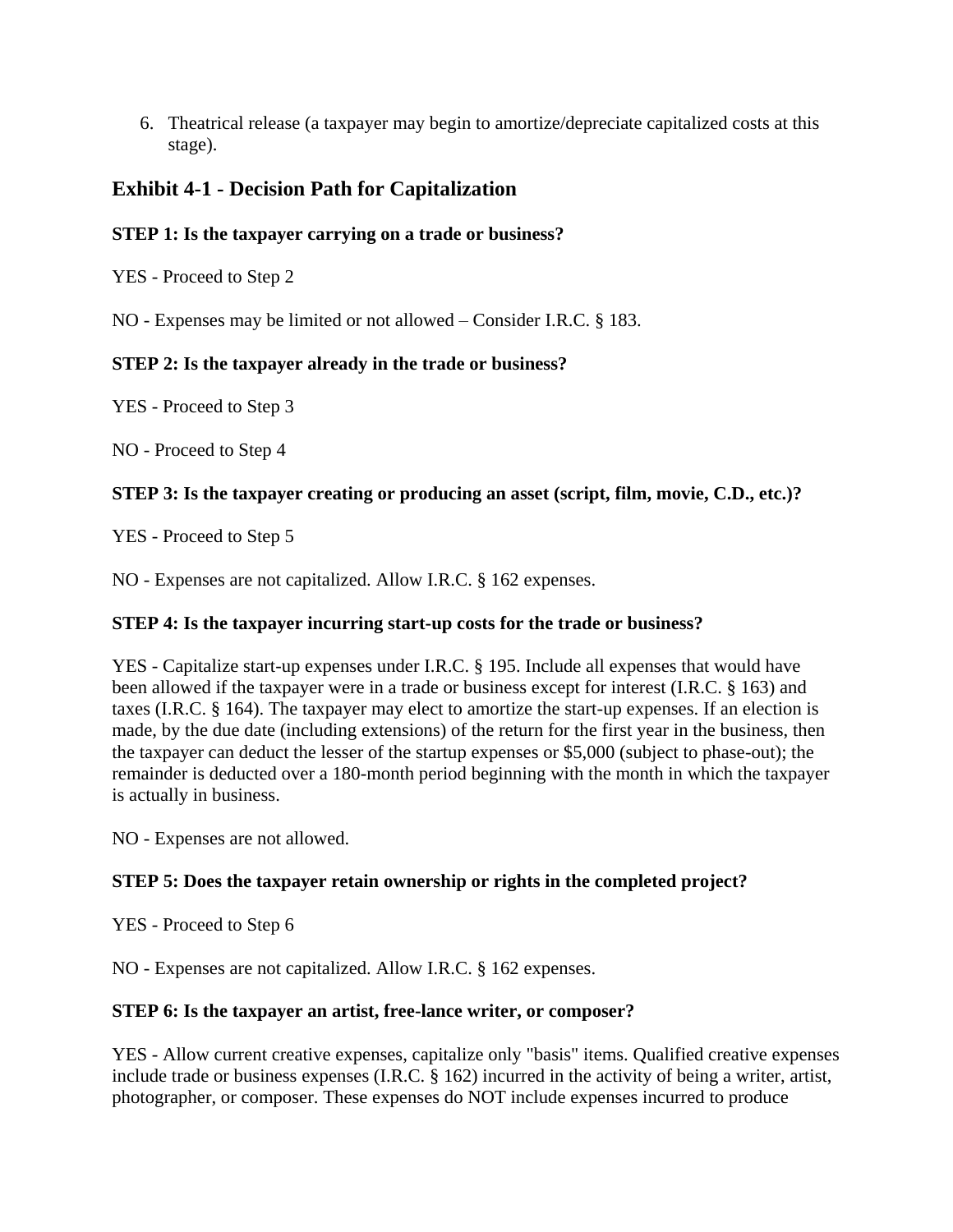motion pictures, video tapes, sound recordings, or similar items. Therefore, a "writer" may have some expenses allowable and others capitalized if the writer is also involved in pre-production (budgeting, casting, etc.), for the production of a movie from the screenplay being written. A composer may have qualified creative expense and also incur production expenses for preparing to record (or for recording) the music as it is composed.

NO - Capitalize all direct expense and allocable portion of indirect expenses under I.R.C. § 263A. Do not capitalize:

- Marketing and selling expenses such as copying, distribution contract negotiation, promotion expense, and advertising.
- Bidding expenses for contracts not obtained (job search).
- Administrative or general expenses not related to a particular production activity.

## <span id="page-25-0"></span>**Chapter 5 - Passive Activity Issues**

## <span id="page-25-1"></span>**I.R.C. §469**

The passive loss rules of I.R.C. § 469 impact entertainment industry cases in several ways:

- Rentals of equipment to studios, production teams, etc.
- Characterizing royalties as passive income so that they are offset by otherwise nondeductible passive losses.
- Claiming losses from entertainment or other activities in which the taxpayer does not materially participate.

Under I.R.C. § 469, a taxpayer is not allowed to offset any personal service or portfolio income with losses from passive activities. A passive activity is any rental activity and any activity in which the taxpayer does not materially participate. I.R.C.  $\S$  469(c)(1)-(2). To materially participate, the taxpayer must be involved in the day-to-day operations of the activity on a regular, continuous, and substantial manner. *Id.* § 469(h)(1). A taxpayer can establish material participation by satisfying any one of the seven tests found in Temp. Treas. Reg. § 1.469-5T(a):

- The individual participates in the activity for more than 500 hours during the year.
- The individual's participation in the activity for the taxable year constitutes substantially all of the participation in the activity of all individuals (including individuals who are not owners of interests in the activity) for the year.
- The individual participates in the activity for more than 100 hours during the taxable year, and the individual's participation in the activity for the taxable year is not less than the participation in the activity of any other individual (including individuals who are not owners of interests in the activity) for the year.
- $\bullet$  The activity is a significant participation activity . . . for the taxable year, and the individual's aggregate participation in all significant participation activities during the year exceeds 500 hours.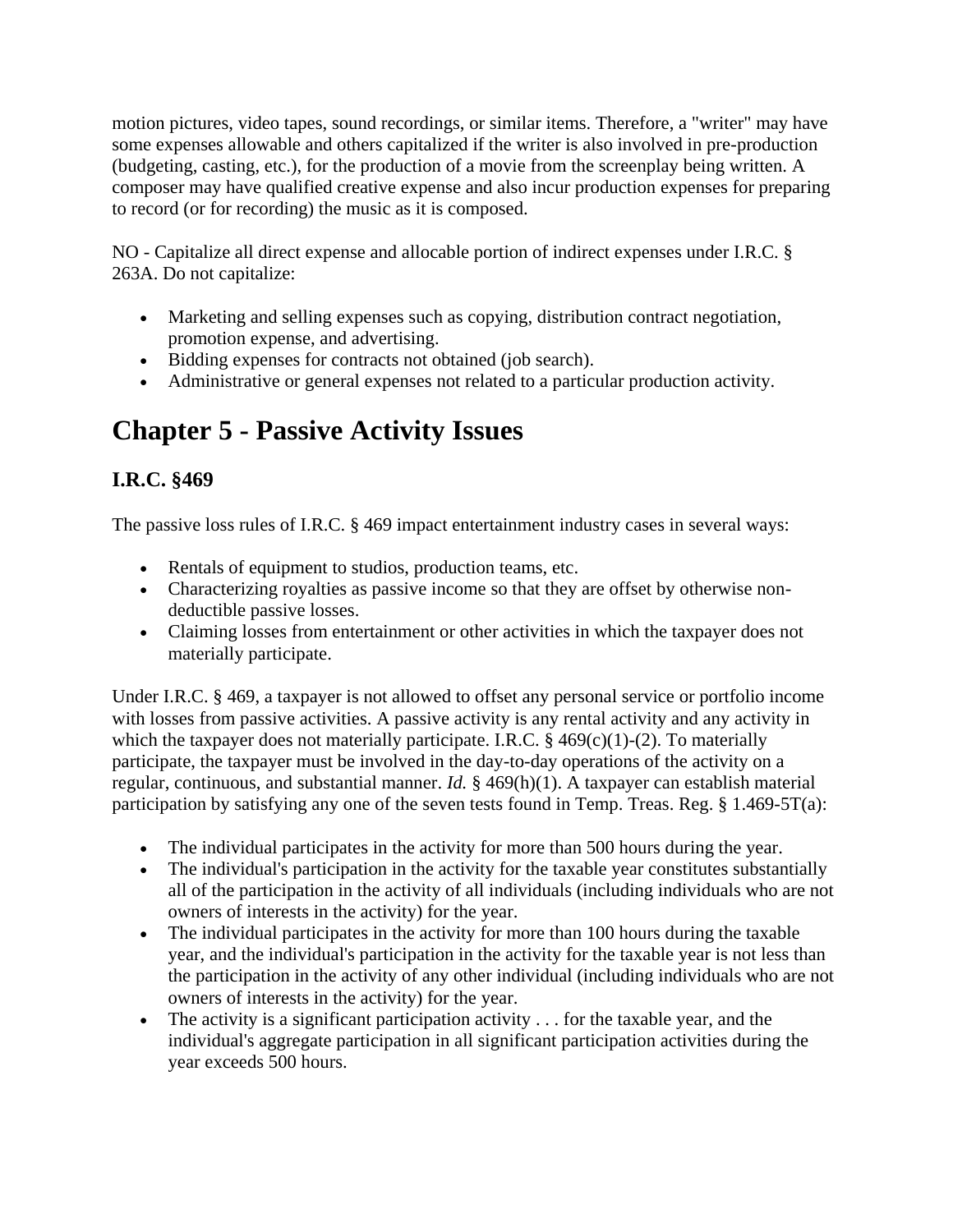- The individual materially participated in the activity ... for any five taxable years (whether or not consecutive) during the ten taxable years that immediately preceded the taxable year.
- The activity is a personal services activity … and the individual materially participated in the activity for any three taxable years (whether or not consecutive) preceding the taxable year.
- Based on all facts and circumstances … the individual participates in the activity on a regular, continuous, and substantial basis during such year.

## <span id="page-26-0"></span>**Rental of Equipment**

## **Identifying the Issue**

In the entertainment industry, we often see many individuals (stunt persons, lighting specialists, props persons, etc.) involved in productions who own and use their own equipment as part of their job. Along with their services, the studios contract with these individuals to rent this equipment for periods of time as short as one day or as long as the duration of the production. The lessors of the equipment then mix the income and expenses of this rental activity with the income and expenses of their personal service activity on a Schedule C. In other instances, the rental activity is reflected on the Schedule E as a rental, but the taxpayer claims the losses as part of the \$25,000 rental real estate allowance.

## **Law**

Under I.R.C. § 469, any rental activity is automatically defined as a passive activity, regardless of the taxpayer's participation. I.R.C.  $\S$  469(c)(2). If the average period of customer use is 7 days or less, the activity is not considered a rental, and regular material participation rules must be used to determine if the activity is a passive activity. *See* Temp. Treas. Reg. § 1.469-1T(e)(3)(ii).

In addition, the gross rents received from the activity must be more than 20% of the total gross income from both the personal service portion and the rental portion of the contract. If the gross rents received are less than 20%, the entire activity is considered a personal service activity. Alternatively, if the gross rents received from the activity exceed 80%, the entire activity will be considered a rental activity. *See* Temp. Treas. Reg. § 1.469-4T(d)(1)-(2).

### **What are the exceptions to the rental definition?**

- Average customer use is 7 days or less (e.g., charter boats, B&Bs, vacation condos).
- Average customer use is 30 days or less and significant personal services are provided.
- Extraordinary personal services are provided in connection with property (e.g., hospital).
- Rental is incidental to a non-rental activity. Rents are less than 2% of adjusted basis or FMV.
- Property is available during defined business hours for nonexclusive use by customers.
- Property is provided (contributed) to a partnership or S corporation in which the taxpayer has an ownership interest. If property is leased (instead of contributed) to the partnership or S corporation, this exception does not apply.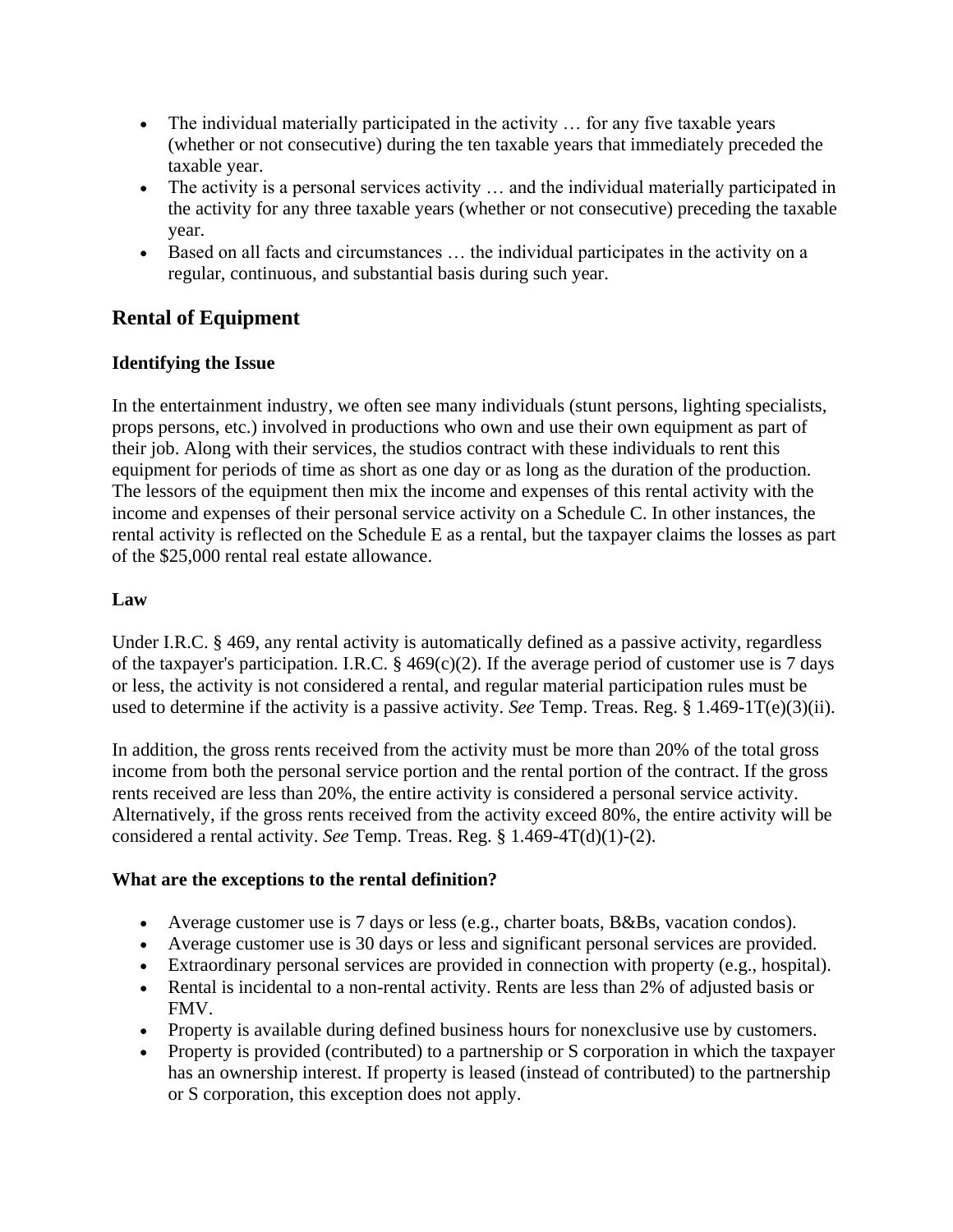Temp. Treas. Reg.  $\S 1.469-1T(e)(3)(ii)$ . If the taxpayer's activity falls into any of the above exceptions, the activity is not considered a rental activity and the ordinary material participation rules apply. For more details, see the Passive Activity Loss Audit Technique Guide.

## **Audit Techniques**

Inspect any available contract(s) with the lessee (studio, production crew, etc.). Determine the average period of rental use for the equipment. Look to the intent of the contract. For example, if a studio rents a prop for the duration of filming a movie, but the payment is computed and paid on a weekly basis, the period of use is the length of filming, not one week. If the equipment is typically rented out for only a day or two, the activity is not a rental and should be considered a regular trade or business activity. If the equipment is typically rented out for more than 7 days, the activity is likely a rental activity, and must be separately considered.

Compare the gross rents received to the compensation for personal services on the same contract. If the gross rents received is greater than 20% of the total of gross rents and personal services compensation, the activities must be divided into a rental portion and a personal service portion.

Separate the income and expenses into two activities - rental versus personal service. Remember to allocate those expenses properly associated with the rental (depreciation, repairs, transportation, etc.) to the rental and those properly associated with the personal service activity to that activity. Audit the income and expenses as you normally would using I.R.C. § 61 and § 162.

Compute any passive loss limitation on the rental activity. Remember that the taxpayer is generally renting equipment (personal property) rather than real estate (real property); any losses incurred from this activity are not eligible for the \$25,000 real estate rental allowance.

## <span id="page-27-0"></span>**Royalty Income**

### **Identifying the Issue**

Artists and performers often receive current payments for services rendered in past years. These are commonly referred to as royalties or residuals. Sometimes these amounts are erroneously reported on the Schedule E as "royalties," and at other times they appear correctly on the Schedule C, with expenses written off against the income.

Alternatively, some persons in the entertainment industry (such as executive producers or others) may receive residual payments from use of productions in which they were only an investor. These payments should be reported as Schedule E royalties. If properly recognized on the Schedule E as "royalties," the taxpayers will tend to circumvent I.R.C. § 469 by netting this royalty income with rental losses, or with other partnership or S-Corporation losses.

### **Law**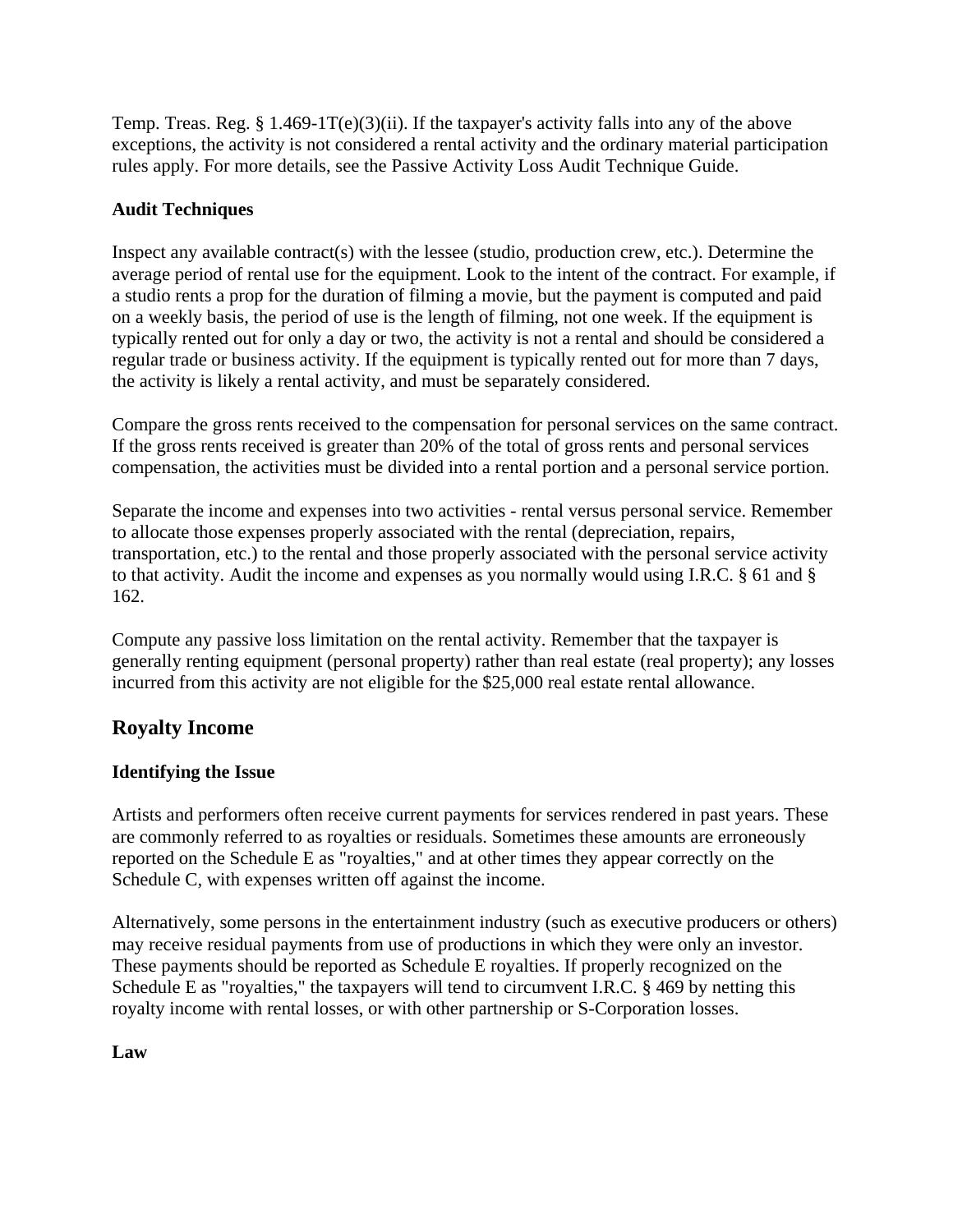Taxpayers are only allowed to offset passive income with passive losses. They cannot use passive losses to offset other types of income (active or portfolio). Under I.R.C. § 469, any compensation received for personal services (even for personal services rendered in past years) is not passive income.

Compensation received from an activity in which the taxpayer did not materially participate, however, is passive and can be offset by other passive losses.

### **Audit Techniques**

- Determine the nature and source of the payments received. If the payments are for activities in which the taxpayer materially participated, then they may not be offset by passive losses. If the source of the payment is an activity in which the taxpayer was a passive investor, the royalty income (and any related expenses) are portfolio items, generating neither passive/non-passive gains or losses.
- Recompute the passive loss limitation to consider any recharacterization of income/loss.

## <span id="page-28-0"></span>**Other Activities**

#### **Identifying the Issues**

Successful entertainers, producers, editors, etc., often invest their disposable income in other, unrelated business activities. Sometimes these "business activities" closely approximate an activity not engaged in for profit such as race horses, cattle ranches, etc. (These should be questioned under the provisions of I.R.C. § 183.) At other times, the investments are in those activities which are intended to be used to decrease taxes paid by the taxpayer, without incurring significant risks. The entertainment professional is usually very involved in the entertainment industry. He or she may be away from home for long periods of time filming and/or performing, and is generally not able to participate in the other investments. In addition, the entertainment professional often has a business manager who makes all business decisions for him or her, including whether or not to make additional investments. Because of the unique time requirements of a profession in the entertainment industry, often these other business activities (partnerships, S corporations, Schedules C, or Schedules F) are likely to be passive activities for the taxpayer and any overall losses should be appropriately limited.

Other persons may be investors in the various business activities of the entertainment industry and may be classifying these activities as non-passive. A minority producer or silent investor, for example, may have invested significant amounts of capital in a production, but may have little to do with the day-to-day decisions necessary to complete the activity. These persons may be experienced with financing transactions but have no real experience or knowledge in the entertainment field. Even if knowledgeable, they may be fully engaged in other professions from which they earn the funds to invest in the entertainment industry.

### **Law**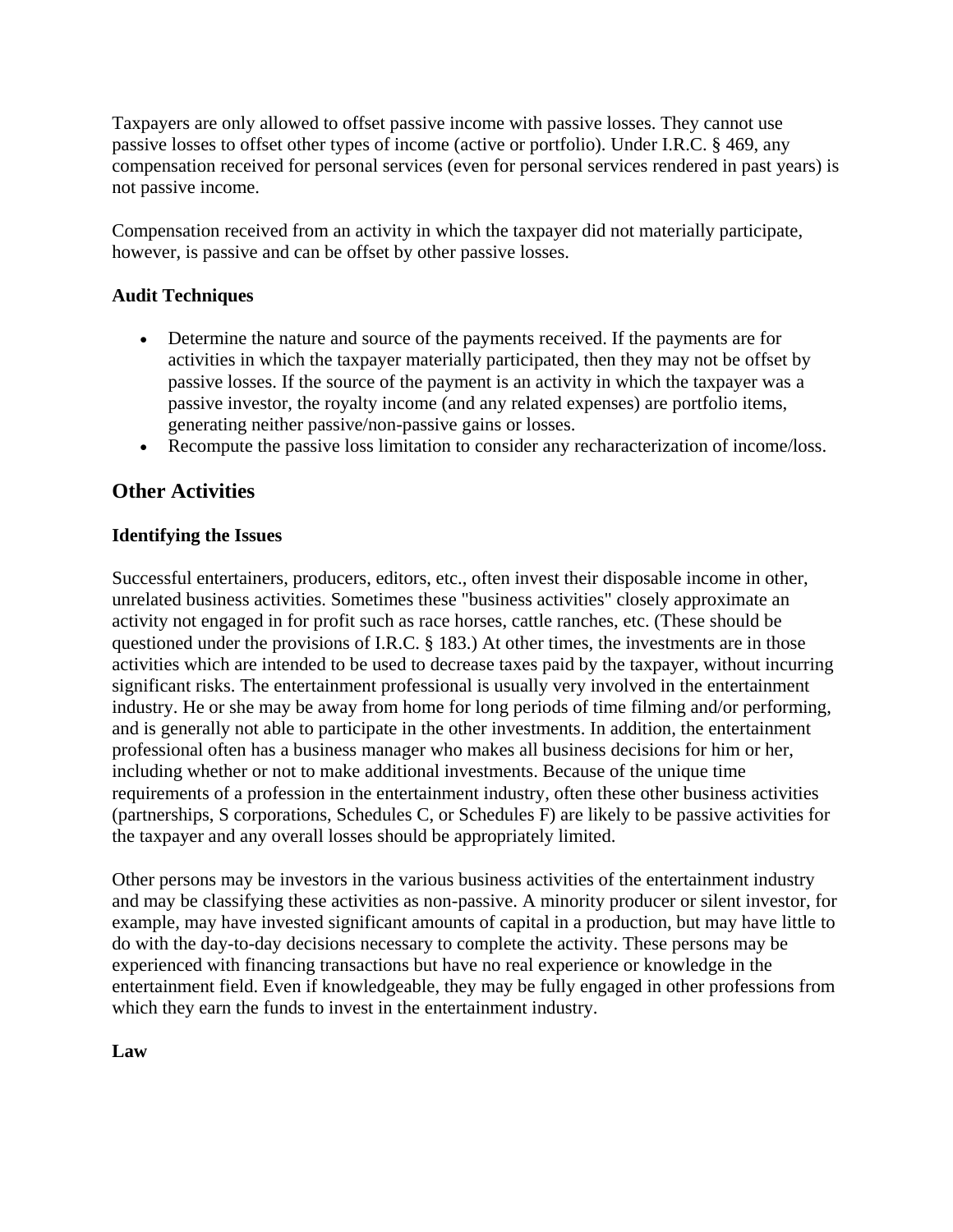I.R.C. § 469(a) disallows (suspends) any overall losses from passive activities of the taxpayer. A passive activity is a trade or business activity (**not "an activity not engaged in for profit")** in which the taxpayer does not materially participate. I.R.C.  $\S$  469(c)(1). (See above for tests of material participation.) The rules apply regardless of how the taxpayer owns the business (whether as a Schedule C or F activity, a partnership, or S corporation).

## **Audit Techniques**

Determine the nature of the activity and how the taxpayer/entertainment professional is participating.

If the activity appears to be in the nature of an activity not engaged in for profit, pursue the I.R.C. § 183 issue first. If it can be establish that the activity is an activity not engaged in for profit rather than a true trade or business, the losses are disallowed permanently. If the taxpayer meets enough of the requirements in the regulations to call the activity a true trade or business, consider I.R.C. § 469 next.

Determine if the taxpayer is materially participating in the activity. (See Temp. Treas. Reg. § 1.469-5T(a) for the criteria.) Temp. Treas. Reg. § 1.469-5T(fd)(4) allows the taxpayer to use any reasonable means to substantiate his or her participation, including diaries, log books, or narrative summaries. The narrative summary must be substantiated using some reasonable means, however, not just some unsupported statements.

When considering these facts, use all the data you have already determined about the taxpayer's travel, life-style, schedule, personal interests, etc. Ask additional questions about his or her statements concerning his or her participation. For example:

- If the taxpayer was busy making two or three movies or performing during the year at distant or foreign locations, how can he or she be materially participating in an unrelated partnership near his or her home?
- If the taxpayer's life-style typically involves many late nights or other activities which take up long hours each day (such as filming a weekly or daily television show), what time is there left over to devote to other business activities?
- If the taxpayer hires many specialists to make all the decisions concerning the activity (such as breeders and trainers for horse racing activities), how is the taxpayer participating?
- What personal knowledge does the taxpayer have about the practical operation of the activity? (For example, if the taxpayer owns a cattle ranch, what does he or she know about ranching? What experience does he or she have in this business?)
- How can the taxpayer be putting in 500 hours in many different activities, including his or her primary profession? Remember, full-time employment during a year is generally 2,080 hours.
- What role does the business manager play in the operations of the other activity? The participation of the taxpayer's spouse will be counted as his or her participation (I.R.C. §  $469(h)(5)$ , but not the participation of any other family member or his or her business manager.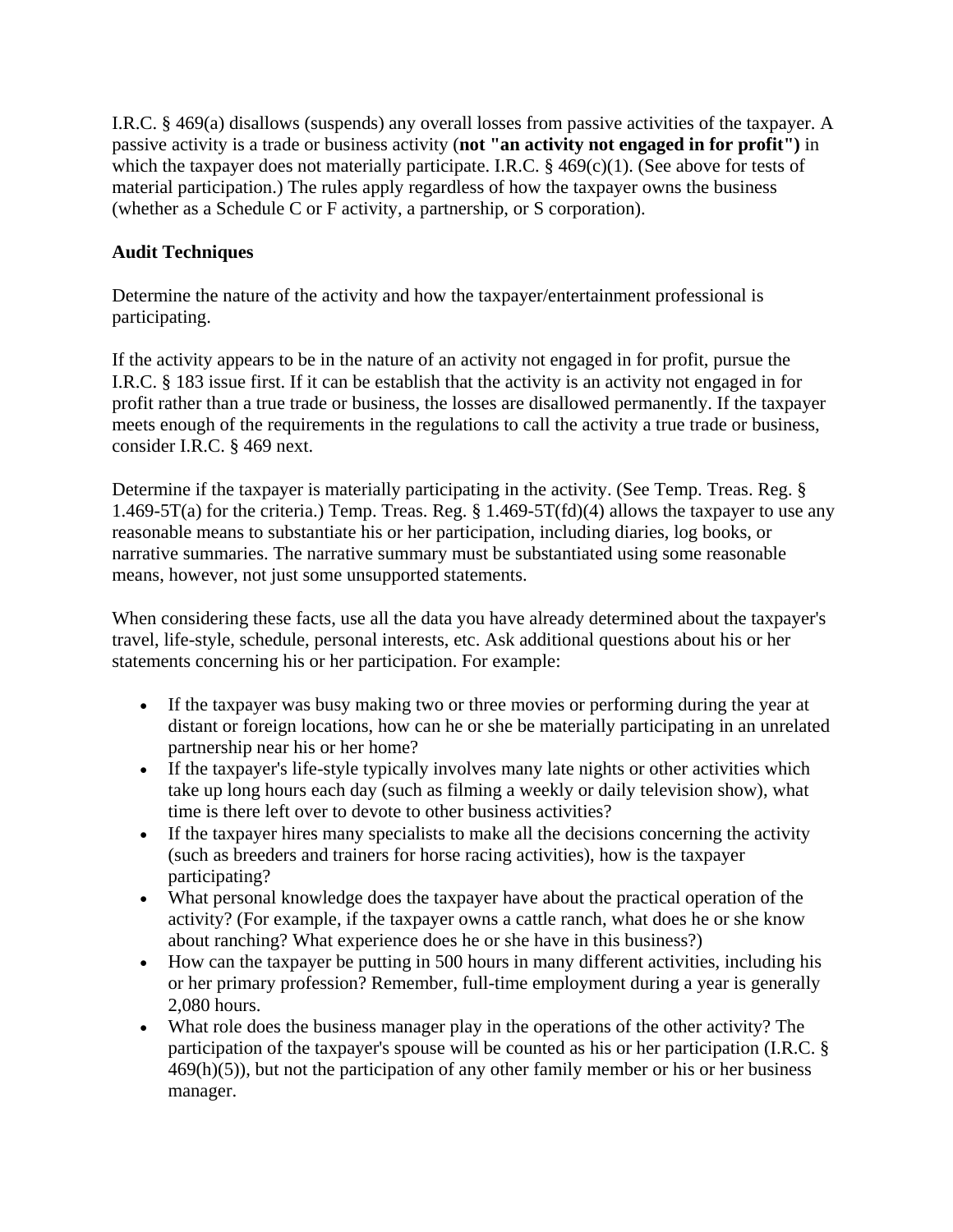Often the taxpayer's representative will not be able to fully answer your questions about how the taxpayer spends his or her time. If the representative cannot fully and clearly respond to these questions, an interview with the taxpayer may be necessary.

If the taxpayer cannot establish that he or she has materially participated in the other trade or business, the activity should be classified as passive. If there are losses flowing from this passive activity to the return, the allowable passive loss, if any, must be recomputed.

For taxpayers who are investors in entertainment businesses (minority producers, silent investors, etc.), determine if the taxpayer is materially participating in the business or simply investing capital. When participation for these persons is considered, remember that they should be in activities that involve day-to-day operations of the business. Merely visiting the set to "see how things are going" does not constitute participation. In addition, merely reviewing financial reports or statements, or compiling financial data about operations for one's own use is an investor activity and generally will not count as participation. The participation must be "substantial" and bona fide, not merely as an interested investor.

## <span id="page-30-0"></span>**Conclusion**

The rules of I.R.C. § 469 can be encountered in entertainment cases in a variety of ways. The ones stated here are most common, but are by no means all inclusive. If a question concerning passive loss limitations is encountered, and the answer is not clear, research the issue further or seek other technical advice. Also see the Passive Activity Loss Audit Techniques Guide.

## <span id="page-30-1"></span>**Chapter 6 - Travel and Transportation Issues**

## <span id="page-30-2"></span>**General**

Travel and transportation expenses can be incurred in all of the profit generating activities for taxpayers in the entertainment industry. In determining the allowable deduction, it is necessary to distinguish between travel and transportation expenses.

- Travel expense generally includes expenses while away from home overnight.
- Transportation is generally the expense of locomotion within your tax home.

## <span id="page-30-3"></span>**Travel**

Travel and mileage can be incurred in all three of the profit generating activities for taxpayers in the entertainment industry (performing, job searching, and maintaining skills). Because of the nature of the industry, often the first step necessary to establish travel expense is to establish the taxpayer's tax home.

## **Tax Home**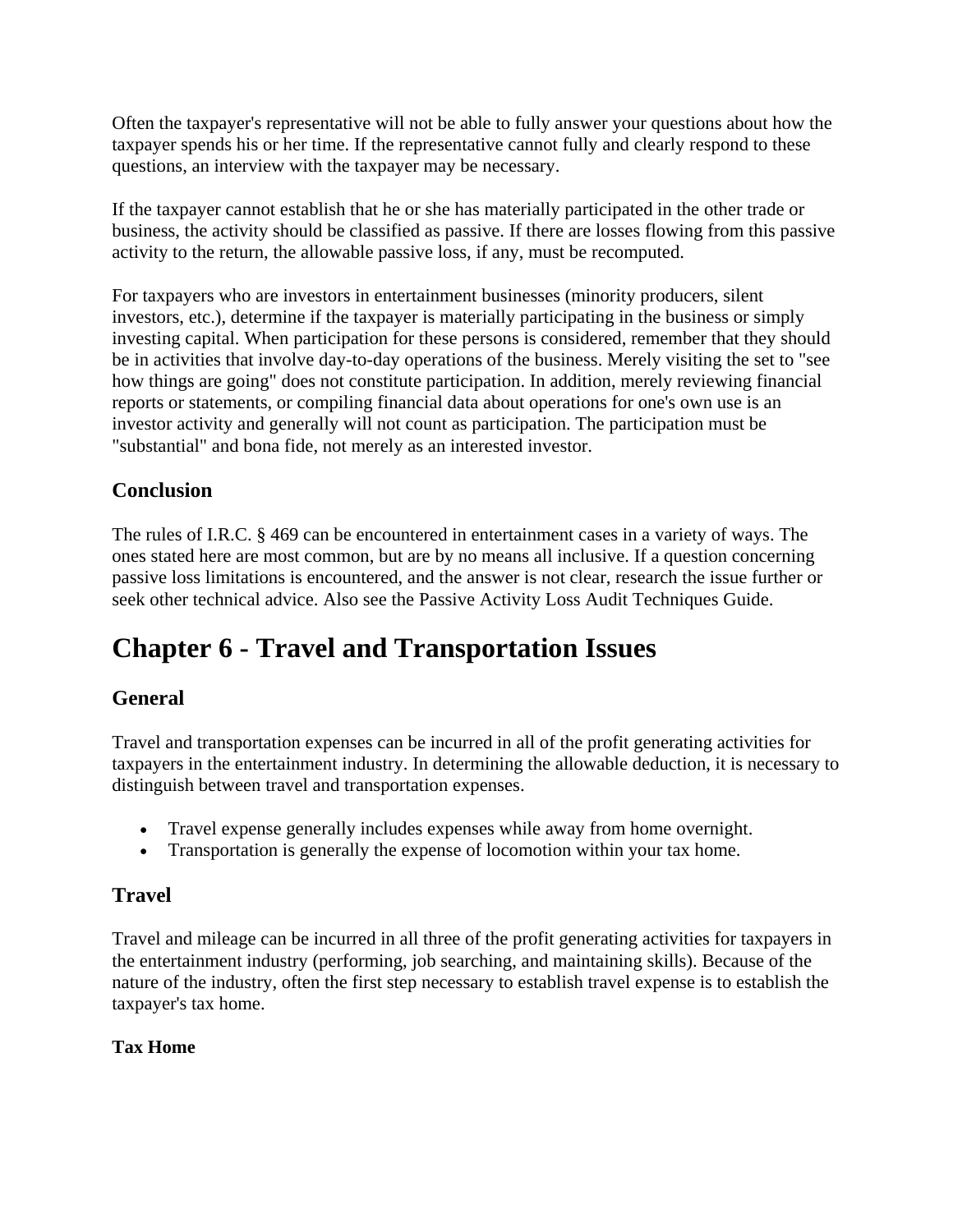Generally, an individual's tax home is the general area or entire city in which the business is located. The location of the taxpayer's family home does not matter. In some instances, a taxpayer may be considered as traveling away from home even while working in the city in which that individual and his or her family live.

Revenue Rulings 60-189 and 73-529 provide that, generally, a taxpayer's "home," for purposes of I.R.C. §162(a), is the taxpayer's regular or principal place of business, without regard to the location of the taxpayer's residence. Revenue Ruling 93-86 addresses temporary (expected to be one year or less) versus indefinite regular or principal place of business.

A taxpayer's principal place of business encompasses the entire city, or general area, in which the taxpayer most frequently works.

If the taxpayer works in more than one location in the tax year, the guidelines for determining which location is the taxpayer's tax home are:

*Markey v. Commissioner*, 490 F.2d 1249, 1256 (6th Cir. 1974) set forth the following three factors to determine which location is the taxpayer's tax home when a taxpayer works in more than one location in the tax year:

- Total time spent in each place.
- Degree of business activity in each area.
- Relative amount of income in each area.

The fact that a taxpayer's business is of such a nature that he or she has no principal place of business will not preclude a taxpayer from having a tax home at the taxpayer's regular "place of abode." There are three objective factors, set forth in Revenue Ruling 73-529, used to determine (with respect to the tax year) whether the claimed abode is "his regular place of abode in a real and substantial sense." These factors are:

- The taxpayer performs a portion of his or her business in the vicinity of the claimed abode and at the same time uses the claimed abode for lodging.
- The taxpayer's living expenses at the claimed abode are duplicated because of business necessitated absence.
- The taxpayer either:
	- o has not abandoned the vicinity on which both his or her historical place of lodging and claimed abode are located.
	- o has family members currently residing at the claimed abode.
	- o uses the claimed abode frequently for lodging.

If all three objective factors are satisfied, the service will recognize the taxpayer's "tax home" to be at the claimed abode.

If two of the three objective factors are satisfied, all the facts and circumstances must be "subjected to close scrutiny" to determine whether the taxpayer has a tax home or is an itinerant.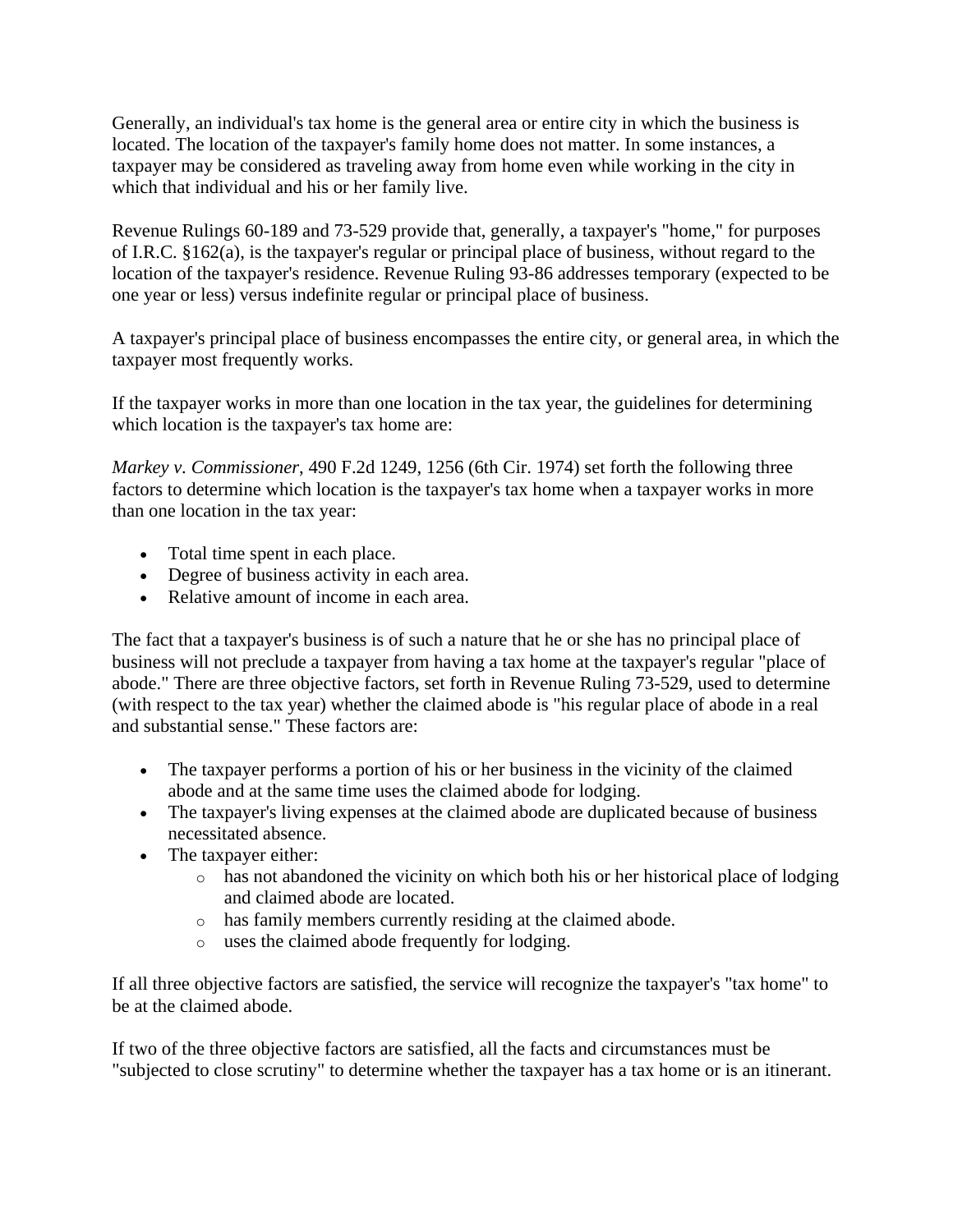If a taxpayer fails to satisfy at least two of the three objective factors he or she will be regarded as an itinerant who has his "home" wherever he or she happens to work, and thus, cannot be "away from home" for purposes of I.R.C. §162(a).

### **Employment Related Travel**

Travel incurred while the taxpayer is gainfully employed may or may not be reimbursed. It is up to the taxpayer to prove the job involved a non-union and possibly a non-reimbursed employment situation (see Chapter 1, Reimbursements section). If there is no reimbursement available and it was necessary to travel or incur mileage to a location that was not the principal work site, the taxpayer is probably entitled to a travel or car expense or allowance.

If the taxpayer is a member of a guild or union, he or she is probably entitled to reimbursement, per most union contracts. In general, however, it is up to the taxpayer to prove that reimbursement was not available for each job.

#### **Domestic Travel**

When a taxpayer incurs travel within the United States, after verifying that, the travel will qualify under I.R.C. §162 as business related, it is necessary to determine the amount of the expense that is allowable. For domestic travel, the cost of traveling to and from the business location will be allowed in full, if the primary purpose of the travel is business.

Lodging and meals will be allowed for business-related days. If the taxpayer makes additional stops at other locations, it is necessary to determine which of the locations and days are business and which are personal. Treasury Regulation § 1.162-2 explicitly considers the amount of time spent on each type of activity; if the trip is considered primarily personal, then only business expenses at the destination are deductible (not transportation to and from or lodging).

### **Foreign Travel**

Travel outside the United States must also be shown to meet the business relationship requirements of I.R.C. §162. However, once shown to be allowable under I.R.C. §162, additional restrictions apply. The primary purpose test applied to domestic travel does not generally apply to foreign travel. Not only must the lodging and meals be limited to business days, but also the basic cost of traveling to and from the foreign location must be allocated based on the number of bona fide business days, and the total number of days in foreign travel status. Treas. Reg. § 1.274-4(f). There is an exception that can allow a "primarily business" trip to not have to be allocated if the trip is less than a week and less than 25 percent of the total time was personal I.R.C. §274(c)(2); Treas. Reg. § 1.274-4(b) .

## <span id="page-32-0"></span>**Transportation**

As with any other business, some taxpayers may incur deductible transportation expenses in the course of their business. The same substantiation rules apply to people in the entertainment industry as to any other taxpayers.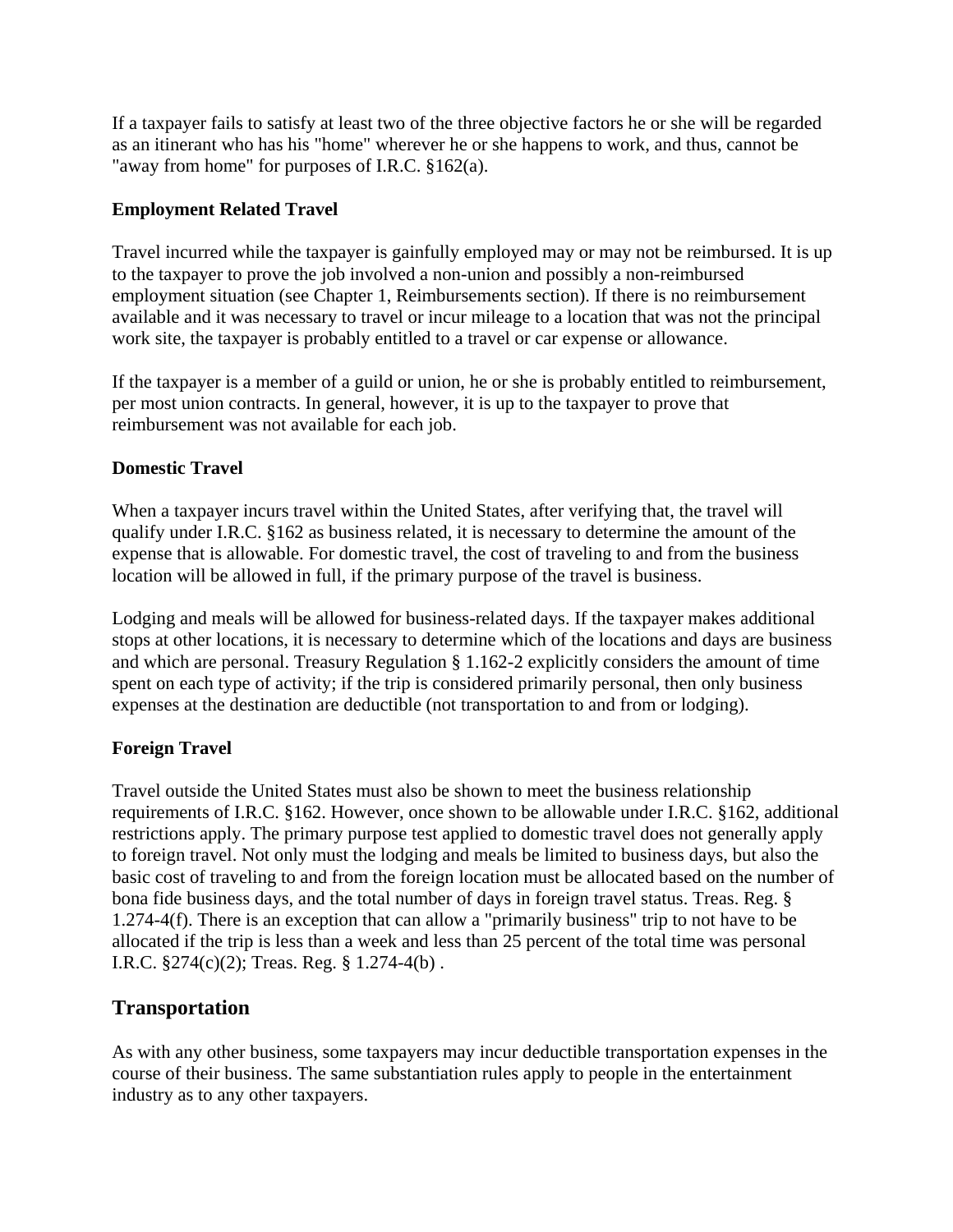Commuting expense is not deductible even though it is ordinary and necessary. Even where the taxpayer goes back and forth from home more than once a day (as an actor might have to do), the expense of the commute does not become deductible. *O'Hare v. Commissioner*, 54 T. C. 874 (1970); *Sheldon v. Commissioner*, 50 T.C. 24 (1968). The exception to this rule is where the taxpayer's home is her or his principal place of business; in that case travel to and from home would no longer be "commuting" and could thus be deductible. See *Curphey v. Commissioner*, 73 T.C. 766,777-78 (1980). (Nevertheless, see office in the home to determine if the taxpayer qualifies.)

Many taxpayers in the entertainment industry have many short-term jobs. The usual claim is that these are all temporary jobs; and therefore, "temporary job sites." When the taxpayer has no "regular business location," the entire local commuting area is his or her regular business location and transportation to any place in that area is commuting.

The latest authority for temporary jobs is Revenue Ruling 99-7, 1999-5 I.R.B. 4, 1999 WL 15135, 1999-1 C.B. 361.

If the taxpayer has at least one regular work location and the taxpayer's residence is not the principal place of business, the deductibility of transportation expenses depends on whether the temporary work is in the same trade or business as the taxpayer's regular work location under this Ruling. If the temporary work is in a different trade or business, the taxpayer may only deduct transportation expenses incurred in going between the taxpayer's residence and a temporary work location outside the metropolitan area where the taxpayer lives and normally works. If the temporary work is in the same trade or business, the taxpayer may deduct all transportation expenses incurred between the taxpayer's residence and the temporary work location regardless of location. The Ruling also codifies the one-year test for the meaning of "temporary".

Taxpayers who must travel from one business location to another are entitled to the expense of going between job sites. Producers often provide a bus for cast and crew to nearby locations but some may prefer to drive themselves. Where an employer has made a benefit available to the taxpayer, but the taxpayer prefers to use his or her own, there is no deduction. *Kessler v. Commissioner*, T.C. Memo 1985-254.

Taxpayers in the entertainment industry are entitled to a deduction for mileage incurred while searching for employment. They must comply with the rules of I.R.C.§ 274(d) in order to qualify for the deduction. This is especially true for travel incurred while trying to promote one's self. The use of historical success will also be of importance when considering the allowance of such travel. The taxpayer must prove that in the past there has been a measure of success while travelling to promote himself or herself. A narrative may be a good start.

Auditions are a common reason taxpayers who perform in the entertainment industry incur travel and mileage. Usually if this expense is well documented, the taxpayer is entitled to the deduction.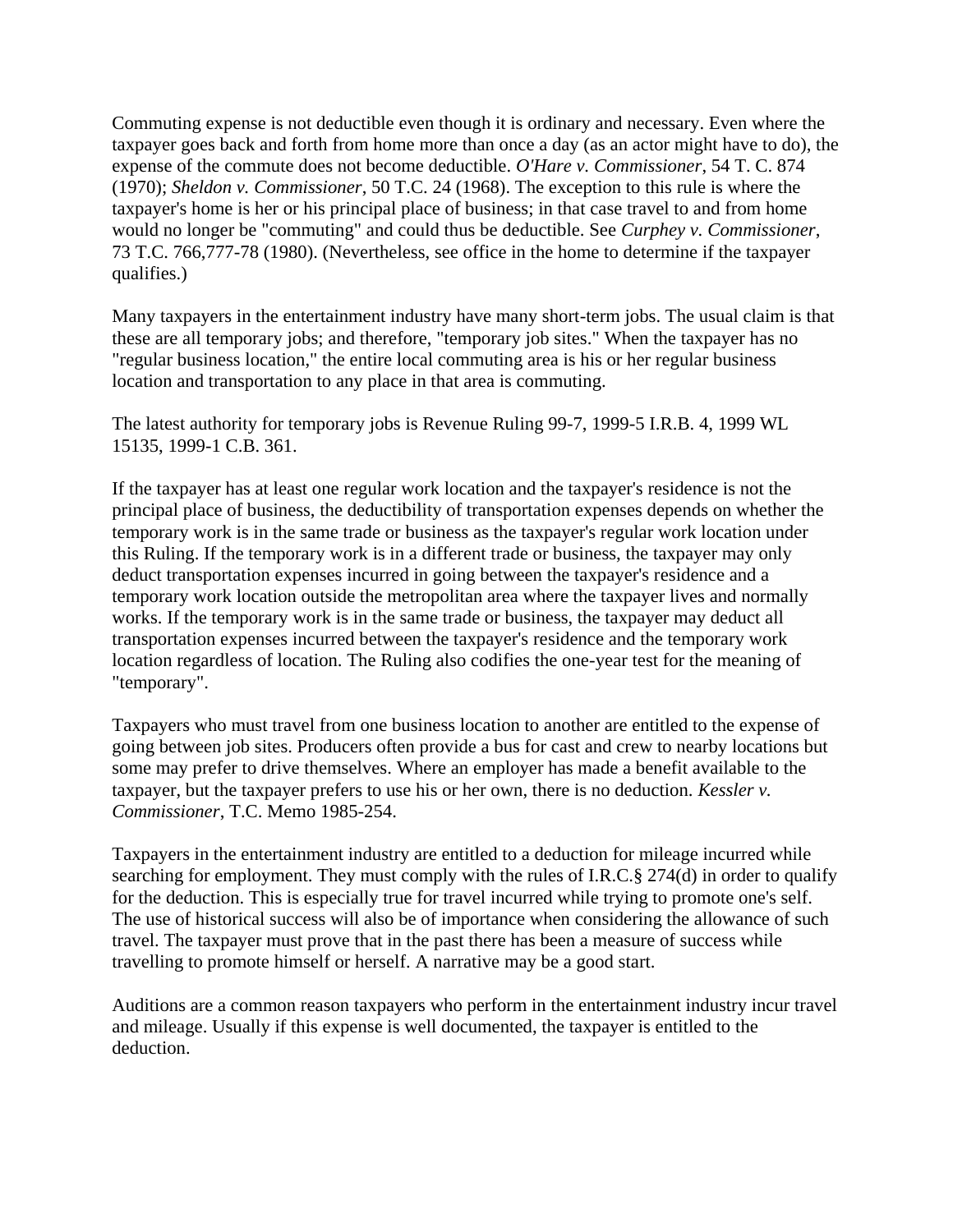Continuing education is common in the entertainment industry. Taxpayers are usually allowed applicable car expenses for qualified education expenses. See Chapter 7, Educational and Research Expense section.

## <span id="page-34-0"></span>**Chapter 7 - Recordkeeping Issues**

## <span id="page-34-1"></span>**Meals, Entertainment, and Gifts**

Generally, taxpayers in the entertainment industry may be entitled to deduct expenses for business meals, entertainment, and gifts. Once the expense has been shown to be ordinary and necessary, in the taxpayer's business, the specific recordkeeping requirements must be met.

## **Meals and Entertainment**

To deduct meals and entertainment expenses, the taxpayer must first establish that the expenses are directly related to the active conduct of the taxpayer's trade or business per I.R.C. §  $274(a)(1)(A)$  and ordinary and necessary to his or her business or profession per I.R.C. § 162(a). The taxpayer must also meet the requirements of the substantiation rules of .I.R.C. § 274. Taxpayers can only deduct 50 percent of the allowed expense. Further, regarding meals specifically, there is a limitation that it is "not lavish or extravagant under the circumstances" per I.R.C.  $\S 274(k)(1)(A)$ .

## **Gifts**

Taxpayers (husband and wife are considered to be one taxpayer under I.R.C. § 274(b)(2)(B). The taxpayer must show that the gift was ordinary and necessary to their profession.

Under I.R.C. § 274(d) taxpayers must further show the following elements:

- Cost of the gift
- Date of the gift
- Description of the gift
- Business purpose or reason for the gift, or nature of business benefit expected to be derived as a result of the gift
- Occupation or other information relating to the recipient of the gift, including name, title, or other description sufficient to establish a business relationship to the taxpayer

## **Treas. Reg. § 1.274-5T(b)(5)**.

In addition to the elements to be proved, the law limits the deduction to \$25 per person per year. This limit does not apply to any item for general distribution which costs less than \$4 and has the giver's name imprinted on it.

## <span id="page-34-2"></span>**Educational and Research Expenses**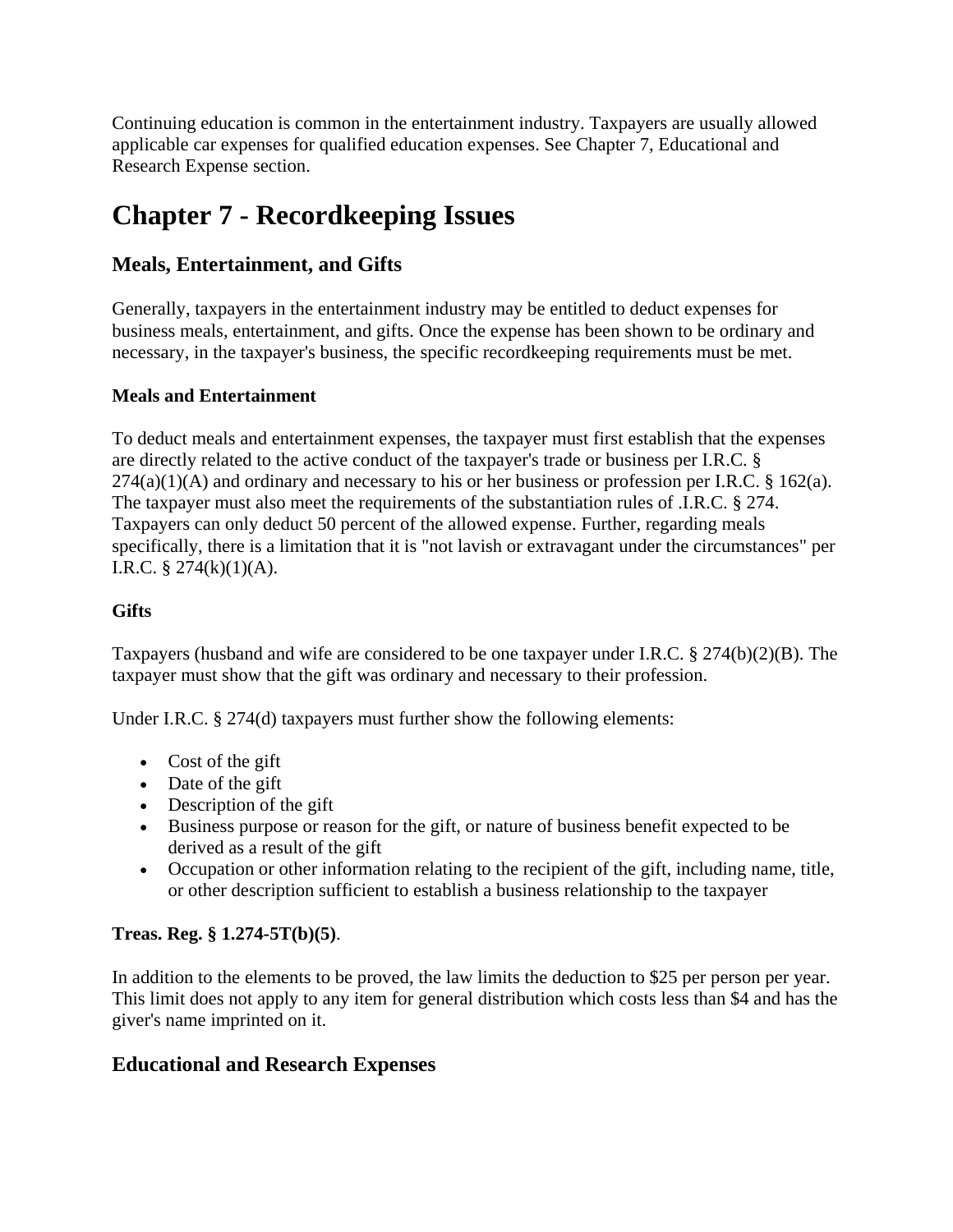Continuing education may be deductible by taxpayers in the entertainment industry. Qualifying expenses include books, supplies, tuition, and applicable car expense. The course must directly relate to the taxpayer's trade or business but should only maintain or improve skills and must not qualify the taxpayer for a new trade or business. *See* Treas. Reg. § 1.162-5. *See e.g., Lang v. Commissioner,* T.C. Memo. 2010-152 (voice over actor allowed to deduct voice over substantiated amounts related to voice over classes, including various acting books).

In an effort to maintain or improve skills, some taxpayers claim a number of unusual expenses. Some of the larger items claimed include the cost of owning and maintaining airplanes, motorcycles, and horses. Taxpayers' claims that their expenditures on these items are businessrelated may arguably have a germ of truth but these items also present so great an opportunity for abuse that they merit careful scrutiny of the particular facts and circumstances of each case. Also, those items are generally considered listed property under I.R.C. § 280F. Consequently, to claim expenses related to such property, the taxpayer must show not only that these expenses are ordinary and necessary to their trade or business under I.R.C. § 162, they must also meet the strict substantiation requirements of I.R.C. § 274.

If the taxpayer is an employee, then under I.R.C.  $\S$  280F(d)(3), he or she receives the tax benefits of "listed property" only to the extent it can be shown that the property was used for the convenience of the employer, and was required as a condition of his employment.

Instead of I.R.C. § 162, the taxpayer may invoke I.R.C. § 212, contending that the plane, car, or house was "income producing property," the upkeep of which is deductible under IRC § 212. To claim a deduction under I.R.C. § 212, the taxpayer must still prove that ownership of the property was profit-motivated under I.R.C. § 183. Ask for history of the income earned by this property (presumably rentals).

It is in this area that taxpayers often attempt to justify attending the theater or concerts, or viewing movies and videos without meeting the requirement of I.R.C. § 274. For more on viewing, see Chapter 8, Keeping Current.

Research expense is incurred for a variety of reasons. If a taxpayer is incurring the expense for a specific project, there must be sufficient documentation to trace the expense to that project. If there is no reasonable expectation of income being produced on that project for the current tax year, the expense should be capitalized. If the research is in anticipation of specific employment, there should be sufficient evidence presented to how the expectation or possibility of employment. In all cases, the expense must be ordinary, necessary, and reasonable.

Some tax practitioners attempt to deduct the otherwise capital expenditure as current research expenses under I.R.C. § 174. This is not a valid position. Treasury Regulation § 1.174-2(a) provides that the term "research or experimental expenditures," as used in I.R.C. § 174, means expenditures incurred in connection with a taxpayer's trade or business which represent research and development costs in the experimental or laboratory sense. The regulation further provides that the term does not include expenditures paid or incurred for research in connection with literary, historical, or similar projects.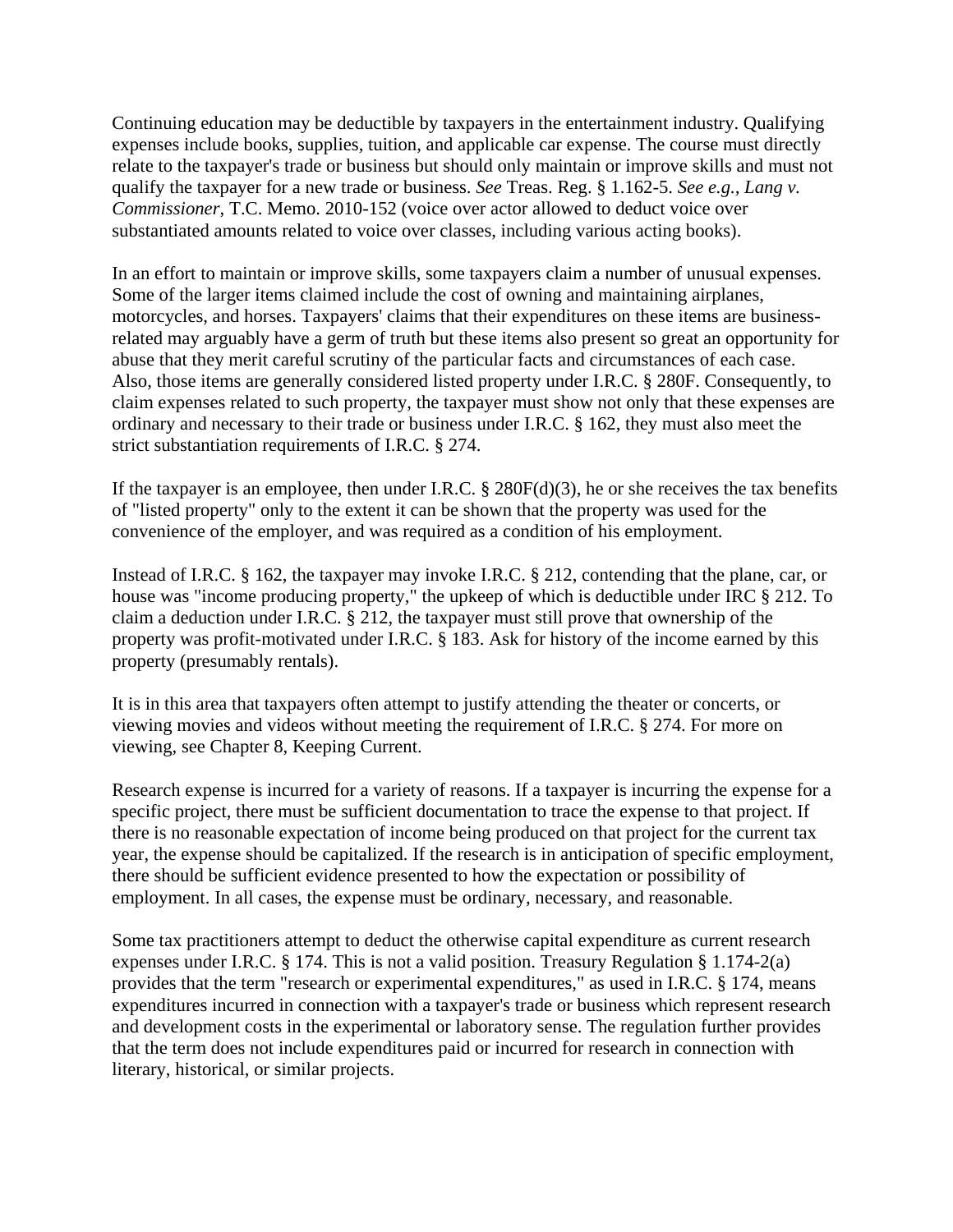# **Telecommunication Expense**

This deduction is common among taxpayers in the entertainment industry. The expense must be ordinary and necessary to the taxpayer's trade or business. More specifically, it must be necessary, which will be the key to deductibility.

Cell phones were removed (taken out of I.R.C. § 280F) as listed property starting with tax year 2010. They also can be treated as a de minimis fringe benefit when provided by the employer primarily for non-compensatory business purposes. Notice 2011-72, 2011-38 I.R.B. 407.

To determine the allowable deduction amount, the taxpayer must show specifically how the allocation was derived. A general verbal explanation is not sufficient. Specific allocation through monthly sampling would probably be the best technique.

Telephone expense incurred by a taxpayer on behalf of an employer, must be required by that employer. In general, most productions do not require performers to use a phone for most of the work that a production entails.

If the expense is incurred for job search, the taxpayer must document which calls are business calls.

# **Chapter 8 - Personal Expense Issues**

# **Keeping Current**

Entertainers have been known to make a convincing argument about how much they have to spend to "stay on top" or keep current; nevertheless, most of these items typically overlap too much with personal expenses to constitute business deductions.

The following steps identify whether a typical personal expense is deductible under I.R.C. §162.

- 1. Determine whether the expense is allowable under I.R.C. § 162.
- 2. If the expense is not allowable under I.R.C. § 162, the deduction is not allowed. If the expense is allowable under I.R.C. § 162, next determine whether the records satisfy the requirements of I.R.C. § 274.
- 3. If the records do not satisfy I.R.C. § 274, the expense is not allowed. If the records do satisfy I.R.C. § 274, the expense is allowed.

## **Cable TV**

Taxpayers in the entertainment industry often try to deduct amounts paid for cable television. They must be able to show how cable TV, as a whole, specifically benefits their employment. I.R.C. § 274 places strict limits on deductions for items which are "generally considered to constitute amusement, entertainment, or recreation." Such items are thus deductible only where there is a clear tie to particular work.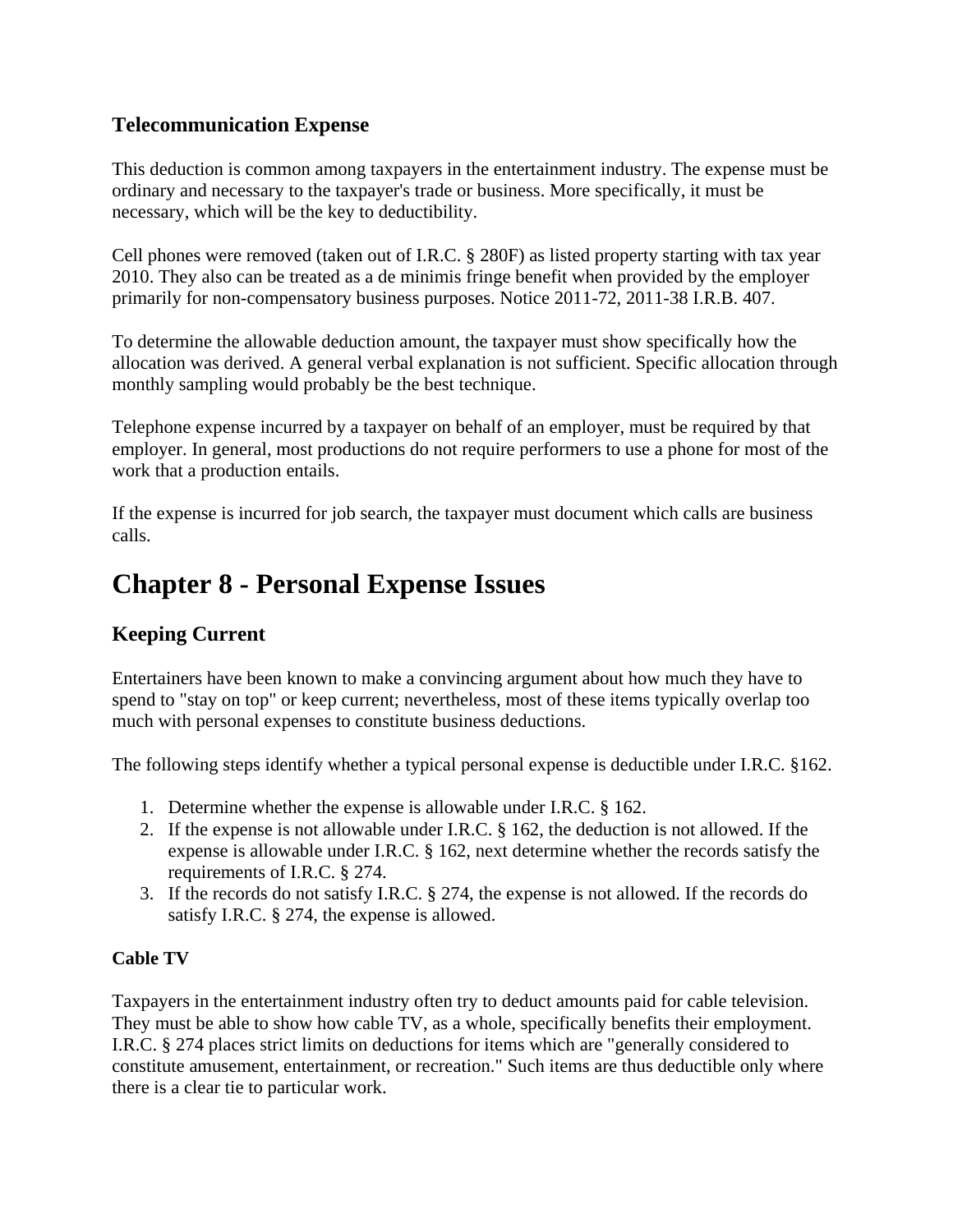Cable TV may also be deducted as an educational or research tool. To qualify as an educational tool, it must directly benefit the taxpayer's trade or business. This must be shown through written documentation. In addition to the recordkeeping requirements of I.R.C. § 274(a), there should be some note-taking showing exactly what educational benefit was achieved. This may take any form that is reasonable for the particular event. The easier it is to trace the expense to a particular event or class, the better the chances of an allowable deduction.

If the taxpayer has a spouse or children in the household, their personal use of the cable television should also be considered in determining any allowable deduction.

### **Movies and Theatre**

The same situation exists for movies and theatre. Movies and theatre are deducted as entertainment or education/research. Either way, the same documentation requirements exist. The taxpayer must specifically identify how the movie or play directly applied to his or her career at the time through the appropriate documentation. Even where a deduction for a particular event is allowed such as a theatre ticket to a certain play to research an upcoming film role, only one ticket would generally be deductible.

Writers Guild, Directors Guild, and various professional groups offer regular screenings of new releases to members; thus, membership fees paid by the taxpayer may already cover at least some of these "necessary" expenses. Members of the American Film Institute (AFI) and various other organizations receive free passes to the cinemas. Thus, it cannot be assumed that all tickets represent an actual cash outlay.

#### **Appearance and Image**

Taxpayers in the entertainment industry sometimes incur unusually high expenses to maintain an image. These expenses are frequently related to the individual's appearance in the form of clothing, make-up, and physical fitness. Other expenses in this area include bodyguards and limousines. These are generally found to be personal expenses as the inherently personal nature of the expense and the personal benefit far outweigh any potential business benefit.

No deduction is allowed for wardrobe, general make-up, or hair styles for auditions, job interviews, or "to maintain an image."

## **Wardrobe**

To deduct clothes as a business expense, the following three requirements must be met: (1) the clothes must be required by the employer, (2) the clothes must not be suitable for general or personal wear, and (3) the clothes must not be worn for general or personal wear. *Hynes v. Commissioner*, 74 T.C. 1266, 1290 (1980); *Yeomans v. Commissioner*, 30 T.C. 757, 767 (1958).

When the production companies do not provide or pay for the wardrobe; expenses for costumes and "period" clothing are generally deductible. However, most union contracts provide for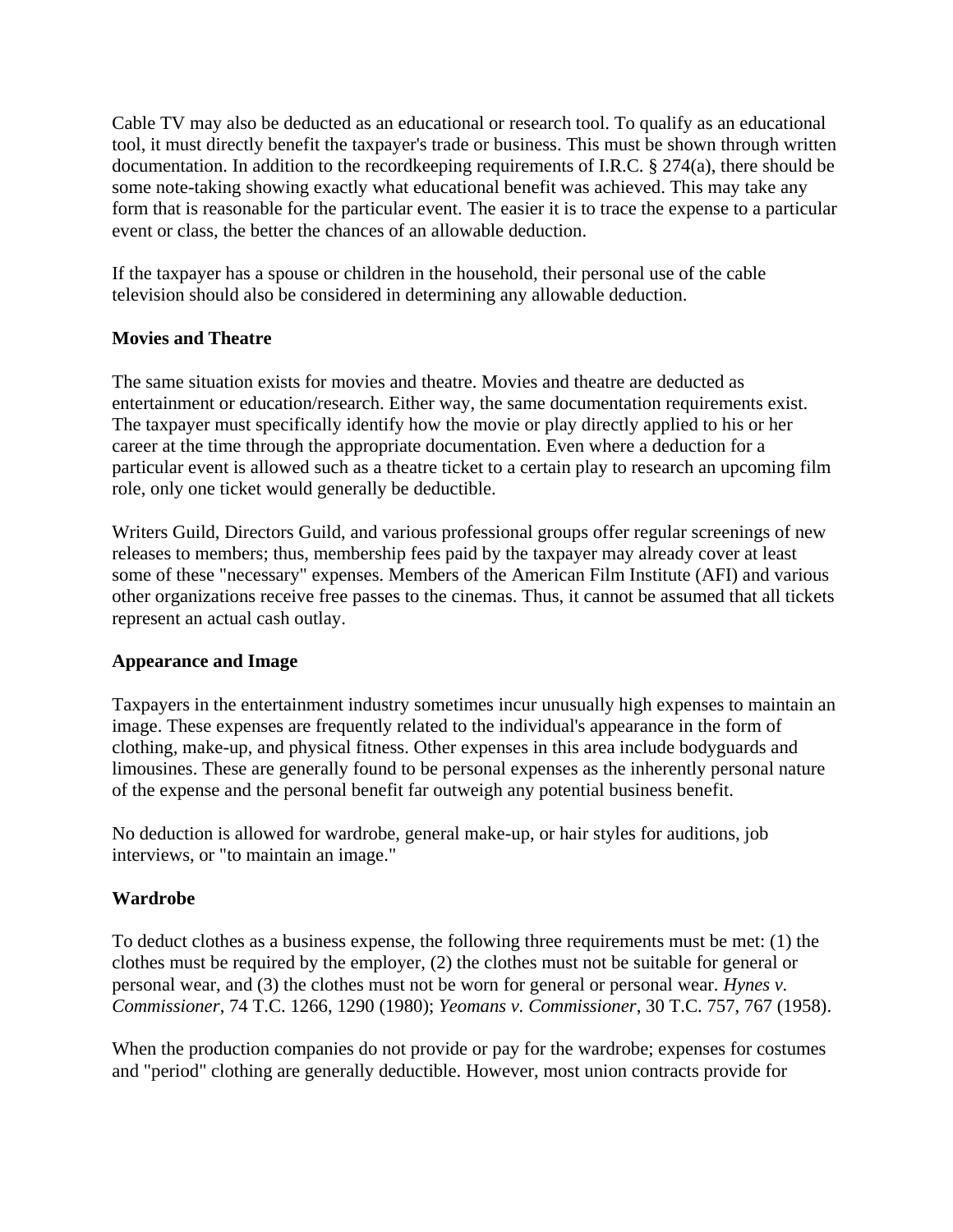compensation to be given performers who require special wear. The taxpayer must prove that his or her contract did not include such reimbursement for the expense to be allowable.

#### **Make-up**

The studio usually provides make-up for performances. Stage make-up that the taxpayer buys for an audition or a live theatrical performance may be deductible, if it is not a general over-thecounter product.

### **Physical Fitness**

Deductions for general physical fitness are not allowable. Usually, if physical fitness is required for a specific job, the studio will be responsible for the cost (by either paying it directly or indirectly by reimbursement/allowance). If the taxpayer was employed in a capacity that required physical conditioning, allow expenses for the duration of employment if no reimbursement or compensation was available.

### **Security**

Physical security is also too personal an item to be deducted, unless there is a clear businessrelated aspect to the service. For example, to control fans or paparazzi during a star's personal appearance (but for such occasions, the producer of the event would probably bear those costs).

Bodyguards and home security are deemed to be personal expenses. The fact that the taxpayer is in a high profile profession is still a matter of personal choice and does not convert a personal security expense into a business expense. The expense does nothing to increase the income of the taxpayer and provides a personal benefit of "peace of mind."

I.R.C. §§ 162 and 274 address heightened substantiation for listed property (but which doesn't include cell phones anymore), I.R.C.§ 262 prohibits personal deductions: "no deduction shall be allowed for personal, living, or family expenses" and it does expressly prohibit the first telephone line to the residence.

# **Court Cases**

The Supreme Court has often cited the "familiar rule" that "an income tax deduction is a matter of legislative grace and that the burden of clearly showing the right to the claimed deduction is on the taxpayer*." Indopco, Inc. v. Commissioner*, 503 U.S. 79, 84 (1992); *Interstate Transit Lines v. Commissioner*, 319 U.S. 590, 593, 63 S.Ct. 1279, 1281, 87 L.Ed. 1607 (1943); Deputy v. Du Pont, 308 U.S. 488, 493, 60 S.Ct. 363, 366, 84 L.Ed. 416 (1940); New Colonial Ice Co. v. Helvering, 292 U.S. 435, 440, 54 S.Ct. 788, 790, 78 L.Ed. 1348 (1934).

There are over 1,000 court cases that address the nondeductibility of personal expenses. A few that pertain specifically to the Entertainment Industry are: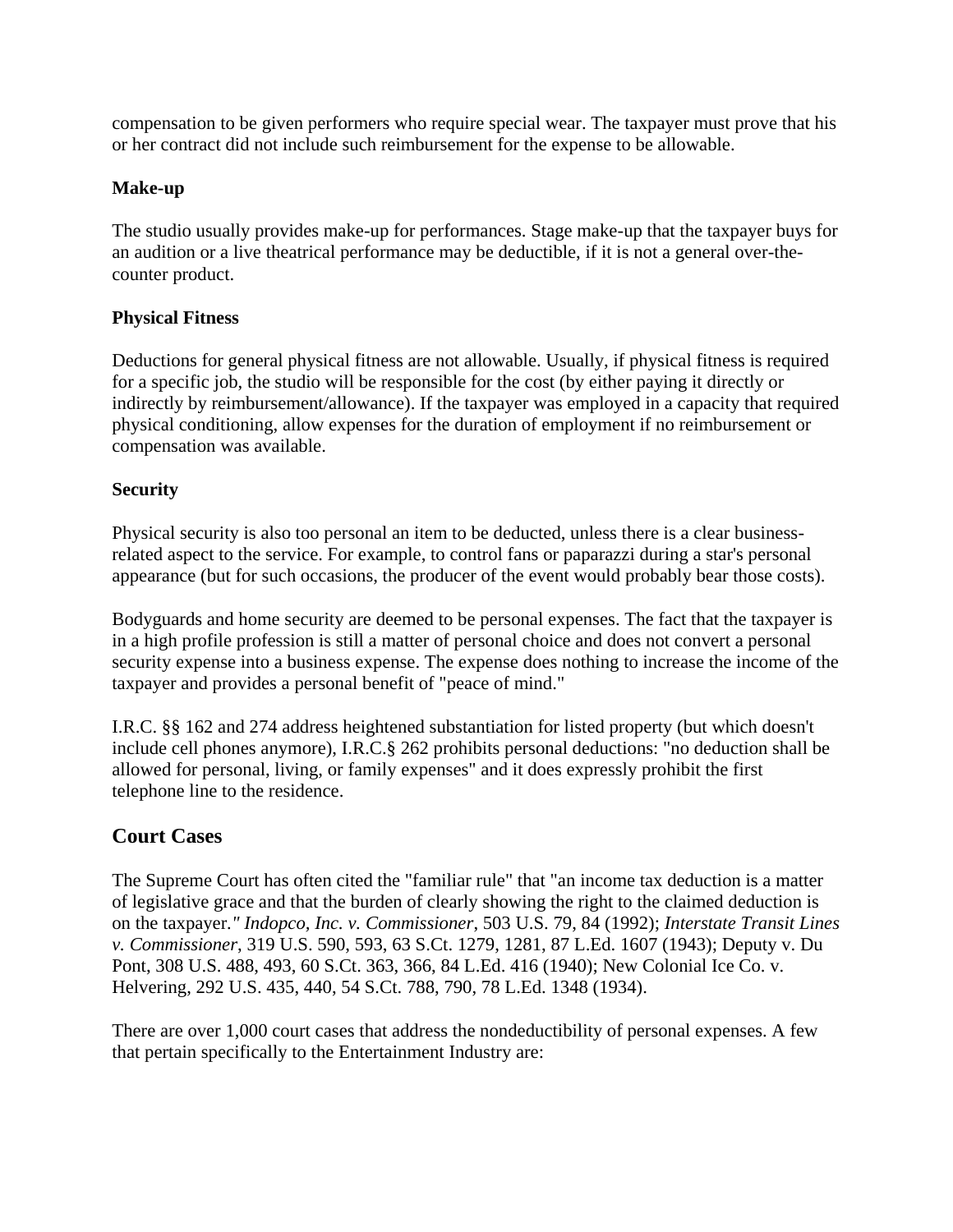*Tilman v. United States*, 644 F. Supp. 2d 391 (holding videos, clothes, gym memberships, computers, recording equipment, haircuts, and manicures are nondeductible personal expenses)

- *Oliver v. Commissioner*, T. C. Summary Opinion 2008-124 (television, newspapers)
- *Richards v. Commissioner*, T.C. Memo. 1999-163 (holding research trips, television, videotapes, magazines, audio equipment were nondeductible personal expenses)
- *Kroll v. Commissioner*, 49 T.C. 557 (1968). (holding that expenses of the mother of a child actor were inherently personal and nondeductible personal expenses and that private school expenses for the child actor were also not deductible.)
- *Sparkman v. Commissioner*, 112 F.2d 774 (1940) (holding that where the taxpayer, who was motion picture actor and radio performer, purchased two sets of artificial upper teeth, in order to eliminate a hiss which had developed in his speech and to restore to taxpayer perfect enunciation which was necessary in his profession, but taxpayer did not prove that the teeth were to be used for business purposes only, amount paid for the teeth was not an "expense incurred in carrying on a trade or business" but was a "personal expense" and no part thereof was deductible in computing for taxation purposes the taxpayer's net income.)
- *Westerman v. Commissioner*, T.C. Memo. 2011-204 (holding the taxpayer was not entitled to deduct some studio time expenses, automobile, travel, or meals and entertainment expenses, but was entitled to deduct guitar repair, practice studio and disk expenses)
- *Hynes v. Commissioner*, 74 T.C. 1266 (1980). (holding that taxpayer, a staff announcer and television news writer, could not deduct expenses of wardrobe, laundry, or dry cleaning, which were not significantly different from those of other business people limited to conservative styles and fashions even though he was required to maintain "physical appearance suitable for services as a television announcer," but was not reimbursed by employer the costs).

# **Chapter 9 - Other Issues**

# **Office In The Home**

In the entertainment industry the issue of home office frequently arises. Taxpayers usually claim their home office is used for keeping records, making telephone contacts, rehearsing, and a myriad of clerical chores. While this may well be true, the issue of deductibility remains.

I.R.C. § 280A severely restricts the deduction for office in the home. To claim a deduction for business use of a taxpayer's personal residence under I.R.C.  $\S$  280A(c)(1), the taxpayer must establish that a portion of his dwelling unit is (1) exclusively used, (2) on a regular basis, (3) for the purposes enumerated in subparagraphs  $(A)$ ,  $(B)$ , or  $(C)$  of I.R.C. § 280A(c)(1), and (4) if the taxpayer is an employee, the office is maintained for the convenience of the employer. *Hamacher v. Commissioner*, 94 T.C. 348, 353-354 (1990).

Regular use means on a continuing basis, not just occasionally.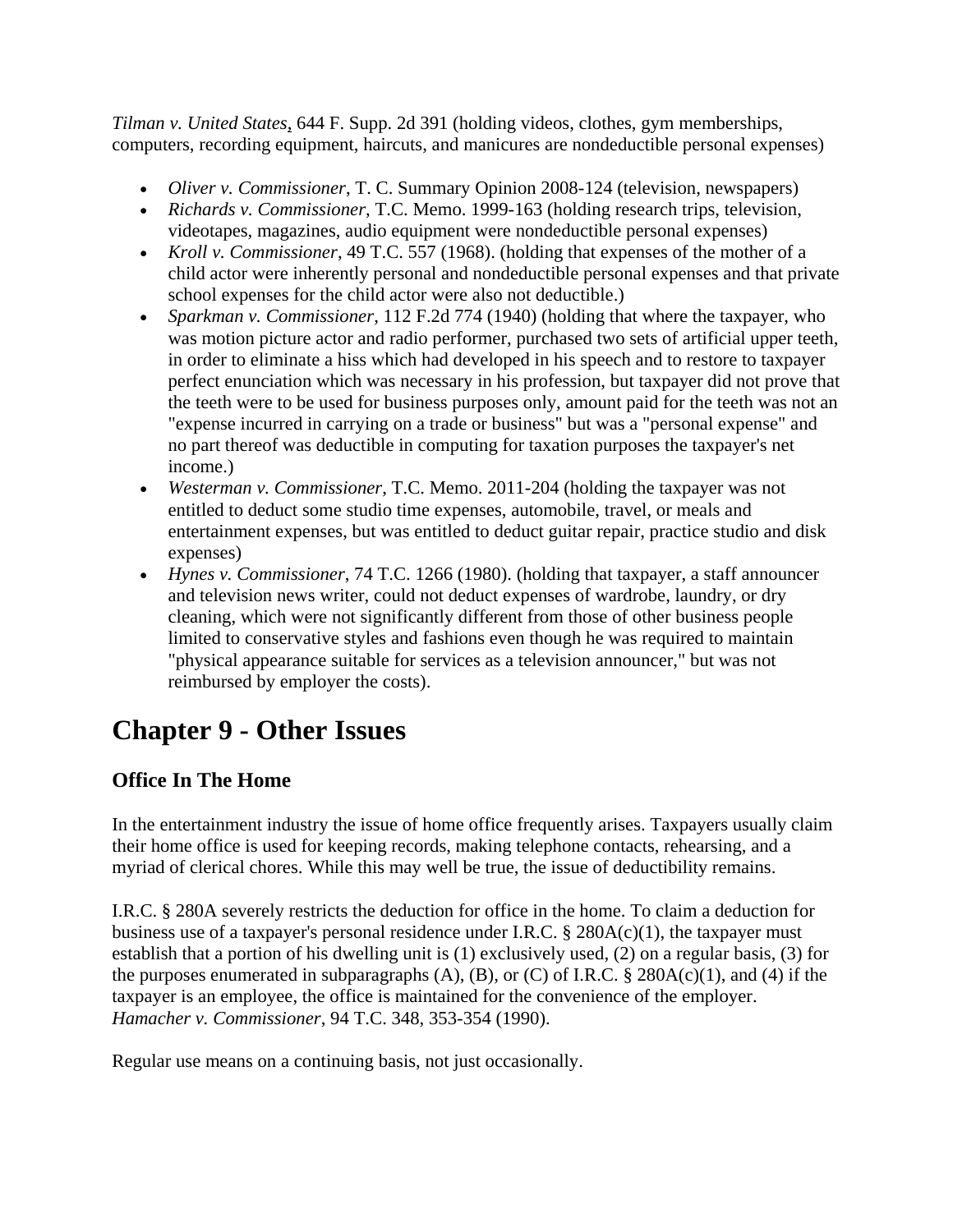Exclusive use means that the area that serves as an office must be a distinguishable area used only for qualified business use. Moreover, all use of the office must be qualified use. (See multiple businesses.)

Under I.R.C. § 280A(c)(1),qualified business use must be one of the following:

- As the principal place of business.
- As a place to meet with patients, clients, or customers in the course of the trade or business.
- A separate structure not attached to the dwelling unit.
- A designated storage space for inventory in the trade or business of selling products at retail or wholesale.

#### **Principal Place of Business**

Principal place of business includes a place used for administrative and management activities if there is no other fixed location where such activities are substantially conducted. I.R.C. § 280A(c)

If you meet the exclusivity requirement, the next most frequent of the above issues in the entertainment industry, is the principal place of business. In *Commissioner v. Soliman*, 506 168, 175-177, (1993), the Supreme Court laid out a two-part test to determine whether a taxpayer's residence qualifies as a principal place of business: (1) the relative importance of the activities undertaken at each business location; and (2) the time spent at each location. However, after the Supreme Court's decision in *Soliman,* Congress added language following I.R.C. §  $280A(c)(1)(C)$ , to define "principal place of business" for tax years after 1998, as including "a place of business which is used by the taxpayer for the administrative or management of any trade or business of the taxpayer if there is no other fixed location of the trade or business where the taxpayer conducts substantial administrative or management activities of such trade or business." The Taxpayer Relief Act of 1997, Pub. L. No. 105-34, § 932(a), 111 Stat. at 881; *Thunstedt v. Commissioner*, T.C. Memo. 2013-280 (holding that taxpayer was not entitled to home-office expense deduction, although he used his home in connection with his art business, absent evidence of what portion of his home was used exclusively on a regular basis as the taxpayer's principal place of business.); *Beale v. Commissioner*, T.C. Memo. 2000-158 (holding the taxpayer was not entitled to deductions for home office expenses, as he failed to prove that his residence was his "principal place of business").

#### **Deductible Amount**

The home office deduction cannot exceed the gross income from the activity, reduced by the home expenses that would be deductible in the absence of any business use (mortgage interest, property taxes, etc.) and the business expenses not related to the use of home. I.R.C. §  $280A(c)(5)$ .

**The Simplified Method – Calculating the Home Office Deduction under Rev. Proc. 2013-13**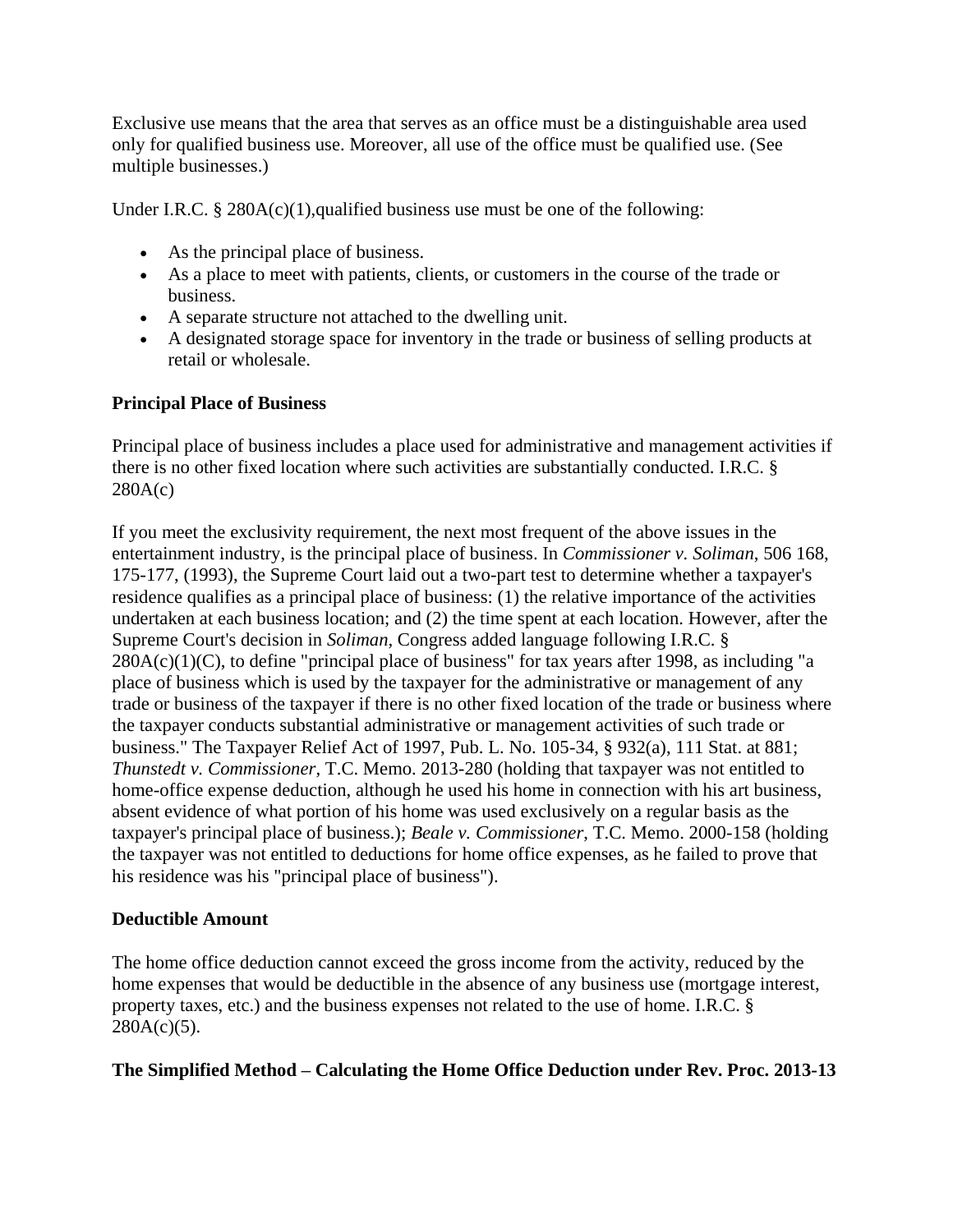For tax years beginning on or after January 1, 2013, taxpayers may elect to compute the home office deduction by using the simplified safe harbor method provided under Revenue Procedure 2013-13. Rev. Proc. 2013-13, 2013-6 I.R.B. 478. Under the safe harbor, taxpayers may claim a home office deduction equal to \$5 times the number of square feet of the home office, subject to inflation and not to exceed 300 square feet. This safe harbor is an alternative to the calculation and allocation of actual expenses, so actual expenses cannot also be deducted. It may not be used for taxpayers is reimbursed by an employer for home office expenses.

### **Employees**

As with any industry, an employee will only be able to deduct office in the home when all requirements are met and the home office is for the convenience of the employer. An employee's use of a home office is for the convenience of his employer where: (1) the employee must maintain the home office as a condition of employment; (2) the home office is necessary for the functioning of the employer's business; or (3) the home office is necessary to allow the employee to perform his duties properly. *Hamacher v. Commissioner*, 94 T.C. 348, 358 (1990). The home office must not "be a purely matter of personal convenience, comfort, or economy with respect to the employee."

### **Personal Service Corporation**

Individuals who have formed a personal service (C) corporation may still deduct business use of their home, but the creation of the corporate entity would give rise to separate issues, for example, the corporation would have to rent the premises from the taxpayer. This may, in turn, give rise to self-rental issues.

#### **Multiple Business Activities**

When a taxpayer has multiple business activities that use the home office, all of the activities for which the office is used must meet the requirements of I.R.C.  $\S$  280A(c)(1). If any of the activities uses the home office and does not meet the requirements, the exclusive use test is not met and no deduction is allowed. *Hamacher v. Commissioner*, 94 T.C. 348, 358 (1990).

The taxpayer in *Hamacher,* was an actor who performed on stage, screen, and radio as an independent contractor. He was also employed at one theater as an acting instructor and administrator. His employer provided him with an office at the theater, but the taxpayer also set up an office in his home. The home office was used in connection with both his employment and his self-employed activities.

The Tax Court found that the employer did not require the taxpayer to do any work at home. The home office may have been helpful but was not for the convenience of the employer. It was not necessary for the court to determine if the home office would have qualified solely in conjunction with the taxpayer's self-employment. Since the use with regard to the taxpayer's employment was not qualified, the exclusive use test was not met and no office in the home deduction was allowed either on the Schedule A or Schedule C.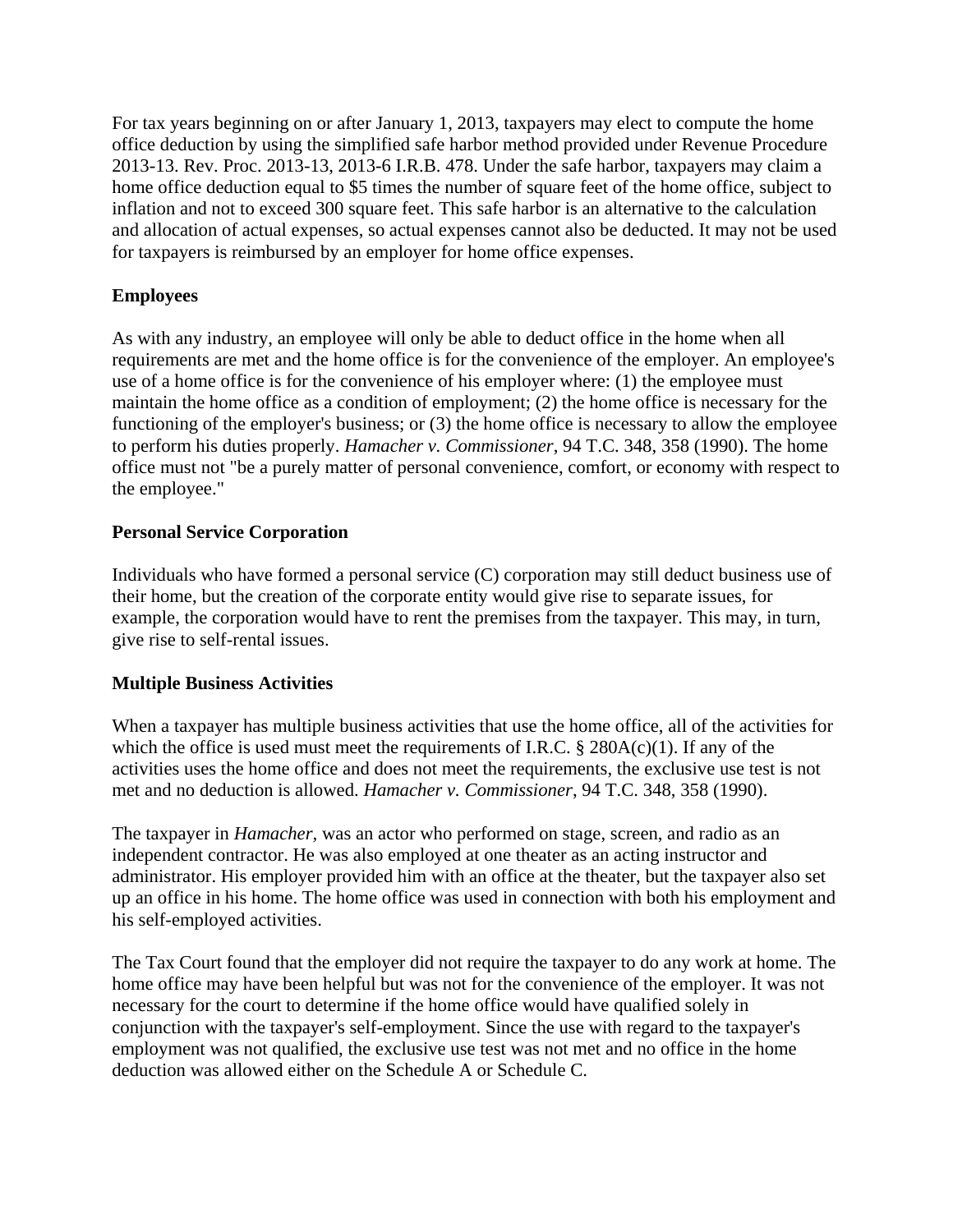In addition to the obvious expense for office in the home, this issue has impact on the deductibility of business mileage for what would otherwise be commuting expense (see Chapter 6 – discussion on "Transportation").

## **Activities Not Engaged In For Profit**

It is common in the entertainment industry for "creative people" to be driven by strong compulsions for personal recognition and a passion for artistic expression. These are strong motivating factors which have little or no bearing on whether or not a profit is realized. I.R.C. § 183 limits expenses related to activities which are not engaged in for profit. This provision effectively eliminates losses from these activities. If the taxpayer is showing losses in multiple tax years, this provision should be considered.

Examiners are advised to be reasonable in deciding when to apply this provision. Refer to the ATG for I.R.C. § 183: Activities Not Engaged in for Profit).

## **Job Search**

Taxpayers in the entertainment industry commonly incur expenses while searching for employment. The allowable deductions in this area are generally the same expenses allowed for any other industry. Commonly allowed expenses include photo-resume, composites, video resumes, demos, and publicity photos. There may also be some unusual self-promotion. The expense must be ordinary, necessary, and reasonable. Make sure the expense relates to the taxpayers' specific trade.

#### **Photo and Video Resumes**

Photo resumes (generally done in a studio) and video resumes (generally composites of work the taxpayer has done) are used to show potential employers the taxpayers' skills and versatility. These resumes generally include a reasonable expense for recording, editing, and copying. It is generally expected that they would be reasonable expenses incurred every year.

#### **Demos**

In contrast, we have the "demo." Unlike a demo which is shopped to sell a "production" (song, video, etc.), this demo is used to promote the talents of the taxpayer to potential employers. Some of these demos are like full productions in cost and expended effort, except they are not made for sale. When a major expense is incurred to produce "demos," it must be determined if these assets have a useful life of more than one year. These tapes (video or audio) are used for job seeking or marketing the taxpayer and are, therefore, not subject to I.R.C. § 263A. They are, however, I.R.C. § 1231 assets; used in a trade or business, with a useful life of over one year, and of a character which is subject to depreciation under I.R.C. § 167 (and I.R.C. § 179 and the limitation thereunder). It is, therefore, necessary to determine the useful life of these demos. This can be done by checking when a replacement demo was produced. By verifying that the demo was actually submitted (or shopped), it may be determined that the demo is still being submitted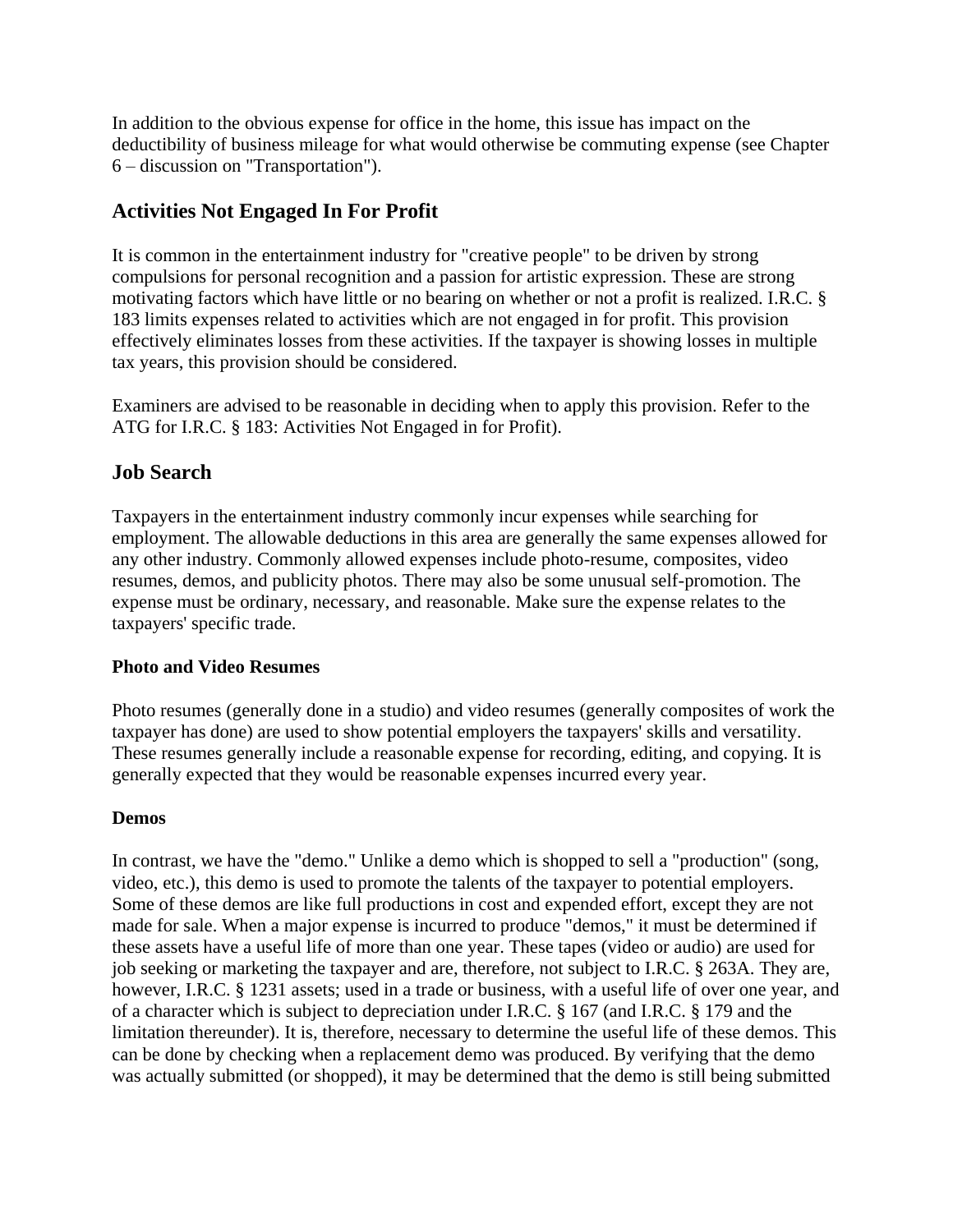and has no determinable useful life. Generally audio tapes are used from 1-4 years and videos from 2-5 years. This may vary with the nature and subject matter recorded.

## **Showcasing**

Another way performers try to obtain employment is by "showcasing." This involves staging performances without compensation, or even at a cost to the performer.

Showcasing expenses can be verified by canceled checks along with contracts, letters of agreement, or other documentary evidence of the arrangement between the performer and the producer or club. In the absence of documentary evidence, a third party contact can verify the nature of the expense and any income received by the performer.

When a performer pays an exceptionally high fee to perform, the probability of the performer receiving a percentage of the door must be considered.

#### **Actors, Directors, Producers**

Many showcase opportunities exist for actors, directors, and producers to exhibit their skills. Frequently, a producer or other entrepreneur will arrange a production consisting of unrelated one-scene performances. The individuals who wish to demonstrate their skills can pay the producer to perform one of the scenes. Depending on the location, expected attendance, and history of success, the cost to the individual actor can run from \$35 to \$200.

A director may pay for the entire scene and recruit his or her own actors. This generally costs the director up to \$1,000. The director may recover some of his or her expenses from the actors or he or she may absorb the cost.

Many acting coaches or teachers highlight each series of workshops with a public performance. The coaches invite directors and producers to attend the performance. These performances are considered another opportunity for the actors to demonstrate their skills.

#### **Comedians**

Similar showcasing opportunities exist in the area of stand-up comedy. Many comedy clubs offer 20 minute to one-hour segments for a little or no fee. This usually runs from \$50 to \$500 depending on the reputation of the club.

#### **Musicians**

Showcasing opportunities for musicians can create another source of income. Commonly, musicians are provided an opportunity to perform in a club with only a moderate fee or without a fee. In exchange for performing, the musician is expected to encourage his or her fans to attend the performance. The musician is then entitled to a percentage of the door.

## **Agents**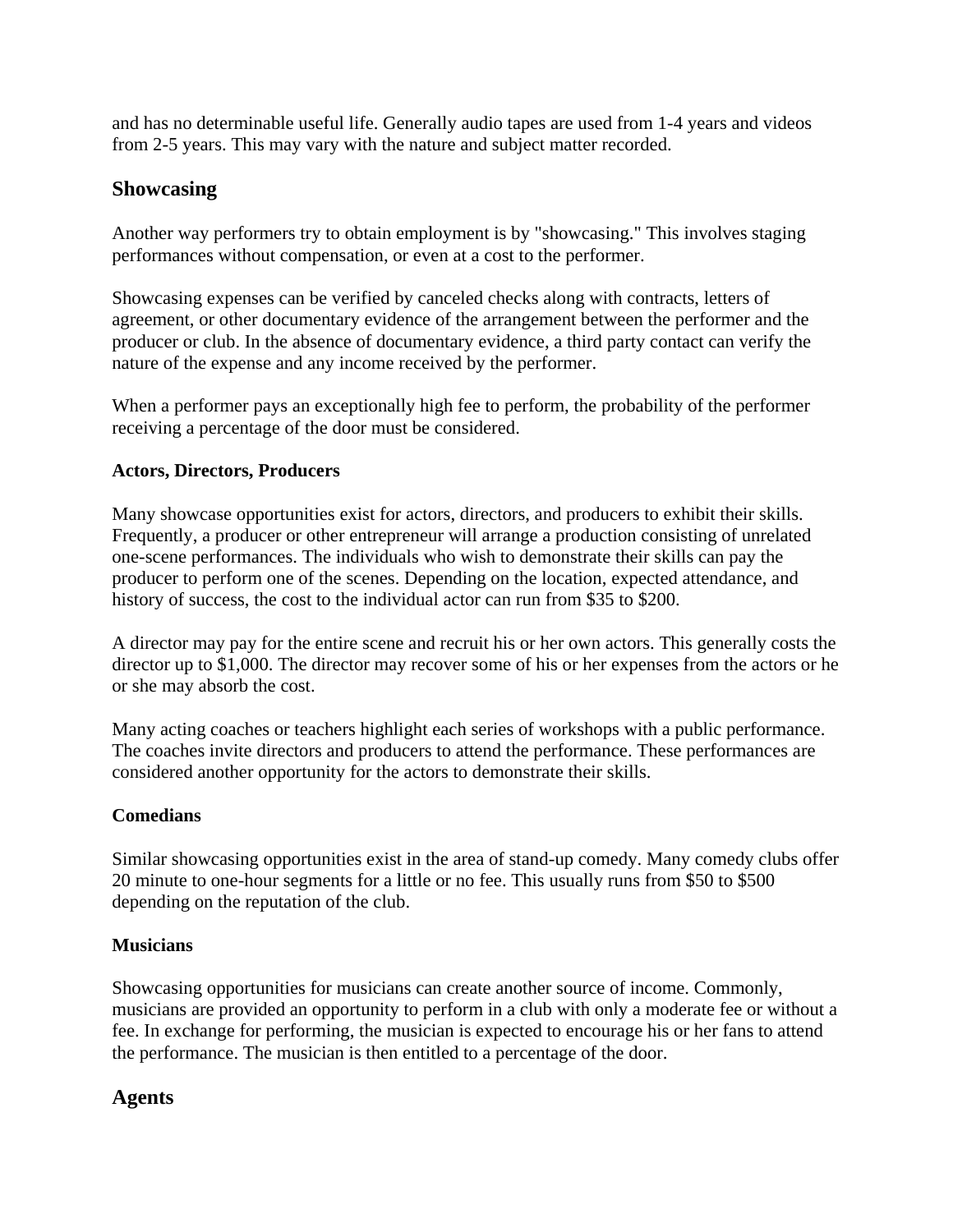Some agents are now charging a fee for a performer to audition. These fees are generally around \$35. If the performer is successful, the agent will then represent that performer. This is a new development in the entertainment industry and not all agents believe it to be ethical. It is, however, acceptable for the performer to pay these fees to acquire representation or employment.

#### **Fees and Commissions**

Fees paid to an agent (artist's representative) are allowable business expenses under I.R.C. § 162.

Agent fees are usually 10 percent of gross for any jobs secured by the agent. These fees are generally limited to 10 percent by SAG-AFTRA. Some foreign productions or agents may receive up to 15 percent commissions.

The term "plus 10" is used when the agent negotiates for the producer to pay an extra 10% for the agent's fee so it doesn't come out of the performer's pocket. This it is done typically with commercials and industrial shoots and not with movies and episodic TV.

Most performing artists have contracts with their agent or representative, but this is not mandatory. An oral agreement is sometimes used since the rate is standard. Residuals are subject to the 10 percent commission only if they are "over scale." Therefore, minor amounts will not result in fees to agents. When the residuals are subject to agent fees, the commission is paid to the agent who obtained the work, not the agent at the time of the payment. The agent generally does not issue a year-end statement to the performer. This is to avoid any appearance of being the employer. Most payments (wages or fees) which are subject to commissions are paid by the employer directly to the agent. The agent keeps his/her fee and pays the difference to the performer.

Business management fees are not standard. They may vary from 5 to 15 percent of gross or they may be a flat monthly fee. Many actors have their manager pay all their personal bills and handle their personal affairs as well as their business matters. Business management fees are allowable in proportion to the percentage of business versus personal use. Facts and circumstances will determine the percentage of business use.

#### **Moving Expenses**

Taxpayers can deduct their moving expenses, subject to certain dollar limits, if that move is closely related to the start of work at a new location, and the taxpayer meets the distance test and the time test. I.R.C. § 217.

#### **Distance Test**

The move will meet the distance test if the taxpayer's new main job location is at least 50 miles farther from his or her former home than the old main job location was.

#### **Time Test**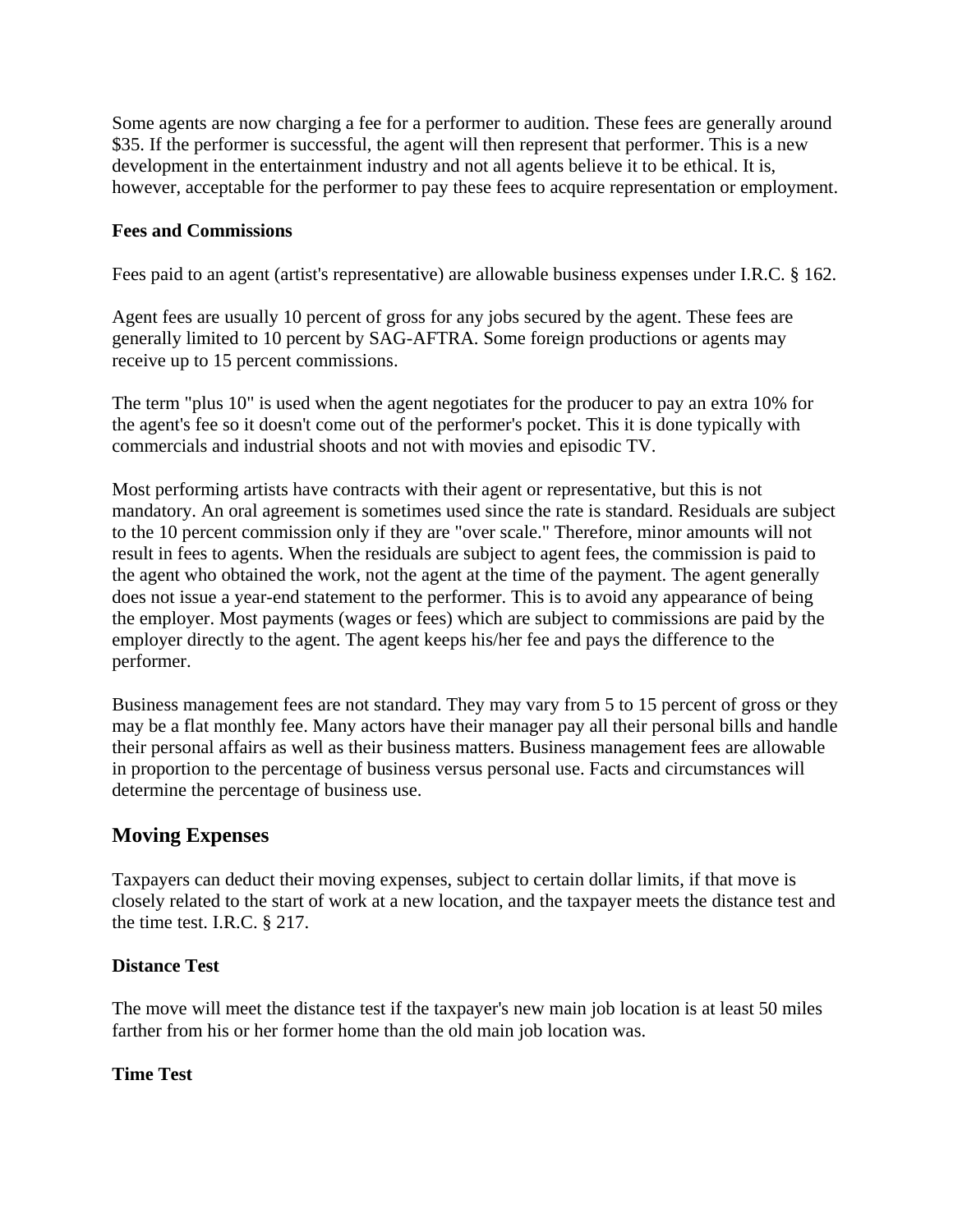If the taxpayer is an employee, he or she must work full-time for at least 39 weeks during the first 12 months after arriving in the general area of the new job location. The taxpayer does not have to work for the same employer for the 39 weeks. However, the taxpayer must work fulltime within the same general commuting area. The 39 weeks do not have to be consecutive.

Only those weeks during which the taxpayer is a full-time employee or during which he performs services as a self-employed individual on a full-time basis qualify as a week of work. Treas. Reg. § 1.217-2(c)(iv). Section (a) of the regulation deals with employees and (b) deals with self-employed. Under either scenario, the definition of full-time is determined based on the practices of the industry at the time and place.

Treas. Reg.  $\S 1.217-2(c)(4)(iv)(a)$  provides:

Whether an employee is a full-time employee during any particular week depends upon the customary practices of the occupation in the geographic area in which the taxpayer works. Where employment is on a seasonal basis, weeks occurring in the off-season when no work is required or available may be counted as weeks of full-time employment only if the employee's contract or agreement of employment covers the off season period and such period is less than 6 months.

For example, a taxpayer who does voiceover work is considered full-time at 4 hours per day. Actors tend to not meet the 39 week test because their move deals with a short term job, or jobs, or the hope of finding a job. Time between jobs is not counted as part of the 39 weeks, unless it is part of a scheduled break in production and the taxpayer's contract includes continuous employment before and after the break. Only if a hiatus is included per contract, will it be included as part of the required 39 weeks.

For self-employed individuals, the regulation provides that where a trade or business is seasonal, weeks occurring during the off-season when no work is required or available may be counted as weeks of performance of services on a full-time basis only if the off-season is less than 6 months and the taxpayer performs services on a full-time basis before and after the off season. Actors looking for work would not constitute an "off-season". The performers would work full time if the work were available.

A move to another region that meets the distance test for greener pastures does not qualify unless the time test is met. There is no exception for actors or other entertainment related professions who were looking for work, but did not find it.

## **Personal Service Companies and Personal Holding Companies**

Many entertainers form corporations known as "loan-outs". The purpose of the "loan-out" is to loan out the services of its (usually 100%) shareholder. These corporations are often personal holding companies (PHCs) and in the case of actors are also personal service companies (PSCs). PSC is a C corporation that is taxed at a higher single rate and does not have a progressive tax rate. In a "loan-out" company if the contract specifically names the shareholder as the one to perform the job, it is considered to be PHC income (refer to I.R.C. § 542 etc). PHCs can be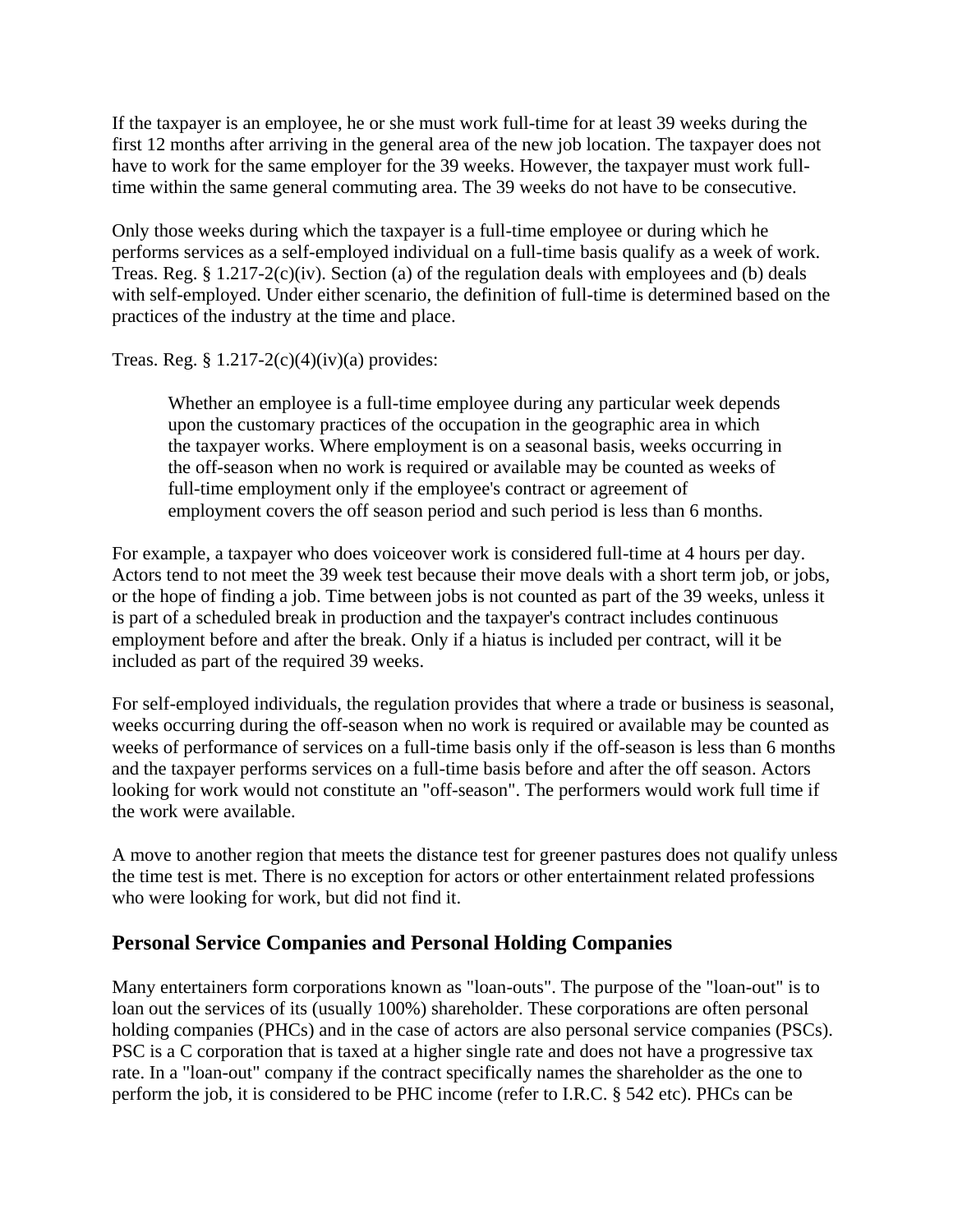"loan-outs" for actors, writers, directors, producers, etc. PSC as it relates to the entertainment industry is for people who are in front of the camera. PHCs pay additional Personal Holding Company Tax. In the entertainment industry, PSC and PHC companies usually will not have excessive compensation issues. The purpose of the tax rate is to encourage these PSCs and PHCs to pay wages, usually to the shareholders, in order to have zero taxable income on the corporate returns.

# **Chapter 10 - Music Business**

# **Overview**

The next section of this Entertainment Audit Technique Guide will give the examiner an overview of the music industry. It generally will show:

- How the industry is structured.
- What is involved in making and marketing a record, tape, or compact disk.
- How income is generated by artists and their operations.
- Books and records that should be available in each industry segment.
- Common industry terminology.
- Accounting practices used in the industry versus proper tax treatment of various issues.
- Suggested audit techniques regarding specific issues or accounts.

This audit technique guide is a general overview of the industry; it is not all-inclusive. Examiners should exercise their own initiative, consistent with applicable statutes, regulations, administrative pronouncements, and case law. No interpretation of the law discussed in this audit technique guide is to be cited as authority to taxpayers or used in the disposition of any case. Interpretation of the law should be made by the individual examiner working the case.

Guidelines reflected in this audit technique guide do not alter any existing technical or procedural instructions contained in the Internal Revenue Manual (IRM). If there are inconsistencies between these guidelines and the IRM, the IRM should be followed.

This section of the audit technique guide contains information on the following segments of the music industry:

- Songwriters
- Publishers
- Performers
- Record producers
- Managers
- Videos

Following is a list of issues not necessarily unique to the music industry but probably would not be found in other industries.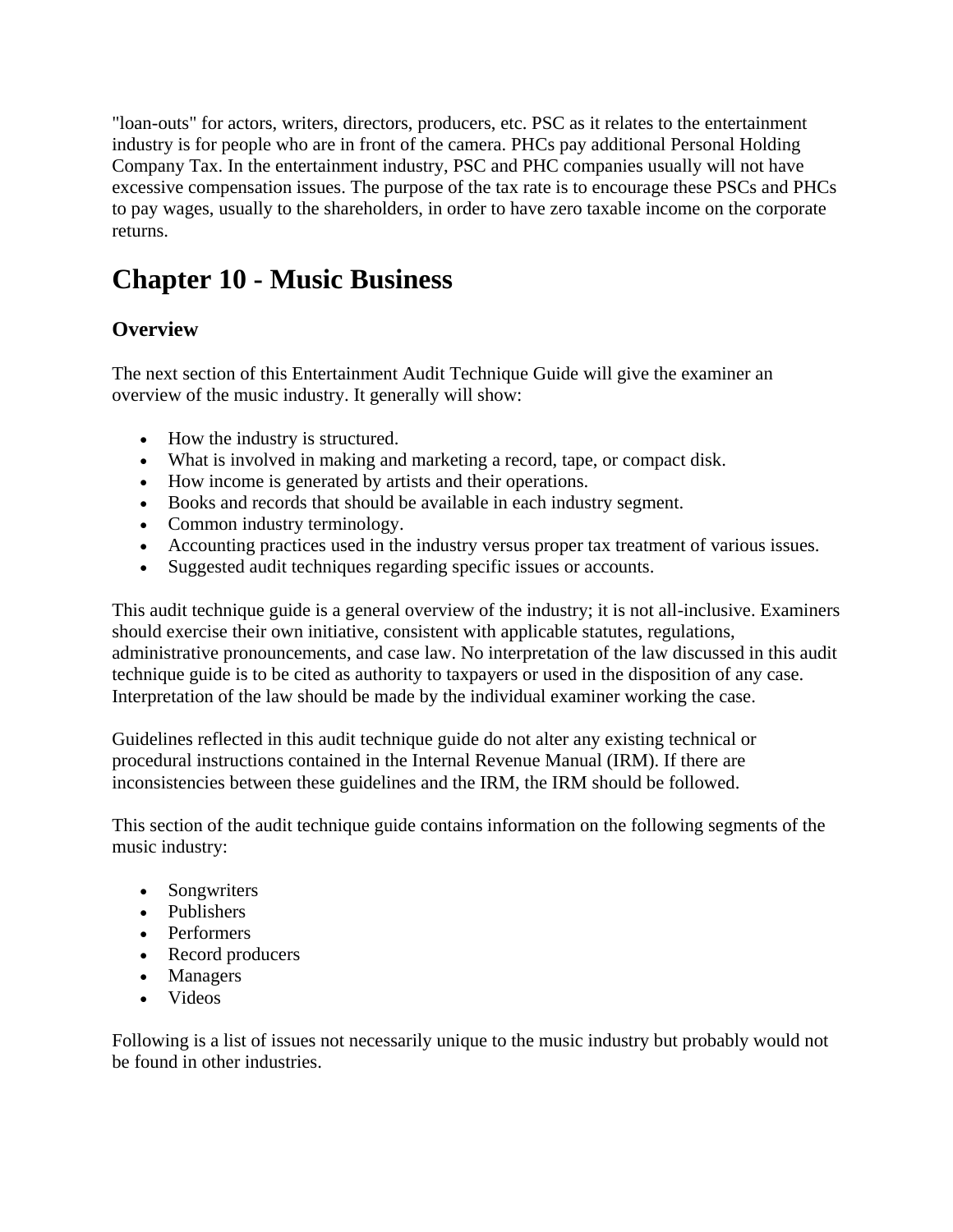- Depreciation on capital improvements to personal residence to maintain the "image" of a big star.
- Expense to maintain a get-away or vacation home where songwriters would write or receive their inspiration.
- Stage clothes expenses that were not different from ordinary street clothes.
- A retired songwriter treated royalties as wages rather than income subject to selfemployment tax because the songwriter believed that they were no longer active in the music industry.

See Chapter 17, Employment Tax, for more information on employment status and employment tax relief.

## **General Information**

Because the music business attracts various individuals such as songwriters, producers, entertainers, executives, artists, etc., unique problems in an income tax examination may occur. Therefore, there is a need to discover how the industry operates, what sources of income are available to these types of taxpayers, and how the income flows through the industry to the individual.

Record companies will sometimes pay "up front" to produce a record (see Advances in Chapter 3 and Payment of Advances and Royalties in Chapter 4). The record company recovers its full cost from record sales before the artist gets anything. After costs are recovered, a percentage is deducted for return of records and the cost of the record jacket. The artist will get a certain percentage of the suggested retail after the above amounts are deducted. It is suggested that examiners review the contract to determine if it calls for a percentage of retail or wholesale.

Performing Rights Organizations (PROs) monitor, collect, and pay performance and mechanical royalties to its members. Payment schedules vary by organization. Many payments are made on a quarterly or semiannual basis. All PROs issue Forms 1099 for royalties paid to their members.

The American Society of Composers, Authors and Publishers (ASCAP) is a non-profit PRO founded in 1914. ASCAP is the only United States PRO created and controlled by composers, songwriters and music publishers. The Board of Directors consists of members who are elected by its members.

The Society of European Stage Authors and Composers (SESAC), the smallest of the three United States' organizations, is a for-profit PRO founded in 1930. Today, SESAC no longer is an acronym and is not an abbreviation for anything. SESAC was founded in 1930 to serve European composers not adequately represented in the United States.

The Broadcast Music, Inc. (BMI) is the largest PRO in the United States. BMI is a non-profit organization founded in 1939 because ASCAP increased their fees and the founders also wanted to represent genres like jazz, blues, and country. There are smaller and some foreign Performing Rights Organizations. A listing is contained at the end of this guide.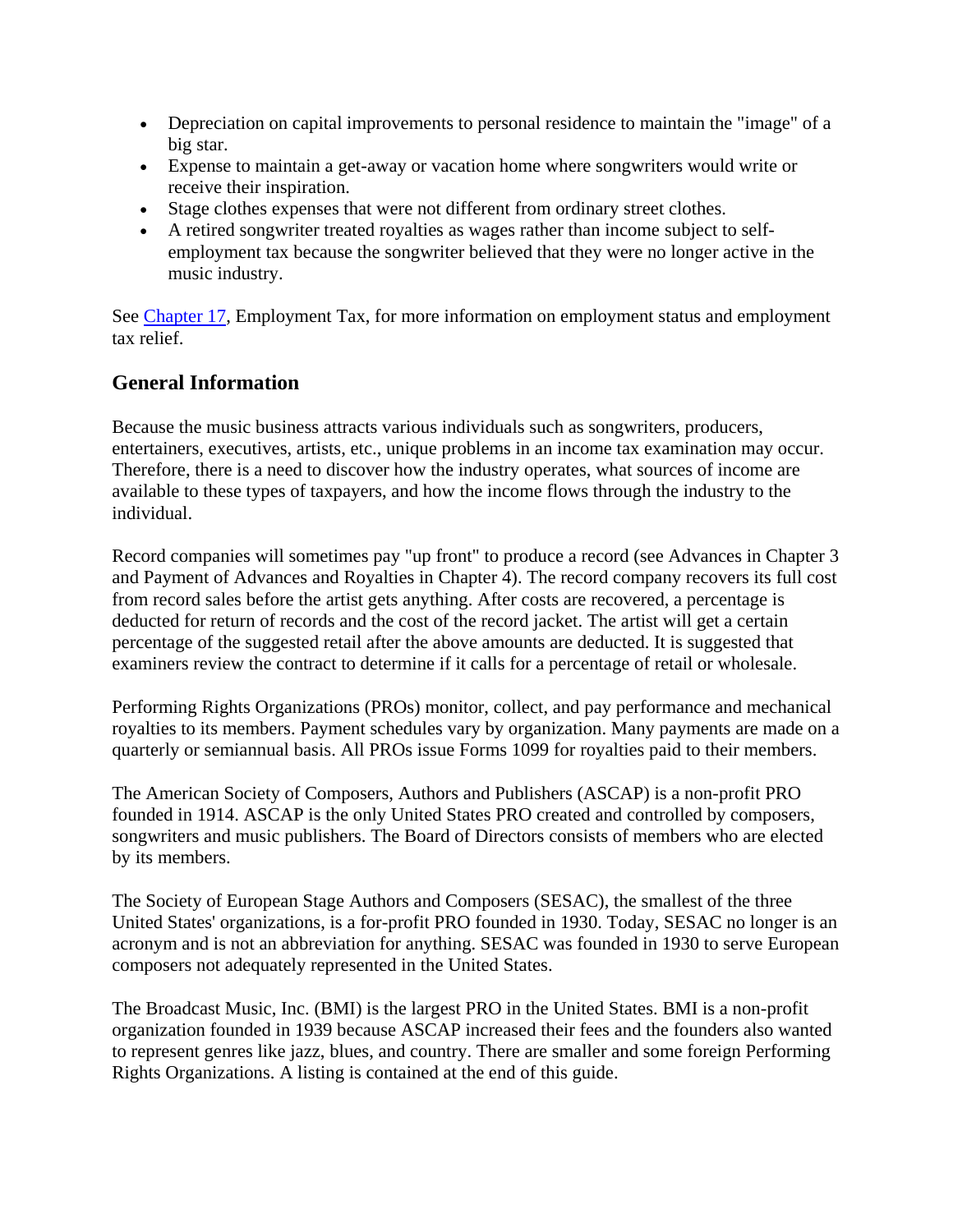Payment schedules vary by organization. Most payments are made on a quarterly or semiannual basis. All PROs issue Forms 1099 on the royalties paid to their members.

There are different types of royalties, which include mechanical and performance royalties. Wikipedia.org discusses mechanical royalties and [mechanical licenses](http://en.wikipedia.org/wiki/Mechanical_license) as "having their origins in the 'piano rolls'" on which music was recorded in the early part of the 20th Century. A piano roll is defined by Wikipedia.com as a "music **[storage medium](http://en.wikipedia.org/wiki/Storage_medium)** used to operate a **[player piano](http://en.wikipedia.org/wiki/Player_piano)**, piano player or **[reproducing piano](http://en.wikipedia.org/wiki/Reproducing_piano)**. A piano roll is a continuous roll of paper with perforations (holes) punched into it. The perforations represent note control data. The roll moves over a reading system known as a 'tracker bar' and the playing cycle for each musical note is triggered when a perforation crosses the bar and is read."

Although, its concept is now primarily oriented to royalty income from sale of compact discs (C.D.), its scope is wider and covers any copyrighted audio composition that is rendered mechanically; that is, without human performers:

- Tape recordings
- Music videos
- Ringtones
- Musical instrument digital interface (MIDI) files
- Downloaded tracks
- Digital Versatile Disc (DVD), Video Home System (VHS), Universal Media Disk (UMD)
- Computer games
- Musical toys, etc.

Wikipedia.org defines performance royalties as:

"Performance in the music industry (and) can include any of the following:

- A performance of a song or composition live, recorded or broadcast
- A live performance by any musician
- A performance by any musician through a recording on physical media
- Performance through the playing of recorded music
- Music performed through the web (digital transmissions)

It is useful to treat these royalties under two classifications:

(a) those associated with conventional forms of music distribution which have prevailed for most part of the 20th Century, and

(b) those from emerging 'digital rights' associated with newer forms of communication, entertainment and media technologies (from 'ring tones' to 'downloads' to 'live internet streaming'."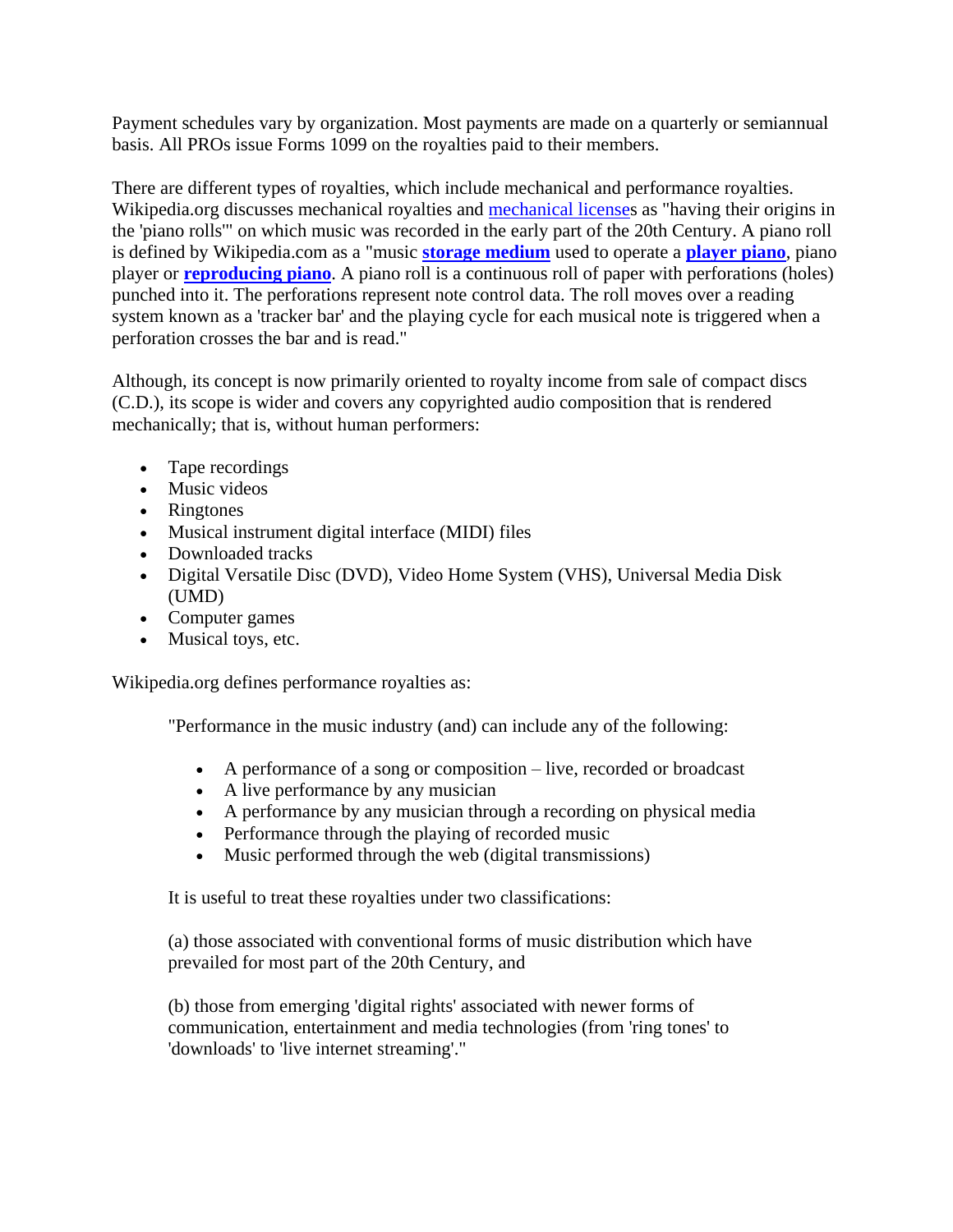Mechanical royalties are paid for the reproduction of songs in the form of CD players or sheet music. This also includes synchronization fees for videos and music for motion pictures and television films. The publishers keep one-half of the royalties and distribute one-half to the writers. The writers normally get a payment statement twice a year as well as a Form 1099 from the publisher. Quarterly accountings and payments are made. The predominant licensor, collector, and distributor for mechanical royalties is the Harry Fox Agency.

The royalties received that relate to works created by the artist are subject to self-employment tax and should be recognized on Schedule C. The royalties that are related to the works that were not created by the artists are not self-employment income and should be reported on Schedule E.

# **Digital Music**

Prior to the 1995 Digital Performance Right in Sound Recordings Act, there was no entitlement to compensation for the sound-recording copyright owners (SRCOs). For example, if you would have heard, UB40's "Red Red Wine" on the radio, songwriter Neil Diamond and the publisher would have been compensated through SESAC, but the band and its record label would have received nothing.

The Digital Performance Right in Sound Recordings Act of 1995 (DPRA) law mandated royalties to performers which led to the creation of SoundExchange in 2000. SoundExchange is a digital Performance Rights Organization. This non-profit organization has the monopoly on collecting and distributing digital performance royalties to artists and copyright holders (as distinguished from the publishing copyright discussed earlier).

Royalties are distributed through SoundExchange, for example, at roughly 45% to the performer, 50% to the SRCO which is most likely the label, and 5% to the non-featured performers. However, these royalties apply to satellite radio (e.g., Sirius XM), internet radio (e.g., Pandora, Spotify), and cable music channels, but not AM/FM radio. Eliminating the exception that was maintained for terrestrial (land based) radio has been the subject of legislation in recent years but nothing has passed.

The broadcasters are free to negotiate with the rights holders, a person or organization that owns the legal rights to something, which is what Apple has done with its iTunes Radio. Apple pays .0013 cents per song and 15% of the advertising revenue. By contrast, Pandora has paid as much as 2.91 cents/hour as of 2010. It should be noted that these amounts change frequently, as does the business.

The examiner should keep in mind that SoundExchange is a PRO and that if the taxpayer created recordings as a featured or backup performer, there's a good chance they might be receiving some royalties from non-terrestrial airplay. The amounts won't be great though unless the artist is prominent in the business.

SoundExchange represents more than 70,000 artists and 24,000 copyright owner accounts. An artist does not have to be a member to collect royalties based on the statutory license of DPRA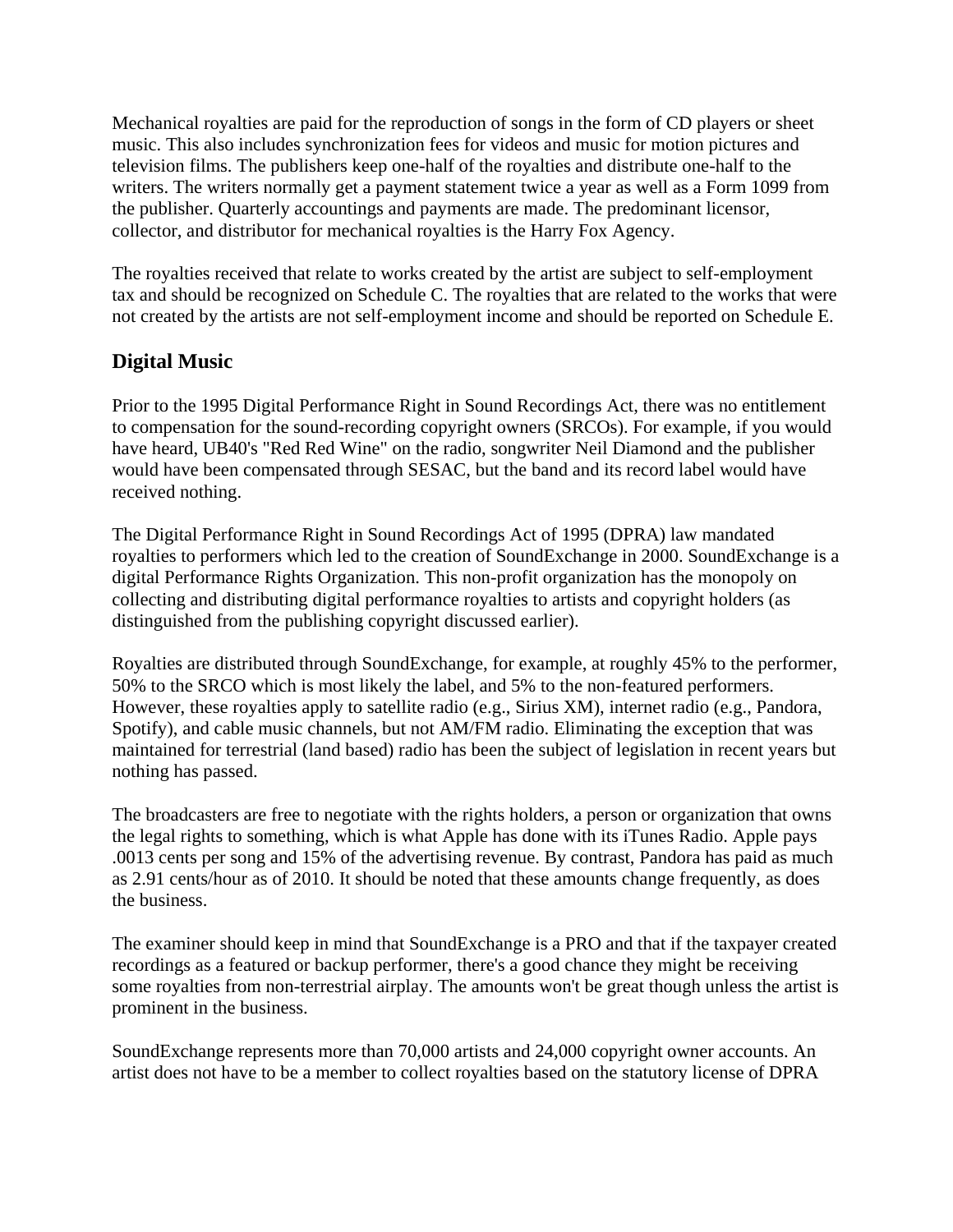but SoundExchange also maintains reciprocal agreements with more than 20 international counterparts and it appears that free membership is required to take advantage of that benefit.

## **Downloads**

Regarding downloads, the payments would appear to work the same way as for a print CD, just with another middleman and with more options for the independent artist. Apple, for example, keeps 35 cents of every typical 99-cent download (25 cents of that goes to the credit card company). The remaining 65 cents goes to the label with a typical 8 to 11 cents passing on to the artist. These amounts change frequently and cannot be relied upon for accuracy. Apple doesn't work directly with an independent artist. CDBaby and Tunecore are middlemen that charge the artist to post the music to iTunes (\$55/album for CDBaby), take a percentage (9% for CDBaby), and pass the rest on to the artist (63 cents per 99 cents a song). Part of the service of the middlemen is the obtaining of a UPC code for the music, a requirement for any online service.

Besides royalties, artists may earn income through performances, live and recorded. Overseeing this type of income are unions which provide services to their members which includes collecting fees earned by their members. The unions are a good source from which you can obtain income information. A directory of members in local unions is available upon request from unions located in your area. The directories are categorized by instruments played, phone numbers, and social security numbers. The American Federation of Television and Radio Artists (AFTRA) is the union for the artists. Unions usually have a record of each job or session performed that was reported to them. Many payments to artists go through unions; or dues are withheld from the payments and sent to the union. The union has a set pay scale that its members receive for their performance on union sessions. In order to capture all of the income, including non-union jobs, indirect methods to reconstruct income may be required.

Artists, performers, and promoters may have income from concerts (ticket sales, concession sales, etc.), much of which is in cash and particular attention should be given to this during the examination. A promoter buys talent and places it in an auditorium, stadium, etc. Promoters usually pay the talent 50 percent up front (in the form of check or wire transfer) and 50 percent at the gate (often in the form of cash). The examiner will need to request all of the performance contracts to determine how and when the artist is paid.

The promoter may lose money booking acts that do not sell tickets. The promoter has to pay the auditorium or stadium a guarantee for the dates scheduled or a guarantee plus a percentage of the box office. A manifest (box office report prepared on the night of the concert) is used to determine the box office sales and therefore the split of the money from the concert. The artist's manager, the promoter, and the ticket agent check the manifest to determine that each receive the proper percentage. Some states periodically audit these reports. For concession sales, the auditorium staff attempts to take an inventory of souvenirs before and after a concert but this procedure is difficult and time consuming. The promoters (who may or may not be entitled to the percentage of the concession) usually rely on the integrity of the artist's staff to give a proper accounting of souvenir sales. Artists receive a percentage of the souvenir sales which are normally handled by bus drivers and/or band members. Some artists hire companies to conduct these souvenir sales.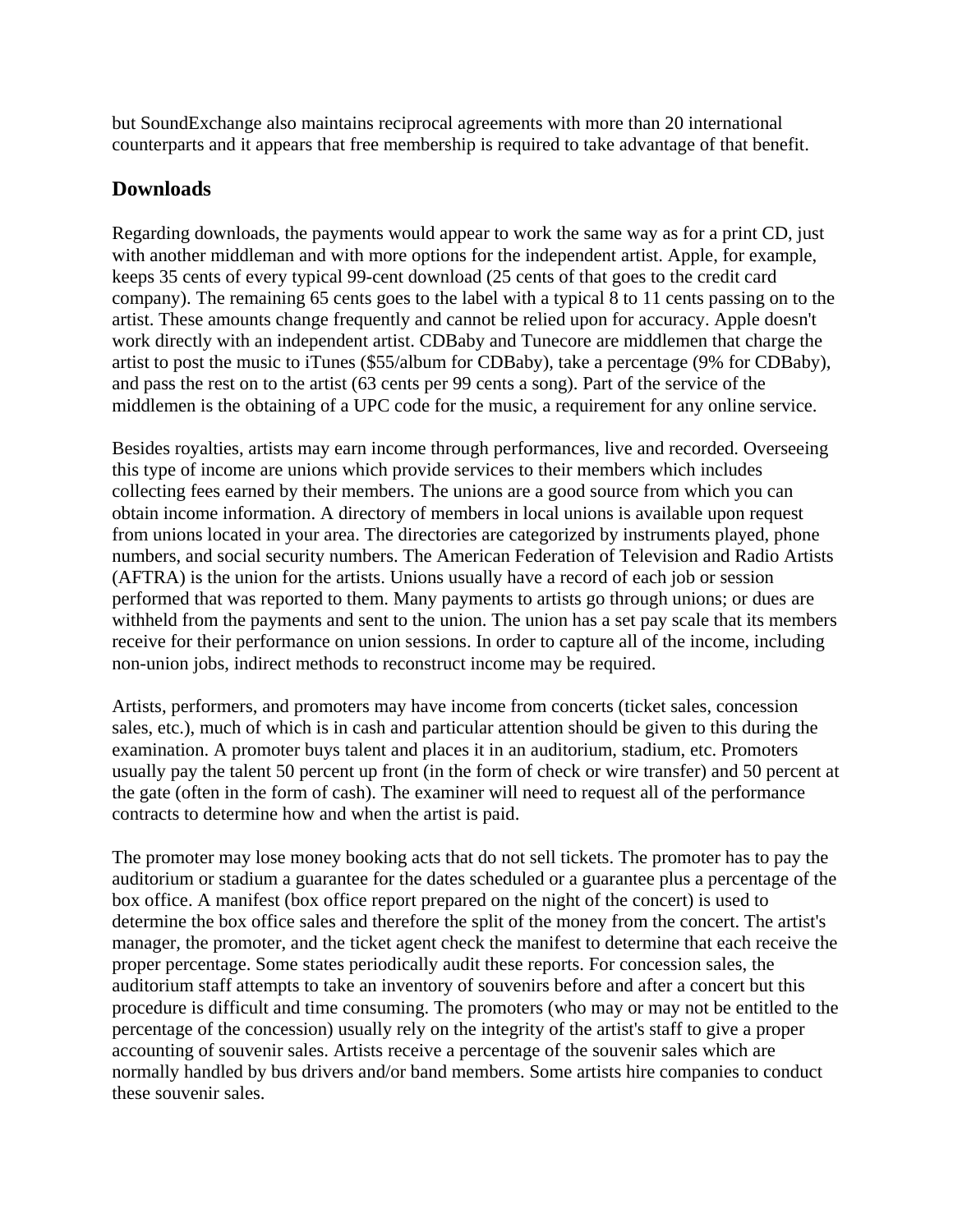The performing artist is usually a very creative person as far as talent goes, but may lack knowledge in understanding bookkeeping, taxes, and cash flow. Live performances are often the main source of income for the artist (especially unknown artists). Artists generally do not receive significant income from television performances. These appearances are made for the purpose of obtaining exposure. Their record sales go hand in hand with concerts, each supporting the other. Artists can receive numerous Forms W-2 and Forms 1099 because they (particularly band members) work for many companies during the year. There may be some question as to whether they are employees or self-employed since their role changes back and forth. Court cases seem to divide on whether the band members' actions were controlled by the band. In re Hamlin, Hadsell, Tanner, 1974, 74-2 U.S.T.C. (CCH) ¶9578, , the bankruptcy court determined that there was no employer-employee relationship between the band, The Board of Regents, and each of its individual band members where the band members operated cooperatively, within the meaning of the fourth example of Rev. Rul. 68-107, 1968-1 C.B. 427, deciding together on songs and schedules. In Teschner V. Commissioner, T.C.Memo 1997-498, the taxpayer played on a tour with a band and was subject to its schedules and song choices and was required to deduct expenses only on Schedule A.

For an artist to work a concert, he or she needs the services of a variety of people. Depending on the drawing power of the artist, he or she will get 60 to 80 percent of the concert receipts and the promoter will get 20 to 40 percent. Some artists negotiate for a percentage of the gate while others contract for a guaranteed flat fee. Examiners should inspect contracts to find this information. The booking agent for the artist receives 10 percent of the artist's income from shows. A personal manager gets around 15 percent and a business manager gets about 5 percent of the artist's gross income. Copies of the booking agent's itinerary for the artist should be checked against road receipts. Some artists also have a road manager who travels with them and handles all the road arrangements. The road manager also keeps up with the trip tickets or settlement sheet on income and expenses while on the tour. Banquets and conventions are good money making opportunities for the artists. They should be on the booking agent's itinerary for the artist along with the regular concerts and fair dates.

Radio plays a special role in the music industry. There would not be a hit record if there weren't radio. The program director and music director at each station control the music that is played. Some stations use the services of programming consulting companies to help determine the music that is played on that station. Many stations play only 40 to 60 different records a day. These records are played over and over again. It is difficult for new artists to get their records played on radio stations. Therefore, there is a potential for payoffs (bribes) to station disk jockey's (DJ's) to get them to play certain songs. Initially, bribes occurred only on soul and pop music radio stations; however, it is currently prevalent throughout the industry. The form of the payment is not only cash payment but also luncheons, special entertainment, hotel suites, trips, and gifts.

There are a number of special problems in the music industry. The first is the cost that it takes to generate income. Vast sums are spent for travel, clothes, instruments, bands, buses, motels, and uniforms. There are periods of feast and famine. There is extensive bartering activity in the industry. It occurs in the form of swap outs (advertising for cars, advertising for tickets, etc.). There is a saying in the industry, "If you don't promote, something awful happens-nothing!" The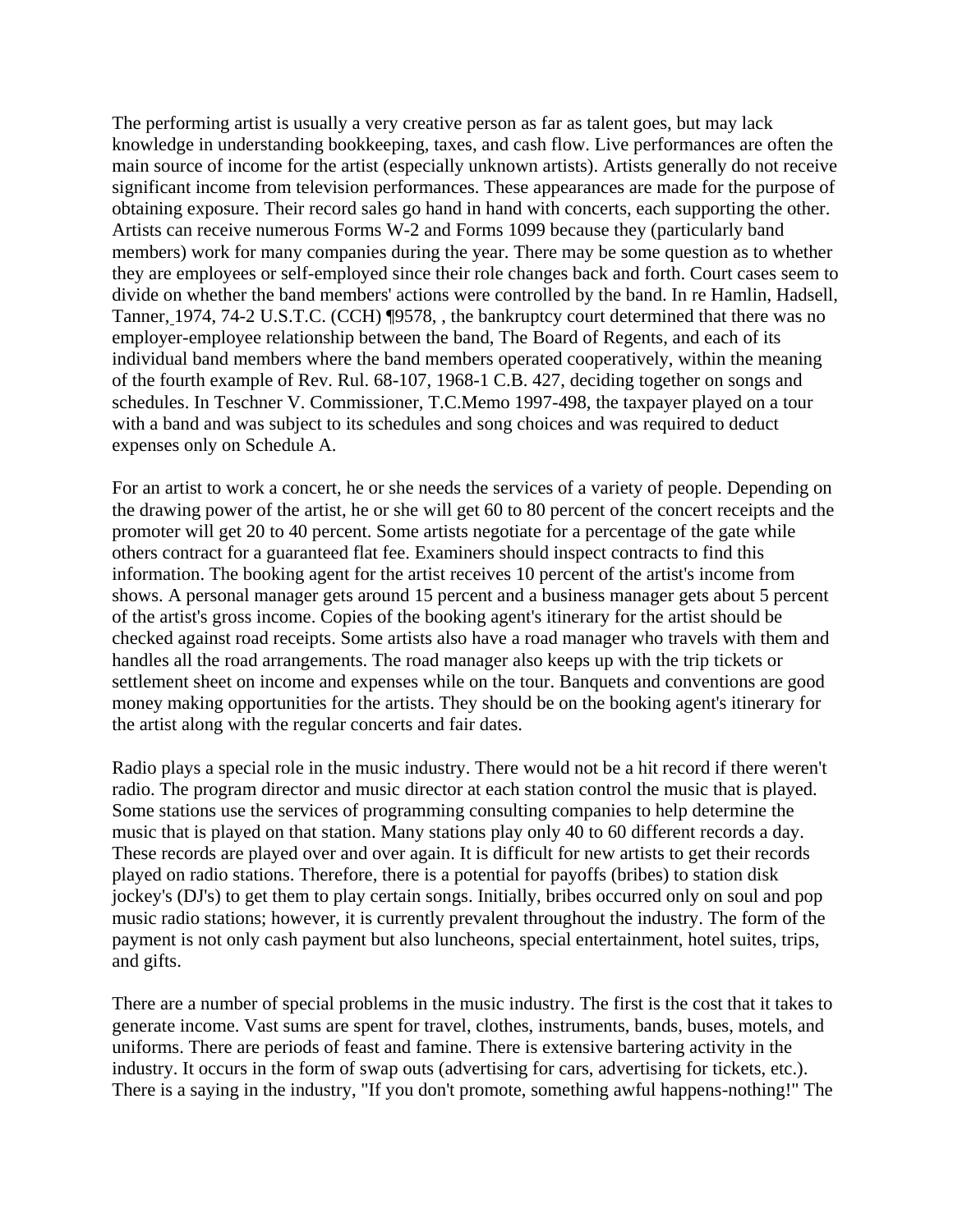top 10 to 20 percent of the artists get 80 to 90 percent of the industry gross income. The other 80- 90 percent get the remaining portion.

There are many checks and balances in the industry on income reporting, but some activities such as playing small clubs for the door receipts, love offerings at concerts and churches, and concession sales at the small locations, etc., present situations where income may go unreported.

The following general questionnaire should be used in all industry examinations along with the applicable segment questionnaire. (Note: These are recommended questions. The list is not all inclusive.)

## **General Questionnaire**

- Explain all the different roles you play in the music industry. (Such as performer, songwriter, studio musician, recording artist, promoter, etc.)
- Are you a partner, shareholder or member of any entity? (Such as partnership, corporation, or LLC etc.)
- Are you self-employed for any of your activities? (Were Schedule "C" and "SE" filed?).
- From what sources do you receive income?
- How are these sources of income reported to you? (Form W-2, Form 1099, statement, settlement sheet, contractual agreement, partnership Schedule K-1, etc.)
- Who keeps up with all your records and where are the records currently located?
- What type of expenses do you incur?
- Who keeps up with your expenses and where are the supporting records located?
- What contractual agreements do you have through your business? (Request copies of contracts).
- Have you been examined previously? If so, what were the results?
- What assets have you purchased that you use in your business?
- How have these assets been handled for tax purposes?
- Do you ever receive cash payments? If so, what is done with the money? (Used to pay bills, deposited into a bank account, etc.)
- Are you a union member? If so, what union(s)?

# **Music Industry Research and Publications**

The Country Music Foundation Library located in the basement of the Country Music Hall of Fame in Nashville, Tennessee, is an excellent source of music research. The library has current and back issues of trade magazines such as Music Row Magazine, Billboard, Music City News, etc.; current and back newspaper articles from around the country; music "textbooks" covering how to get started in the music business; what managers, agents, producers, publishers, etc., do; music careers; music business terms; how to open doors on Music Row; and books on each individual facet of the music business, including how the companies are set up and what their employees' functions are. The Library also keeps clippings of newspaper articles by music industry segment from all over the country.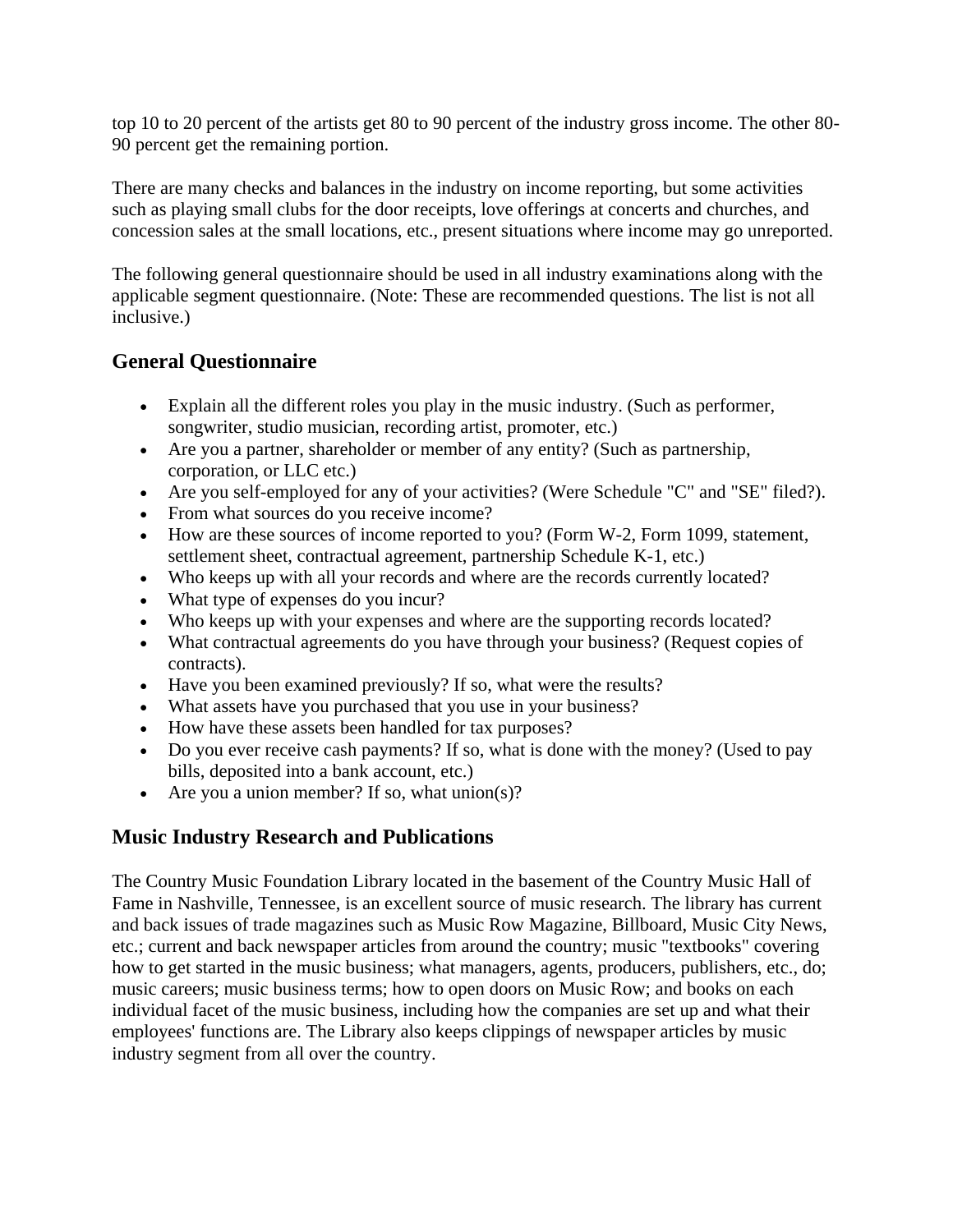The manager of the library can assist in pulling the research materials. However, you must call for an appointment before visiting.

#### **Trade Magazines**

[Close Up,](http://www.cmacloseup.com/) the CMA magazine (print and online), includes up-to-date news in country music, new signings, etc.

[Music Row,](http://www.musicrow.com/) Nashville's Music Industry Publication, includes music business news, new companies, new signings, music industry directory, recent concert grosses, financial pages, etc.

[Billboard,](http://www.billboard.com/) a weekly trade publication listing top songs, records, etc., includes current music news.

[Cash Box](http://cashboxmagazine.com/) is an online music magazine.

[Pollstar](http://www.pollstar.com/) is a weekly guide furnishing tour itineraries, box office results, contact directories, news items, management of stars, etc.

[Performance Magazine](http://performermag.com/) is a list of concert and performance dates.

#### **Books**

*The Music Business*, Crown Publishers, includes how to get started, what manager, agents, and publishers do, recording process, how records are sold and distributed, how to get recording contracts. Also includes a glossary of music business terms.

*The Songwriter's and Musician's Guide to Nashville,* Writer's Digest Books, includes list of music business companies in Nashville, how to open doors in Nashville and on Music Row, when and where certain music organizations meet in Nashville.

*Successful Artist Management*, Billboard Publications, includes finding a manager/artist, contracts, duties of attorneys, accountants, and advisors, music publishing, merchandising, endorsements, money management.

*Music Publishing*, Writer's Digest Books, includes publishing and copyright law, royalties, inside the publishing company, future of music publishing, sample contracts.

*Succeeding in the Big World of Music*, Little, Brown, & Co., includes functions and business responsibilities of music industry personnel such as producer, engineer, writer, arranger, publisher, manager, etc.

*This Business of Music and More of This Business of Music*, excellent source of the music business from getting into the business to tax implications of certain aspects of the business. These books are being used as the source books for many people in the music business. Copies of these books are available in the Music Industry group.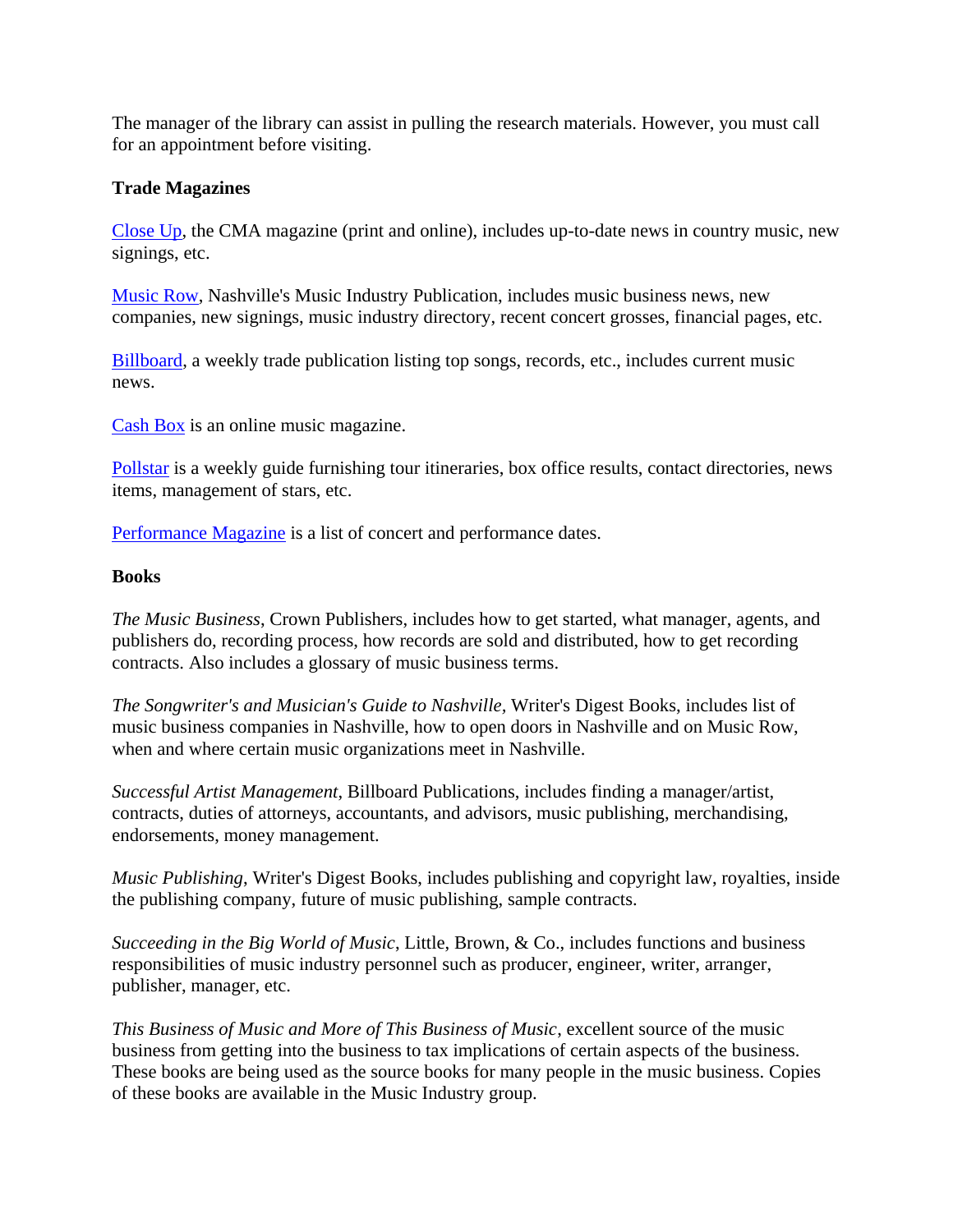#### **Other Source Books**

*Encyclopedia of Music Business Sound Advice*

*Nashville Red Book*

*Music Industry Index*

*Dictionary of Music Production and Engineering Terminology*

NOTE: These books are available through either the public library or the Country Music

Foundation Library.

Music Industry Directories

*AFM Membership Directory*, musicians

*SAG-AFTRA Membership Directory*, TV and recording artists

*Music Business Directory*

*Nashville Redbook*

*Tennessee Production Directory*

NOTE: Other Territories should check with their local unions to obtain their directories.

#### **Music Industry Organizations**

The following is a list of unions, guilds, trade associations, and performing rights organizations that are involved in the music industry.

#### **Unions and Guilds (listed in alphabetical order)**

**[Actor's Equity Association](http://www.actorsequity.org/) (AEA or Equity)** - A labor union that represents more than 49,000 actors and stage managers in the United States. Actors' Equity is a member of the AFL-CIO, and is affiliated with FIA, an international organization of performing arts unions.

**[American Federation of Labor-Congress of Industrial Organizations](http://www.aflcio.org/) (AFL-CIO) -** A labor union that is the umbrella federation for United States unions, with 56 unions representing about 12.5 million workers. (Aflcio.org)

**[American Federation of Musicians](http://www.afm.org/) (AFM) -** A union that represents, negotiates, administers, and protects contractual rights of more than 90,000 professional musicians in the United States and Canada.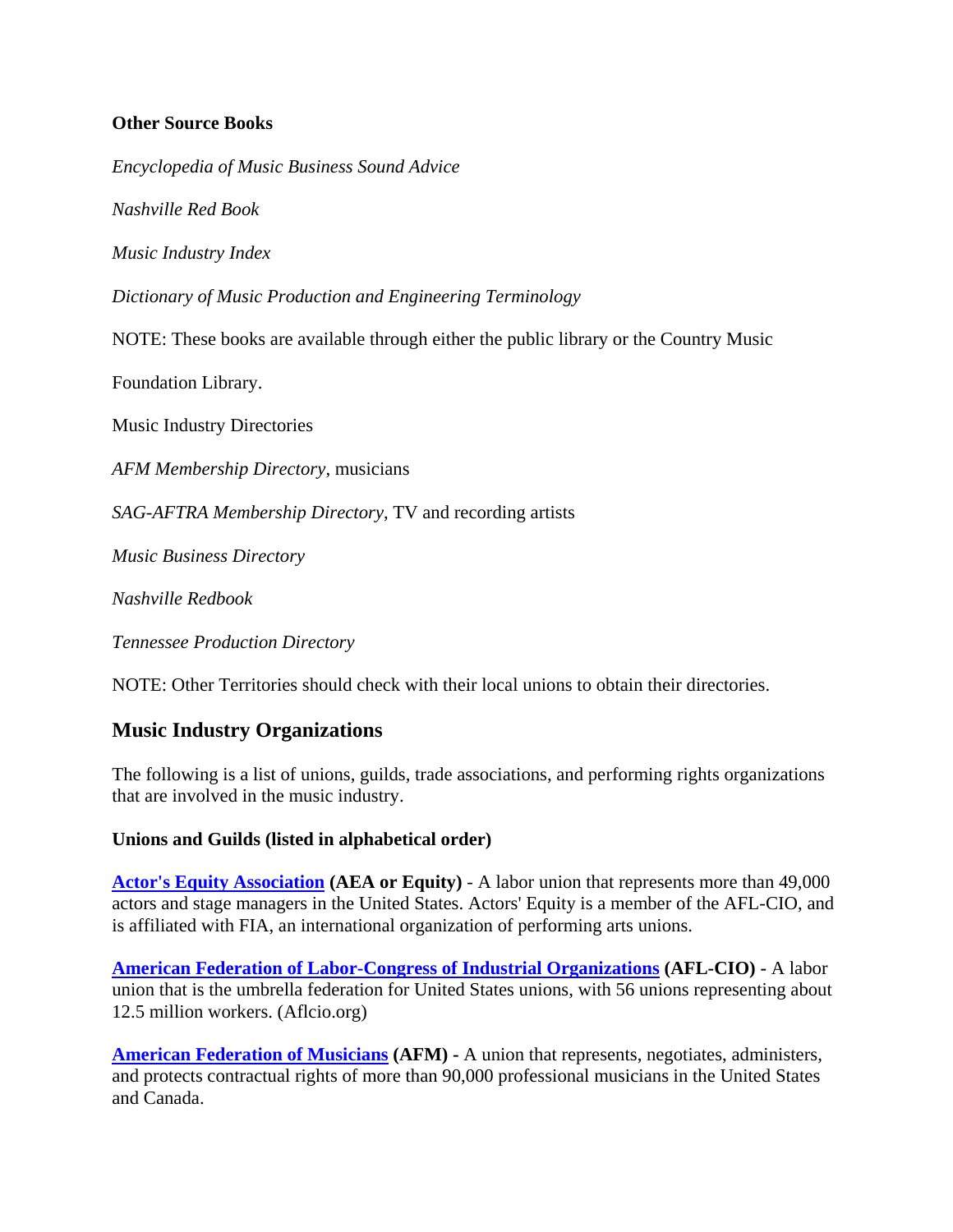**[American Guild of Musical Artists](http://www.musicalartists.org/) (AGMA)** - A labor union that represents opera and concert singers, production personnel and dancers at principal opera, concert and dance companies throughout the United States. AGMA is affiliated with AFL-CIO and a branch of the Associated Actors and Artistes of America "Four A's". (Musicalartists.org)

**[American Guild of Variety Artists](http://www.agvausa.com/) (AGVA)** - A labor union, affiliated with AFL-CIO, that has 2,800 members and represents performing artists and stage managers for live performances in the variety field. The variety field includes (not an all-inclusive list) comics, jugglers, magicians, circuses performers, theme park performers, comedians & stand-up comics, cabaret & club artists, nightclub singers, skaters, etc. (Agvausa.com)

Associated Actors and Artistes of America (4As) - 4As is the federation of trade unions for performing artists in the United States. The following unions belong to the 4As (not an allinclusive list):

- American Guild of Musical Artists (AGMA)
- The Actor's Equity Association (AEA)
- Screen Actors Guild-American Federation of Television and Radio Artists (SAG**-**AFTRA)
- American Guild of Variety Artists (AGVA)

**[Screen Actors Guild-American Federation of Television and Radio Artists](http://www.sagaftra.org/) (SAG-AFTRA)** - These two unions merged in 2012. This union represents over 160,000 professional performers and broadcasters in all media distribution platforms through contract negotiation and enforcement, expansion of work opportunities, and other services.

**[The Songwriters Guild of America](http://www.songwritersguild.com/) (SGA)** - An organization that fosters and protects its membership of American songwriters.

#### **Trade Associations**

**[Music Business Association](http://www.musicbiz.org/) (Musicbiz) -** Prior to 2013, it was known as National Association of Recording Merchandise. Music Business Association is a trade association representing the interests of the merchandising segment of the recording industry with including retailers, rackjobbers (take orders but have manufacturers ship merchandise directly to final consumers), and independent distributors.

**[National Academy of Recording Arts and Sciences](http://www.grammy.org/) (NARAS) -** The academy is the sponsor of the Grammy Awards and its 8,000 members include singers, musicians, songwriters, composers, engineers, and industry professionals.

**[Recording Industry Association of America](http://www.riaa.com/) (RIAA)** - A trade association whose members create, produce and market 85 percent of all recordings produced and sold in the United States.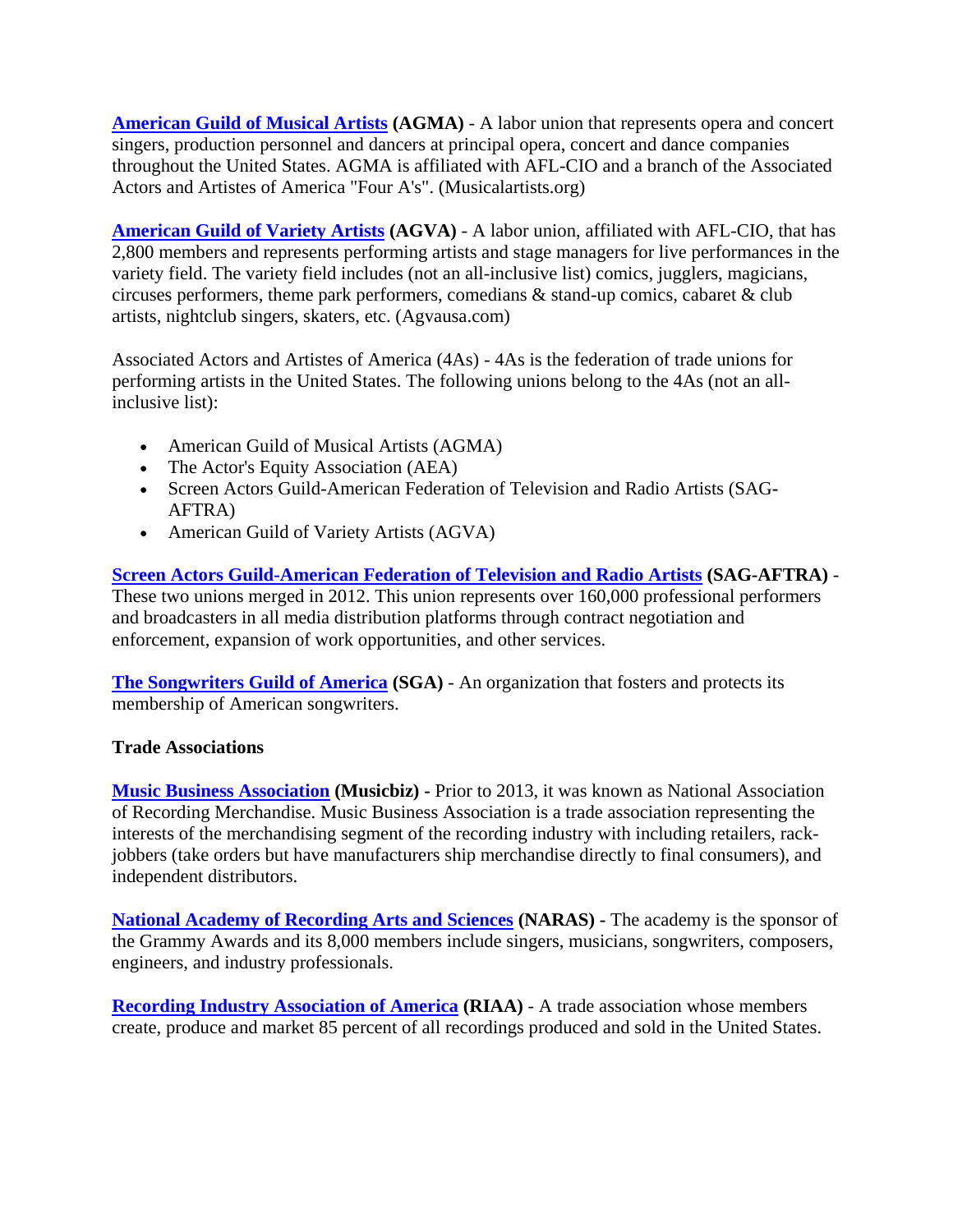**[National Music Publishers Association](http://www.nmpa.org/)** (NMPA) - The National Music Publishers Association is a trade association with over 3,000 members. The association's mission is to protect, promote, and advance the interests of music creators.

**[Harry Fox Agency](http://www.harryfox.org/) (HFA) –** The National Music Publisher's Association established HFA to act as an information source, clearinghouse and monitoring service for licensing musical copyrights. The Harry Fox agency currently represents U.S. music publishers with mechanical licensing, collections, and distribution.

**[National Association of Broadcasters](http://www.nab.org/) (NAB) -** A trade association that serves and represents radio and television broadcasters.

**[Nashville Songwriters Association International](http://nashvillesongwriters.com/) (NSAI**) - The organization is dedicated to protecting the rights and serving professional songwriters in all genres of music. The organization has over 5,000 members in the United States and six other countries.

**[Country Music Association](http://www.cmaworld.com/) (CMA)** - A trade association of more than 7,100 members that promotes and develops country music worldwide and host the annual CMA awards.

**[Gospel Music Association](http://www.gospelmusic.org/) (GMA)** - A service organization of more than 4,000 members, including international representation, that promotes gospel music.

**[Content Delivery and Security Association](http://www.cdsaonline.org/)** (CDSA) - Formerly known as International Tape Association. Content Delivery and Security Association is a trade association of magnetic and optical media manufacturers and related industries.

**[National Association of Music Merchants](http://www.namm.org/)** (NAMM) - A trade association of the music products industry, representing retailers of musical instruments and allied products as well as manufacturers, distributors, and jobbers of instruments and accessories.

**[Entertainment Merchants Association](http://www.entmerch.org/) (EMA)** - Formerly known as Video Software Dealers Association. Entertainment Merchants Association is an international trade association of DVD and video game retailers, distributors and suppliers.

#### **Performing Rights Organizations**

**[American Society of Composers, Authors and Publishers](http://www.ascap.com/) (ASCAP) -** The society lobbies, licenses, collects and distributes fees, on behalf of more than 500,000 writers and publishers, for the rights to public performance of their copyrighted musical works.

**[Broadcast Music Inc.](http://www.bmi.com/) (BMI) -** A licensing organization that lobbies, licenses, collects and distributes royalty fees for the publicly performed works of its membership of more than 600,000 U.S. writers, publishers and international affiliate societies.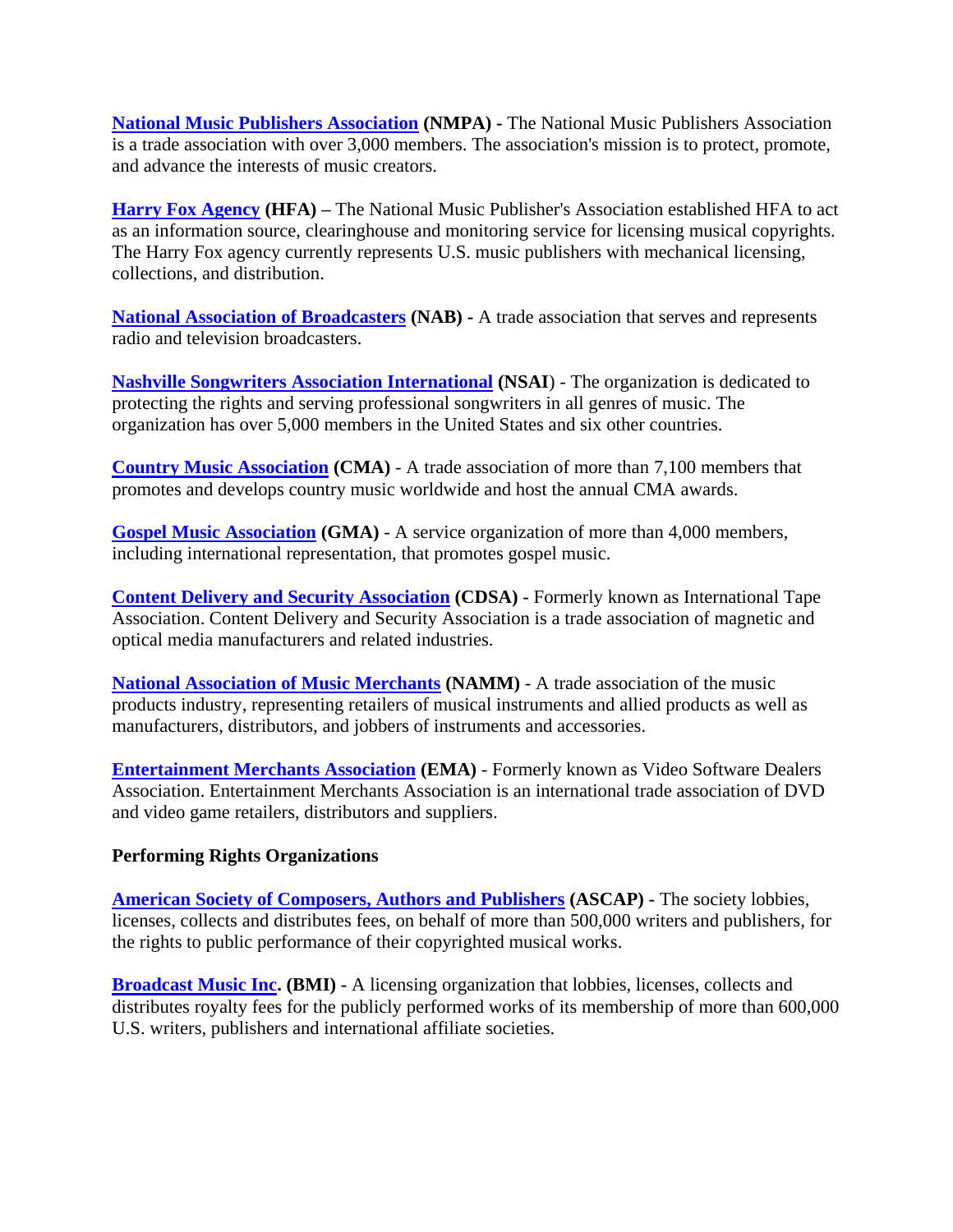**<u>[Society of European Stage Authors and Composers](http://www.sesac.com/)</u> (SESAC) - A performing rights** organization of songwriters and publishers that licenses and collects fees for the use of its members' works.

**[Sound Exchange](http://www.soundexchange.com/)** – An independent digital performance rights organization that collects and distributes digital performance royalties to artists and copyright holders.

# **Chapter 11 - Songwriters**

# **General Information**

Songwriters are the creative persons of the music industry. A songwriter may compose music, write lyrics or do both. A songwriter may only write one song during their career or a number of songs which is called a catalog. Writing a song is only the first step. Many difficulties arise in publishing and promoting a song. Because of the difficulties of getting a song published, many unknown writers have contracts to write exclusively for one publishing company. The contract will have a detailed description of a financial (royalty) agreement.

Songwriters who have signed exclusive writer's contracts generally are paid a cash consideration either in a lump sum, weekly payments, or other special consideration. Under exclusive writer's contracts, payments are commonly termed advances and are recouped from royalties which otherwise become payable to the writer.

There are two types of advances:

**Specific** - these are recouped from the royalties of specific works.

**General** - these are recoupable from the earnings of an entire catalog.

Songwriters receive income from publishers and performing rights organizations. In general, royalties come from the use of songs during live performances or on radio and television (performance royalties). The sale of records, sheet music (mechanical royalties) and the use of songs in plays and movies also generate royalties (synchronization royalties). Royalties paid for the use of songs are collected by performing rights organizations and distributed to the publisher who in turn pays the songwriter usually 50 percent of the royalties. If a songwriter has collaborated with another songwriter, the royalties will be split per an agreement between the songwriters. If there is no agreement, the industry and the courts have placed an equal value on the music and the lyrics.

Some songwriters will do their own publishing through a corporation they have formed or as a self-employed publisher. If the songwriter is his or her own publisher, royalties will not have to be split between the writer and the publisher. This means the income to the songwriter would be twice what it would be if they were not their own publisher. The disadvantage to being your own publisher is the added costs of a publisher such as: creating demo tapes, executing contracts, and promotion.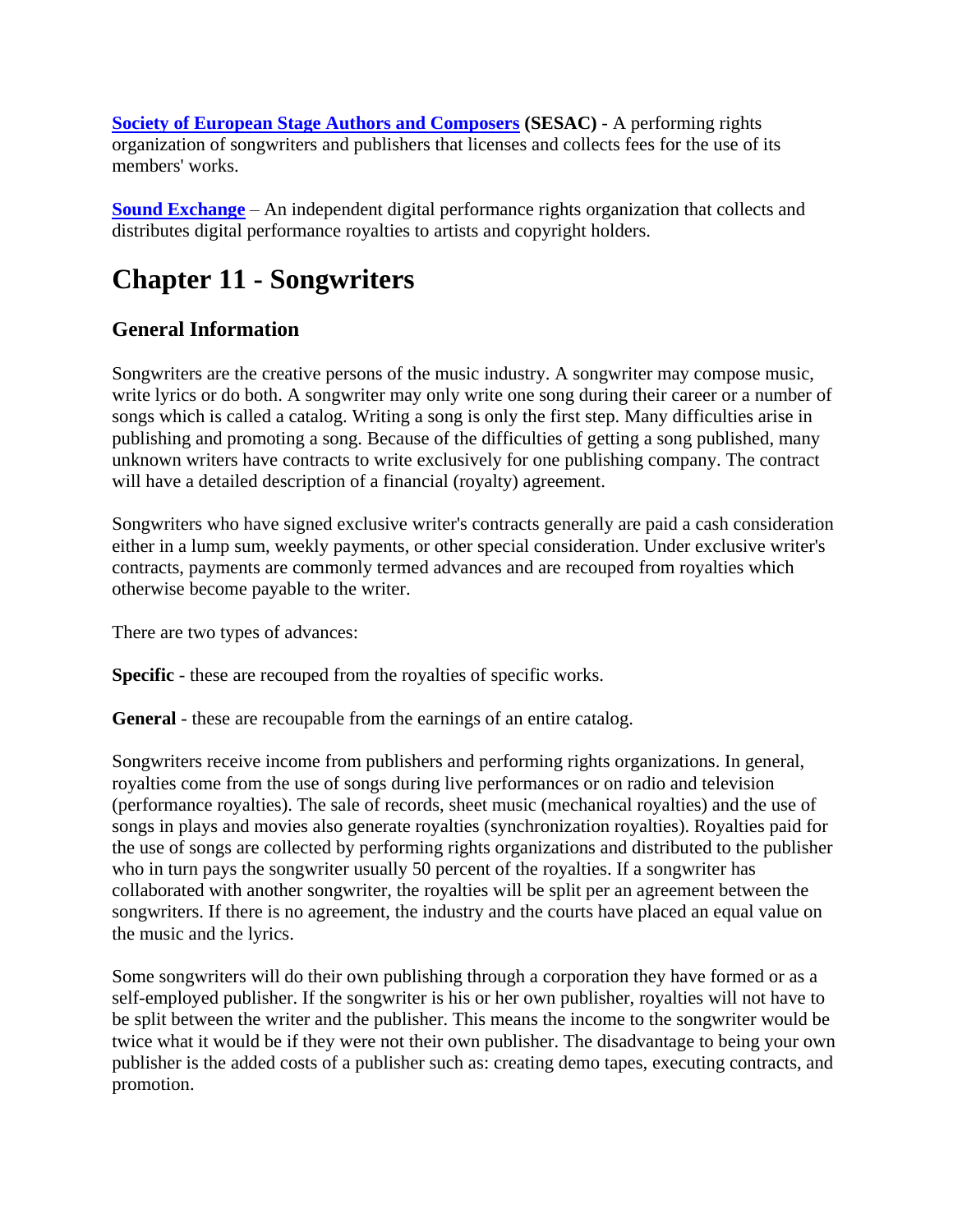## **Recordkeeping**

Performing rights organizations (BMI, ASCAP, SESAC) and the agencies collecting mechanical royalties keep records of royalties and provide songwriters with statements of the royalties earned in a given year. Generally, songwriters keep a full set of books, including cash receipts and disbursement journals. In addition, they generally have the statements of royalties earned, provided by BMI, ASCAP, SESAC and others. These statements can be issued quarterly, semiannually or annually.

If there are any deficiencies in a songwriter's records, it usually is not in the area of songwriting. For example, many songwriters are studio musicians and the income from that activity is not always reported on the return.

During the initial interview, find out if the individual belongs to any music industry union. The unions generally keep records of the amount of income that musicians make from union jobs and this information is available to the union member upon request.

### **Examination Plan**

It is essential that each examination have a well planned initial interview. A good interview will tie down all potential sources of income. The planning process should consider large and unusual items, potential copyright sales, potential unreported income, and potential shifting of income between related entities.

Interview questions have been developed for the music industry. There is a general questionnaire that relates to the entire industry and there are questionnaires that relate to specific segments of the industry. The general industry questionnaire is located in Chapter 10, and the songwriter questionnaire is located in Chapter 11. (Note: These are recommended questions. The lists are not all inclusive. The examiner should use his/her judgment when preparing for and conducting the interview.)

Initial document requests should contain at least the following items:

- Provide statements from ASCAP, BMI and SESAC showing royalties received.
- Provide all contracts with publishers and collaborators regarding royalty arrangements or any other arrangements.
- Provide any employment contracts.
- Show what arrangements are made for royalty advances and how they were handled on the return.
- Provide all agreements with performing rights organizations.
- Provide agreements with agencies collecting performance, mechanical or synchronization royalties.
- Provide statements from the unions to which you belong showing the income you earned during the years under examination.
- If the songwriter has performance income (union and/or non-union), provide copies of calendar.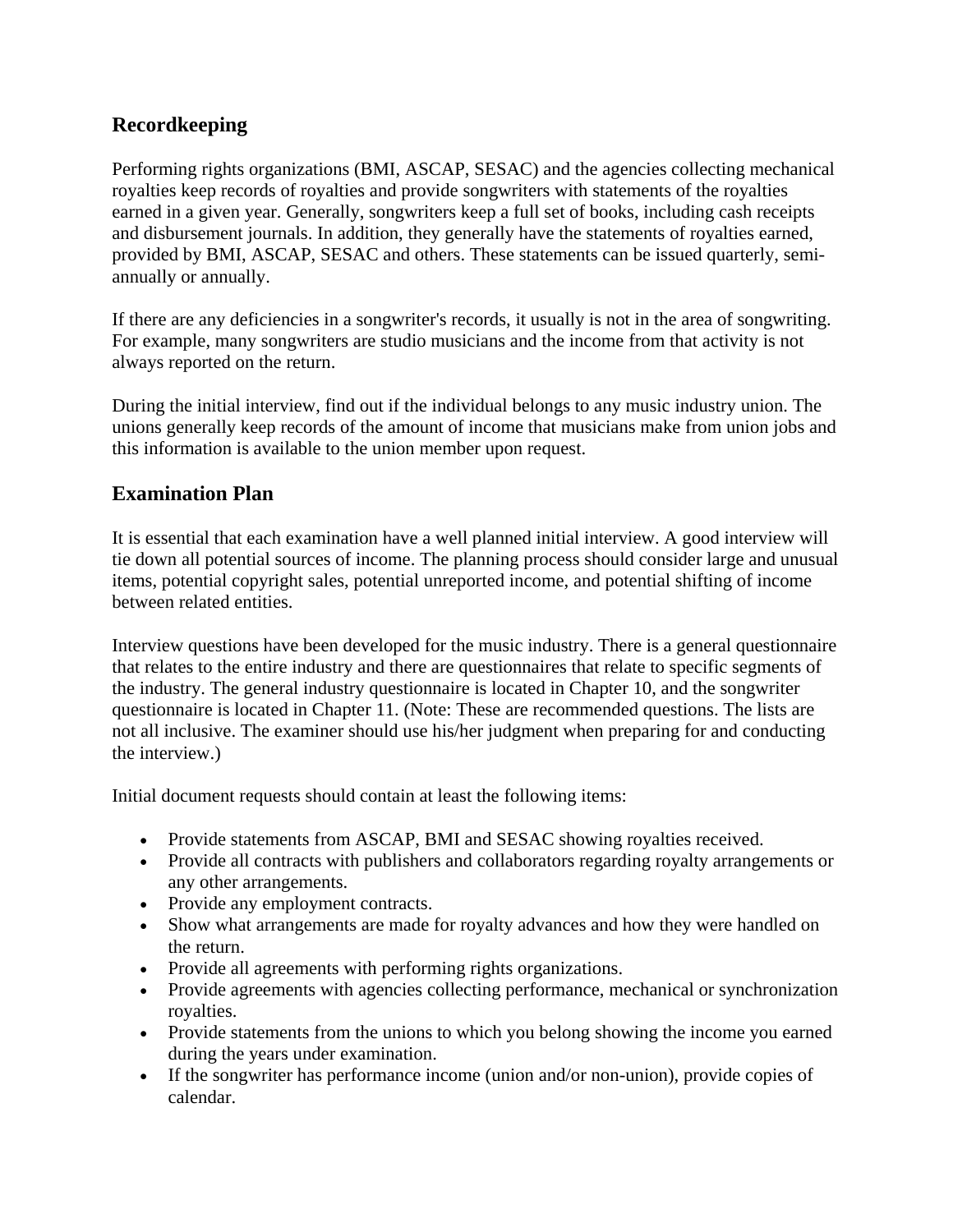## **Audit Issues**

#### **Gross Income and Capital Items**

Most songwriters receive the bulk of their income from royalties. Royalties can be substantiated with the statements from publishers and performing rights organizations. There may be an issue where advances from royalties not yet earned have not been reported as income. Advances are not amortizable. Income from services performed by the songwriter or publisher should be immediately reported as income from services and not deferred until after recoupment of the advance. I.R.C. § 61.

Royalties are nonpassive under I.R.C.  $\S$  469(e) and Treas. Reg.  $\S$  1.469-2T(c)(i)(A). See also, Treas. Reg.  $§ 1.469-2T(c)(7)(1)$ . Royalty income should not be included on Form 8582 as passive income. There is a single exception in Treas. Reg.  $\S 1.469-2T(c)(3)(ii)(E)$  that permits royalties to be treated as passive income. This exception is highly restrictive and rarely seen.

Examiners should be aware of other sources of income, such as, income earned where an individual went through his or her union for their engagement. Remember the union will provide a statement of income earned to the member.

Another issue involves the treatment of the sale of copyrights. Pursuant to I.R.C. § 1221(a)(3), a copyright in the hands of the taxpayer whose personal efforts created the copyrighted property is excluded from the definition of a capital asset. However, a taxpayer that purchases a copyright from the originator holds the copyright as a capital asset. The nature of the income is important due to limitations on the deductibility of capital losses, an individual taxpayer with excess capital losses would prefer capital gains over ordinary income since capital losses can only be offset against capital gains and up to \$3,000 per year of the individual's ordinary income. Corporate taxpayers with capital losses prefer capital gains since none of their capital losses are deductible against ordinary income. Additionally, the maximum rate at which a taxpayer's net capital gains can be taxed may be less than the maximum rate for ordinary income. I.R.C. § 1(h) prevents the taxation of a non-corporate taxpayer's net capital gains at a rate higher than 28 percent.

#### **Expenses**

This area usually contains numerous issues such as:

- Office in the home expenses have been deducted in excess of income or the office in the home is not used exclusively for business.
- Vacation homes, etc., are used by songwriters as a retreat and a place to think. This is not allowable as an ordinary and necessary expense.
- Travel expenses are not properly substantiated, and, in many cases, include personal expenses.
- Songwriters may claim deductions for contributions to a pension plan based on wages paid to a spouse.

#### **Employment Tax Issues**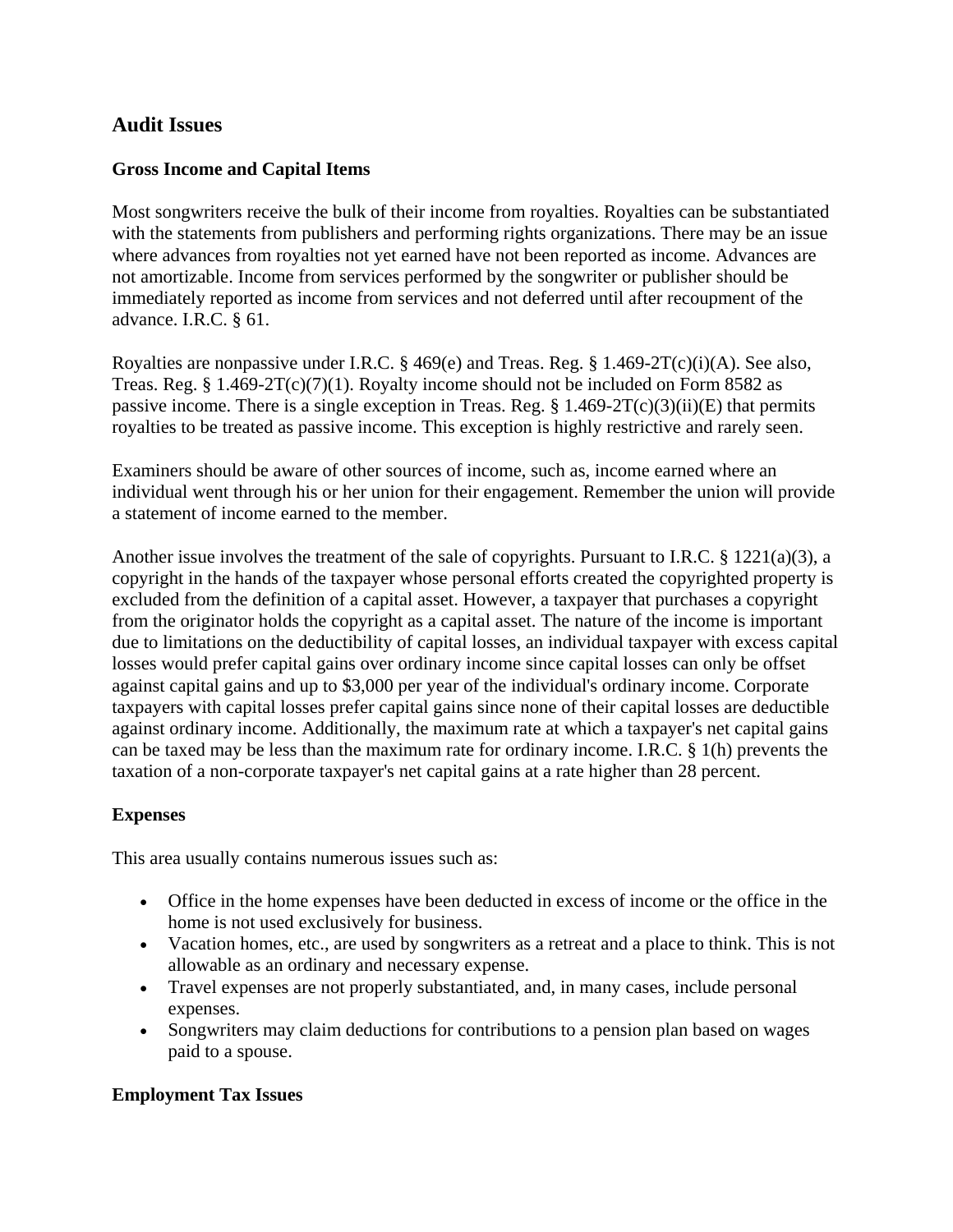Songwriters are generally considered self-employed individuals. Situations may exist where retired songwriters are receiving royalties from past works. The taxpayer may no longer be active in the business but would still owe self-employment tax on any royalties.

Although royalties may be reported on Form 1099-MISC as royalty income, generally the income should be recognized as self-employment income on Schedule C.

#### **Related Returns**

Generally related returns are partnerships, corporations, and LLC's formed by a taxpayer to handle the different segments of the industry in which he or she may be involved. These related companies may be used to shift income between entities to get the most beneficial tax treatment.

# **Songwriters Questionnaire**

- Do you spend all of your time writing music or do you participate in other facets of the music industry? If other facets, what are they (publishing, producing, promoting, performing, etc.)?
- Do you ever participate in sessions? If so, how do you account for the income you receive from the sessions?
- How many songs have you written? What types of music do you write (pop, country, rock, gospel etc.)? What songs are in your catalog?
- Do you perform as well as write music?
- Do you write lyrics and music?
- If you collaborate, do you have a written contract stating how royalties are to be divided? Please provide a copy.
- How do you market your songs?
- Do you publish your own material?
- If not, do you write exclusively for any one publisher?
- If you do have an exclusive writer's contract, were you paid a cash consideration to enter into the contract?
- Do you have a contract(s) with your publishers?
- Have you ever requested an audit of your publisher's records? If so, did you recover additional royalties?
- Are any of your songs published in any foreign countries? If so, are they registered with any foreign publishers and or sub-publishers?
- How are foreign receipts collected?
- Has any money due from a foreign source(s) been frozen by the foreign country? If so, have you invested the money in any assets within the country? How and when are you to receive your money?
- Do you have any agreements with the performing rights organizations?
- With whom are the songs registered (BMI, ASCAP, SECAC)?
- What unions and guilds do you belong to?
- Do the unions and guilds collect any income on your behalf? If so, do they issue Forms 1099, and to whom?
- Do you have a royalty agreement? If so, provide a copy.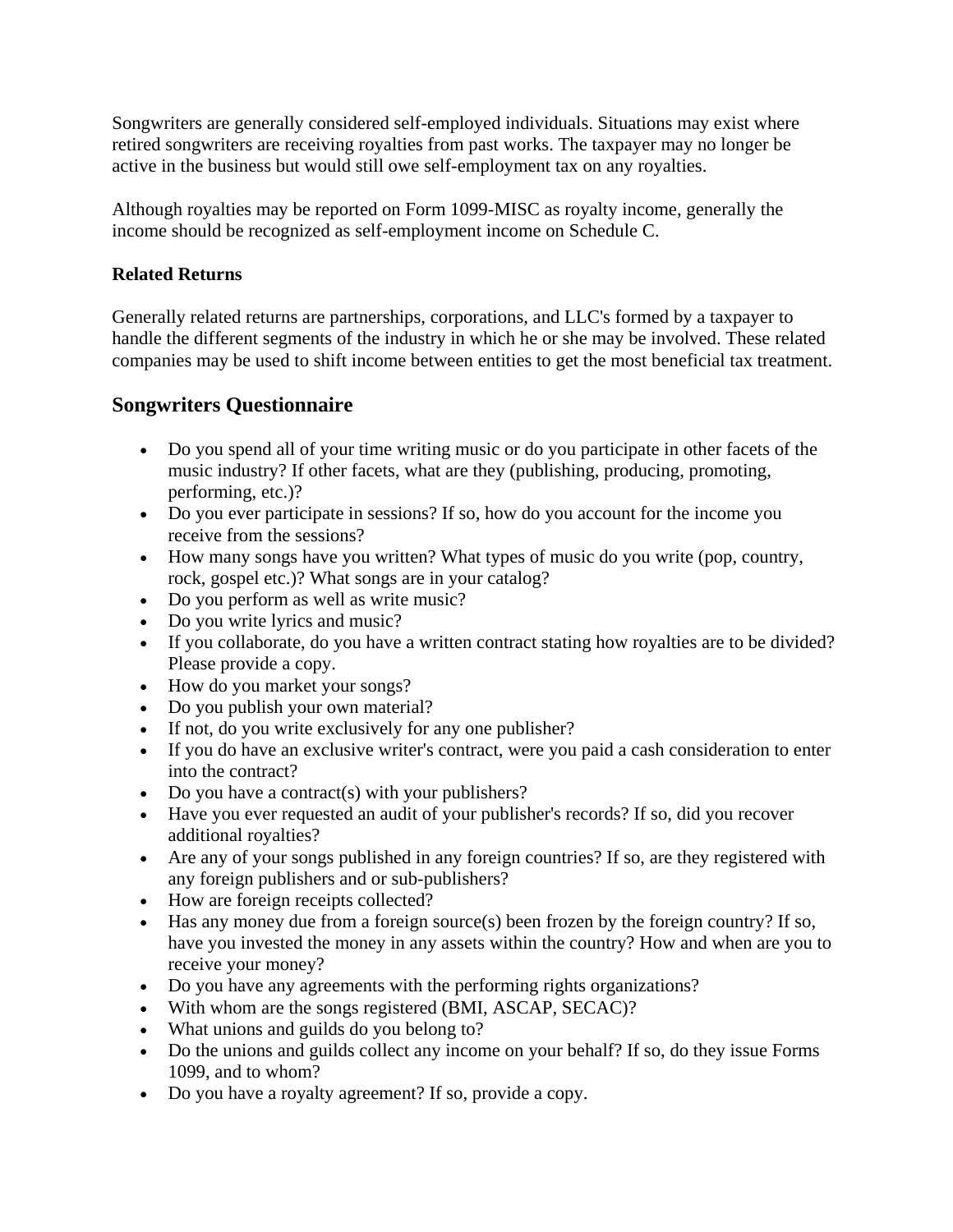- Did you receive Forms 1099 for all your income?
- Do you receive any performance royalties, mechanical royalties or synchronization royalties? If so, from whom?
- Did you receive any advance royalties? If so, from whom and for how much? How and when is this income recognized?
- Are these recoupable from specific songs or from general work?
- Have you considered all royalties received as self-employment income?
- Are you aware of any compulsory licenses of your music? If so, how are royalties paid by them received?
- Who owns the copyright to your songs?
- Have you sold any of the rights in any of your songs? If so, when and to whom? How did you report income from this sale?
- Have you assigned any rights in your songs? If so, did you receive any compensation for the assignment?
- Did you have any income from contracts for hire?
- Do you work with any arrangers? If so, how are they paid?
- Who makes demos of your songs? Who incurs the costs of the demos? If someone other than yourself incurs costs, are they recouped from your royalties?
- Do you have an office in your home? If so, gather information about exclusive use, size of office, etc.
- With regard to expenses paid, determine if they are current costs or if they should be deducted from future royalties.
- Have you made any commercial jingles? If so, from whom do you collect royalties?
- Are you involved in any litigation?

# **Chapter 12 - Publishers**

# **General Information**

Publishing is defined as a group of rights and responsibilities pertaining to compensation including the right to:

- Make demo tapes of the song in an arrangement or style that demonstrates its potential for popular success.
- Market the work to potential performers, recording artists, labels, radio or television advertisers, and motion picture producers.
- Negotiate, write, and sign all contracts or agreements by which various users acquire their respective rights for desired uses of a composition.
- Collect and distribute all income from the composition to outstanding creditors and to all the owners of equity, called participants.

Just as a songwriter has a catalog, a publisher has a catalog. The writer's catalog consists of songs he or she has written. The publisher's catalog consists of songs from all writers whose work they publish. Publishers generally get 50 percent of the royalties from the songs they publish excluding certain minor items. The remaining 50 percent of the royalties are paid to composers and lyricist. For example, if the total income from a song is \$1,000, the songwriter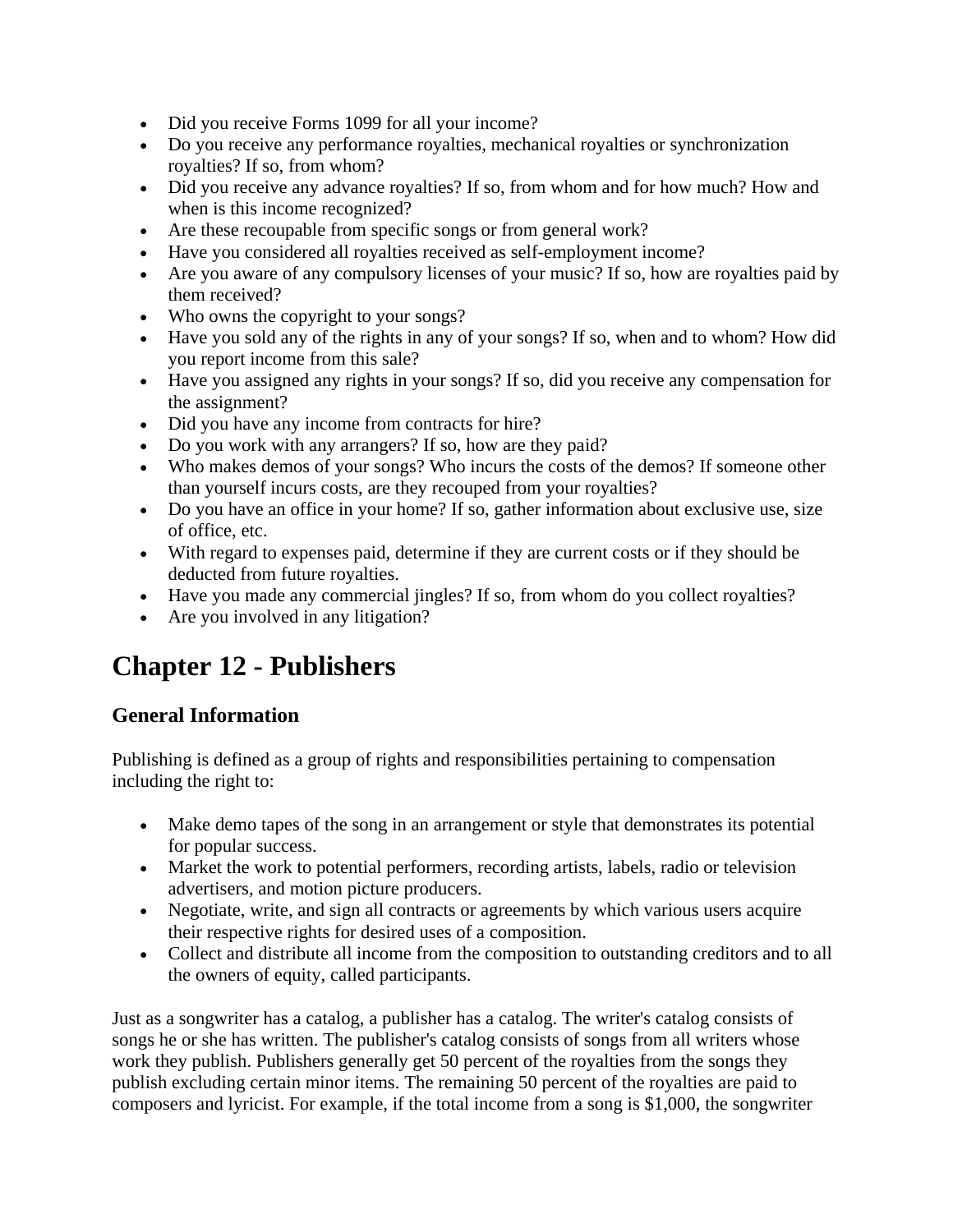will get \$500. The publisher retains \$500 from which he or she must pay the costs of making the demo tape and selling the song to the record company.

# **Recordkeeping**

The larger publishing companies are usually corporations that have good internal control and keep complete sets of books. Smaller publishers are generally songwriters as well and they do not always keep good records. The initial interview is crucial in these examinations. The initial interview for corporations should establish the quality of internal control. Whereas, the interview for individual returns should establish all sources of income and determine how personal expenses are paid. It is common for personal expenses, particularly travel, to be charged as expenses on Schedule C.

There is a unique situation involving publishers in the music industry. There are three primary performing rights organizations: ASCAP, BMI, and SESAC. A publisher may have some songs registered with each of these performing rights organizations. To register with different organizations, a publisher must use a different name for each organization. Therefore, a publisher that has songs registered with multiple performing rights organizations will have separate and distinct entity names they would use when they register with each organization. These may operate as divisions within one company or they may be separate corporations, partnerships, or LLCs. Although good records are kept, there may be issues in related companies that use a different accounting method.

# **Examination Plan**

The most important part of the exam plan is the initial interview. Other areas of importance are employment taxes and high expenses. In addition, close attention should be paid to related entities. The examiner has to verify that the expenses that were charged back to the songwriter and not also deducted as a separate expense somewhere else on the return.

There is usually little opportunity for unreported income in the publishing business. The income received is from royalties paid by the performing rights organizations. These organizations submit statements as to the royalties paid. The statements are also available to the songwriter who will receive half of the royalties paid to the publisher. Therefore, where the songwriter and publisher are unrelated, there is little likelihood of receipts being unreported or diverted.

Besides the documents normally requested, an initial document request should include the following:

- Documents relating to any sales of copyrights or catalogs.
- Royalties statements.
- Forms 1099 or other documents supporting royalty expenses.
- Contracts with songwriters.
- Statements from all performing rights organizations.

# **Audit Issues**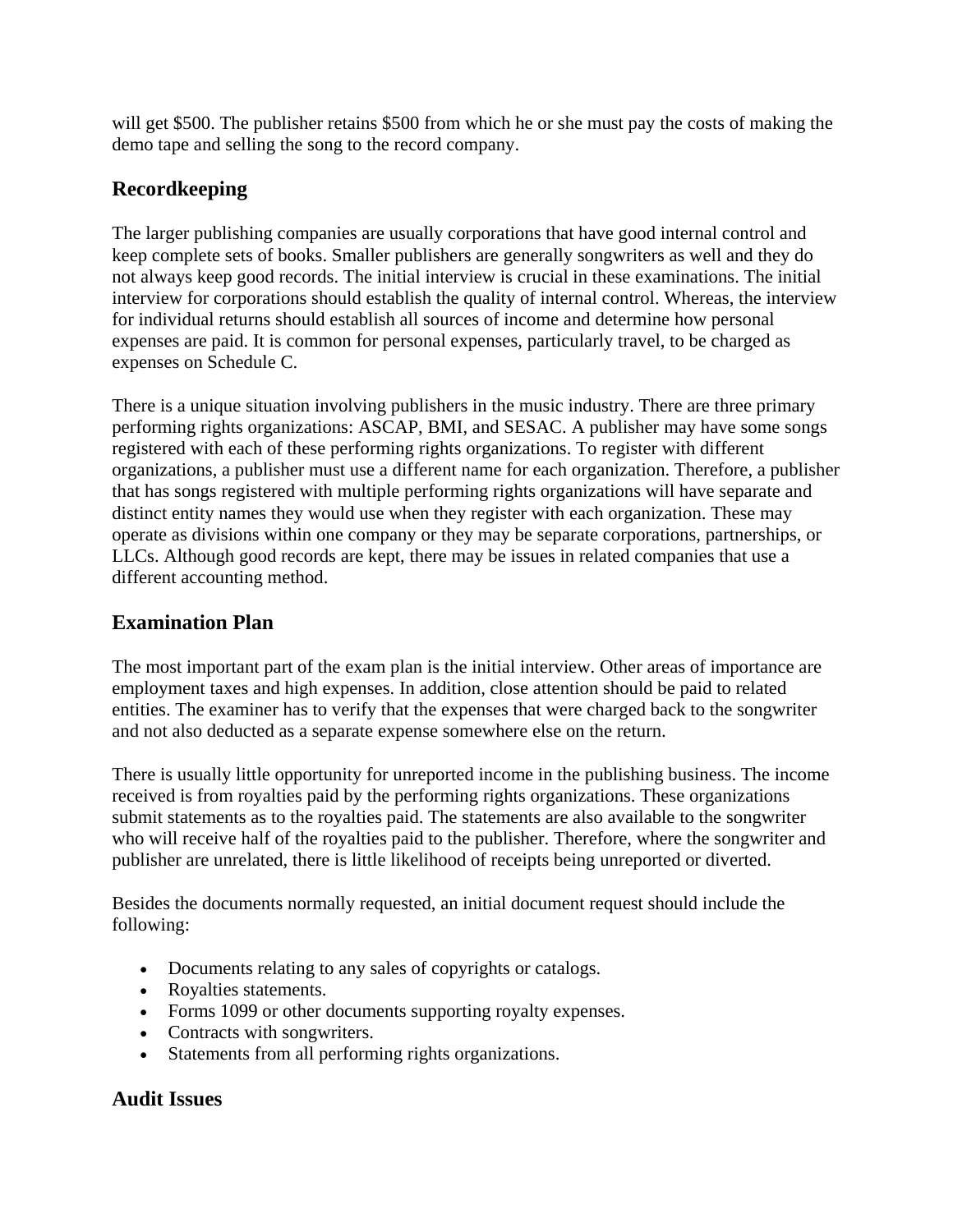#### **Gross Income**

The primary issue in this area is differences in methods of accounting for income between related entities. Gross income tests for individuals will be basically the same as for any other examination.

#### **Expenses**

Adjustments in the expense areas will usually be in travel and entertainment expenses. In addition, smaller publishers may claim office in the home expense which should be reviewed.

#### **Employment taxes**

Inquiries should be made about the employment status of persons involved with the following:

- Performers of demo songs,
- Producers of master demos,
- Makers of master recordings,
- Nonunion musicians,
- Arrangers.

Related returns may include separate publishing entities to conform to the requirements of the performing rights organizations. If the songwriter is a shareholder, issues with regard to related party transactions including royalty advances may warrant examination.

## **Publishers Questionnaire**

(Not all inclusive)

- What functions are performed by you as a publisher?
- Do you engage in any other functions besides publishing? (record production, promotion, arranging, etc.)
- How do you market songs?
- Do you negotiate contracts for rights in songs? How do you charge for this?
- Do you incur promotional costs? If so, are they recoupable from the songwriter?
- Do you have songs that are published in foreign countries? If so, how are royalties in those countries collected? Do you have a sub-publisher? (Consider international issues.)
- Has any money due from foreign sources been frozen by the foreign country?
- If so, have you invested it in any assets within the country? When and how will you receive the money?
- To what unions and/or organizations do you belong?
- Do you receive finder's fees for promoting songs?
- Do you have any songwriters under exclusive writer contracts? If so, who?
- Did you have to pay a fee to secure the exclusive writer contracts?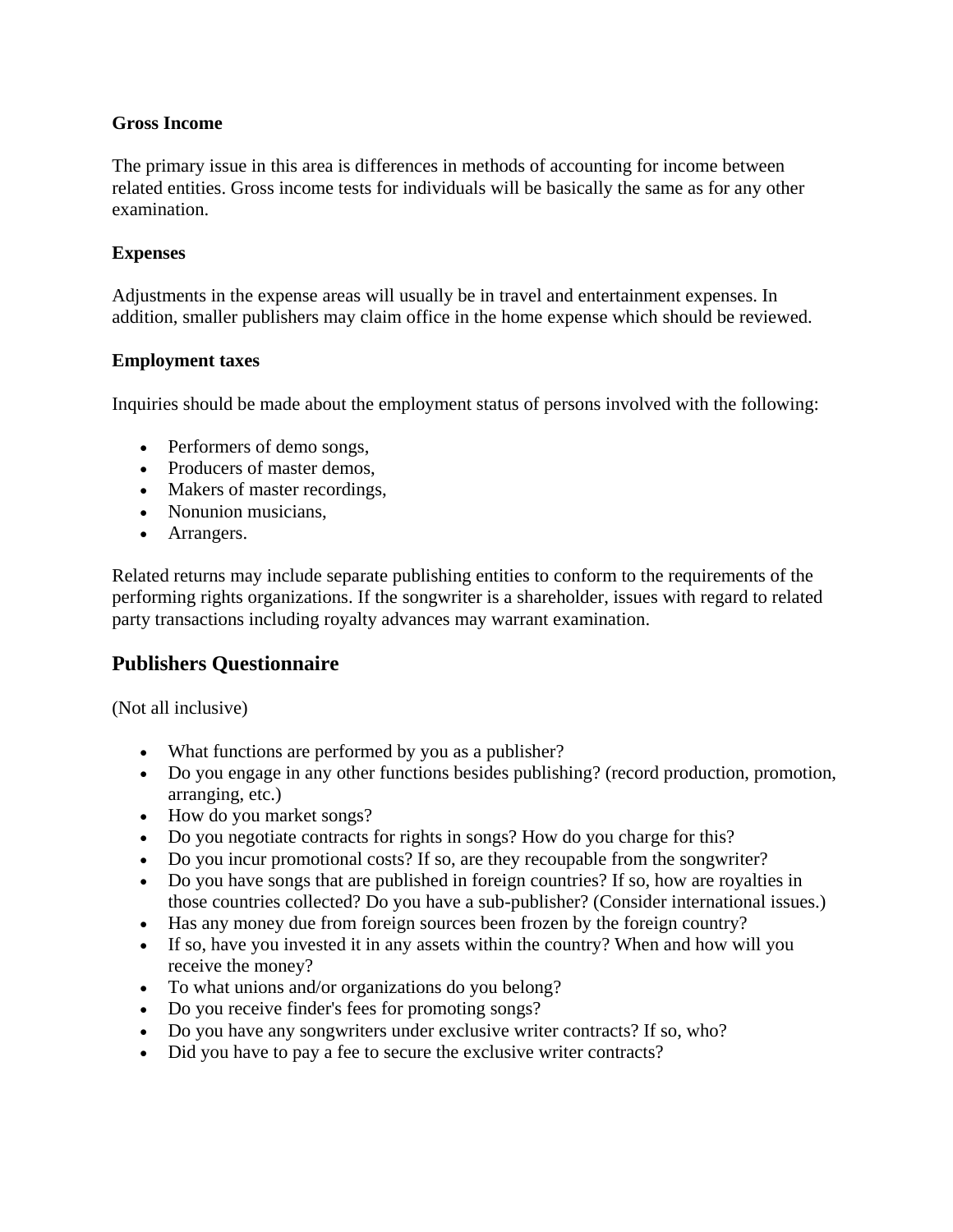- Do you own any copyrights? If so, how were they acquired? How were they valued? Do you amortize them? Have you entered into negotiations to acquire copyrights prior to their renewal period?
- Have you sold any copyrights?
- With whom do you have songs registered (BMI, ASCAP, SESAC, etc.)? How do you determine which performing rights organization to register with? What company names do you use for each organization with whom you are registered? Are these separate corporations, partnerships, LLCs, etc.?
- Do you receive royalties for the following: mechanical royalties; synchronization royalties; performance royalties; television and motion pictures; compulsory licenses? If so, who pays these royalties? Do you receive Forms 1099?
- Do you receive and disburse songwriters' royalties? If so, do you reduce the amount due to songwriters by any expenses? Please provide a copy of a typical royalty statement provided to the songwriters.
- How do you determine the amounts to be paid to songwriters?
- Do you enter into royalty agreements? With whom?
- What type of accounting is made to you for royalties you receive? Please provide a copy of a typical royalty statement that you receive from each performing rights organization.
- Do you receive advance royalties? If so, from whom?
- Do you pay advance royalties? If so, to whom?
- Do you issue Forms 1099? If so, do you issue to all recipients or only those who receive in excess of \$600?
- What employees do you have? What services do they perform?
- Do you make demos of songs? Whom do you employ to perform on the demos?
- How are they paid? Are they considered employees? If not, why?
- Do you make master recordings? Whom do you hire to make the master recording? Are they considered employees? If not, why? Are you a producer? If not, who do you employ to produce masters?
- Do you make payments to any musician's union pension and/or welfare funds?
- Do you issue paychecks to the musicians who work for you?
- Do you work with nonunion musicians? Are they considered employees? If not, why?
- Do you work with any arrangers? If so, are they employees?
- Are you involved in any litigation?

# **Chapter 13 - Live Performers**

# **General Information**

The category "live performers" includes taxpayers ranging from the big name stars to band members and/or local nightclub performers. Examinations found there is a vast range in the way these various taxpayers conduct business.

## **Stars**

"Stars" usually have business managers, road managers, booking agents, etc. working for them. These individuals manage virtually all of the stars' business activities. The stars typically have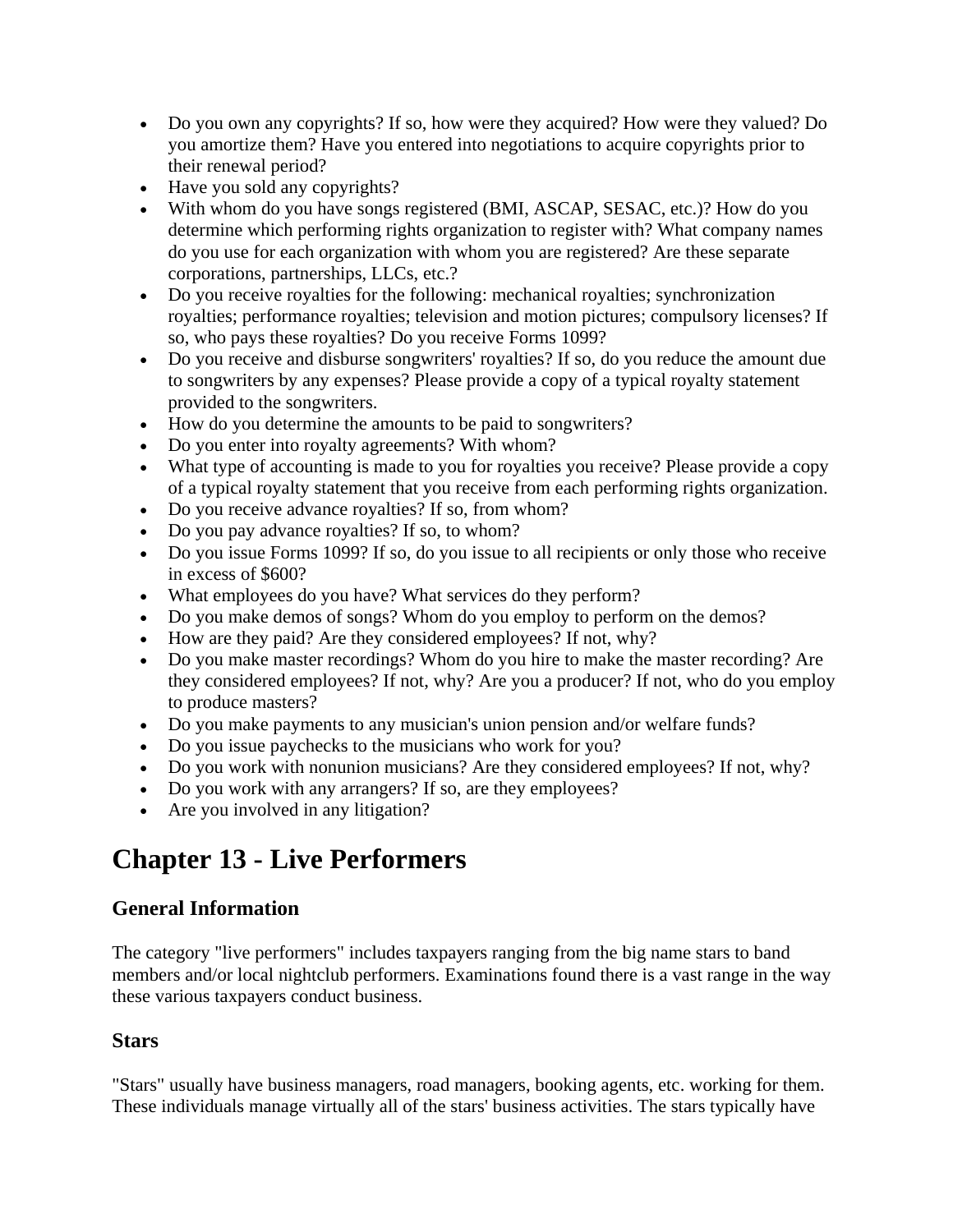little or no knowledge regarding many of the questions we ask in an examination about their tax return. (For example, how was your reported income determined? How were deductible business expenses determined?) The business manager often has adequate firsthand knowledge of both the operating and administrative/accounting aspects of the business and is the best source of information. Therefore, the business managers should be the primary sources for the initial interview and in most cases will be representing the taxpayer during the examination.

## **Other Performers**

Most band members travel with the stars. In addition, most of them perform other activities within the music industry when they are not "on the road", such as doing studio work (recording sessions), performing in local night clubs, song writing, record producing, etc. Being a band member or a night club performer is considered a stepping stone to greater things within the music industry. Therefore, these individuals are usually juggling activities trying to "make it" in the industry. An examiner should not be surprised to see income and expenses from these activities combined and reported on the tax return.

# **Recordkeeping**

#### **Stars**

Recordkeeping for the "star" is generally very good. Usually the stars have a business manager or others who handle their business affairs. An acceptable bookkeeping system is usually in place. It is not uncommon for a star to be paid in cash. Even though the "star" may have a business manager, minimum income probes for cash businesses should still be observed. Examiners should always request the taxpayer's calendar and all contracts that were in effect during the taxable year.

A star's performances are usually booked by a booking agent under a contractual agreement. The contracts may state that the star is to be paid a set fee, a percentage of ticket sales, or a combination of the two. These contracts are an excellent source to use to verify income. In addition, an itinerary is prepared for road trips and is given to road crews, band members, bus drivers, etc. Reconciliation of the contracts with the itineraries to the income reported on the books is a good starting place to verify gross income.

A road manager's responsibilities include receipt of payment following a performance. A portion of the payment will be paid through the booking agent when the engagement is booked. The remainder will be paid immediately following the performance. The road manager's role is particularly important when a contract calls for the star's payment to be based on a percentage of ticket sales. It is not unusual for the payments to be made in cash. It is also not unusual for "on the road expenses" to be paid from performance proceeds. An examiner should be alert to these practices to ensure that income and deductions have been properly claimed.

#### **Other Performers**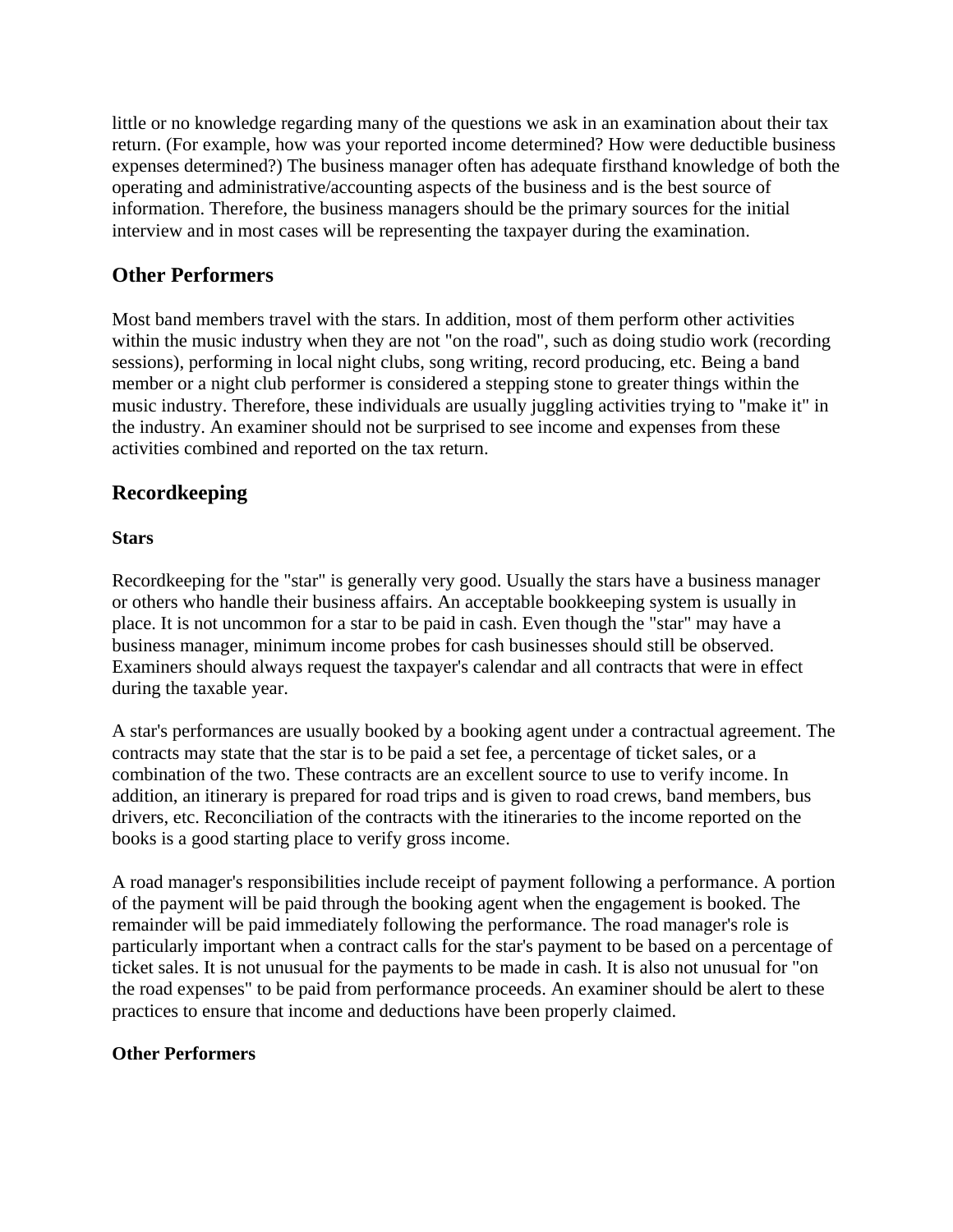Musicians who have not reached an income level sufficient to hire business managers often have poor Recordkeeping systems. This doesn't appear to be due to an intent to cheat or defraud the Government; rather, it seems to be due to the taxpayers' basic lack of knowledge for these types of matters.

## **Examination Plan**

When preplanning an examination of a performer, there are numerous sources of information available. See Chapter 10, Music Industry Research and Publications. As with any case, adequate preplanning and preparation for the examination is necessary to conduct a quality examination.

Besides the usual records requested in all examinations, the initial document request should include all contracts, statements of income earned from the taxpayer's union, appointment or engagement calendars, and itineraries. Another source that can be utilized to determine performance income for big name entertainers is Billboard magazine which publishes a weekly chart entitled, [Boxscore](http://www.billboard.com/biz/current-boxscore) which is compiled by an affiliated publication, Amusement Business. The chart shows artist names, gross ticket receipts, the number of tickets sold, capacity of the hall, ticket prices, and geographic locations. If the examiner is relying on Billboard's concert grosses, then those amounts should be reconciled to the taxpayer's books and records. Another site that appears to track concerts is [Songkick.](http://www.songkick.com/) This site goes back many years and has data regarding not only stars but also less known performers.

Additionally, most performers utilize a booking agency to book performance engagements. The taxpayer's agency will have a listing of concerts which reflect the contract amounts, dates, etc. and these agencies are another good source of verifying income.

For band members, night club performers, etc., consider contacting the union(s) in which the taxpayer is affiliated. The unions keep detailed records regarding earnings of its members. The unions are usually very cooperative in providing the IRS with information.

#### **Audit Issues**

#### **Gross Income**

There are numerous ways a performer can earn income which may never be reported on a Form 1099 nor would the performer's union have a record of it. For example, night club performers may receive cash payments. This is particularly true with a small club, or a one night performance. In addition, it is a common practice in the industry for stars to allow band members and other road crew members to man the concession booths at concerts, where T-shirts, hats, etc. are sold. These individuals are generally allowed to keep the profit from the sales. Taxpayers who might be engaged in these activities should be questioned regarding this.

#### **Expenses**

One of the most common audit adjustments is the disallowance of personal expenses being claimed as business deductions. "Stars" frequently take the position that since they are in the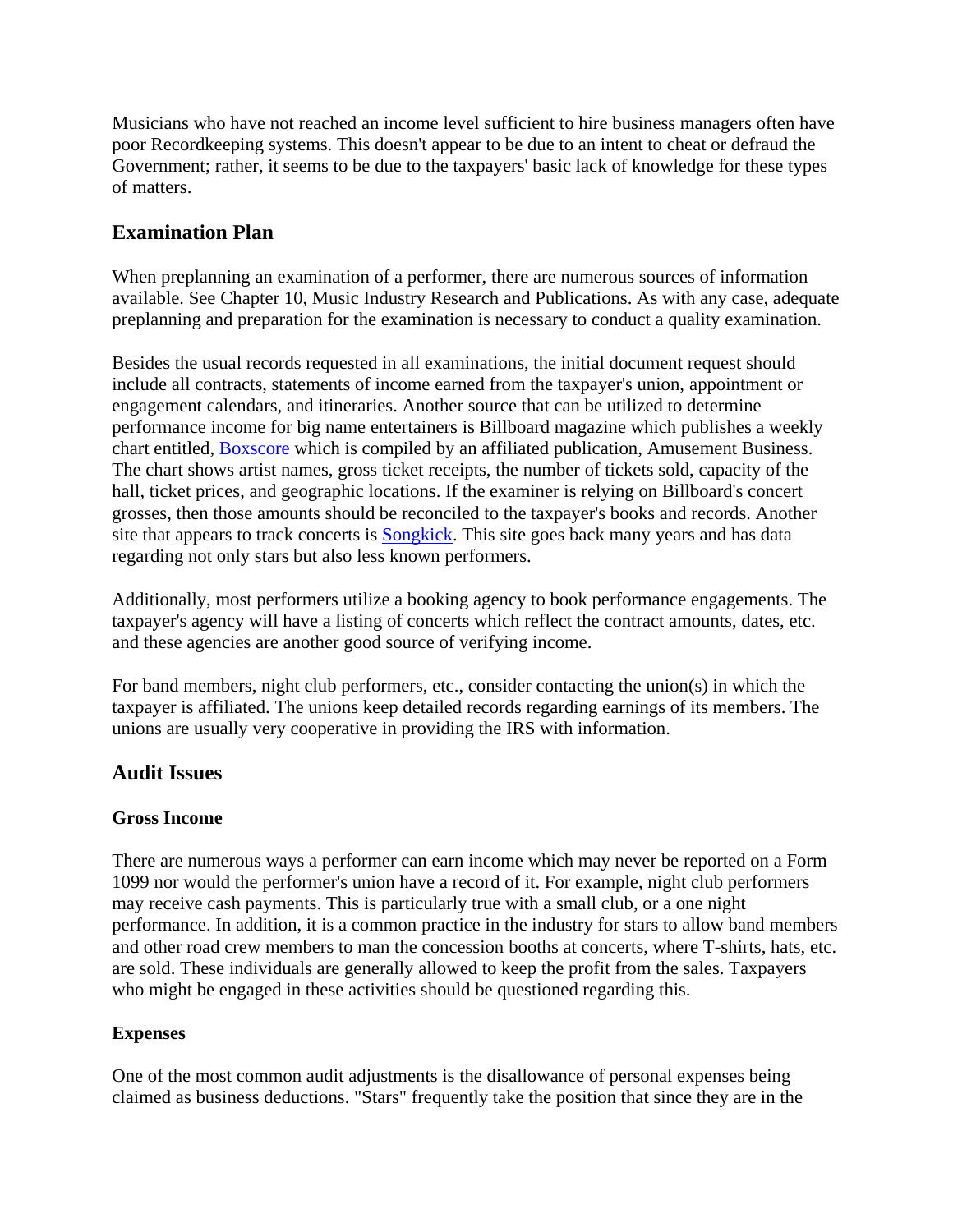limelight all the time, virtually everything they do is "business" and is part of the image making and maintaining process. For example, a performer may claim deductions for improvements to and maintenance of their personal residence because tour buses drive by and the "look" is necessary for the benefit of fans. Performers may claim deductions for vacation homes and boats which are used by the taxpayer and their colleagues as places to go and "create". There may also be deductions for clothing (stage clothes and street clothes), make-up and hair, physical fitness, and security which the performer claims as necessary expenses to create and maintain their image.

While a taxpayer's argument is not totally without merit and can even be made to sound reasonable when presented to an examiner, the examiner should remember that expenses of a personal nature are deemed personal unless a taxpayer can prove otherwise. The fact that a taxpayer may derive a peripheral business benefit from an expense does not convert a personal expense to a business deduction.

When on tour, it is a common practice for the big name entertainer to provide the transportation and lodging needed for everyone. Therefore, if an examiner finds a band member, road crew member, etc. claiming "away from home expenses" check to make sure the expenses are not reimbursed or paid by the entertainer. Consideration should be given to contacting the star's business manager to determine the policy in place at that time.

#### **Employment taxes**

Compliance in the area of employment taxes for performers is generally at an acceptable level. Business managers for the "star" generally insure that employees and contract laborers are properly treated. Refer to Chapter 17, Employment Tax, for more information on employment taxes.

#### **Related returns**

Always ask about any related party activities, related businesses or ventures. Ask to see the tax returns to determine any related issues.

#### **Specialists**

Examiners should always consider use of a specialist when appropriate in an examination. Frequently, you will find big name entertainers traveling abroad for performances. Use of an international examiner should be considered whenever income from foreign sources is received and seems questionable.

## **Live Performers Questionnaire**

(Not all-inclusive)

 How are live performances scheduled? (Is a booking agent used? Do you schedule your own performances, etc.?)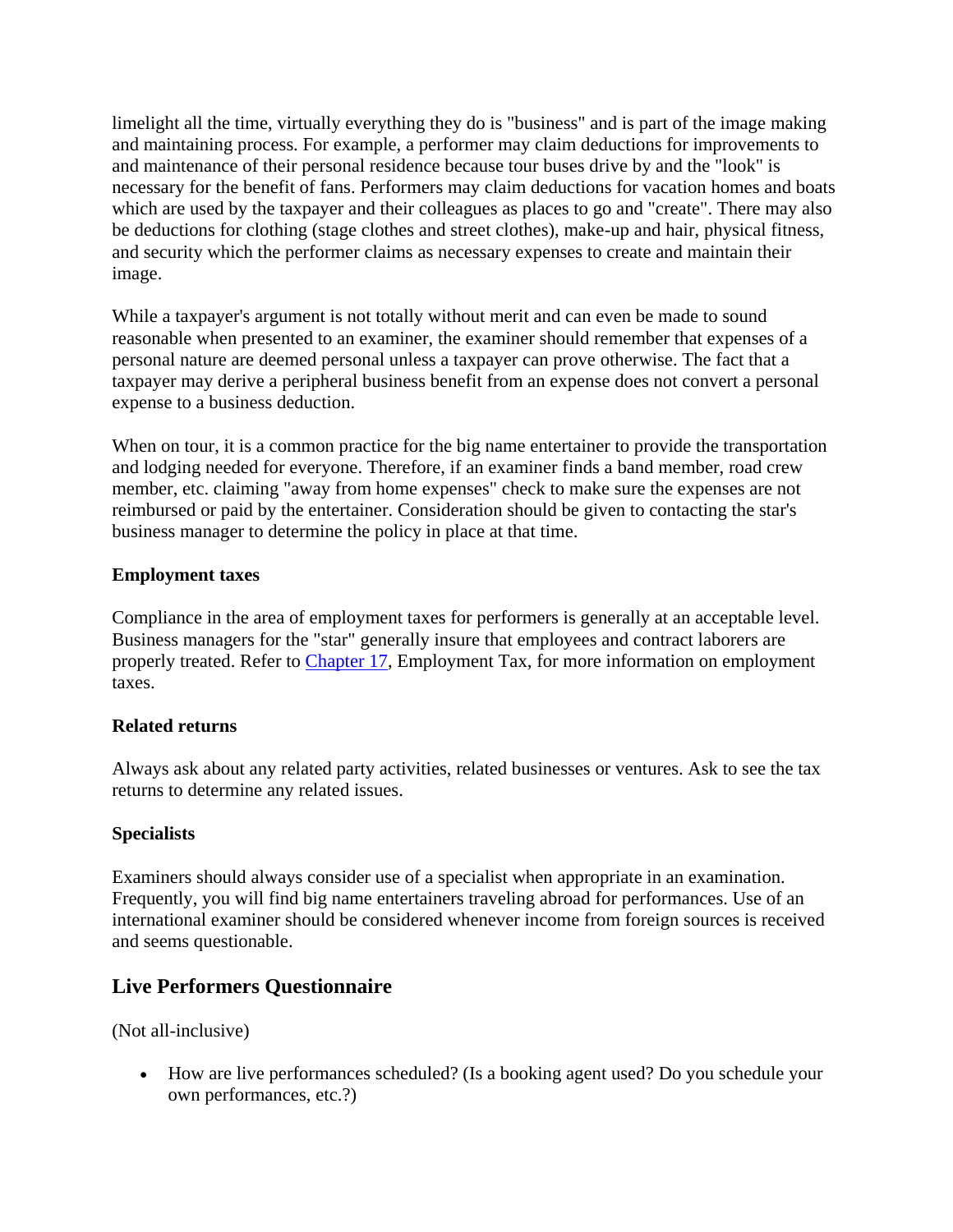- Obtain copies of the performance schedule/calendar/itinerary for the year under examination and copies of the engagement contracts, if available.
- Do you usually perform for a fixed fee, or a "percent of the gate", or some other method? Explain, in detail, how this works.
- Are you paid in cash, check, or some other method for performance?
- How do you account for the payments? (Is the money deposited? Is a ledger maintained, etc?)
- Do you use any of the performance proceeds to pay any of your on-the-road expenses?
- How are souvenir sales during live performances handled? (Do you manage your own or do you contract it out?)
- Whom do you use to actually man the souvenir booths, and how are they paid?
- Exactly how are proceeds from sales of souvenirs accounted for?
- Do you belong to any unions? Please provide the names.

## **Employment Tax Questions:**

#### *"Stars"*

- How do you treat members of your band as employees or independent contractors?
- How do you treat members of your road crew (technicians, wardrobe, assistants, drivers, etc.) - as employees or independent contractors?
- Who pays for traveling expenses of band members and road crews?

#### *"Band Members, Road Crew"*

- When hired to perform in a band, how are you classified by people you are working for employee or independent contractor? What is your understanding of the reason for this treatment?
- Do you pay your own travel expenses when "on the road"? Are you reimbursed or given any allowance for these expenses? Are you eligible for reimbursement?

# **Chapter 14 - Producers**

## **General Information**

Producers are the individuals that bring the musicians, engineers, arrangers, and crews together for a recording. The producer also draws up contracts and budgets and presents them to the record company for approval.

Music producers usually do the following:

- Act as talent scout for new artists.
- Choose the appropriate musical material.
- Select and oversee arrangers, engineers, studios, and musicians.
- Control costs and budgets.
- Assure delivery of a recording.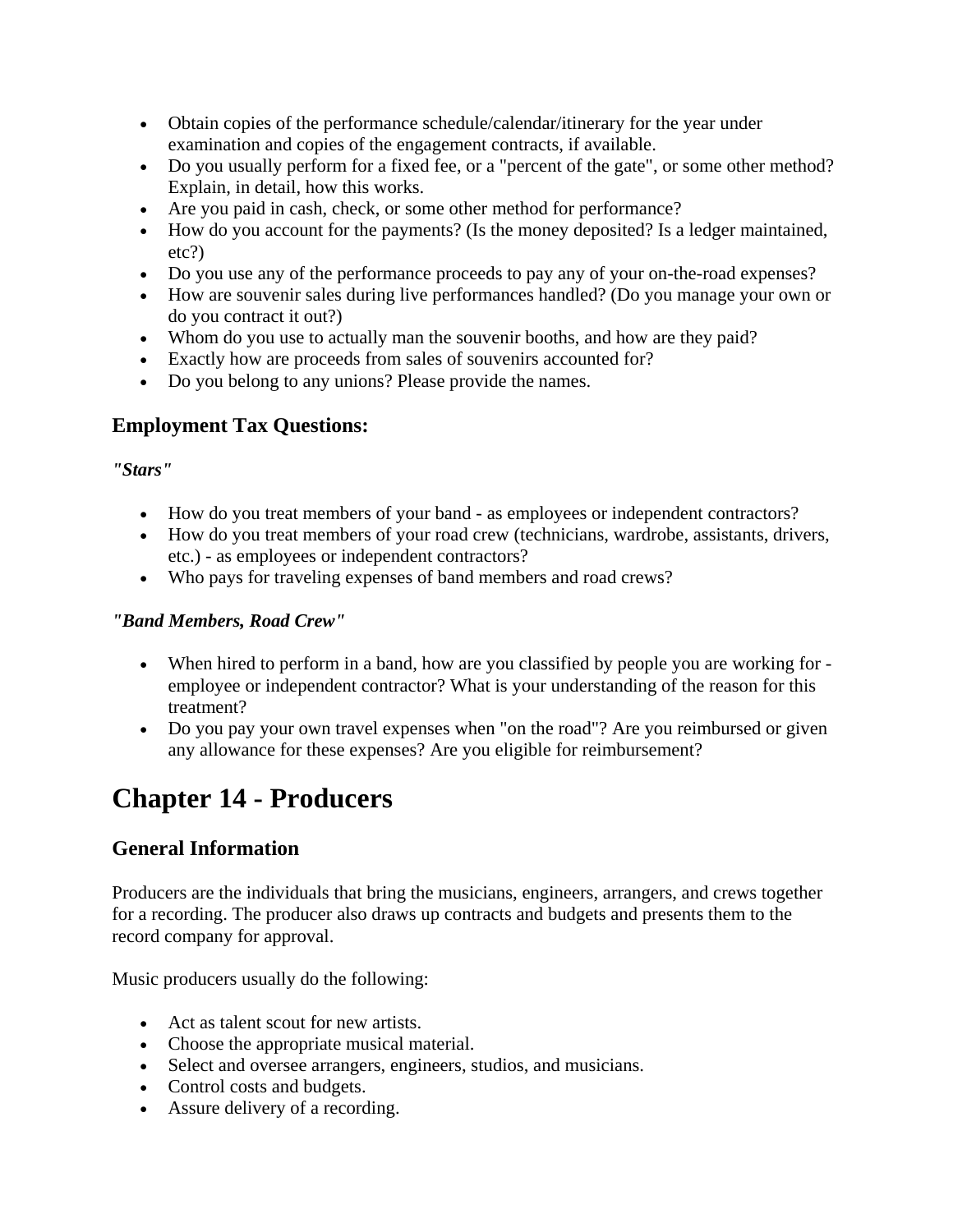Producers are usually paid fees in two installments, first half prior to a production and second half upon completion of a production. Contracts, if available, between the producer and music company should be reviewed to verify income.

Producers may also receive royalties on recordings they produce. These royalties generally are a percent (3 percent to 5 percent) of record sales after the music company has recovered all its cost in making the recording and royalties have been paid to the artists. Forms 1099 are not always issued to the producers; therefore, you must inspect all contracts and reconcile to any Form 1099.

If a producer has a client that is well known the producer usually does not incur any of the expenses of a production. These contracts call for a detailed budget, with the recording company incurring all expenses including reimbursement to the producer for any of the producers out of pocket expenses. Inspect all contracts to verify who is responsible for costs over budget and who receives benefit for coming in under budget. A producer can be held responsible for costs over budget unless the recording company approves the excess costs.

Things to look for:

Music video productions are generally contractual arrangements. Some productions are done for a flat fee making all costs the responsibility of the producer. If the production is done for an individual rather than a record company the artist usually retains the rights to the video.

Many videos and music recordings are produced using free-lancers as backup, technical crews or musicians. Free-lancers are nonunion. Look for Form 1099 sent to the free-lancers. Consider employment tax issues.

Custom sessions are situations where an unknown artist has a master recording produced. At this point there is no recording contract with a record company. The producer would receive a flat fee for production.

Some productions, mainly "events" (for example, conference) are produced on a cost plus basis. The main customers or clients in these situations are corporation needing a special event video.

There are several different kinds of compensation arrangements in the industry. Be sure to request and review all contracts. Some producers may own their own studio. There may be additional income from studio rental. There may also be additional income for arranging for engineers, back up musicians, etc.

Watch for label deals and pressing and distribution deals known as "profit participation deals." On label deals the producer may receive royalties for the producers' trade name and label to appear on the record. The producer may also have a profit participation deal where they actually press the recording and arrange for distribution rather than receive royalties, i.e. sell the recordings to the music company/distributor for a wholesale price less distribution fees (between 18% -25%; less if it is a well-known artist).

Potential sources of income for producers: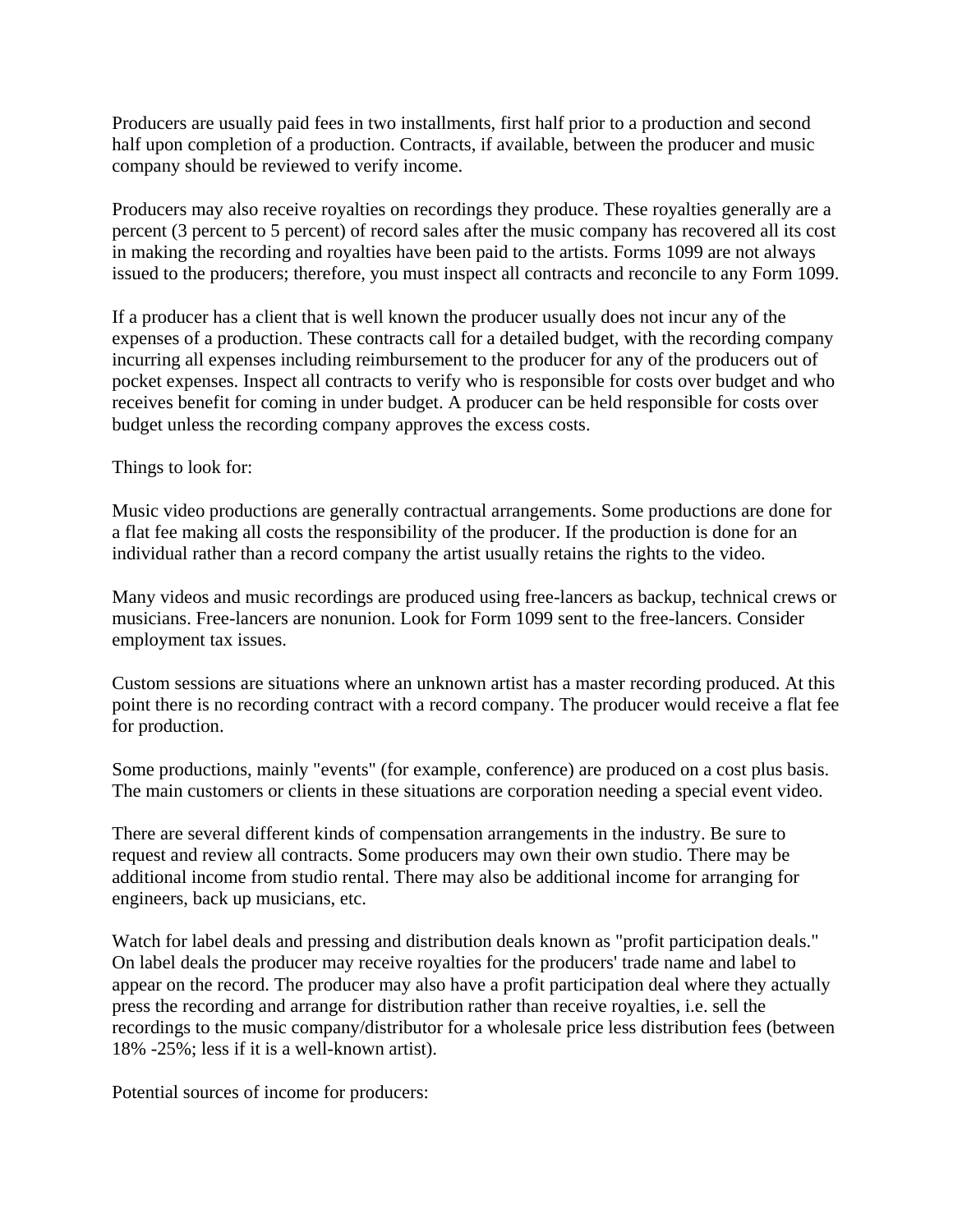- Recordings royalties
- Talent scout activities
- Label deals royalties
- Pressing and distribution deals profit participation
- Studio rental
- Demo sessions

## **Recordkeeping**

Records that should be available:

- Contracts
- Budgets
- Disbursements journals
- Royalty statements
- Ledgers
- Bank statements, etc.

The larger producers should have all the above and more. Small independent producers may have no books and records. You may have to resort to indirect methods to verify income. Forms 1099, Forms W-2, and third party statements may be the only records of income.

## **Examination Plan**

In preplanning producer examinations, make sure contracts are requested up front along with royalty agreements and royalty statements. Budgets should be requested along with comparisons of actual expenses and budgeted expenses.

The initial interview questions are crucial in determining the sources of income of the producers. Include in your questions some comments regarding how the income is generated and recorded especially regarding royalties.

Check the union membership directories for membership in musicians' and writers' unions. Producers can be involved in producing, writing, performing, etc.

In preplanning expenses, make note to scan all contracts to see who is responsible for any costs over budget or who benefits if a production comes in under budget.

## **Audit Issues**

#### **Gross Income**

Pay particular attention to royalty agreements, for example, percentages, method of payment, and timing of payments. Look for the terms of the contracts between producer and clients to see who is responsible for cost being over or under budget and who receives any excess budget not used. Determine if the producer has the opportunity for other types of income, such as, studio rental,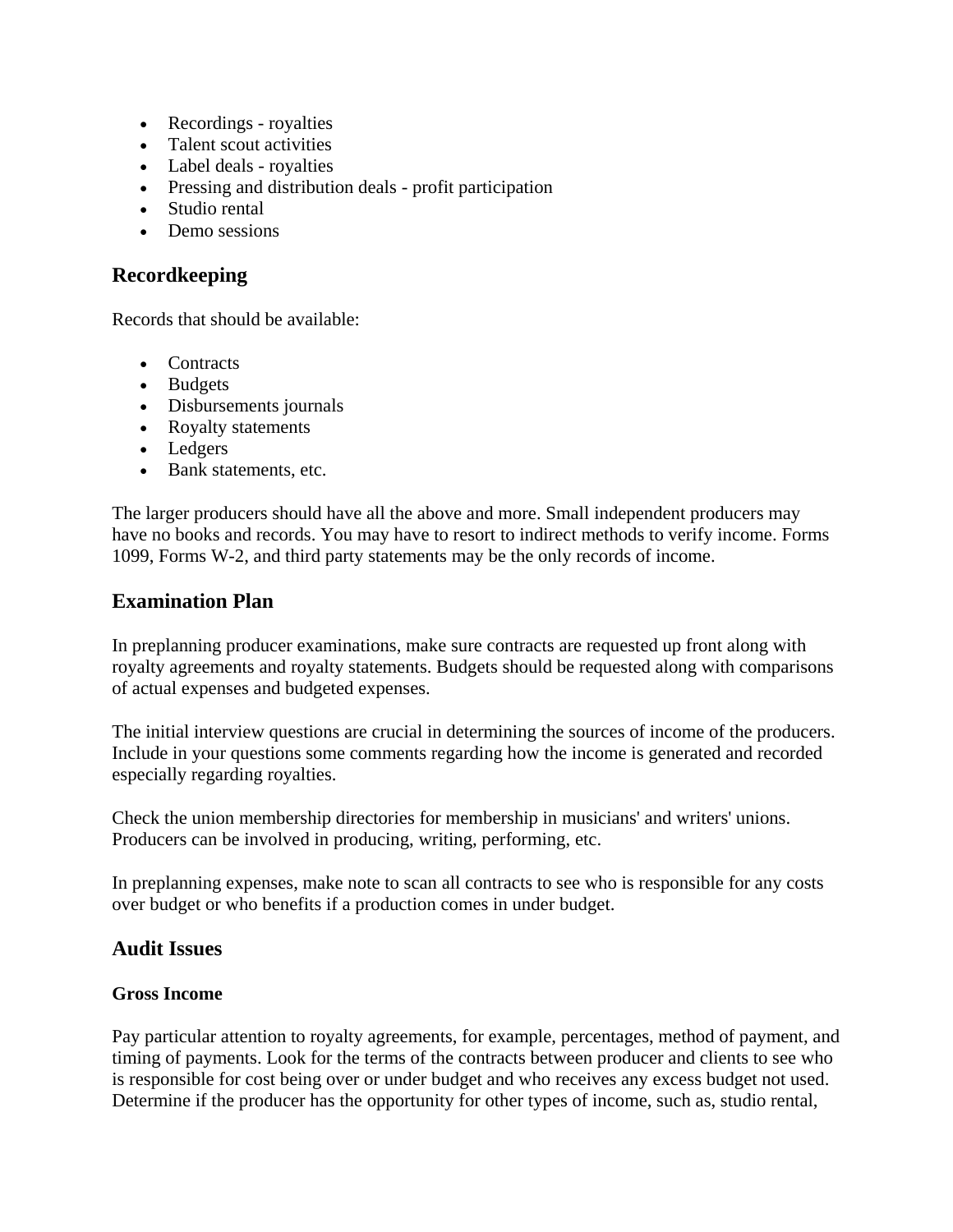talent scouting, writing, etc. Question the producer about any label deals, pressing and distribution deals, agreements with other producers on joint production arrangements.

Watch for reimbursements to producers from record companies for out-of-pocket expenses. Some producers are involved in "custom sessions" where unknown artists pay the producer a set fee for producing a master recording for the artist. All production expenses are borne by the producer. Any royalties on these artists will be at a lower percentage because the artists are unknown. These sessions are often done on a "cash" basis. Studio rental expenses should be matched with income as part of income verification.

#### **Expenses**

The examination of the area depends on the contract arrangement between a producer and a record company. Determine who is responsible for expenses, over budget costs, and incidental costs. Determine if any of the expenses borne by the producers are reimbursed to the producers. Determine if any "custom" sessions are done.

Watch certain promotional type expenditures made by producers for the benefit to the artist. Past examinations have shown that some producers will purchase expensive gifts, such as autos, for artists as incentives or for "promotional" reasons without observation of the \$25 gift limitation (watch for the "Promotion" deduction). These items should be questioned as to whether they are ordinary and necessary business expenses to the producer.

#### **Travel and entertainment expenses**

An evaluation should be made as to how an amount was paid and what documentation is available.

#### **Capital expenses**

Costs incurred to produce masters should be capitalized. The income forecast method may be required to amortize record masters unless the 3-year safe harbor alternative can be used. The safe harbor allows depreciation/amortization of costs at 50 percent in the first year, 25 percent in the next two years.

Demonstration recordings are handled differently. Costs to produce demo recordings are not capitalized and depreciated. Taxpayers can make a choice to either fully deduct the costs in the year expended or to make an allowance for research and experimental expenses that is similar to depreciation. This allowance, used for assets that have no determinable useful life, spreads the expense of the demo record over a period of 60 or more months.

#### **Employment taxes**

Producers arrange for engineers, musicians, arrangers, back-up vocalists, etc., when producing a recording. Some producers have these individuals on staff while others use union members or free-lancers. Examiners should observe local procedures before asking specific questions on any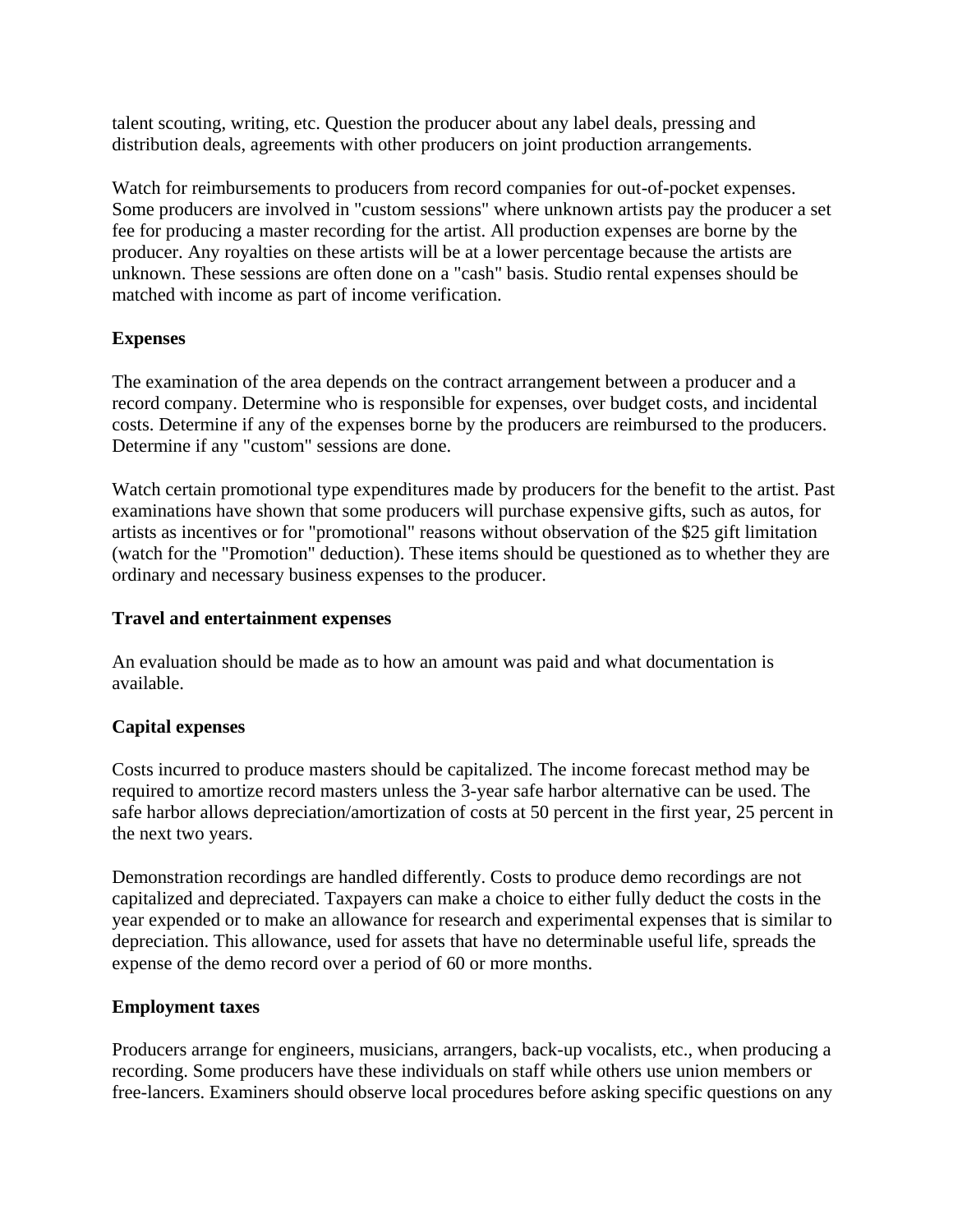contract or verbal agreement the producer has with engineers, musicians, etc., to determine the control the producer has over these individuals.

Remember, in raising the issue of employee versus independent contractors, a safe haven is created for the taxpayer when we determine that the taxpayer is not an employer. Refer to Chapter 17, Employment Tax, for more information on employment taxes.

### **Royalties**

Another issue examiners should consider is the handling of royalties received. Royalties received are subject to self-employment tax if received by the creator of a work or by the person who earned them. Past examinations have shown that taxpayers have placed these royalties on Schedule E, or included them on the face of the Forms 1040. Watch for instances where royalties are placed on the returns to make sure applicable self-employment taxes are collected. For further discussion refer to Chapter 3.

#### **Related returns**

Many producers are engaged in other areas of the music business; for example song writing, publishing, and performing. These producers could have separate entities set up for their other activities. For example, a producer's production activities could be in corporate form while his song writing could be a Schedule C business. Always ask about any other related party activities, related businesses, or ventures. Ask to see the tax returns to determine any related issues.

#### **Use of specialists**

Be aware that the music industry is a complex industry. If valuation issues or international issues are present, contact an engineer or international specialist for assistance.

## **Producers Questionnaire**

(Not all inclusive)

- Do you have your own studio, engineers, arrangers, etc.? If not, whom do you use in your recordings - free-lancers or union members? If free-lancers are used, how are they paid (by union scale or some lesser scale; cash or check)? How do you find your studio, engineers, arrangers, etc.?
- For which artists have you produced? What kind of producing and other services did you perform for them (music recording, demo, etc.)? For which artists have you produced or provided other services during the current year?
- Are you involved in any talent scout activities?
- With which recording companies do you have contracts? Which artists are contracted with which recording companies? How are excess costs over budget handled? Are the excess costs the producer's responsibility?
- Are you involved in any label "deals"? If so, do you have fixed and/or royalty compensation from the record company?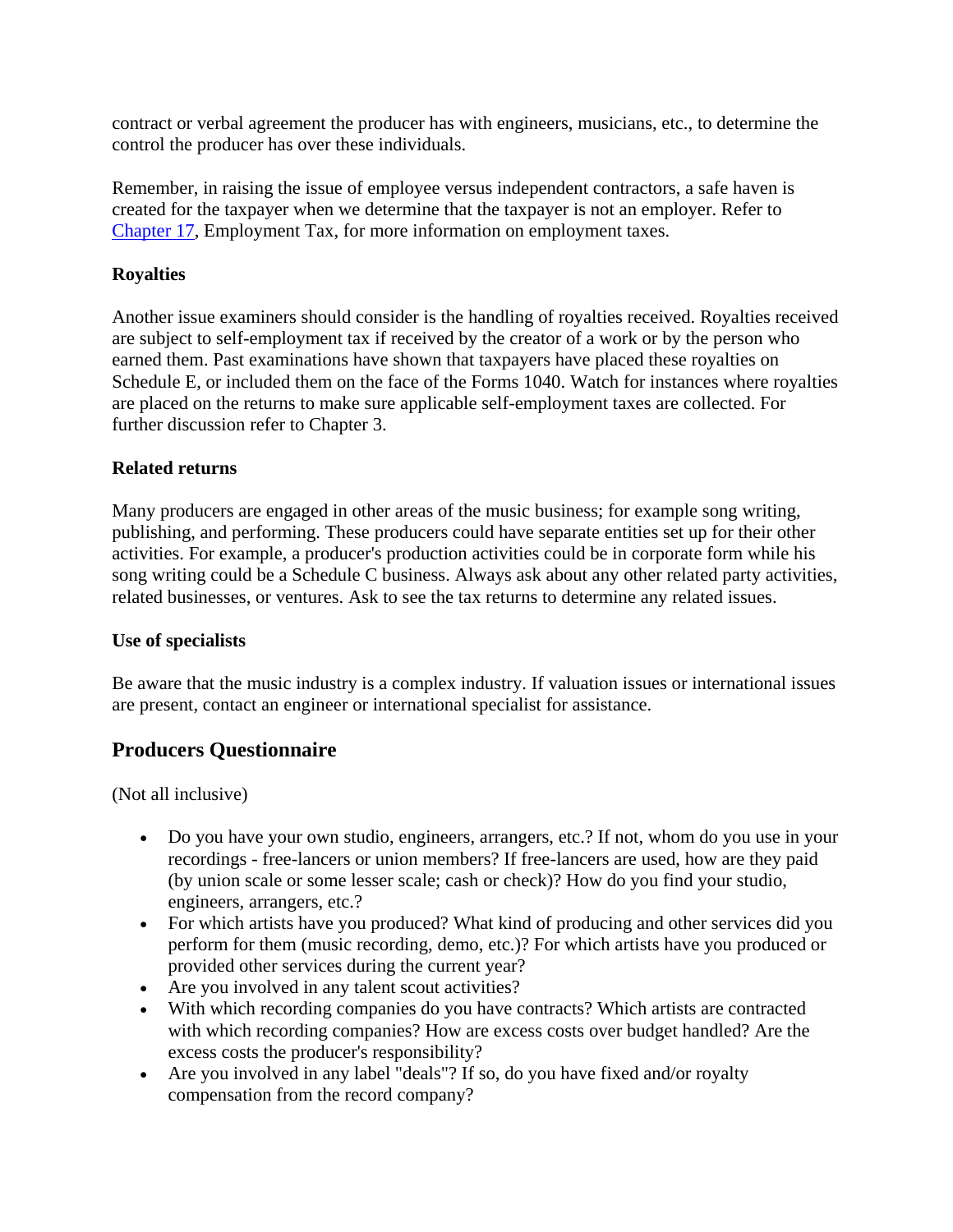- Are you involved in any pressing and distribution deals (profit participation deals)?
- What percentage of royalty do you normally receive from a recording company? Do you receive a higher percentage from a major artist?
- Do the record companies provide a stated recording fund for each production or do you use a predetermined budget?
- Are advance royalties ever paid to you or the artist? Is there a set scale for these advances? Are the advances recoupable from producer royalties?
- Do you give a "producer guarantee" (to pay excess cost over recording fund)?
- How do you handle "demo" production costs?
- Do you participate in "custom" sessions? If so, whom do you use to back up the artist, free-lancers or union members? Are the freelancers paid union scale? If not, why?
- Do you have renewal contract options with recording companies?
- Who gets the excess recording fund, if any, after the production is complete?
- Do you control the music publishing rights on original recorded material?

#### **Employment Tax Questions**

- When producing or recording, what is the arrangement? Does the recording company pay a flat fee for a finished product or are you hired to produce a product and paid a salary for your services?
- If paid a flat fee, what is your arrangement with musicians and performers hired to make a record? Are they paid by the hour, day, or a flat rate?
- Are these musicians and performers treated as employees or independent contractors?
- If you are paid a salary for your services, do you act as an agent for the recording company for the purposes of hiring musicians and performers?
- If acting as an agent for a recording company, how are musicians and performers hired for recording treated - employees or independent contractors?
- What is your source for obtaining musicians and performers used to produce records? (local unions, word of mouth, etc.)

# **Chapter 15 - Managers**

## **General Information**

The classification of "management activities" includes a wide variety of occupations. For the purposes of this guide, the discussion is being limited to the occupations which were found to be most prevalent in the industry: booking agent, business manager, road manager, and personal manager.

A booking agent finds or receives offers of employment for their clients and negotiates a contract. A booking agent is compensated by a commission, which is normally 10 to 15 percent of the gross contract. The rate depends on the particular talent union involved and the duration of the engagement negotiated. The commission usually applies for the life of the contract and any renewals. Booking agents are independent contractors and the entertainers are their clients. Large booking agencies may have thousands of clients.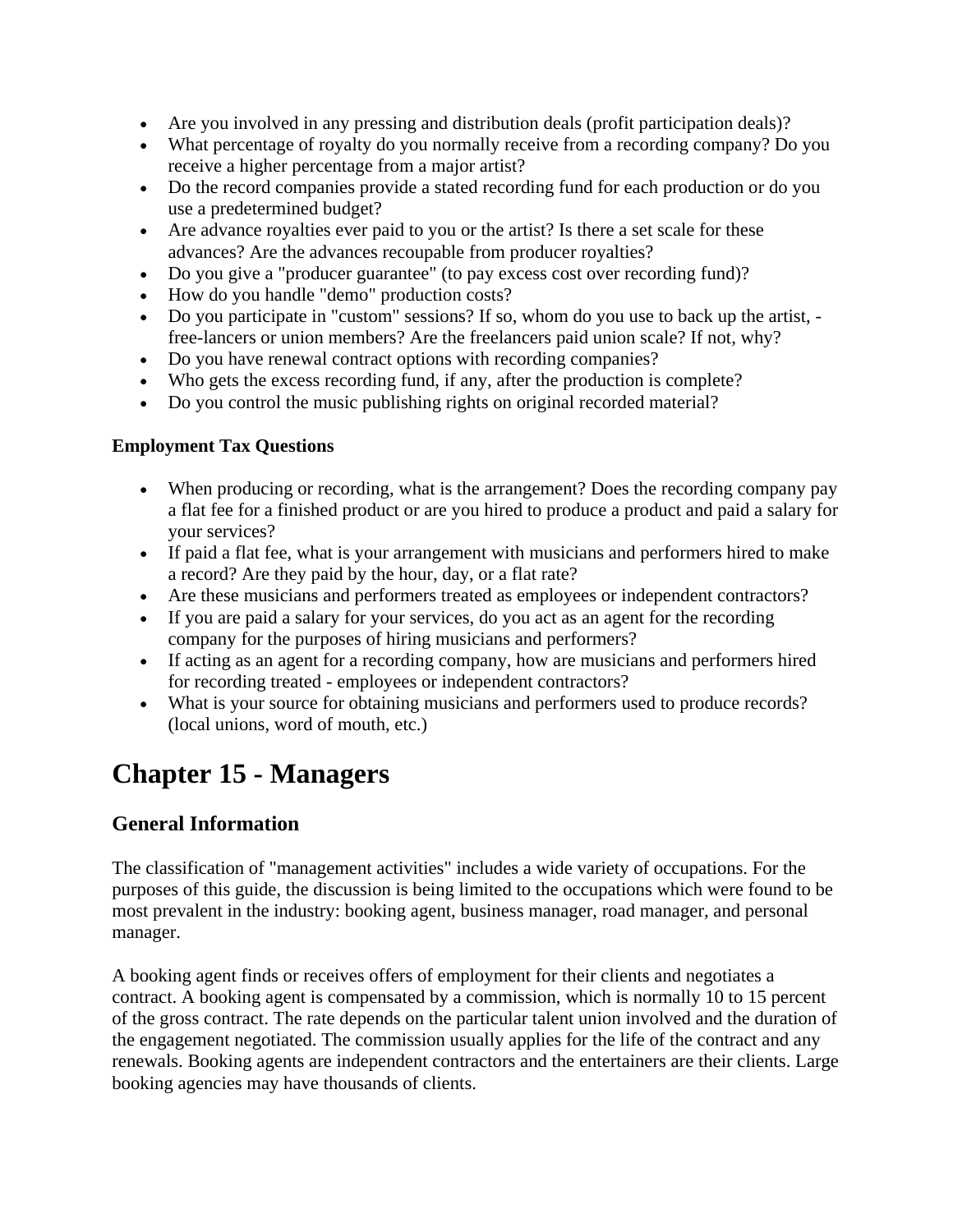A booking agent obtains clients in multiple ways. These include representing someone he or she knows, auditions, contests, offer services to new talent or talent approaches the agent.

It is the usual practice of recognized, successful artists to employ a business manager. This person will often be an accountant or a tax attorney who will manage the taxpayer's business, personal and investment accounts and keep a close watch over the tax consequences of the artist's affairs. Fees for these services range from 2 to 6 percent of the gross receipts handled, unless a monthly or annual flat fee is arranged. Business managers are independent contractors and not employees of the artists. Business managers usually maintain books and records of the artists and often represent the taxpayer during the examination.

A road manager is usually engaged by the personal manager or business manager to travel with an artist. It is the road manager's responsibility to handle the numerous business matters "on the road" such as transportation, hotels, collections, as well as stage, sound, and lighting needs. A road manager can be an employee or an independent contractor.

Personal managers give advice and counsel to artists in the following areas:

- The selection of literary, artistic, and musical materials.
- Any and all matters relating to publicity, public relations, and advertising.
- The adoption of the proper format for the best presentation of the artists' talents.
- The selection of booking agents to procure maximum employment for the artists.
- The types of employment which the artists should accept and which would prove most beneficial to their careers.
- The selection and supervision of accountants and attorneys other than those used by the business manager.

Personal managers are usually independent contractors and not employees of the artist. A personal manager can receive 10 % to 15% of the artist's gross receipts.

## **Recordkeeping**

The managers previously discussed are often much more business-minded than others in the music industry. Therefore, they are more knowledgeable of the recordkeeping requirements.

## **Examination Plan**

The single most important consideration when planning the examination of a manager in the music industry is to design a plan to determine the manager's relationship to the entertainer(s). To successfully examine a manager, you must first know exactly what they do, who pays them, and how the payment is computed. An initial interview questionnaire developed for the audit of a manager should be used as a starting point and expanded as warranted.

Early in the examination of the manager, it is essential that the specific duties of a taxpayer be determined. It is also vital that the means in which the taxpayer is paid and his or her relationship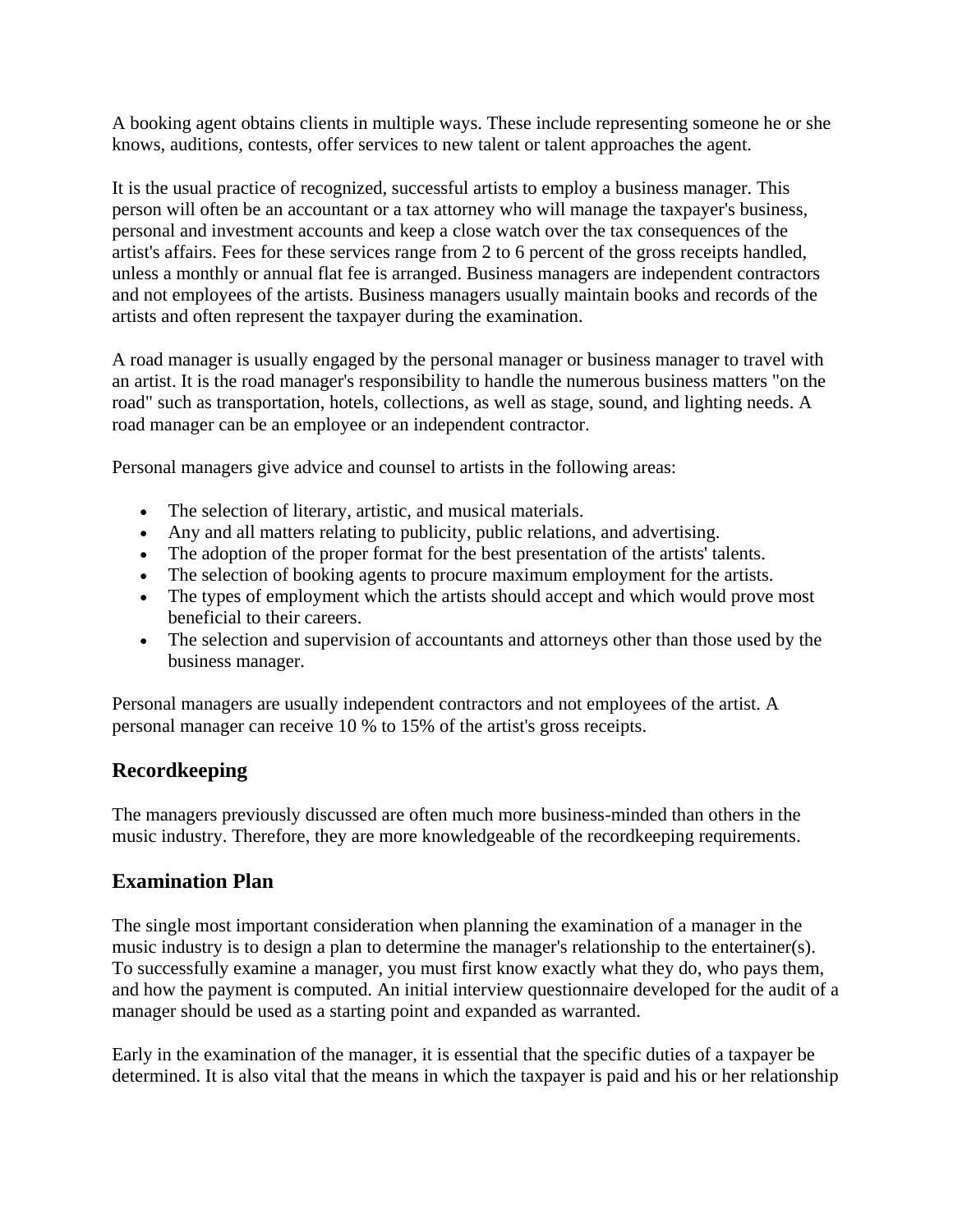to the entertainer be established. This can best be achieved in the initial interview. Follow-up questions may be asked on document requests.

## **Audit Issues**

## **Gross Income**

Most managers receive Form W-2 as employees, or Forms 1099 as contract laborers. IRP transcripts should be utilized. Comparison of the Forms W-2 and/or Forms 1099 with the taxpayer's testimony as to his or her activities may indicate that very little additional testing of income is warranted. Of course, other means of verifying income may be deemed necessary and should be employed as warranted such as review of client contracts, etc.

## **Expenses**

Business expenses should be tested to ensure that the managers are not being reimbursed by the entertainer for any out-of-pocket expenses. It is a common practice for managers to be reimbursed by the entertainers for any out-of-pocket expenses. Expenses should be reviewed for items that are capital in nature. Reimbursements can be recorded as income or a credit to an expense account.

## **Employment Taxes**

Compliance in the area of employment taxes is generally at an acceptable level. Refer to Chapter 17, Employment Tax, for more information.

## **Related Returns**

Frequently an examiner will find it necessary to pick up related returns of taxpayers in the music industry due to the close working relationships between taxpayers within the industry. When examining a taxpayer in the music industry, an examiner should be alert to any information which may indicate potential adjustments on a related return.

# **Management Questionnaire**

(Not all inclusive)

- Explain in detail your management responsibilities.
- For whom do you perform these duties?
- Are you an employee of the artist or do you work as an independent contractor?
- How are you paid for your services? (cash, regular paycheck, by the job, commission, etc.)
- What contractual agreements have you entered into as part of your job? Provide copies.
- What expenses do you incur in performing your job? Are you reimbursed for any of these expenses by anyone else or any other entity? How do you record the reimbursements (income or offset to expenses)?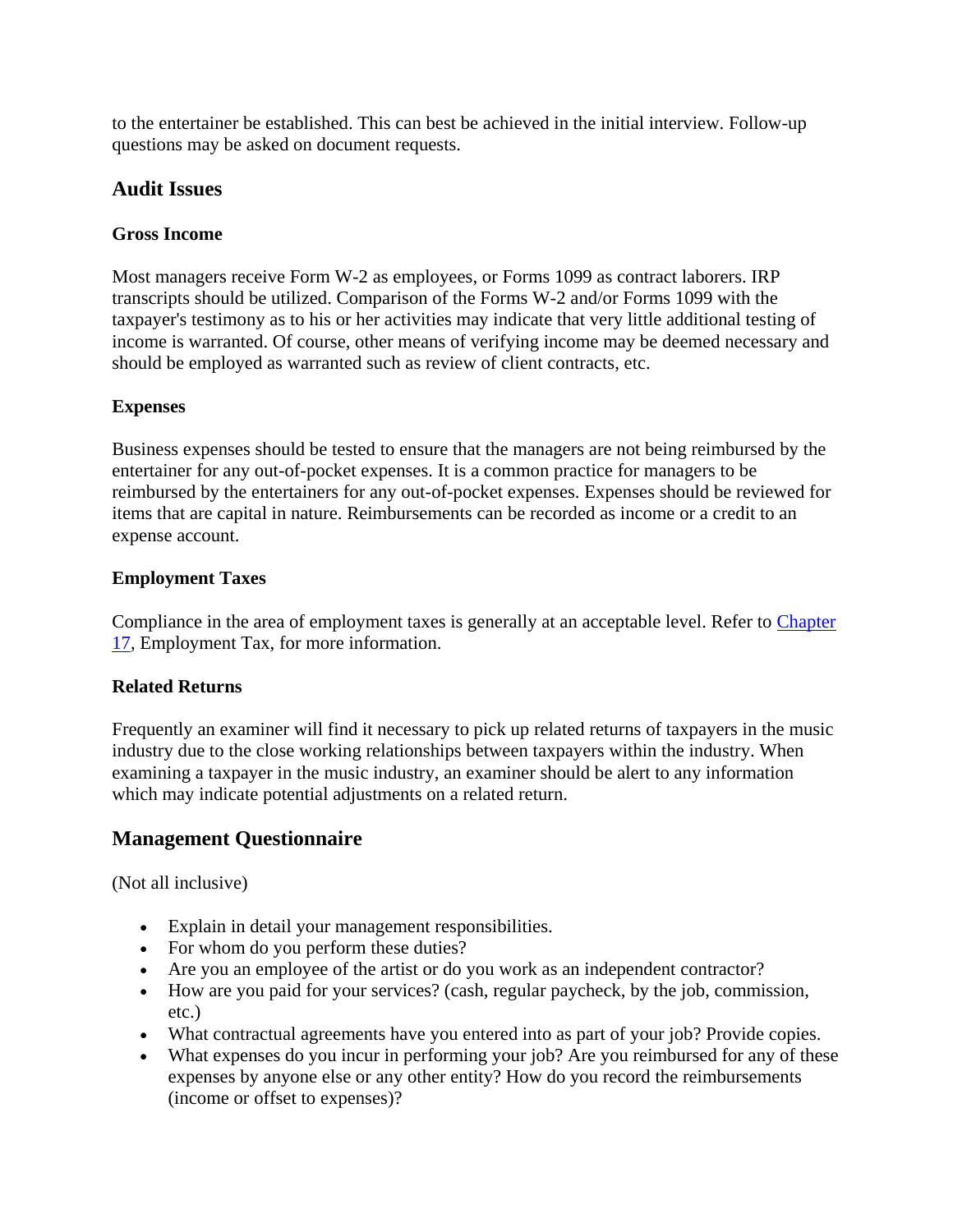• How many clients do you have?

# **Chapter 16 -Videos**

# **General Information**

In the late 1980's, music videos became a major part of the music industry. A music video is usually released along with the release of a new recording. A music video is a short visualization of the artist and his or her music. The music videos have been a significant influence in the marketing and sales of music recordings.

Music videos are contractual in nature regarding exclusive rights to exploitation and royalty percentages. Income is derived from commercial network TV, cable TV, local TV, clubs, and jukeboxes sales. Some recording companies now offer package deals to an artist to produce his or her recordings as well as the videos to accompany and enhance the recordings. Video rights are major issues in contract negotiations. The rights to the exploitation of the videos and the financing of the videos are negotiation points.

Most of the time a contract between a recording company and an artist is considered an employment contract for purposes of the Copyright Act. This does not necessarily mean that the artist is an employee of the recording company for employment tax purposes. The contract and the relationship between the recording company and the artist should be evaluated to determine if an employer-employee relationship exists. (Local procedures should be observed for making employment tax referrals.)

Under many of the contracts between an artist and a recording company, the recording company will advance the costs of the video production. Costs to produce a video range from \$15,000 to \$150,000. However, most costs are below \$100,000 unless the artist is a big name artist. Recoupment of these costs depend on whether the video is produced for promotional or commercial reasons. The contract should specify if the video is promotional or commercial. The recoupment will directly affect the compensation to producer and artist.

Video producers may also be the music producer or they can only produce videos. Video producers may also be involved in corporate and/or promotional video productions and can be negotiated as a cost-plus contract. Video producers who only produce videos generally charge a flat fee to a recording company or artist.

# **Recordkeeping**

As with music producers, video producers enter into a contract to produce music videos. Many times the video production agreement will be embodied in the music production agreement. Royalty statements should be available and easily matched to contract agreements.

Many of the smaller producers keep no formal set of books. At times you may have only bank statements and canceled checks. Pay particular attention to the contracts and agreements.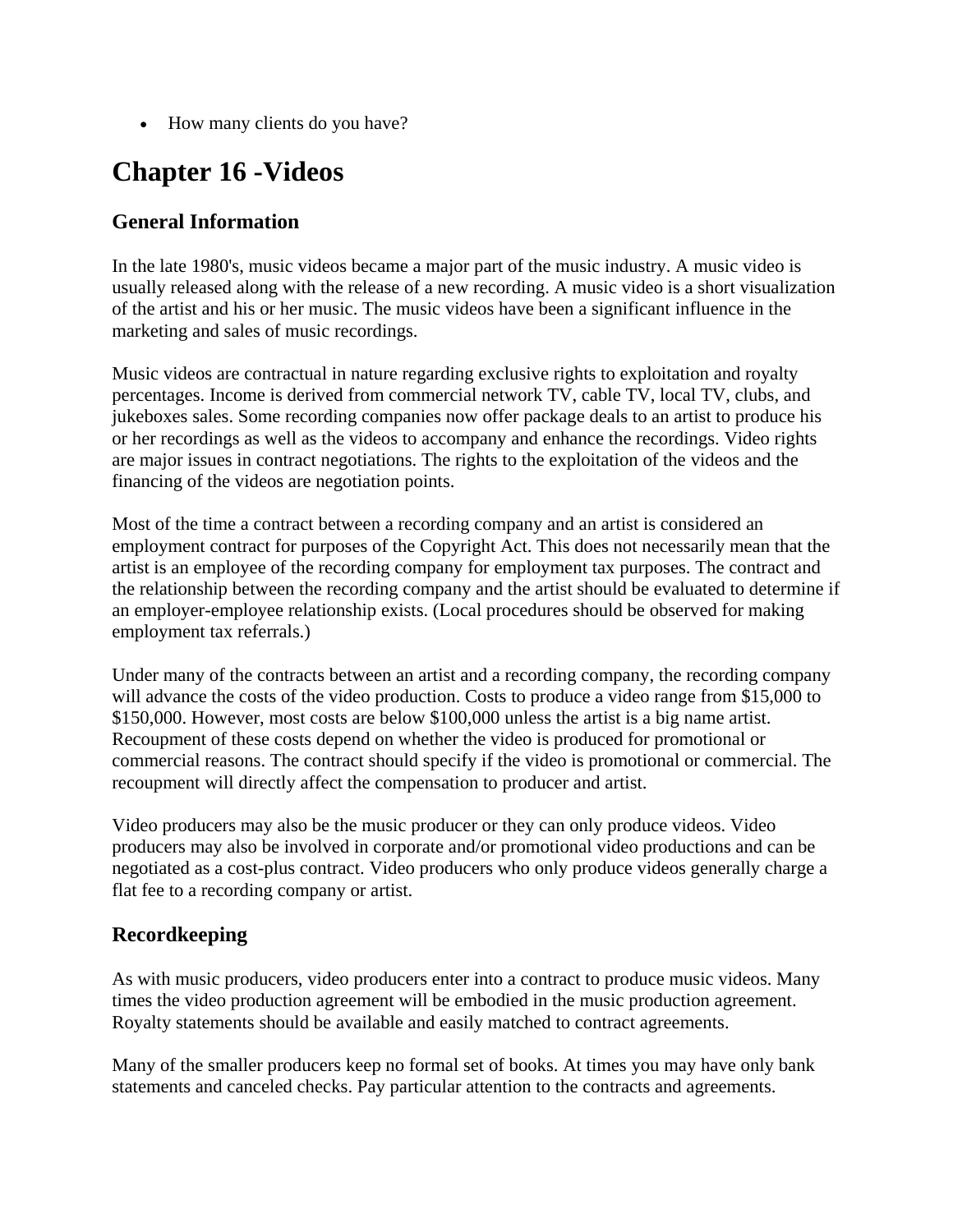In reading the contracts, note who is responsible for costs over budgets (if budgets are used) and who receives any excess budget over costs. If flat fees are charged, note who is responsible for any excess costs or if incidental costs are reimbursed.

## **Examination Plan**

Requests for contracts should be noted in your examination plan along with budgets and royalty statements.

The initial interview questions should be tailored to identify all potential sources of income and different types of videos produced and the compensation arrangements.

Make sure you plan to ask specific questions about cost and budget arrangements and/or any reimbursement agreements.

In addition to the standard items requested in the initial IDR, all contracts, royalty statements and/or agreements should be requested.

## **Audit Issues**

- Gross Income Again, the contracts are a key element in determining income based on the arrangement of the parties. Contracts will normally include fee arrangement, excess cost agreements, reimbursement, cost under budget agreements, and incidental cost agreements.
- Determine if the producer is involved in other activities such as equipment or studio rental, promotion activities, etc. Watch for related entities set up to do other business ventures; for example, video productions as a corporation and song writing as a Schedule C.
- Expenses The examination of this area depends on the contract arrangement between video producer and artist and/or recording company. Determine who is responsible for the expenses of production and incidentals, just as under music producers.
- Employment taxes As in music producing, the video producer will arrange for all backup personnel such as actors, cameramen, set directors, etc. involved in a music video. By inquiring about the nature of the relationship between these individuals and the producer, you can make a sound decision as to any employment relationship. Refer to the section on employment tax for more information on employment status.
- Related returns Always ask about any related party activities, related businesses or ventures. Ask to see the related tax returns to determine any related issues.
- Specialists Examiners should always consider use of a specialist when appropriate in an examination. Use of an international examiner should be considered whenever income from foreign sources is received and seems questionable.

# **Videos Questionnaire**

(Not all inclusive)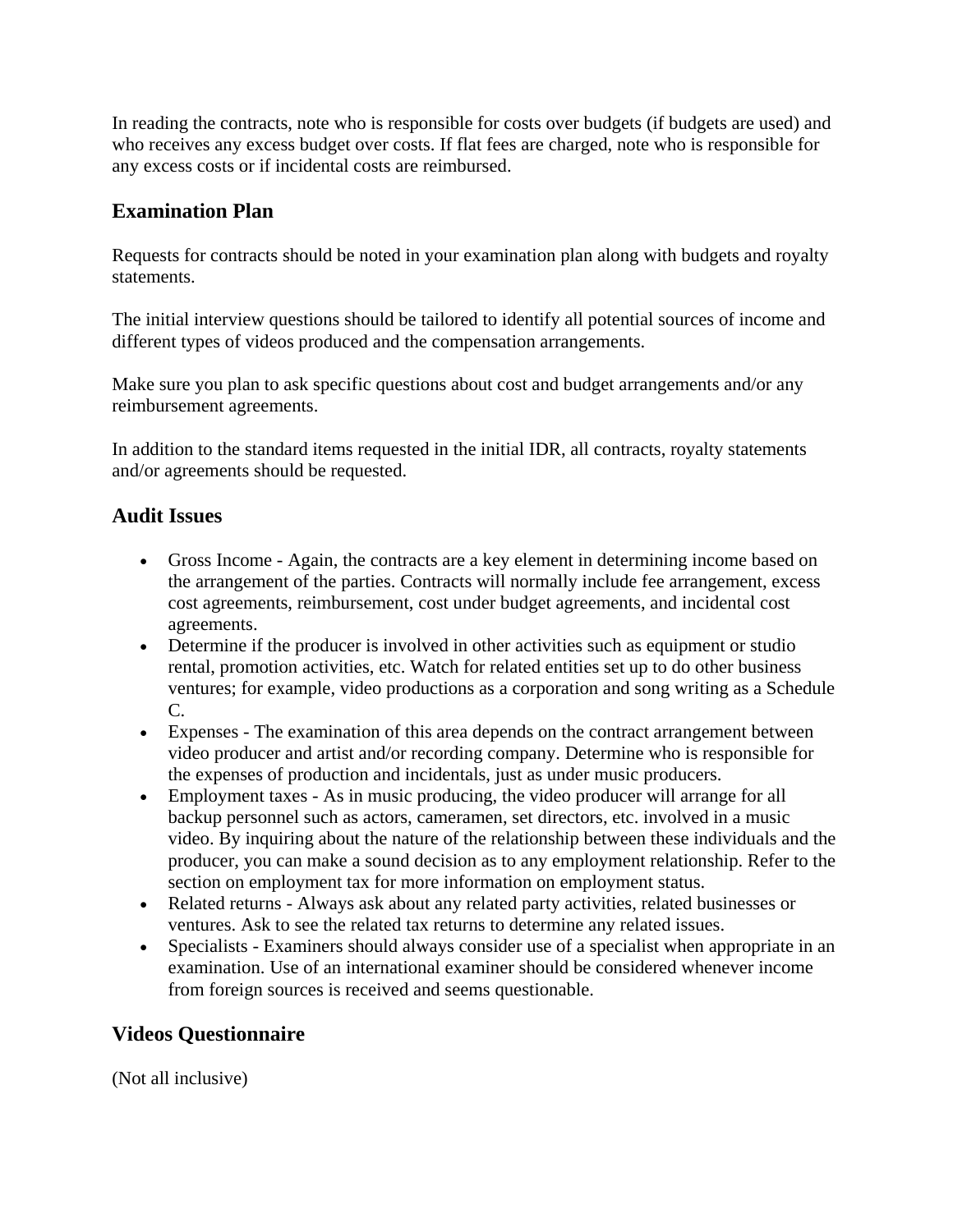- Is a video produced with each new recording? How is it determined when and for which recording that a video is produced?
- Do you have agreements with any companies for exclusive rights to your videos? If so, for how long?
- Do you have rights from any artists? If so, who and what are the nature of the agreements?
- Who is responsible for financing and producing the videos?
- Who has the copyright to the music videos?
- Are your music videos considered "work made for hire"?
- Who retains the exploitation rights on: home video sales, TV, promotional use, third party broadcast licensing, nightclubs?
- Do you have any licensing agreements with music video library agencies?
- Are you producing primarily promotional or commercial videos, or a combination?
- Who bears the initial cost of producing a video? Is there a video production fund or budget?
- How do you recoup your video production costs? (Artist record royalties, video receipts, etc.)
- How are royalties handled regarding a video production?
- How are the videos distributed? Who is responsible for the distribution?

## **Employment Tax Questions**

(If you ask these questions, you are beginning an employment tax examination and local procedures should be observed)

- When hiring performers and technicians, how are they classified employees or independent contractors?
- How are performers and technicians obtained union or word of mouth, etc.?
- If traveling expenses are incurred by the performers and technicians, who pays the expenses?
- Are you paid for a finished product or does the client have input and control over the process of making the video, for example, approval of people hired, rate of pay for performers, technicians, etc.?

# **Chapter 17 - Employment Tax**

# **General Information**

Many taxpayers in the entertainment industry make payments in the course of their business for services performed by others. It is necessary to determine whether the service provider is an employee of the taxpayer or an independent contractor. The first step is to find out what service was performed. If an actor pays a publicist, there is usually no employer-employee relationship. If a producer hires a secretary or an assistant, there is a greater probability of an employeremployee relationship. The following is a brief outline of the law regarding employment status and employment tax relief. It is important to note that either worker classification--independent contractor or employee--can be a valid and appropriate business choice. For an in-depth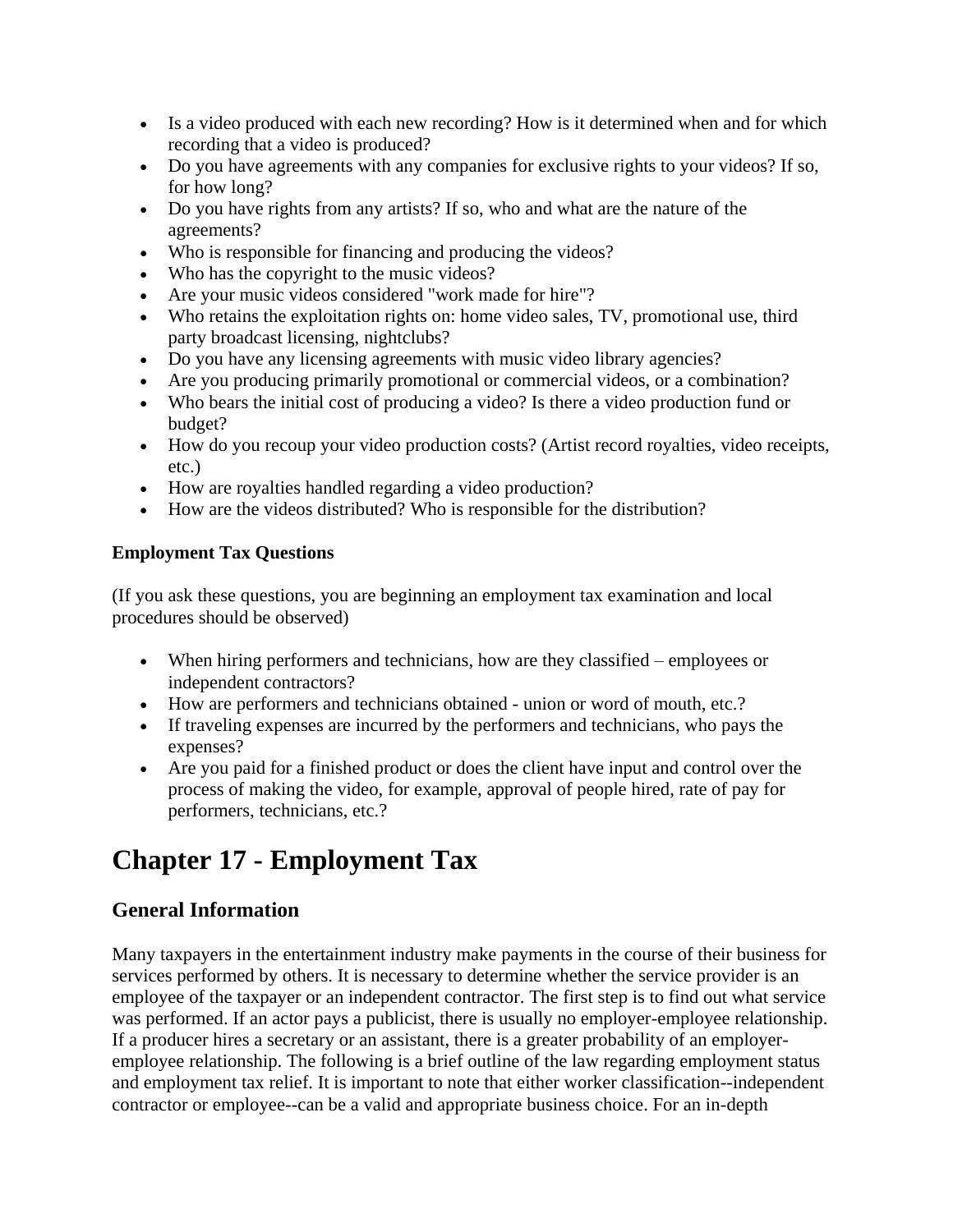discussion, see the training materials titled "Technical Basic Employment Tax" Training 34103- 002 (11-2014) Catalog Number 67477V found at http://www.publish.no.irs.gov.

Section 530 of the Revenue Act of 1978 was enacted by Congress to provide businesses relief from federal employment tax obligations if certain requirements are met. The first step in any case involving worker classification is to determine whether the business is entitled to relief from retroactive and prospective liability for employment taxes under section 530 before pursuing the employment status of the workers. It is not necessary for the business to claim section 530 relief for it to be applicable. To correctly determine the tax liability, examiners must explore the applicability of section 530 even if the business does not raise the issue. Publication 1976, *Do you Qualify for Relief under Section 530*?, must be provided to the taxpayer at the beginning of any examination involving worker classification. If the requirements of section 530 are met, a business may be entitled to relief from federal employment tax obligations. Section 530 terminates the business' employment tax liability, not the worker's employment tax liability and any interest or penalties attributable to the liability for employment taxes.

In order to qualify for section 530 relief, the business must meet both the consistency and reasonable basis tests.

The consistency test requires that: 1) the business timely filed all required Forms 1099 with respect to the worker for the period and filed on a basis consistent with treatment of the worker as not being an employee (reporting consistency); and 2) that the business treated all workers in similar positions the same (substantive consistency).

Under the reasonable basis test, the business must have had some reasonable basis for not treating the worker as an employee. A taxpayer will be treated as having a reasonable basis for not treating a worker as an employee if the treatment was in reasonable reliance on one of three safe havens: 1) judicial precedent, published rulings, technical advice with respect to the taxpayer, or a letter ruling to the taxpayer; 2) a past Internal Revenue Service audit of the taxpayer in which there was no assessment attributable to the treatment (for employment tax purposes) of the individuals holding positions substantially similar to the position held by this individual; or 3) a long-standing recognized practice of a significant segment of the industry in which the taxpayer was engaged. A business that fails to meet any of these three safe havens may still be entitled to relief if it can demonstrate that it relied on some other reasonable basis for not treating a worker as an employee.

Guides for determining a worker's employment status are found in three substantially similar sections of the Treasury Regulations; namely, sections 31.3121(d)-1, 31.3306(i)-1, and 31.3401(c)-1, relating to the Federal Insurance Contributions Act (FICA), the Federal Unemployment Tax Act (FUTA), and federal income tax withholding (FITW), respectively.

The regulations provide that generally, the relationship of employer and employee exists when the person for whom the services are performed has the right to control and direct the individual who performs the services not only as to the result to be accomplished by the work but also as to the details and means by which that result is accomplished. The control must be present but does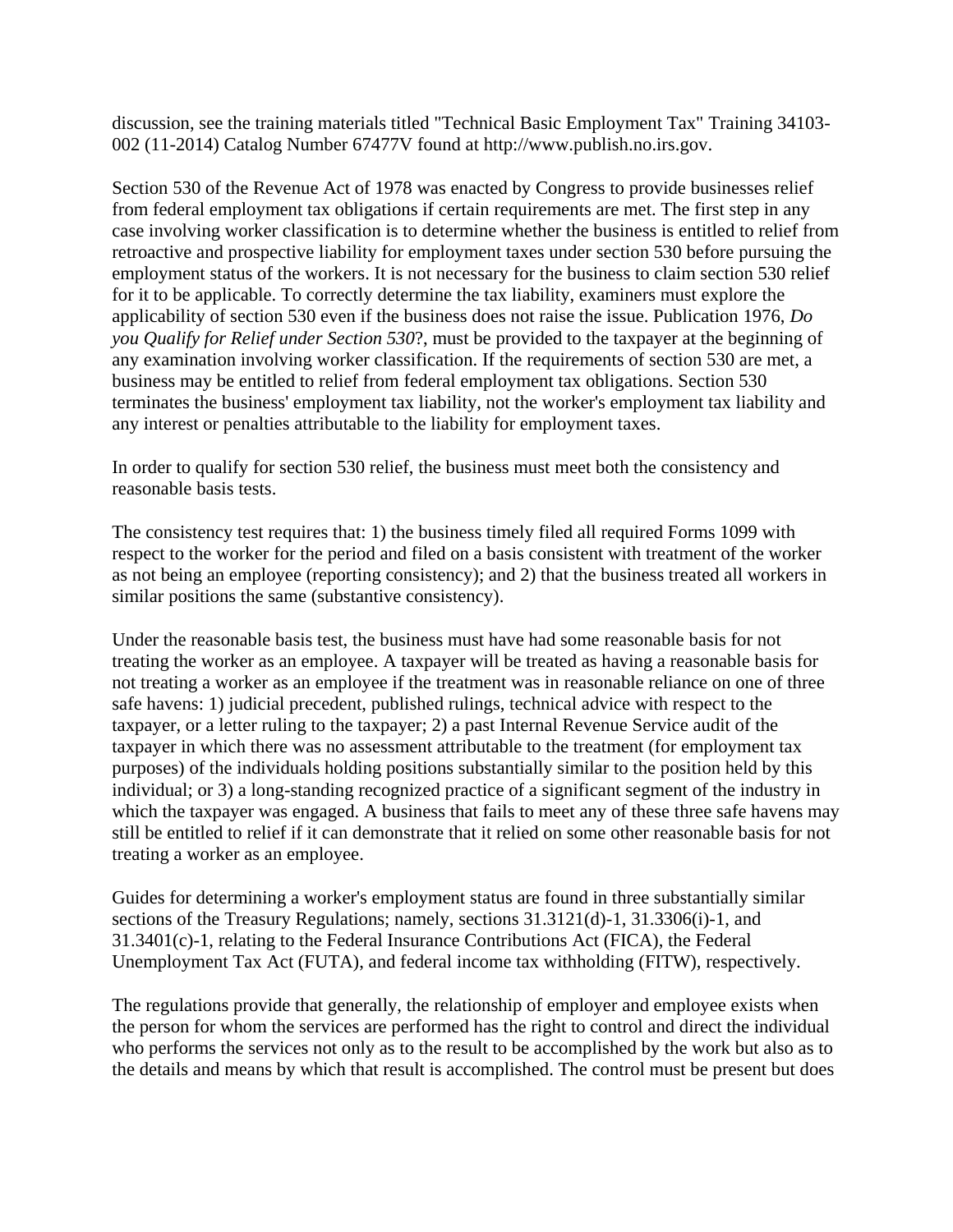not need to actually be exercised. The examiner will need to weigh the facts and circumstances of each case and determine worker status accordingly.

The training materials mentioned above provide more information on the method of analysis used in determining employment status. They explain the kinds of facts to be considered, including those evidencing behavioral control, those evidencing financial control, and those evidencing the relationship of the parties.

## **Employees – Household Employees**

Many taxpayers in the entertainment industry employ the services of household employees for either personal reasons or to maintain an image. This is a personal expense and not an allowable business deduction.

A "household employee" is a worker who performs domestic services. Domestic services are services of a household nature performed by an employee in or about a private home of the employer. A private home is a fixed place of abode of an individual or family. A separate and distinct dwelling unit maintained by an individual in an apartment, hotel, or other similar establishment may constitute a private home. *See Treas. Reg. § 31.3121(a)(7)-1(a)(2).* Domestic services include services performed in or about a private home by workers such as cooks, housekeepers, babysitters, caretakers, handymen, gardeners, and chauffeurs. *See Treas. Reg. § 31.3121(a)(7)-1(a)(2).*

Wages paid to household employees may be subject to employment taxes. Different rules are applicable for whether the wages are subject to Federal Insurance Contributions Act (FICA), Federal Unemployment Tax Act (FUTA), or federal income tax withholding (FITW).

If the employer pays an employee an amount equal to or in excess of the applicable dollar threshold in any calendar year for domestic services, all cash payments made by the employer to the employee in that year are wages subject to FICA. *See IRC § 3121(a)(7)(B).*

As of calendar year 2014, an employer must pay FICA tax if the employer paid \$1,900 or more for the year to any one employee. Cash wages in excess of \$1,900 are not subject to FICA tax if paid to the household employer's spouse, child under 21, parent, or any employee under 18.

There is an exception to the exclusion of wages paid to the parent of the employer and paid to a household employee under the age of 18.

The employer must pay FUTA tax if total wages paid are \$1,000 or more in any calendar quarter during the year or during the previous year, to all household employees. Cash wages for household employment paid to the employer's spouse, child under the age of 21 or parent are not counted toward the \$1,000 threshold and are not subject to FUTA. *See IRC § 3306(c)(5)*.

The employer owes FUTA on the first \$7,000 paid in a year to each employee.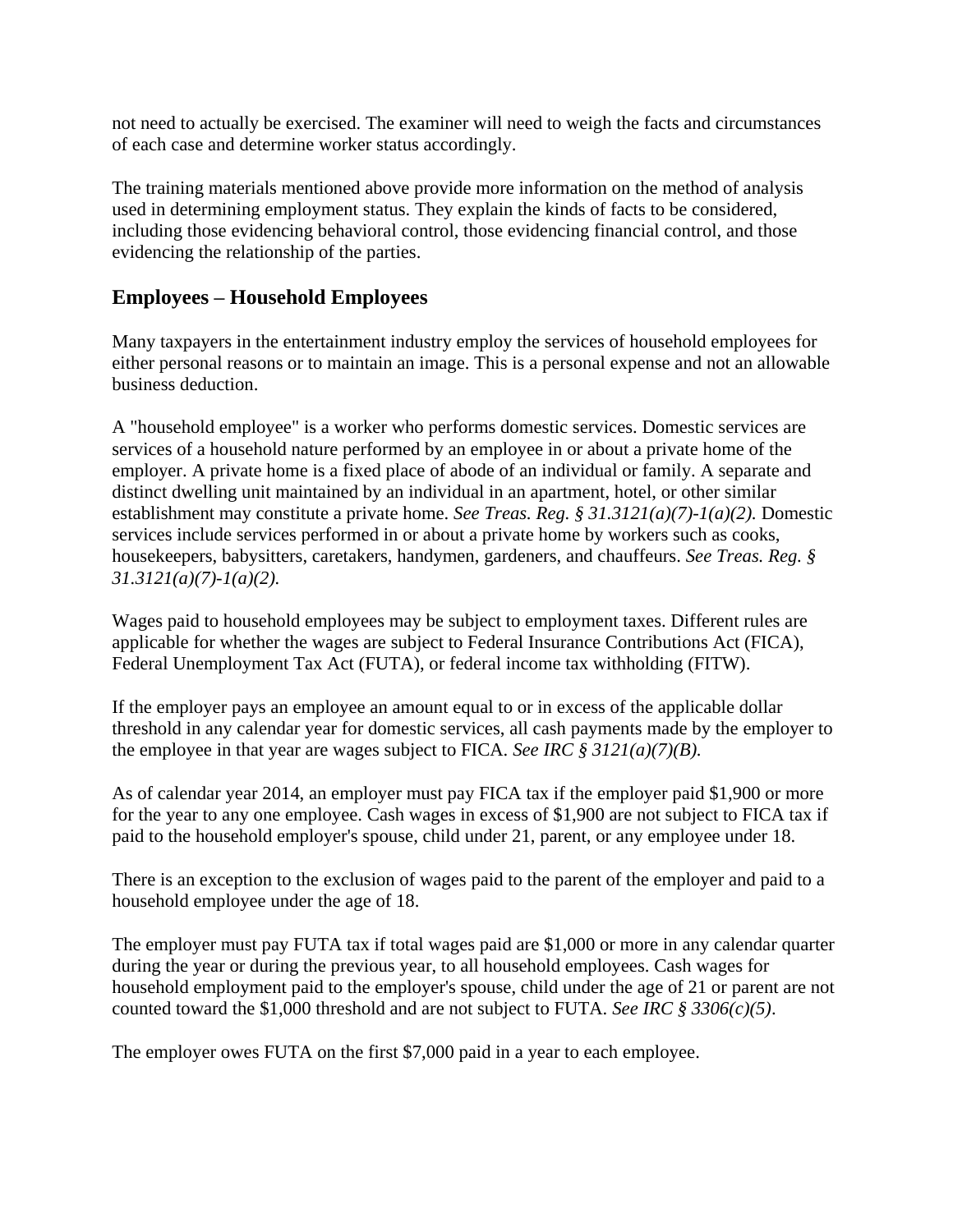Employment taxes for domestic service employees are paid and reporting annually on Schedule H, *Household Employment Taxes* and flow right to the 1040. The amounts calculated are the full rate. It is up to the employer to withhold the employee portion. The employer must also have an EIN, provide a W-2 to the employee, and send a copy of the W-2 to the SSA (or the employee won't get credit as their information is not entered on the Schedule H; this is different from SE tax which flows to the SSA right from the 1040). A Schedule H can be filed separately if the taxpayer is not required to file an income tax return. A separately filed Schedule H carries its own assessment statute date that is **not** based on the filing requirements of the taxpayer's Form 1040.

# **Chapter 18 - Reference Material**

# **Abbreviations**

**AEA** Actors Equity Association

**AFI** American Film Institute

**AFM** American Federation of Musicians

**AFTRA** and SAG have merged to **SAG-AFTRA**

**AGVA** American Guild of Variety Artists

**AICP** Association of Independent Commercial Producers, Inc.

**AMPAS** Academy of Motion Picture Arts and Sciences

**ASCAP** American Society of Composers, Authors, and Publishers

**BMI** Broadcast Music Inc.

**CMA** Country Music Association

**DGA** Director's Guild of America

**GMA** Gospel Music Association

**IATSE** International Alliance of Theatrical and Stage Employees

**NAB** National Association of Broadcasters

**NARAS** National Academy of Recording Arts and Sciences

**NARM** National Association of Record Merchandisers - NARM is now the Music Business Association which they abbreviate as MusicBiz, not as MBA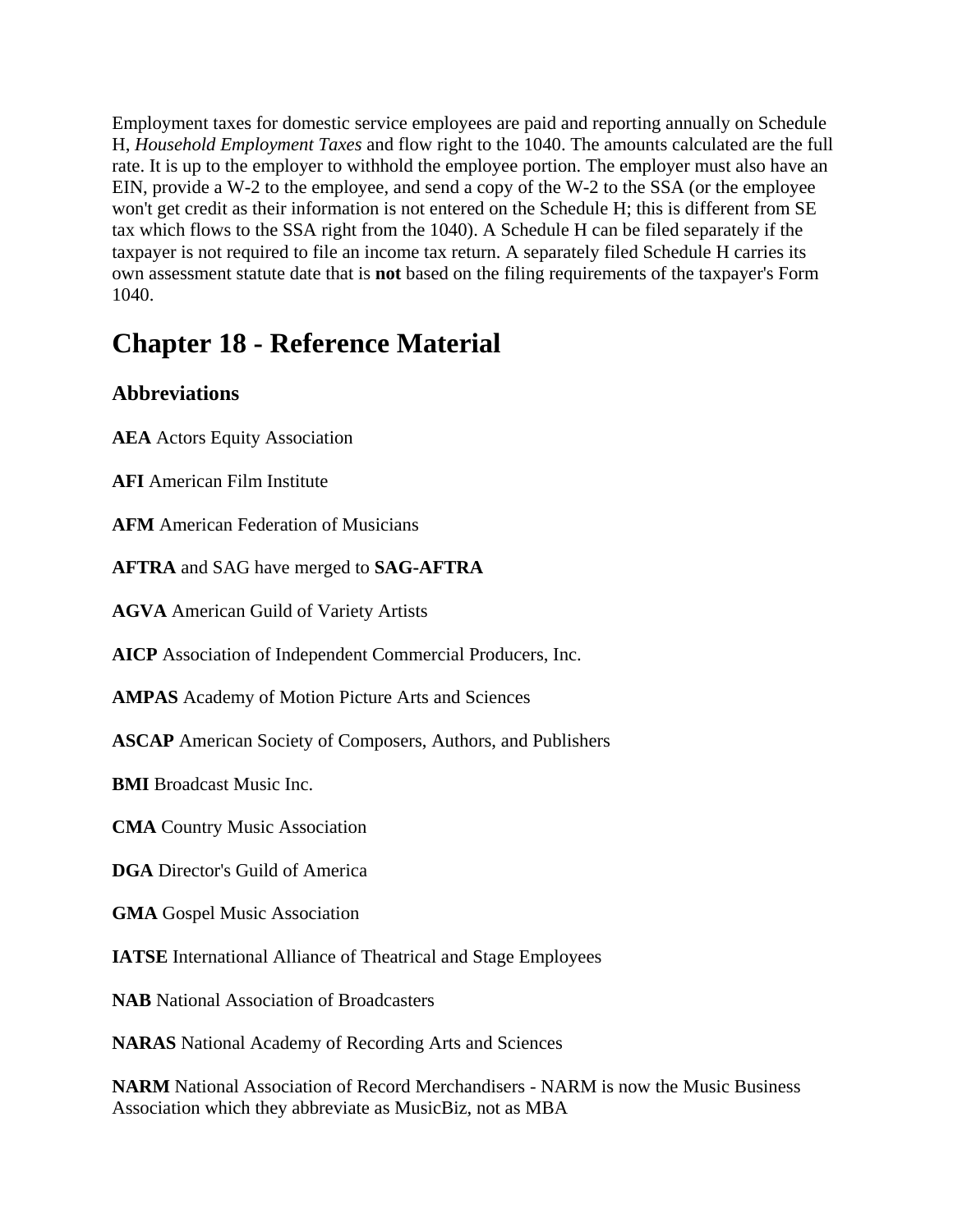**PGA** Producer's Guild of America

**RIAA** Recording Industry Association of America

**SAG** Screen Actors Guild - **AFTRA** American Federation of Television and Radio Artists. **WGA** Writer's Guild of America

## **General Terms**

**Advance** - A fee paid to an artist prior to completion of a production to be recovered later out of royalties earned.

**Artists and Repertoire** - Department of a recording company responsible for acquiring new talent - includes everything up to the point of album release, not just acquisition of new talent.

**Audition** - A short performance to demonstrate a performer's talent, generally in an attempt to be hired for a production.

**Best Boy** - Second in command of either electrical operations or camera and lighting movement or placement. The Gaffer (works under the Director of Photography) is the head electrician responsible for lighting design and the Best Boy Electric is his assistant or foreman. The Key Grip (also under the DP - Director of Photography) is in charge of grip (dollies, cranes, etc.) and his assistant is also called the Best Boy Grip.

**Billboard** - A leading trade industry magazine whose "charts" are used extensively in the recording industry.

**Bootlegging** - The illegal recording of an artist without permission.

**Box Rent** - Also called Kit Rental. Payments made to individuals for the use of personally owned tools. This term includes make-up kits and supplies, carpenter tools, etc. These payments are generally not included in wages but are separately stated on a Form 1099.

**Chart** - Listing of recordings according to their relative popularity.

**Collective Bargaining Agreement** - A negotiated contract between representatives of organized workers and their employers, which determines wages, hours, and working conditions.

**Copyright** - The right to exclude others from reproducing a literary, musical, dramatic, or artistic work.

**Counterfeiting** - Illegal practice of copying a recording (tape, record, etc.) and selling the copies as originals.

**Demographic** - A statistical representation of an audience segment; section of an audience sharing a common characteristic.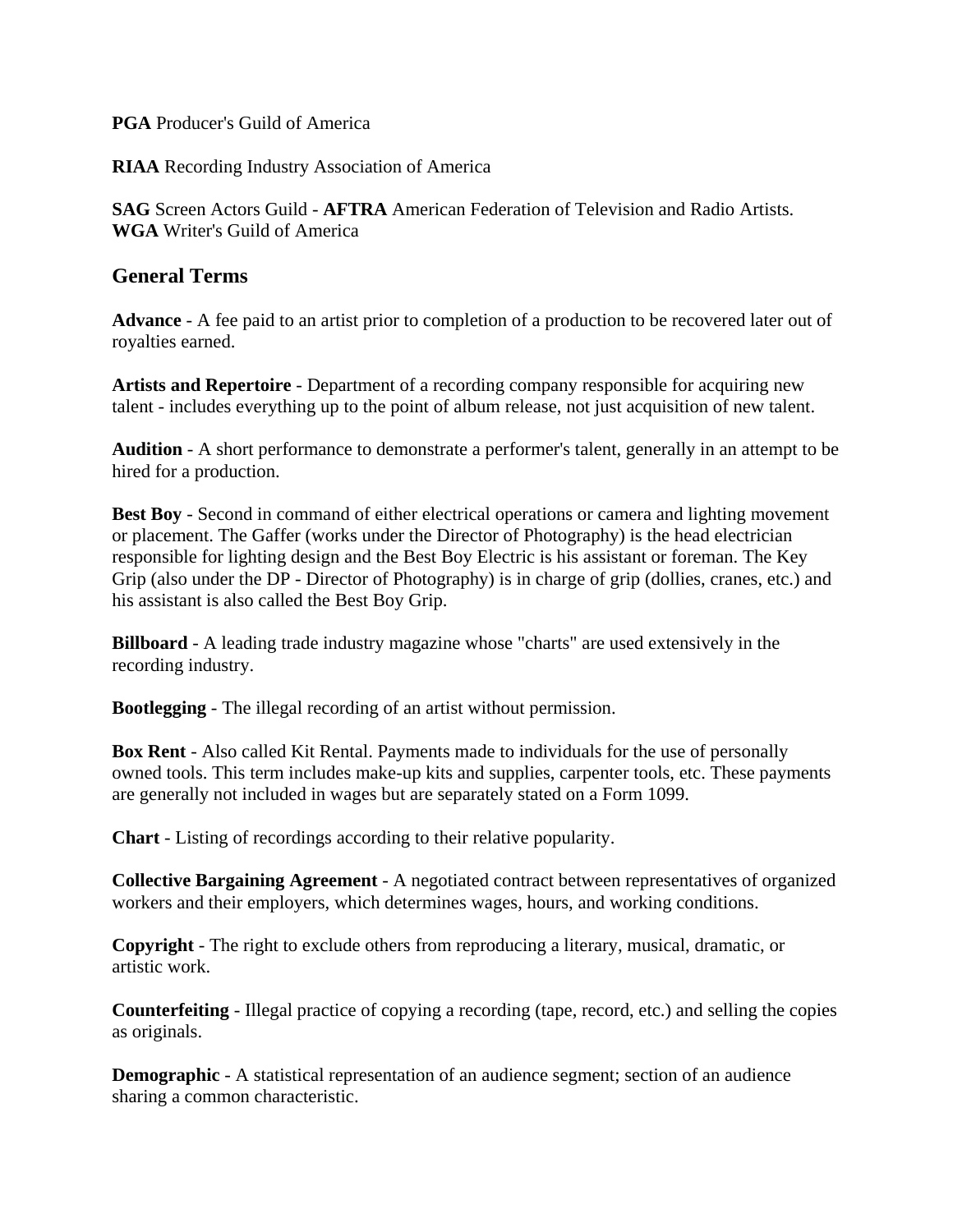**Director** - Supervises and guides the actors in a production.

**Distributor** - Involved in the marketing of a film product in any of the media including theaters and television. Often, films have domestic and international distributors.

**Editor** - Prepares a production for presentation by cutting and combining selected film shots and sound tracks.

**Emmy** - An achievement award given annually by the American Federation of Television and Radio Artists: awarded by the Academy of Television Arts and Sciences (primetime), the National Academy of Television Arts and Sciences (tech, sports, daytime, and news) and the International Academy of Television Arts and Sciences (international).

**Exploitation** - Marketing of a project or talent for profit.

**Extra** - Performer in a minor role, generally without solo speaking. Also called "atmosphere" player".

**Free Goods** - Recordings supplied by manufacturers at no charge as an incentive for sales.

**Gaffer** - Electrician with responsibility for lighting on a set.

**Grammy** - An achievement award given annually by the National Academy of Recording Arts and Sciences.

**Grand Rights** - A license issued by a copyright holder for use of the copyrighted material in musical drama.

**Grip** – Stagehand.

**Guild** - An alliance of persons of the same trade.

**Key Grip** - Responsible for all functions pertaining to camera movement required on a set

**Kit Rental** - See Box Rental

**License** - Agreement granting the right to use a copyright owned by the grantor.

**Location** - Site where picture is shot, other than the studio.

**Master** - The original finalized film, video, or audio recording, from which copies are made.

**Needle Drop** - Fee paid to music suppliers for using their music as background. It can also refer to a soundtrack when it is interrupted by a recorded song.

**Nielsen Audio** - A radio ratings service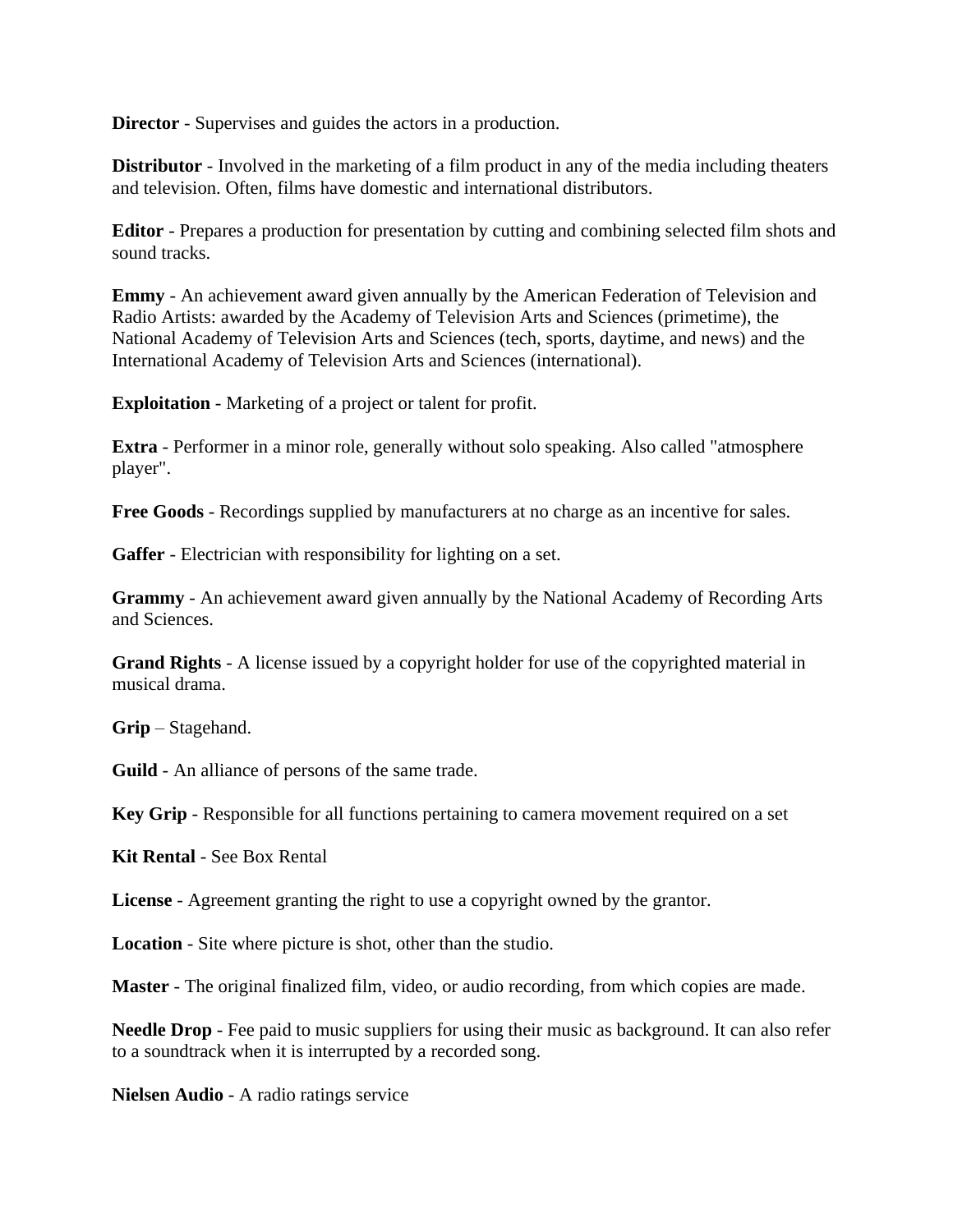**Oscar** - An achievement award given annually by the Academy of Motion Picture Arts and Sciences (AMPAS).

**Payola** - Illegal giving or receiving of any gratuity to obtain favorable radio or television airplay. Also refers to the gratuity itself.

**Producer** - Finances and supervises the overall production of a film, video, audio recording, or live performance.

**Residuals** - Payments required, to writers, directors, or actors, from rebroadcast, or exploitation in a secondary market, of a recorded production.

**Royalties** - Payments to an author or composer from the proceeds of a sale or performance of his/her work.

**Scale** - The minimum fee stated in the union contract for work done in a particular job category.

**Showcase** - A setting to display a performer's or a director's talent.

**Union** - An alliance for mutual interest or benefit.

## **Music Terms**

[Musicians Business Dictionary](http://www.musiciansbusinessdictionary.com/mbd/index.php?title=Special:AllPages) - Website with music definitions

**Advance** - A fee paid to an artist as part of the royalty compensation package.

**A and R (Artists and Repertoire)** - Department of record company responsible for talent acquisition.

**AM** - In electronic communications, a type of radio station whose signal is encoded by modifying the amplitude of its carrier wave (as opposed to an FM signal which modifies the frequency). Because AM also amplifies static, it is typically used for talk and not for hi-fidelity music.

**ANALOG** - The electronic representation of a sound wave as a physical copy. The term refers more to the type of representation of the sound wave. Specifically, differs from digital in that the electronic representation varies continuously whereas digital is represented by finite packets.

**AOR** - Album Oriented Rock - A radio program usually consisting of various selections from rock albums. The meaning has morphed now into what's called "classic rock". It began when FM was new and radio stations were prohibited from playing the same material used by their sister AM stations.

**Billboard** - A leading trade industry magazine whose charts are used extensively.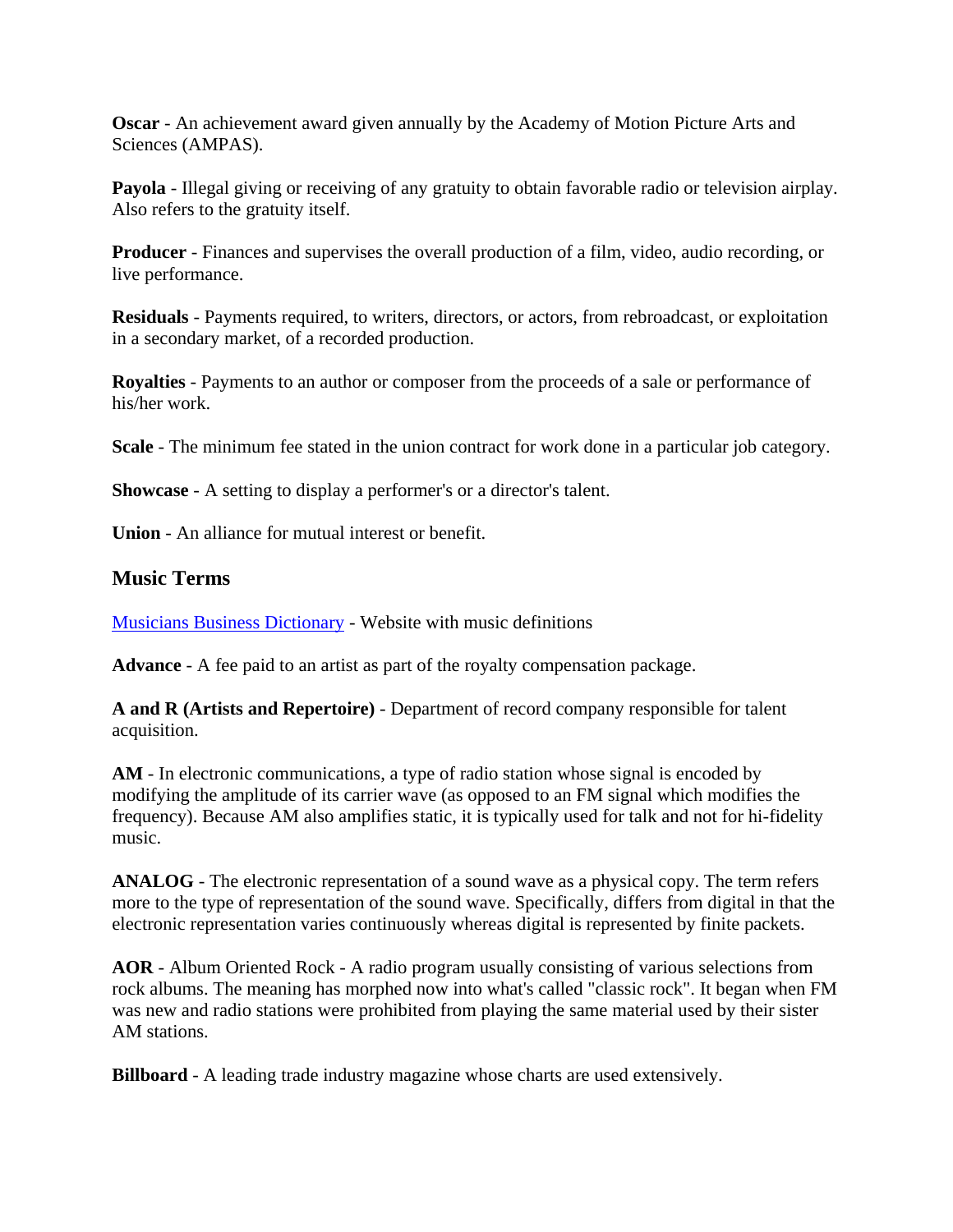**Bootlegging** - The illegal practice of recording an artist without permission and then offering the recording for sale.

**C.D. Compact Disc** - A format for recordings using electronic digital technology.

**Chart** - Trade newspaper listing of records according to their relative popularity. Charts are an important barometer of a record's success.

**CHR Contemporary Hit Radio** - A radio programming scheme much like Top 40. Popular as an antidote to payola by forcing DJ's to play a particular playlist. As of 2014, it refers to stations that still play the most popular music of the day across genres.

**Contractor** - The person, required by union contracts, to hire performers. This applies to singers and the rate is either 50% or 100% more than scale depending on the number of singers.

**Cooperative Advertising-coop** - An advertising scheme wherein a record company will share advertising costs of a product with a retailer. This becomes shared advertising with mutual benefits.

**Counterfeiting** - The illegal practice and process of copying a CD and then offering the copies for sale as originals.

**Creative Services** - Department within a record company responsible for album covers, posters and other visual sales tools.

**Cross-collateralization** - A clause within recording contacts allowing the profits from each successful recording to be used to pay for the expenses of unsuccessful recordings under the same contractual arrangement.

**Crossover** - A record intended for a specialized audience but finds success with other such audiences.

**Cut out** - A record or tape that has reached the sales saturation in the marketplace. These items are them sold at tremendous discounts to dealers with the expectation that additional profit will be realized after the maximum of new record sales point.

**D.A.T.** - Digital Audio Tape - A high quality recording/playback technology which uses pulsecode modulation to encode information onto a tape.

**DBS** - Direct Broadcast Satellite - A method of program distribution which uses a high power satellite to transmit a signal to a highly defined coverage area. Refers to the satellites that services such as Dish, DirectTV, and Sirius/XM use in addition to many others serving other parts of the world.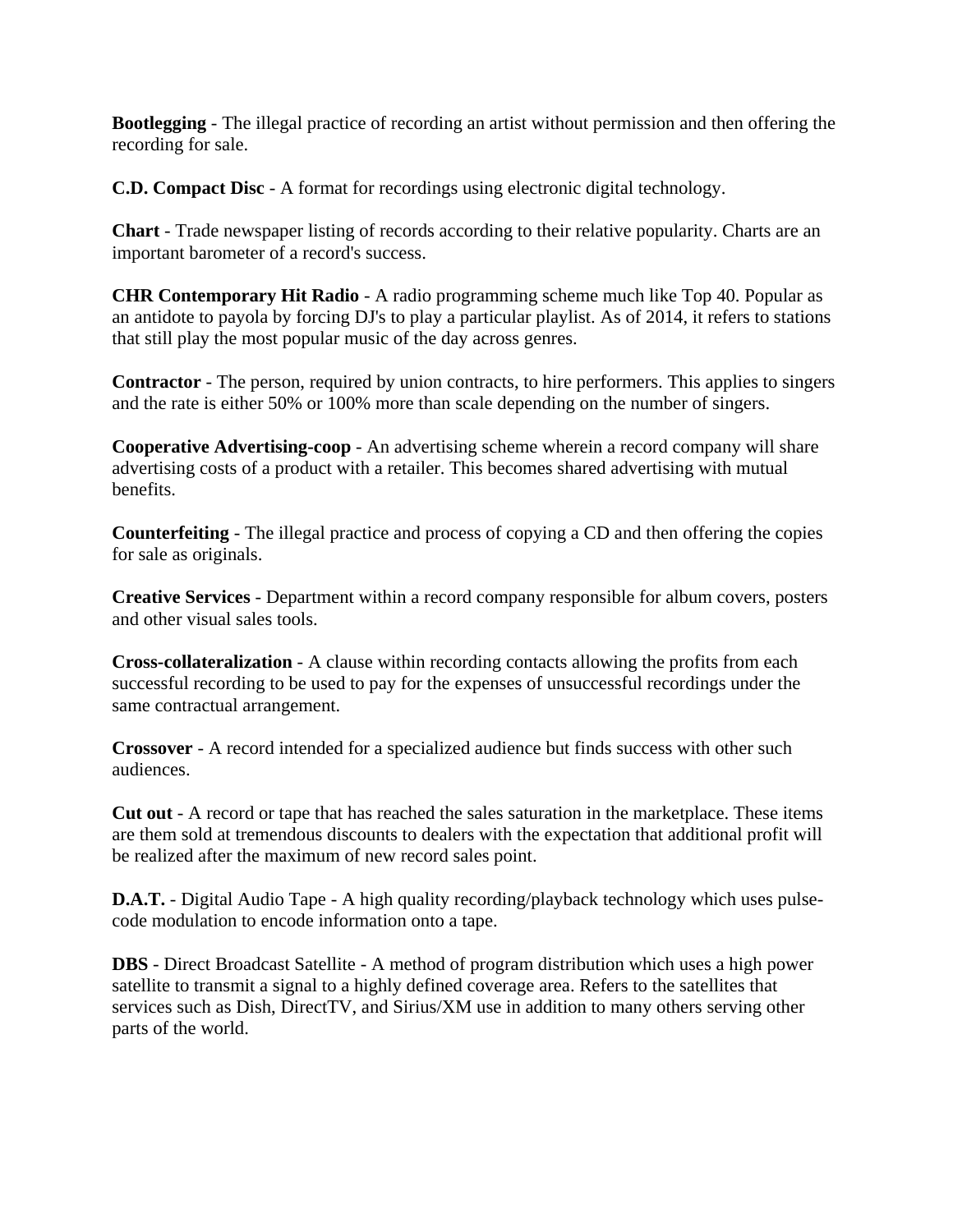**DeFacto Network** - A broadcast scheme wherein independent broadcast stations, not affiliated with a dedicated network, provide access to program suppliers for limited times. There are network-owned stations and affiliates in TV.

**Demographic -** A statistical representation of an audience segment**;** section of an audience sharing a common characteristic.

**Digital** - In recording and playback the technology wherein the encoded/decoded information is represented as a binary code, series of ones and zeros.

**Doubling** - A recording technique which requires a musician or singer to perform the same music twice on a different recording track ("double tracking"): this means recording the same part twice to get a richer sound when they are superimposed.

**Electromagnetic recording** - The process in which program material is magnetically encoded onto a medium usually magnetic tape.

**FCC (Federal Communications Commission)** - Government agency responsible for licensing all radio, television, satellite, and telephone communications.

**FTC (Federal Trade Communication)-** Government agency responsible for regulation of interstate commerce.

#### **F. M. (Frequency Modulation)** - See A.M.

**Free Goods** - Records supplied by manufacturers at no charge as an incentive for sales. As with cut outs, there are no royalties.

**Freelancer** - A writer or an artist who sells his services to employers without a long-term commitment to any one of them.

**Grand Rights** - A license issued by a copyright holder for use of the copyrighted material in musical drama.

**Grammy** - Award given annually by NARAS.

**House Producer** - A producer who is usually an employee of a record company.

**Independent Recording Company** - A recording company that does not provide full manufacturing and distribution services. Specifically, a record company not owned by a major company (Universal, Sony, and Warner): they may affiliate with one of them for distribution or they may contract for distribution independently.

**Independent Promotion Person** - Free-lance professional used by companies to augment its own staff.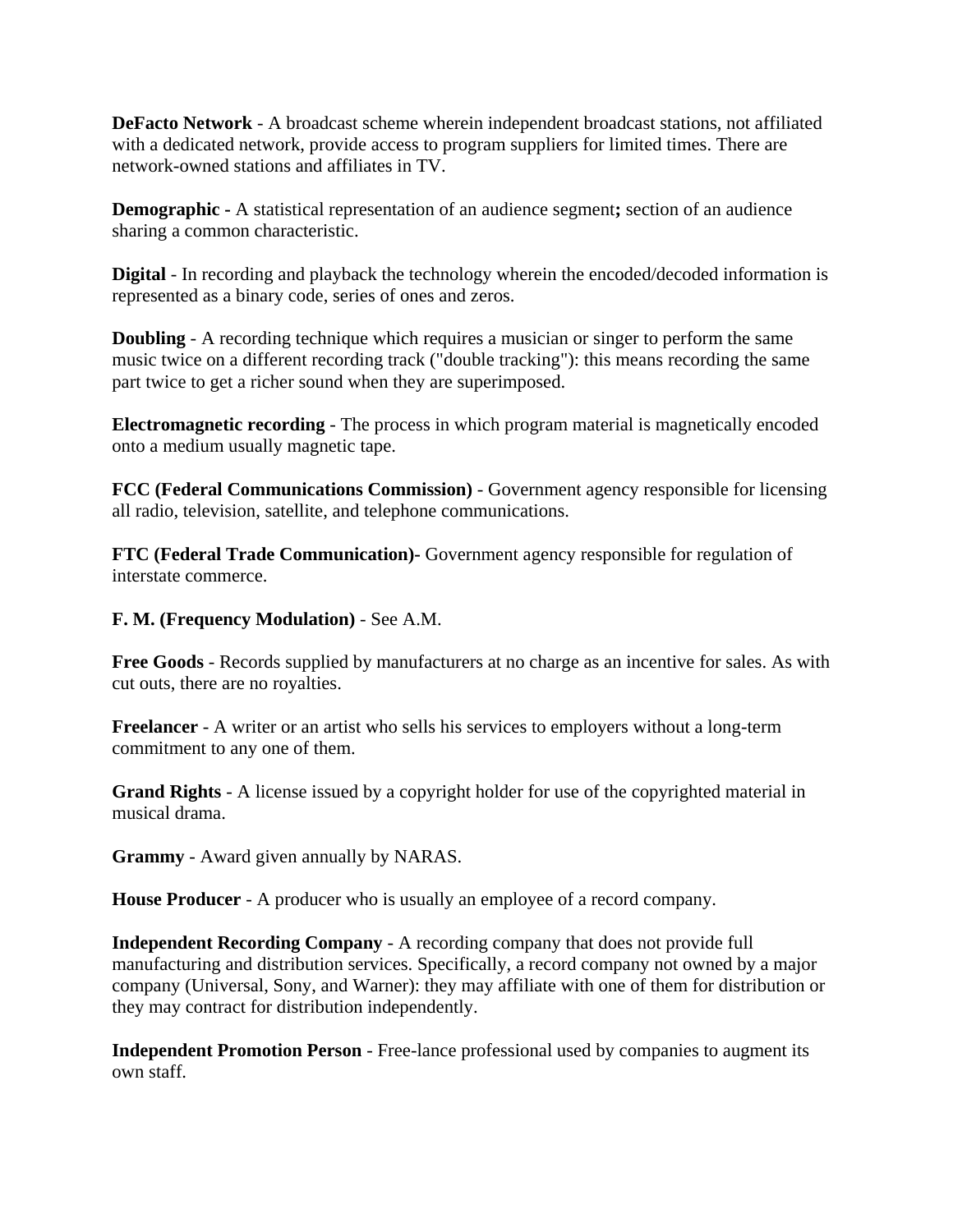**Independent Producer** - Free-lance creative production executive hired by companies on a project by project basis.

**Jukebox** - A coin operated electronic record/CD player.

**List price** - The retail price of a project.

**Master** - The finished production reduced to digital format. Subsequent copies are made in several formats for resale.

**Mechanical** - A license given by a copyright owner authorizing the reproduction of music.

**Mom and Pop** - A very small retail outlet.

**Needle drop** - A fee assessed by music supplier for using their music as background.

**Nielsen Audio** - A radio ratings service.

**One Stop** - A sub-distributor whose clients are usually smaller record retail outlets and jukebox operators.

**P and D (Pressing and Distribution)** - An arrangement between large and small companies wherein the large company will provide these service to the smaller one for a fee. Alternatively, the artist could contract for the manufacturing but retain the rights and costs of everything else.

**Payola** - The illegal giving or receiving of any gratuity to obtain favorable radio or television air play.

**Rack Jobber** - A music merchandiser responsible for selling records in non-music outlets. They rent floor space in larger stores (Walmart, etc.) and stock the racks themselves.

**Returns** - Unsold CDs sent back to manufacturers for cash credit to buyer's account.

**Royalties** - A contractual payment to an artist or producer representing a percentage of all actual record sales.

**Sampling** - An electronic digital process in which an original analog sound is converted to a binary code for later playback in an electronic storage device eg. using another artist's material in a new recording.

**Scale** - A fee assessed by unions on behalf of its members representing the minimum payment to be charged for work.

**Top 40** - A radio music programming technique wherein a station restricts the records it plays to a limited number -40 records- with each given exposure based upon its popularity. This doesn't necessarily refer to only 40 songs anymore but to playing what is popular.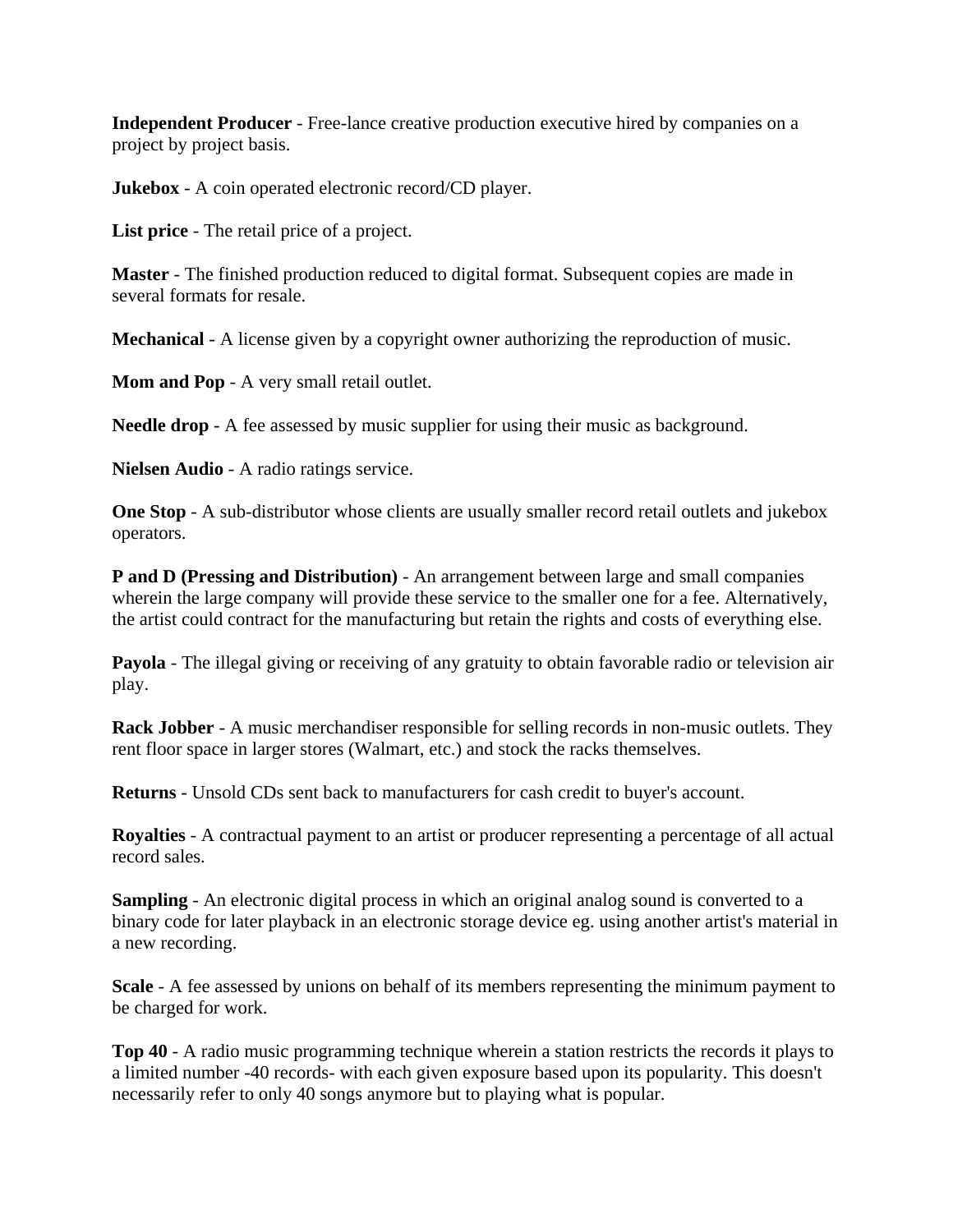**UPC (Universal Product Code)** - An identifying mark on packaging which is used by digital scanning devices for inventory control.

**Wholesale** - The price manufacturers charge for a product to its distributors. This price represents the manufacturers expense in producing the product plus a profit.

## **Overview of Common Issues in the Entertainment Industry**

For taxpayers in the entertainment industry, there are three general areas of activity that are likely to have tax consequences: performing for compensation, searching for work, and maintaining their skills, status, or image.

## **Performing for Compensation**

#### **Income Issues**

During the background interview, it is important to get a clear idea of the extent of the taxpayer's employment in the entertainment industry during the taxable year in issue. Use Forms W-2 and 1099, as well as information from the taxpayer (diaries, travel logs, etc.) and third party sources when necessary.

#### **Trade or Business vs. Hobby**

Not everyone who wants to be employed in the entertainment industry is able to support him or herself by doing so. If the taxpayer had a source of income outside the entertainment industry during the year, or claimed expenses disproportionate to his or her entertainment income, any loss from the entertainment activity may be an I.R.C. §183 (hobby loss) issue. See *Dreicer v. Commissioner*, 78 T.C. 642 (1982).

#### **Facts and Circumstances Test**

Can the taxpayer show that his or her entertainment activities were really profit motivated? For example, devotion of sufficient time, money, energy? Businesslike approach? Good recordkeeping?

## **I.R.C. § 183 Limits Deductions**

Where I.R.C. § 183 applies, all of the income is recognizable, but the deductions are limited to that income.

## **Case Law Intensely Factual.**

For example, *Grommers v. Commissioner*, T.C. Memo 1992-343 (taxpayer's "dabbling" in art and antiques was not a profit-motivated activity, where she had substantial other income, maintained a luxurious lifestyle traveling, visiting European auction houses, etc., and consistently operated the "business" at a loss); Cf. *Krebs v. Commissioner*, T.C. Memo. 1992-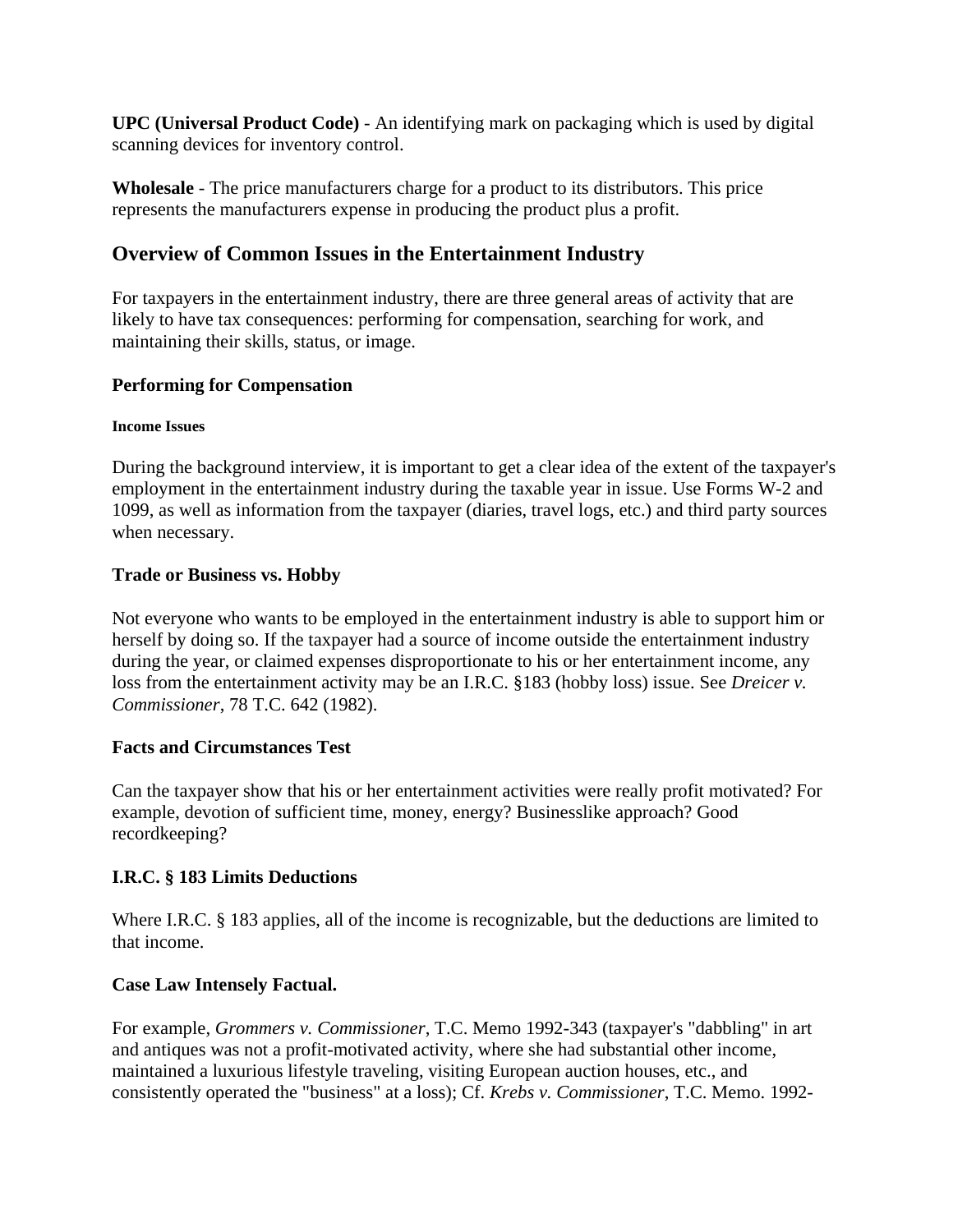154 (wife of theatrical promoter was entitled to deduct expenses of pursuing her singing career, where she had musical expertise, hired professional help, devoted substantial time, effort, money, etc.); see also *Lesher v. Commissioner*, T.C. Memo 1991-162 (Court rejected taxpayer's claims to be a travel writer, where she was employed full-time as a computer programmer and never submitted anything for publication); *Rodgers v. Commissioner*, T.C. Memo. 1979-128 (Spouses' only source of income was husband's sheet metal trade, but both spouses employed in other occupations claimed to be entertainers; Court found only the husband was actually in the trade or business of being an entertainer.)

It should be noted that there is substantial case law addressing hobby/business: Many of the cases cite Treas. Reg. § 1.183-2(b) and often reference *Dreicer*.

## **Employee vs. Independent Contractor**

This appears to be a major problem in the entertainment industry. Please check with the local procedures before initiating any employment tax issue.

## **Significance of the Issue**

Worker classification is highly contested for a number of reasons.

#### **For the employer**

Treating a worker as an independent contractor means:

- There need be no withholding, payment, or reporting of state/Federal income, FICA/FUTA, unemployment taxes, etc. Fringe benefits (for example, pension plan, and health insurance) need not be provided.
- On the other hand, the consequences of misclassification can be huge: assessment of back withholding on any open year (considering classification settlement program), employee plan adjustments, massive penalties, etc. along with non-IRS issues such as tort liabilities.

#### **For the worker**

Independent contractor status means:

- The taxpayer can report on a Schedule C, thereby increasing available deductions (for example, can fully deduct agent's 10 percent), etc.
- The taxpayer also must file and pay estimated tax, self-employment tax.
- Independent contractor status means no employee benefits, unemployment, etc.

## **For the employer-employee**

It should also be noted that the determination of an employer-employee relationship may affect other areas of the Federal law. For example, the Supreme Court held in *Nationwide Mutual Insurance Co. v. Darden*, 112 S. Ct. 1344 (1992), that the term "employee," as used in the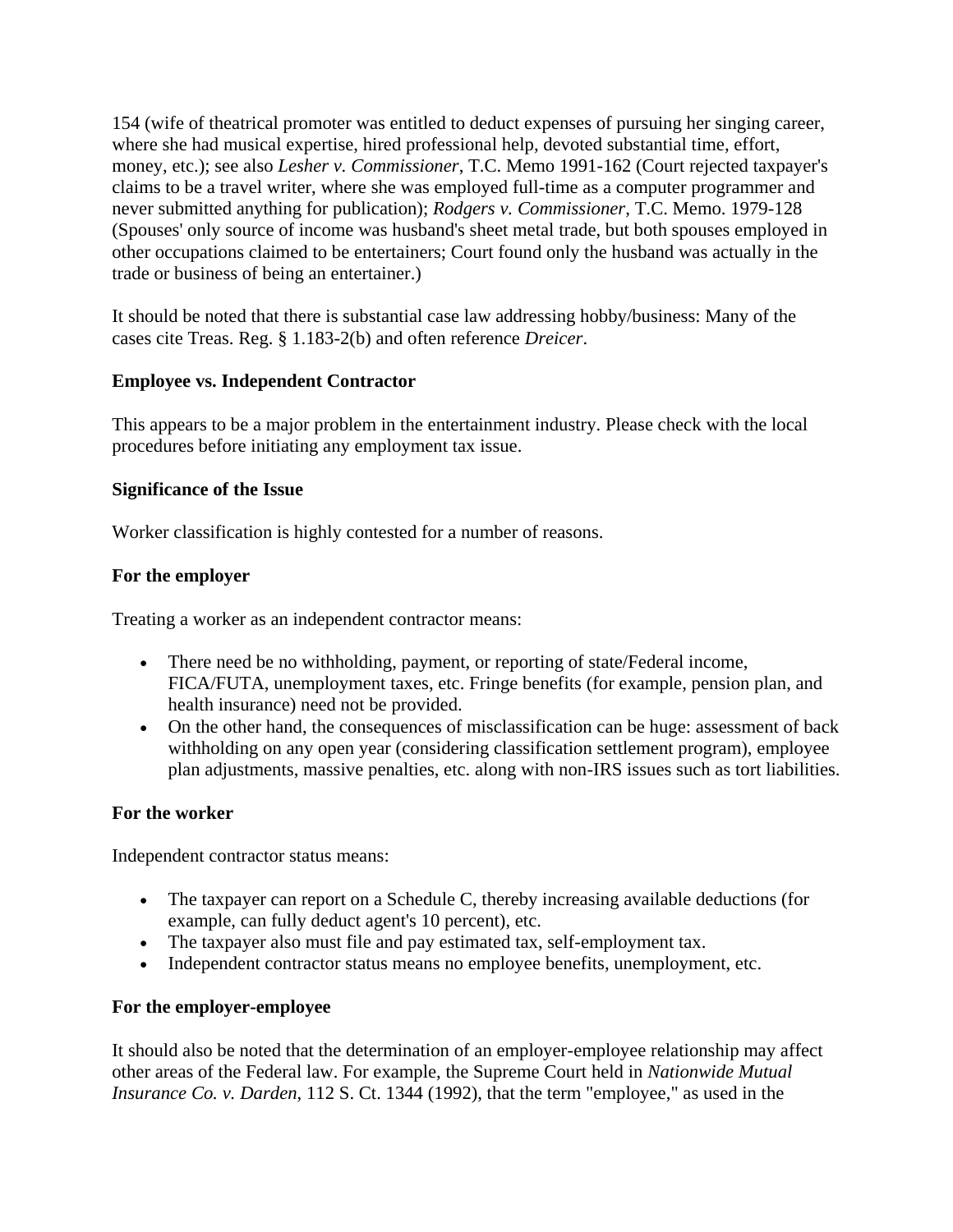Employee Retirement Income Security Act (ERISA), similarly considers the factor of the "right to control".

## **Determination of the Correct Classification**

Despite the wide variety of work relationships that exist in real life, the tax law requires that all workers be classified as one or the other: independent contractor or employee.

## **Statutory Classification**

The Internal Revenue Code provides clear rules for some occupations, for example, corporate officers are invariably employees, I.R.C. §§ 3121(d)(1), 3306(i), and 3401(c); "direct sellers" are always independent contractors, I.R.C. § 3508.

I.R.C. § 3121 defines employees for FICA as: corporate officers, common law employees, and "statutory employees" (agent drivers, full-time insurance salesmen, home workers, and traveling salesmen).

I.R.C. § 3306(i) applies the same rules for FUTA by referencing 3121(d) but excludes the insurance salesmen and home workers. I.R.C. § 3401(c) covers withholding. I.R.C. § 3508 covers direct sellers and qualified real estate agents.

#### **Common Law Analysis**

Generally, the determination of worker status depends on common law.

**Categories used to determine worker classification** (based on facts and circumstances of each particular case).

- Behavioral Control The right to direct or control the details and means by which the worker performs the required services.
- Financial Control The right to direct or control the economic aspects of the worker's activities.
- Relationship of the Parties Intent concerning control. The facts and circumstances under which a worker performs services are determinative of a worker's status.

## **Employee Status is the Norm**

Major studios and many other employers in the entertainment field, preferring not to risk the disastrous consequences of misclassification, treat almost everyone on the payroll as employees.

**In Office Audit** - Use Forms W-2 in analysis, matching income sources and amounts with any non-reimbursed employee expenses claimed. Be sure all non-union employers have complied with payroll rules.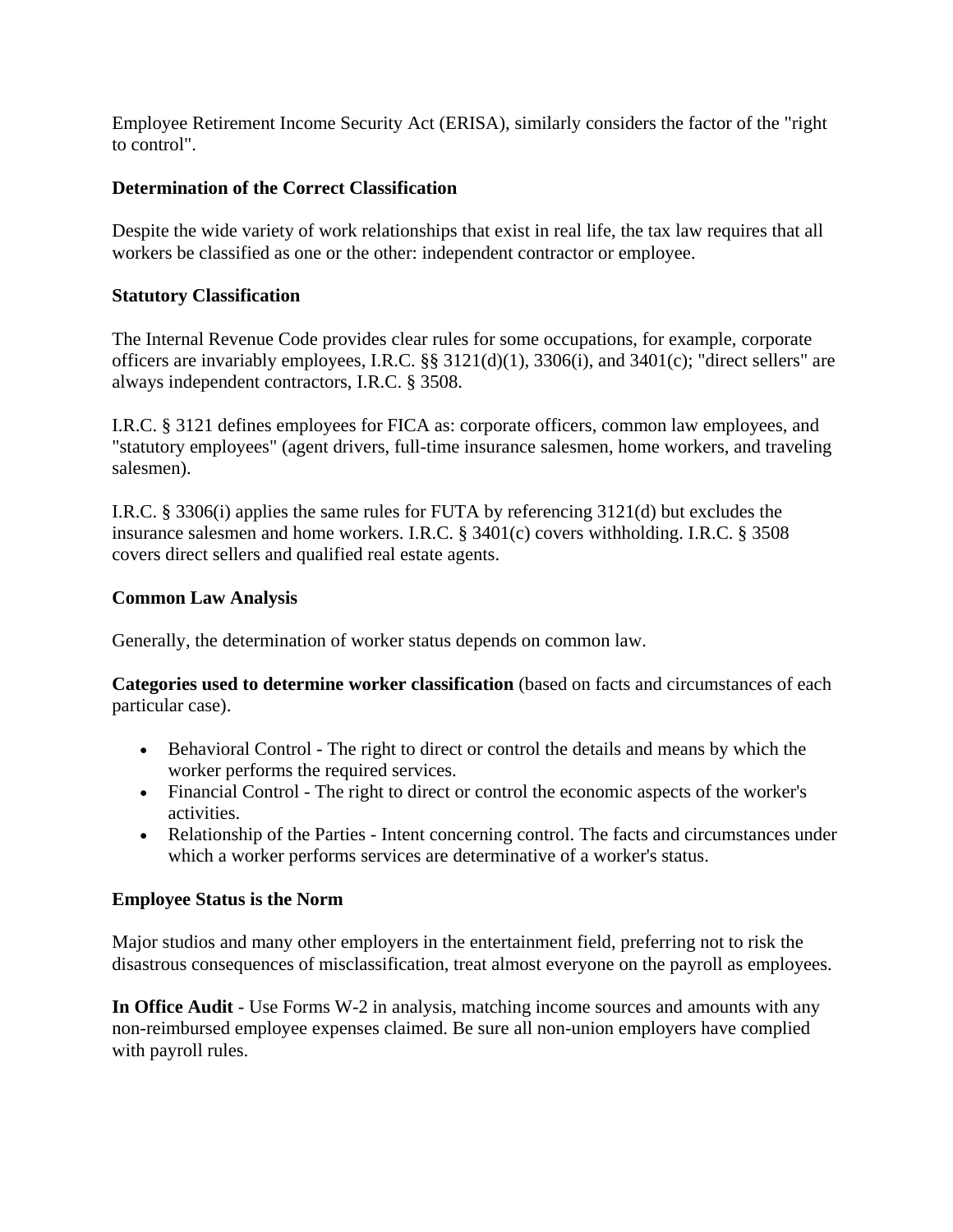- **Where Schedule C Is Not Allowed**  Some performers simply use a Schedule C even though their income was Form W-2; this must be corrected.
- **Mixed Income Sources**  Where the taxpayer has both Form W-2 and Form 1099 income, there should be an allocation between Schedule C and Schedule A on how the expenses are deducted - depending on how they match up with the jobs.
- **"Qualified Performing Artist"**  Certain low-income entertainers are permitted to deduct their expenses "above the line," that is, for purposes of arriving at AGI. I.R.C. §  $62(a)(2)(B)$ .

## **Application of Facts and Law**

Every individual case turns on its own facts. For example:

*Barnaba Photographs Corp. v. United States*, United States District Court for the Southern District of New York, entered June 28, 1949, *aff'd per curiam,* 178 F.2d 402 (2d Cir. 1949); Rev. Rul. 71-144, 1971-1 C.B. 285. Photographers' models who worked through booking agents, had no continuing relationship with any particular photographer, charged hourly rates, typically furnished their own make-up and wardrobe, and "used their own initiative, ability, and experience in interpreting the roles assigned to them," were not employees of the photographers, despite taking directions, etc., from them.

Rev. Rul. 74-332, 1974-2 C.B. 327. Models that performed services under the agency's name, were not permitted to do free-lance modeling, were graduates of the agency's modeling school, and in general functioned only through the agency, were employees of the agency. Rev. Rul. 68- 107, 1968-1 C.B. 427. As circumstances varied, orchestra members could be considered either employees of the nightclub operator, employees of the orchestral leader, or "partners" on a "cooperative" basis.

Rev. Rul. 57-155, 1955-2 C.B. 333. An actor or actress who provided his or her own costume, delivered a few lines from a script, and took technical instructions from the producer was considered an employee; a narrator who took technical instruction from the producer and advice from the client was also an employee. An artist, who took only suggestions, who supplied his or her own materials and performed his or her work at home, etc., was independent.

Rev. Rul. 68-644, 1968-2 C.B. 468. Newspaper correspondents, over whose work hours the newspaper had no control, and who furnished weekly news items to the paper which the paper could accept and pay for or reject, were not employees of the paper.

Rev. Rul. 74-412, 1974-2 C.B. 332. A professional architect, working on a project-by-project basis for an architectural firm, on the firm's premises, furnished with office, desk, secretary, etc., paid according to time and difficulty of assignment, subject to the firm's supervision, was an employee of the firm.

**Personal Service ("Loan Out") Corporations (PSC)**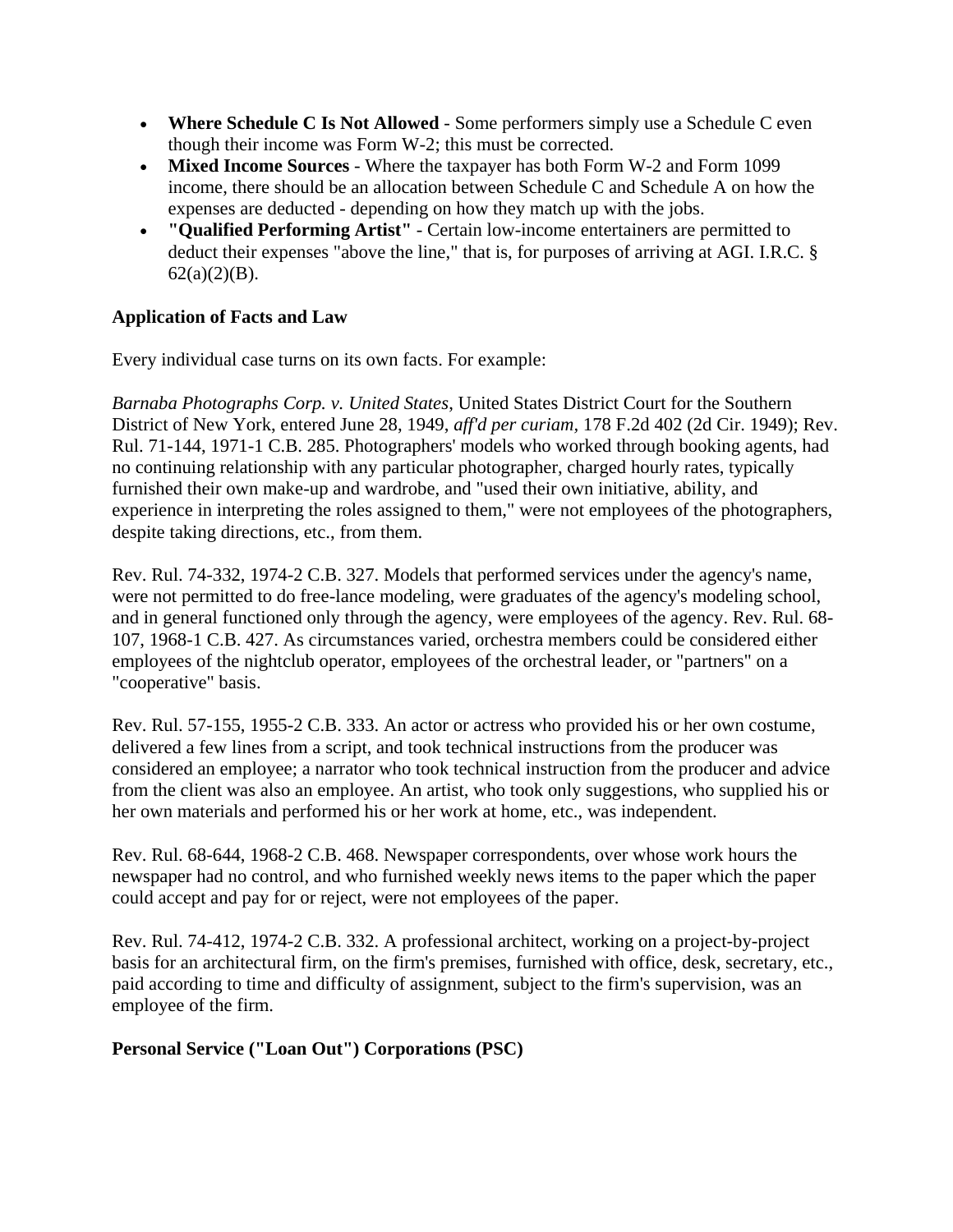Those in the entertainment industry will often form corporations to conduct their business. These corporations are usually solely owned by the person who is providing the services generating the majority of the gross receipts. There are many benefits to forming these corporations including the availability of deductions that are limited to the self-employed taxpayer such as medical insurance, pension deductions, etc. There have been cases among entertainers and others in the industry toward unjustified use of the corporate device to obtain the benefits of deductions and shelters that would otherwise not be available.

## **Background**

There is a large body of case law on this subject, motivated by evolving tax principles over the years. See e.g., *Borge v. Commissioner*, 405 F.2d 673 (2d Cir. 1963) cert denied 395 U.S. 933 (1969); *Keller v. United States*, 77 T.C. 1014 (1981), *aff'd,* 723 F. 2d 58 (10th Cir. 1983); *Foglesong v. United States*, 691 F. 2d 848 (7th Cir. 1982).

## **Current applicable law**

At the present time, some of the controlling law to consider in this area may be found in the following authorities.

I.R.C. § 482 - This statute authorizes the Government to re-allocate gross income in order to clearly reflect income among commonly-controlled taxpayers (See Foglesong).

I.R.C. § 269A - If a PSC was formed principally to avoid or evade tax, and if the corporation performed services for only one other entity, the IRS is authorized to reallocate income to the artist/shareholder.

Rev. Rul. 74-330, 1974-2 C.B. 278, Rev. Rul. 74-331, 1974-2 C.B. 281 - The "lend-a-star" rulings deal with off shore personal service corporations owned by non-U.S. performers.

Common law factors - The employee versus independent contractor factual analysis is appropriate for personal service corporations in order to determine whether the performer was an employee of his or her corporation or of the producer directly.

*Sargent v. Commissioner*, 929 F. 2d 1252 (8th Cir. 1991); *Nonacq*., A.O.D., 1991-022 (October 22, 1991) - The Tax Court held that the hockey teams had paid the players directly and the players' PSCs thus should be ignored, based on assignment of income doctrine and I.R.C. § 482. T *Sargent v. Commissioner,* 93 T.C. 572 (1989). The Eighth Circuit reversed in *Sargent v. Commissioner,* 929 F.2d 1252 (8th Cir. 1991), holding the players were employees of their PSCs. IRS has announced non-acquiescence in the appellate decision; A.O.D. 1991-022. Outside the Eighth Circuit we will follow the Tax Court.

Statutory requirements - The PSC must comply with all withholding, reporting, and payment rules with respect to the wages it pays the performer.

## **Residuals, Royalties, Other Income**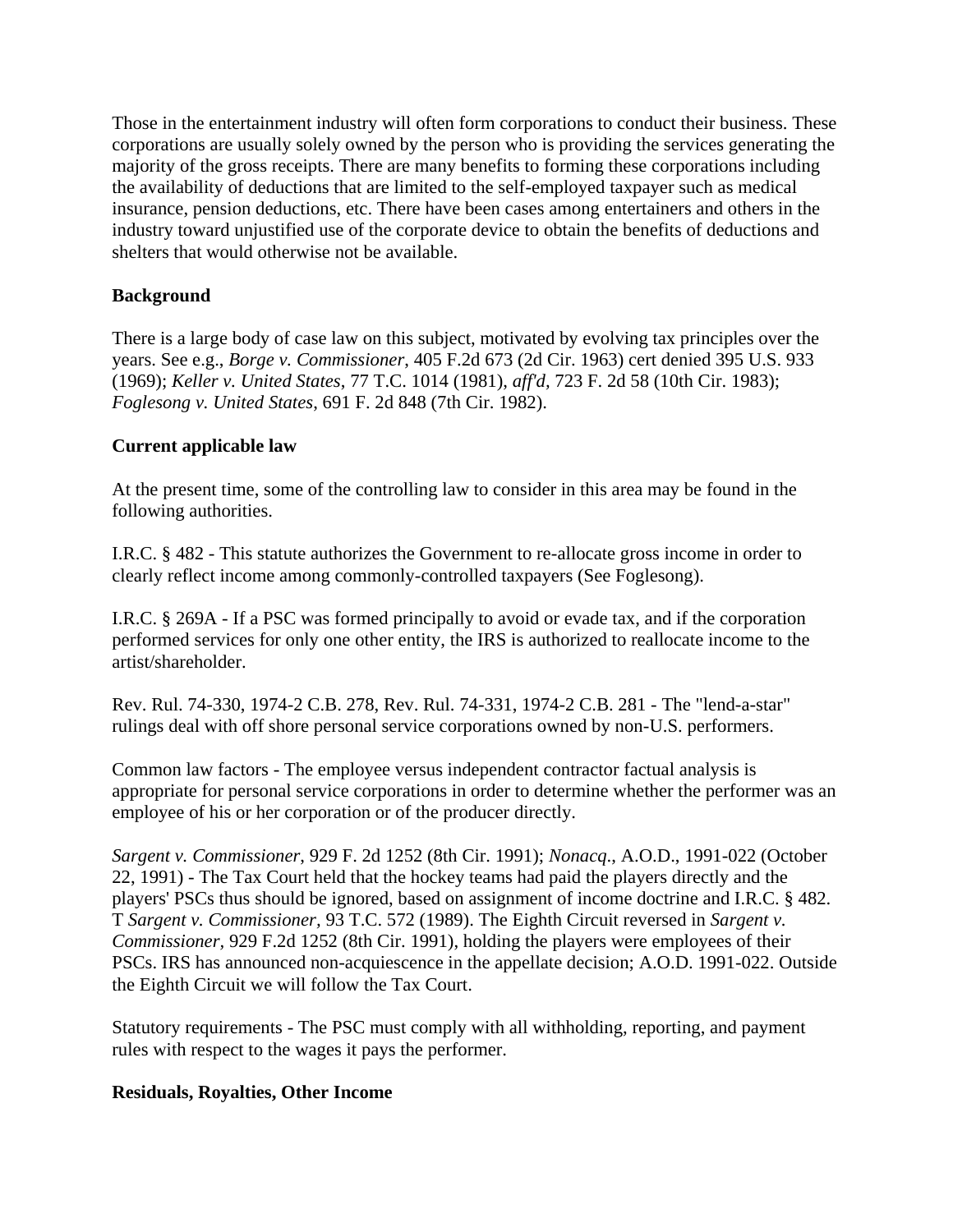Income may be received by entertainers in many different forms.

### **Residuals**

Periodic payments received by actors and actresses and others for reruns of commercials, episodic television, etc.

- Payor may be a film studio, or one of a few payroll services who do that work.
- Agents' 10 percent commission is usually charged only where the amount of the residuals is above union scale.
- Payors typically withhold, file Forms W-2. IRS should therefore have adequate records for cross reference.

#### **Royalties, license fees**

Periodic payments received by copyright owners such as songwriters, recording artists, authors, paid by those who perform, exhibit, run, or otherwise distribute copyrighted works for a prescribed time period or purpose.

Sources of information - "Mechanicals" (royalties on music) are tracked by BMI, ASCAP, and SESAC for the publishing copyright and SoundExchange for the recording copyright.

Other sources of information - Such as motion picture studios, television, book publishers, are publicly available on-line.

#### **Fringe benefits, goods for services**

The frequency and variety of advertising and promotion deals in the entertainment industry create many opportunities to pay employees in something other than cash. These items may not always appear on the recipients' Forms 1040, but they should. I.R.C. § 83 (fair market value of property received for services is includable in gross income).

**Perks** - Performers sometimes receive wardrobe and other perquisites from producers; for example, they might get to keep their costumes after a film, or they might get a case of the sponsor's product after doing a commercial; an established spokesperson for an automobile usually drives a new one each year.

**Merchandise deals** - Compensation in the broadcasting industry is frequently in the form of merchandise, barter, etc.

**Passes** - Employees of TV, movie studios, record companies, etc., may get free passes to concerts, shows, and screenings.

#### **Excessive per diem**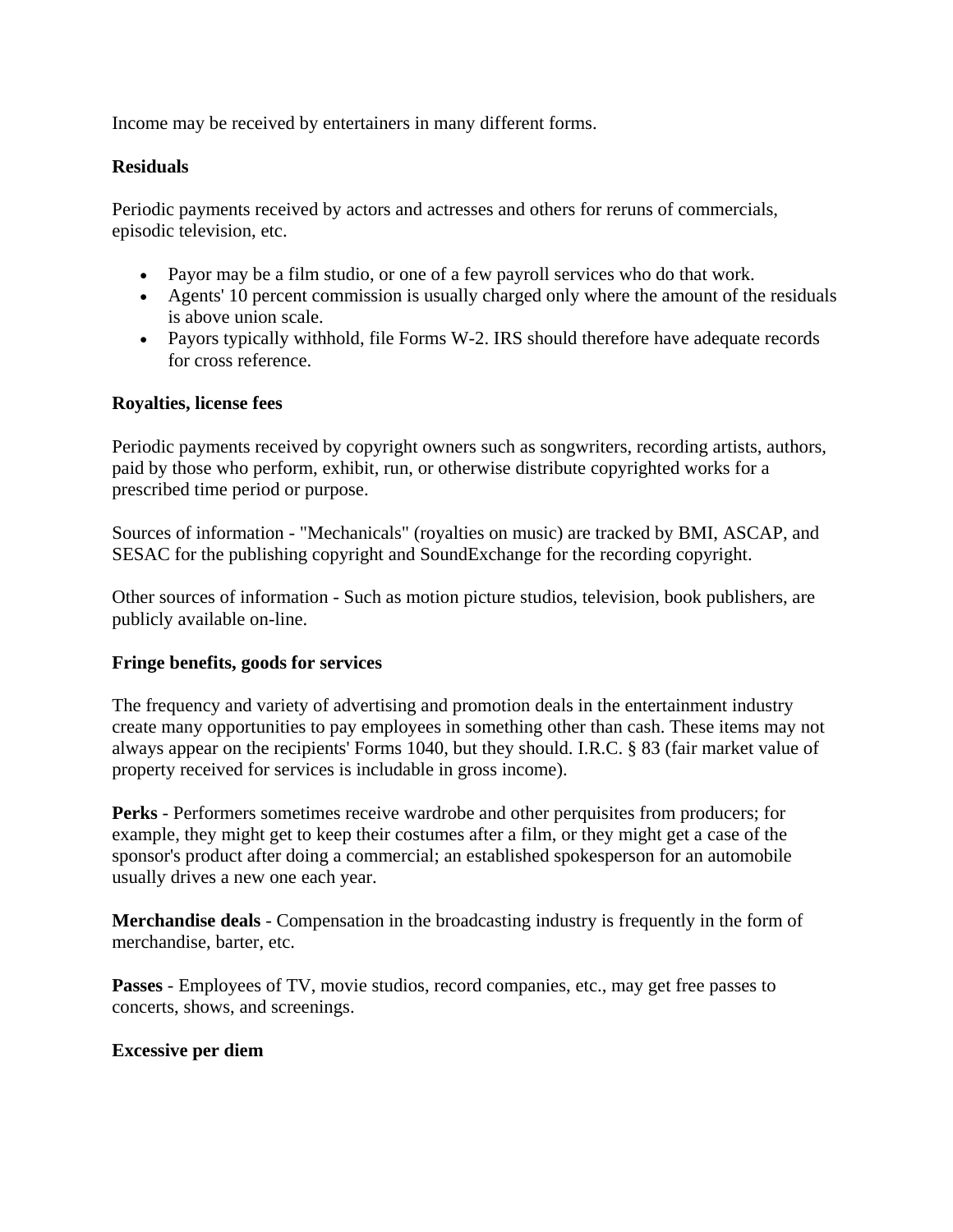If an employer reimburses employee expenses, there must be an "arrangement" requiring the employee to substantiate the expenses and/or return the unsubstantiated portion; I.R.C. § 274(d). Where there is no such arrangement in effect, the unsubstantiated portion will be considered income to the employee. I.R.C.  $\S$  62(c); Treas. Reg.  $\S$  1.62-2(c)(5).

#### **Miscellaneous**

Participations, endorsements, product tie-ins, prizes (for example, tractor-pulling, rodeo), foreign source, etc. are all includible in gross receipts.

#### **Unemployment insurance**

Entertainers are often eligible for unemployment compensation between jobs. These payments are included in gross income. I.R.C. § 85.

#### **Buy-outs, releases**

Creative individuals sometimes have agreements that pay them when their ideas are not used - "pay-or-play" contracts; also, past performances re-used in excepts, clips and "bloopers" may generate new fees, talent releases, etc.

#### **Business Expenses**

This is one of the areas most subject to both abuse and genuine misunderstanding and/or differences of opinion. Even case law can be contradictory.

## **Fact: Most Expenses Are Reimbursed/Reimbursable by the Employer**

It's likely that a union contract requires the producer to pay expenses directly or reimburse workers for all expenses connected with the job.

#### **No deduction without proof**

Actors who claim they had to buy their own costume, pay their own travel, etc., for a production, should be able to show an employment contract or other confirmation of this requirement.

May not be deductible, even with proof - Even if a "costume" was required to be provided by the taxpayer, it is not deductible as wardrobe unless it's unsuitable for general use.

Analyze the year's job history - Compare the taxpayer's notes of jobs worked with expenses claimed; get dates worked, job requirements; question thoroughly to make sure it all makes logical sense. See *Kisicki v. Commissioner*, T.C. Memo. 1987-245 (taxpayer's calendars contained discrepancies, alterations); *Wilson v. Commissioner*, T.C. Memo. 1973-92, reversed on other grounds, 500 F. 2d 645 (2d Cir. 1974). (Taxpayers' expense log didn't correspond to their known activities during the year.)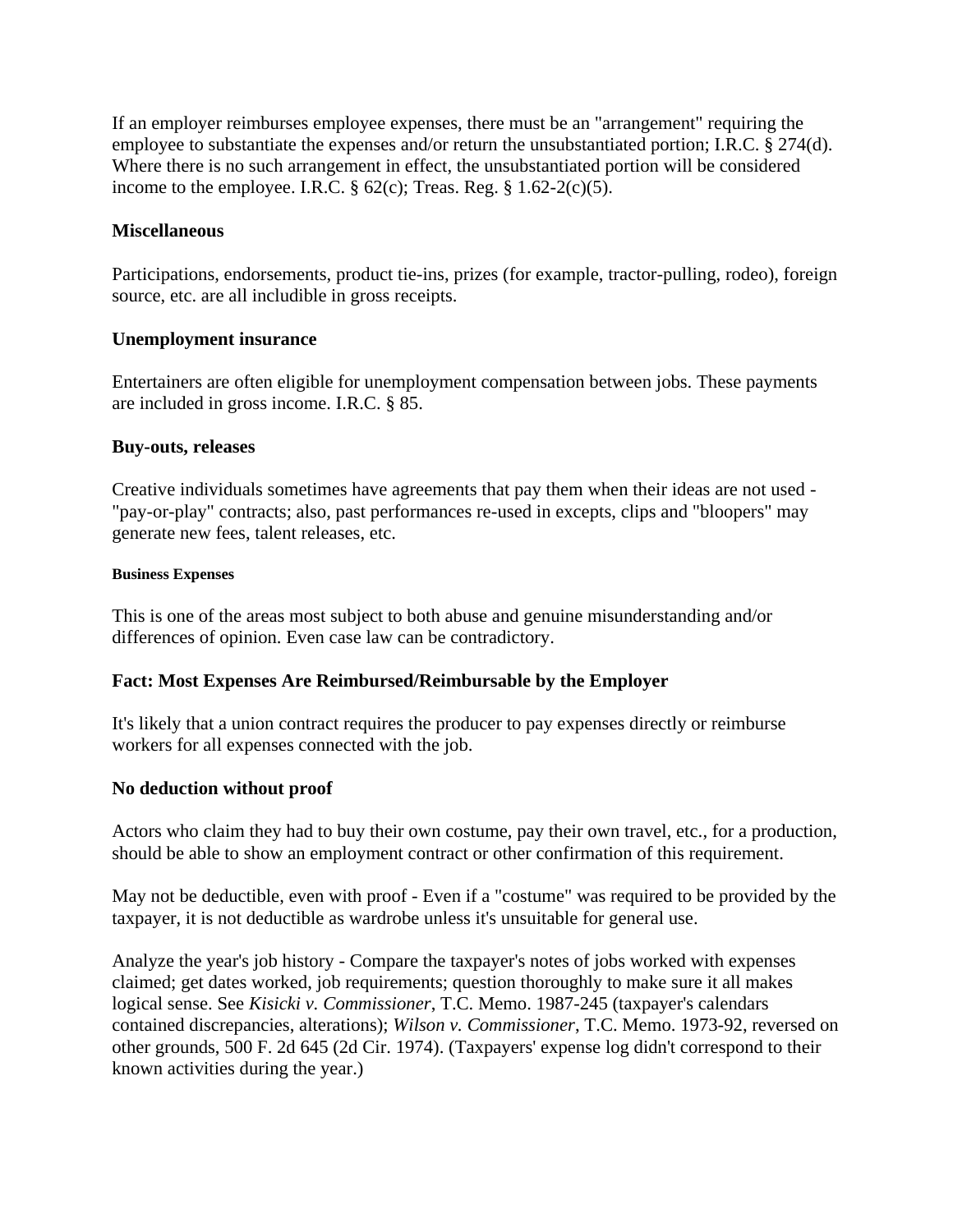Union/non-union - Where taxpayers claim they incurred unusual expenses because they worked on non-union jobs, they must be able to prove it. Insist on seeing contracts; if necessary, contact employers or unions to confirm.

Reimbursement - No deduction is allowed for an expense if the taxpayer could have received reimbursement but did not choose to claim it. *Campbell v. Commissioner*, T.C. Memo. 1987-480.

## **Travel**

There is a deduction allowed for expenses incurred away from home, in pursuit of a trade or business. I.R.C. § 162(a)(2). However, as stated above, a production company typically pays all travel expenses for cast and crew, either to or from a local location or out of town. Consult the union or the guild contract.

## **Deduction controlled by I.R.C. § 274**

Even where a deduction for meals, lodgings, etc., is proper, it is allowed only to the extent the taxpayer presents thorough documentation, which means records (preferably contemporaneous) or other corroboration of his or her statements. Treas. Reg.§ 1.274-5T. Elements to be substantiated:

- Amount of each separate category of expenditure;
- Dates of departure and return;
- $\bullet$  Destination(s);
- Business purpose, including business benefit expected.

Note: A contemporaneous log is not required, but the closer in time to the event the record was created, the more probative value it has; conversely, if a taxpayer has no log or diary, the need for independent corroborative evidence is greater. Treas. Reg.§ 1.274-5T(c).

#### **Away from home**

Taxpayers in the entertainment industry may regularly work in more than one city (for example, Los Angeles and New York City). Several issues may arise as a result.

Tax home - A taxpayer's home is normally the (one) city where his or her job is performed. Rev. Ruls. 60-189, 1960-1 C.B. 60; Rev. Rul. 73-529, 1973-2 C.B. 37. Revenue Ruling 93-86 covers temporary v. indefinite abode. Rev. Rul. 93-86, 1993-40 I.R.B. 4.

Only one tax home - As a rule, a taxpayer can have only one tax home, even when he or she has two widely separated ongoing places of business. Duplicated expenses would therefore be deductible. *Andrews v. Commissioner*, 931 F.2d 132 (1st Cir. 1991).

 Limitations - However, there are limits; for example, frequent, short trips home during the duration of the job would be a personal expense.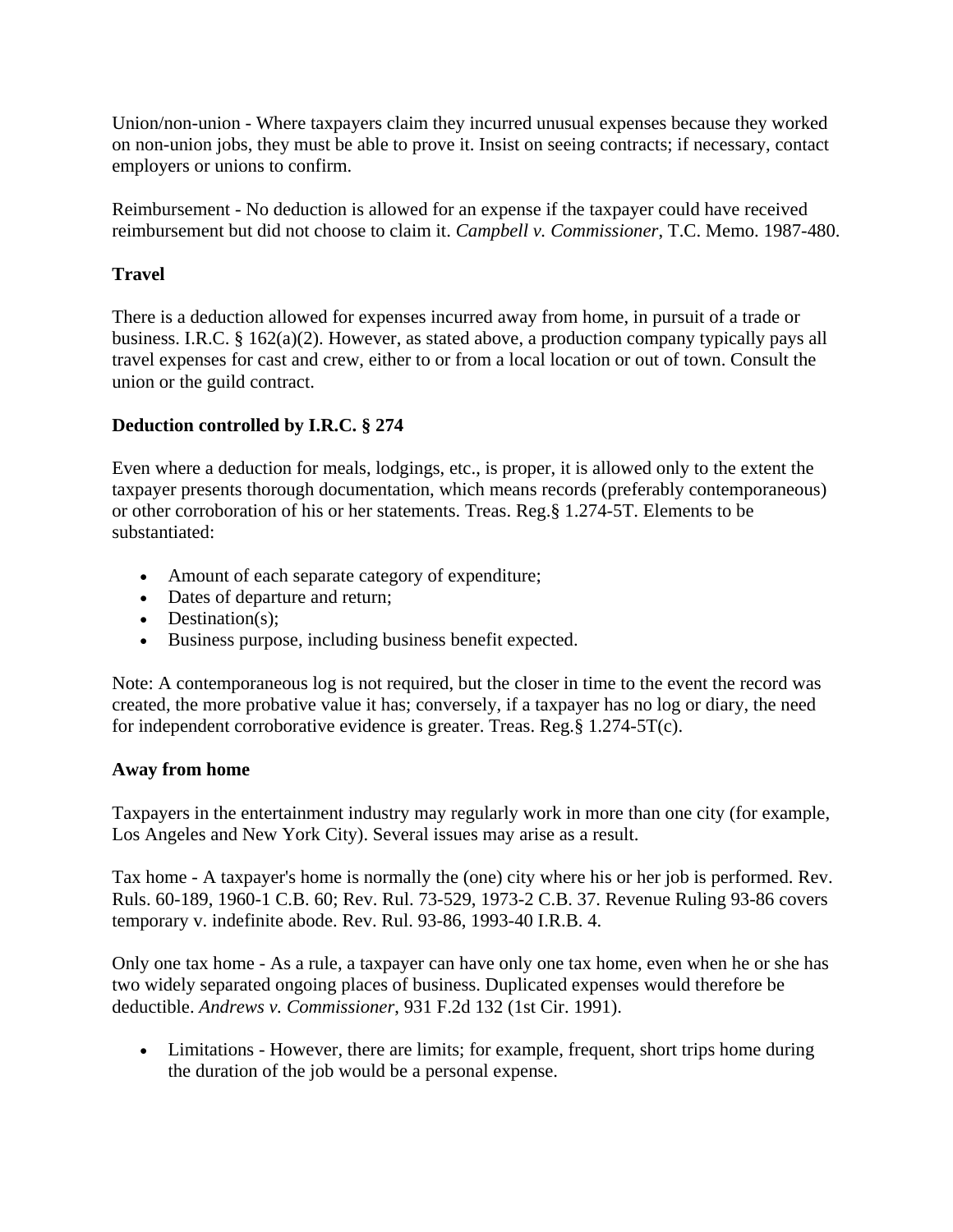• Profit motive - Also, where the transportation costs are greater than the income from the job, it raises doubts about profit motive.

Several jobs during year - If the taxpayer works in two or more locations in one tax year, the determination of which is his or her tax home is based on:

- Total time spent in each city;
- Degree of business activity in each area;
- Relative amount of income per area.

*See Markey v. Commissioner*, 490 F.2d 1249, 1256, (6th Cir. 1974).

No principal place of business - Where taxpayers' work is of such a nature that they have no principal place of business their "regular place of abode" may be deemed to be their tax home, provided:

- The taxpayer performs a portion of his or her work in the same area as the abode, and lives there while doing so; and
- Living expenses in that abode continue while the taxpayer is necessarily away on business; and
- The taxpayer has either:
	- o Not abandoned that abode, or
	- o Has family members living there, or
	- o Uses that abode frequently himself or herself.

See Rev. Rul. 73-529, 1973-2 C.B. 37.

Itinerant; no tax home - If the taxpayer cannot meet at least two of the above three criteria, he or she has no tax home and may not deduct travel expenses. *Rosenspan v. United States*, 438 F.2d 905 (2d Cir. 1971).

Travel may be multi-purpose - Where travel is for both business and pleasure deductibility depends on which was primary. Treas. Reg.§ 1.162-2(b). For dual purpose foreign travel, expenses may be allocated. Treas. Reg. § 1.274-4(f).

## **Local Travel**

Just as in any other line of work, commuting is not a deductible expense, although there are several exceptions to this rule.

General rule: commuting not deductible - The expense of commuting, though absolutely necessary and ordinary to earning a living is not deductible. Treas. Reg. § 1.162-2(e); *Fausner v. Commissioner*, 413 U.S. 838 (1973).

More than one commute per day - Even where the taxpayer goes back and forth from home more than once a day (as an actor might have to do), the expense of the commute does not become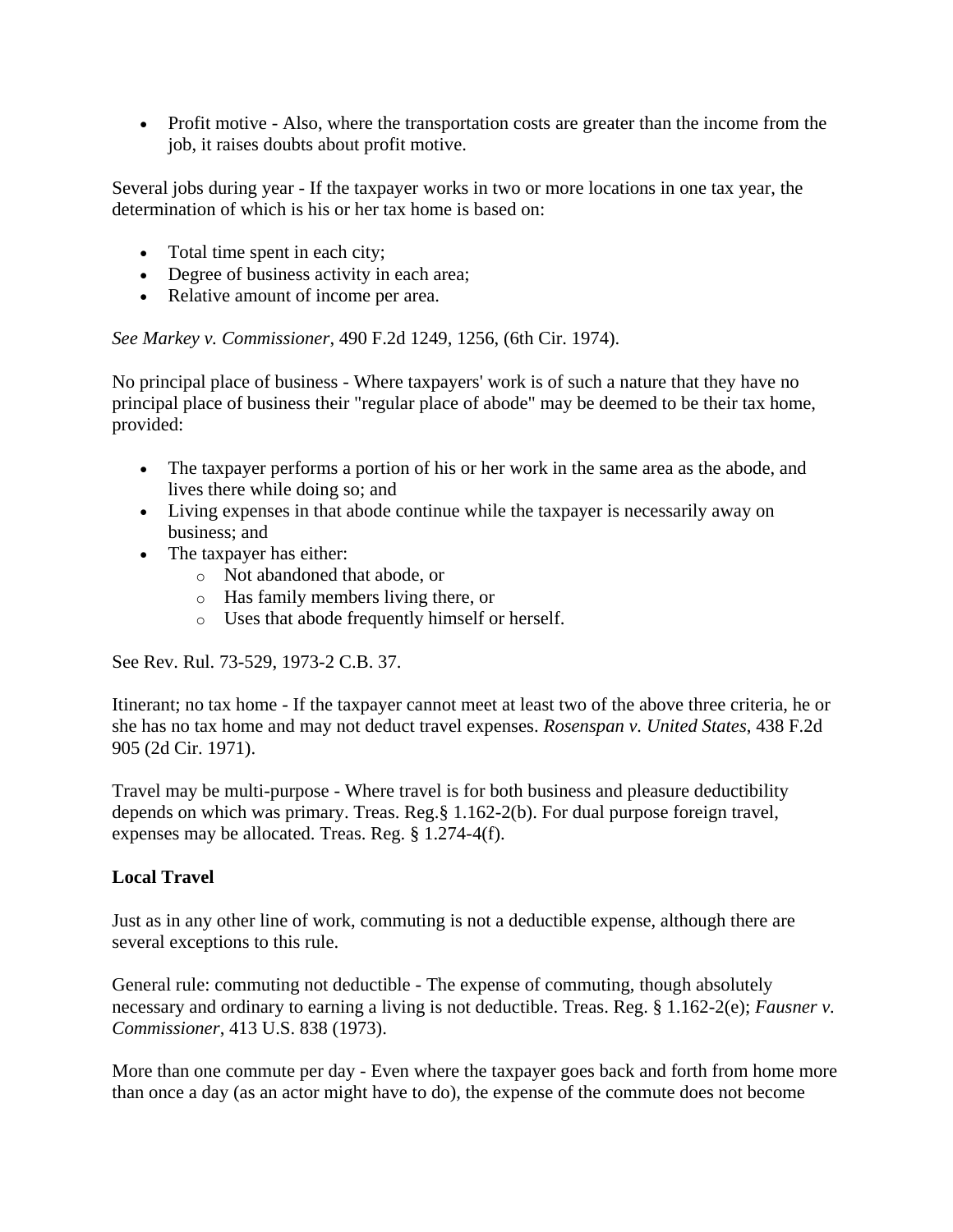deductible. See, e.g., *O'Hare v. Commissioner*, 54 T.C. 874 (1970); *Sheldon v. Commissioner*, 50 T.C. 24 (1968).

Exception: traveling between locations during the work day - Expenditures for traveling between work sites within the work day are deductible. See Rev. Rul. 55-109, 1955-1 C.B. 261.

Exception: home office - Where the taxpayer's home is his or her principal place of business, travel to and from home would no longer be "commuting," and could thus be deductible. See *Curphey v. Commissioner*, 73 T.C. 766, 777-78 (1980).

Exception: commuting outside the metropolitan area  $-A$  free-lance worker who normally works within the metropolitan area may deduct the commuting expenses of going outside that area for a temporary job. Rev. Rul. 190, 1953-2 C.B. 303. See *Harris v. Commissioner*, T.C. Memo. 1980- 56, aff'd and remanded in an unpublished opinion 697 F.2d 898, 9th Cir. 1982.

Where taxpayer had a choice - Producers often provide a bus for cast and crew to nearby locations, but some may prefer to drive themselves. Where an employer has made a benefit available to the taxpayer but the taxpayer prefers to use his or her own, there is no deduction. *Kessler v. Commissioner*, T.C. Memo. 1985-254 (FBI agent could not deduct cost of ammunition for required target practice, where his employer had offered ammunition for that purpose).

#### **Wardrobe, Make-Up, Etc.**

In most kinds of productions, a performer's costumes, wigs, make-up, and other needs are supplied and paid for by the employer. (One possible exception might be TV announcers or news reporters who wear their own wardrobe.)

#### **Substantiation**

If a taxpayer has deducted wardrobe, make-up, or any such personal items used during performance, he or she should be able to prove the item was actually required (that is, a copy of the employment contract), and that the amount was actually spent (sales receipt).

#### **Business versus personal**

The rule is that personal expenses are not deductible, even when they are required as a condition of employment. I.R.C. § 262.

Clothing; other personal items - Clothes are ordinarily a personal expense. *Kennedy v. Commissioner*, T.C. Memo. 1970-58, *aff'd*, 451 F. 2d 1023 (7th Cir. 1971). Haircuts and other grooming expenses are also personal, and thus not deductible as a business expense, even if required by an employer. *Drake v. Commissioner*, 52 T.C. 842, 844, (1969) (Haircuts are not deductible, though required by job.) *Hynes v. Commissioner*, 74 T.C. 1266, 1291-1292 (1980) (Grooming is an inherently personal expense and the cost is not deductible).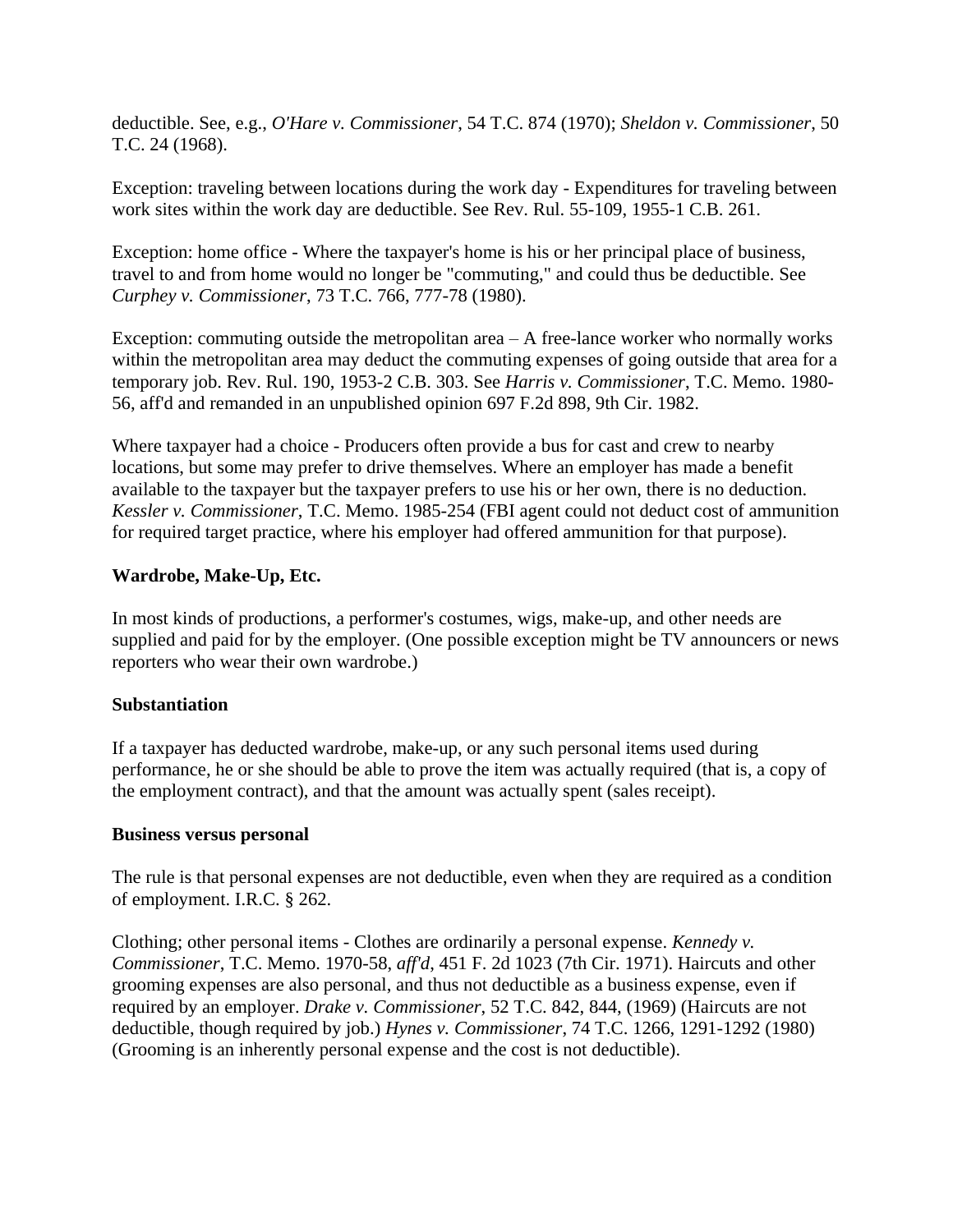Taxpayer must prove his or her primary motive – Taxpayers may not simply allege their motives in making a questionable expenditure were business and not personal, they must prove it by a showing of objective circumstances. *Wrightsman v. United States*, 428 F.2d 1316 (Cl. Ct. 1970) (an art "investor" could not prove his primary motive was not personal enjoyment of art).

## **Gratuities, Gifts, Etc**.

These items are no more (or less) deductible by taxpayers in the entertainment industry than anyone else. The \$25 limit on business gifts must be observed. .I.R.C § 274(b).

## **Education, Coaching, Special Training**

If the taxpayer can establish that he or she needed special training for a particular job, it may be deductible. For example, a C&W singer got a role in a commercial and needed to learn to ride a horse. (Although it would be more likely for the producer to pay for special coaching.) If this issue comes up, get specific details. The courts tend to consider if there is also a personal reason for the lesson. The courts take into consideration as to how much they will advance the taxpayer's business. For example, flight lessons are a common one, and were disallowed for a CPA with a love of flying in *Katz v. Commissioner*, T.C. Memo. 1968-16, but were allowed for a news photographer in *Aaronson v. Commissioner*, T.C. Memo. 1970-178. Examiners should address if the lessons qualified the taxpayer for new field, which would not be deductible. Treas. Reg. § 1.162-5(b) and (c). *See, e.g., Roussel v. Commissioner,* T.C. Memo. 1979-125. For example if the singer was starting a side business doing something with horses, the lessons would not necessarily be for her singing business.

## **Agents' and Managers' Fees**

Agents typically take 10 percent of gross receipts. Managers may take more; ask to see contract, if available. (Further discussion below.)

## **Searching for Work**

As stated earlier, those who work in the entertainment industry spend a lot of time looking for their next job.

#### **Promotional Materials, Resumes, Photographs, Etc.**

Actors and other entertainers need to advertise by means of ads, flyers, and other printed materials distributed to potential employers.

## **I.R.C. § 162 Deduction Is Probably Okay**

It is usually clear that these items fall within I.R.C. § 162 definition of "ordinary and necessary." E.g., *Kisicki v. Commissioner*, T.C. Memo. 1987-245 (actor could deduct cost of photography, printing, demo tapes.)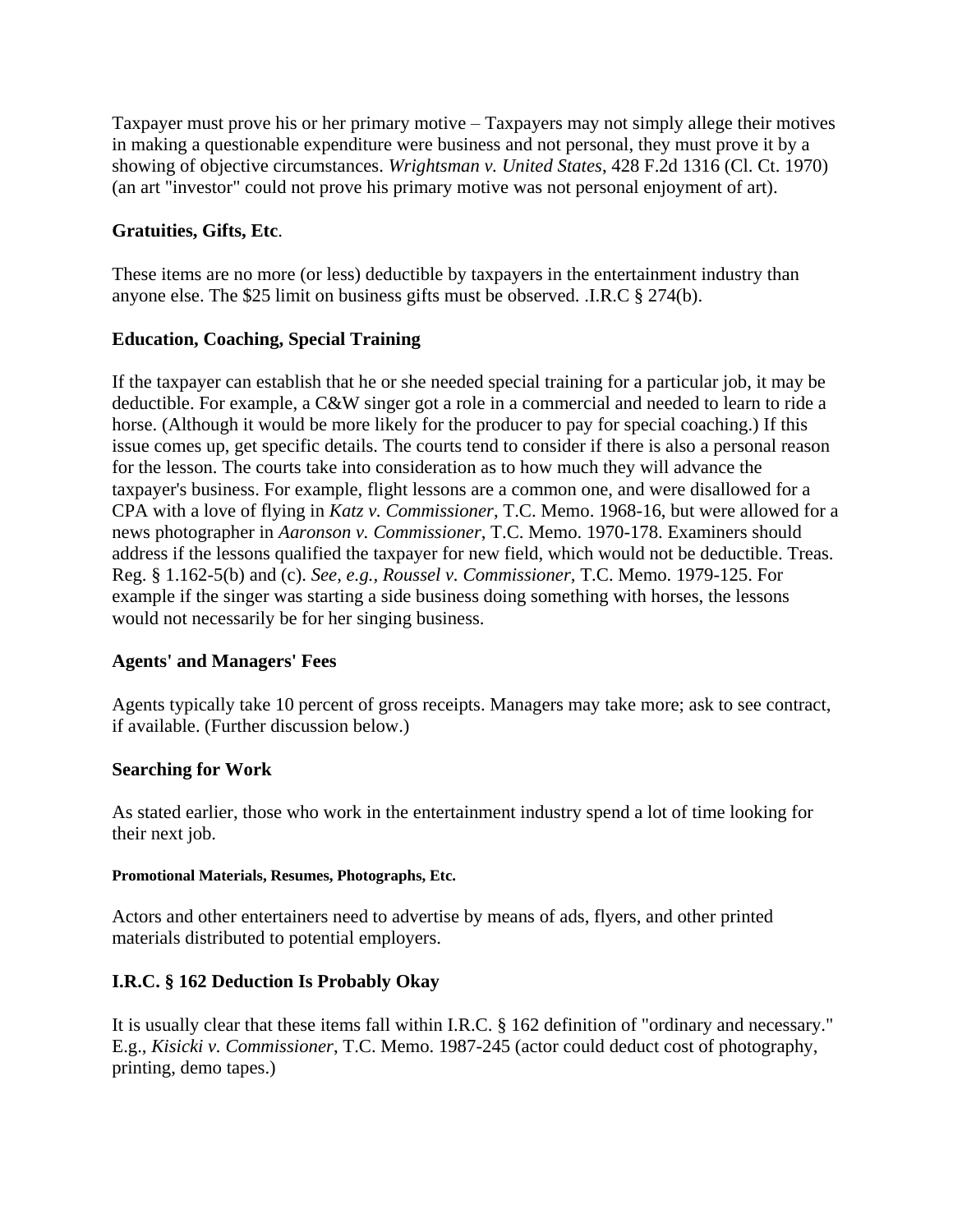#### **Get Substantiation**

However, be sure to see bill, invoice from printer, statement from photographer, canceled checks, etc. Match dates, item, amounts, postage costs, etc. (to eliminate duplication and tendency to toss in personal expenditures).

#### **Auditions, Screen Tests**

A large part of a performer's job-hunting expenses are deductible, but review the documents for any personal expenses deducted.

#### **Travel Between Auditions Is Deductible**

In other lines of work, the cost of traveling between job sites during the work day is deductible; thus so is the cost of traveling between auditions.

#### I.R.C. § 274(d) Limits

There is no I.R.C. § 162 travel deduction allowed unless the taxpayer provides substantiation.

#### **Substantiation**

Get details, as shown in the taxpayer's own "adequate records," or by "sufficient evidence" to corroborate the taxpayer's statement, for example, parking lot receipts, travel log, etc.

## **Travel**

It is rare that an entertainer will have to travel out of town for a mere audition. (An out-of-town producer who is casting a role will come to town or send a casting director to conduct a series of auditions; if they want to interview that actor specifically, they'll pay his or her travel expenses.) An actor who claimed this unusual expense should have substantiation.

#### **Telephone**

Telephone is probably a valid expense, at least in part; also an answering machine, answering service, cell phone, beeper, call forwarding, etc. But insist on substantiation; allocate where appropriate (using month sampling). *Int'l Artists, Ltd. v. Commissioner*, 55 T.C. 94, 105 (1970).

#### **Unique Expenditures**

Once in a while, an actor or actress will have to incur an unusual cost, just for one particular audition; for example, a lesson from a dialect coach to help him or her prepare to try out for a certain part, some kind of special hairpiece (or hair cut or color) or make-up for a screen test, not otherwise of any use to the taxpayer. Request confirmation, details, and substantiation.

#### **Entertainment, Gifts, etc., Claimed in Connection with Looking for Work**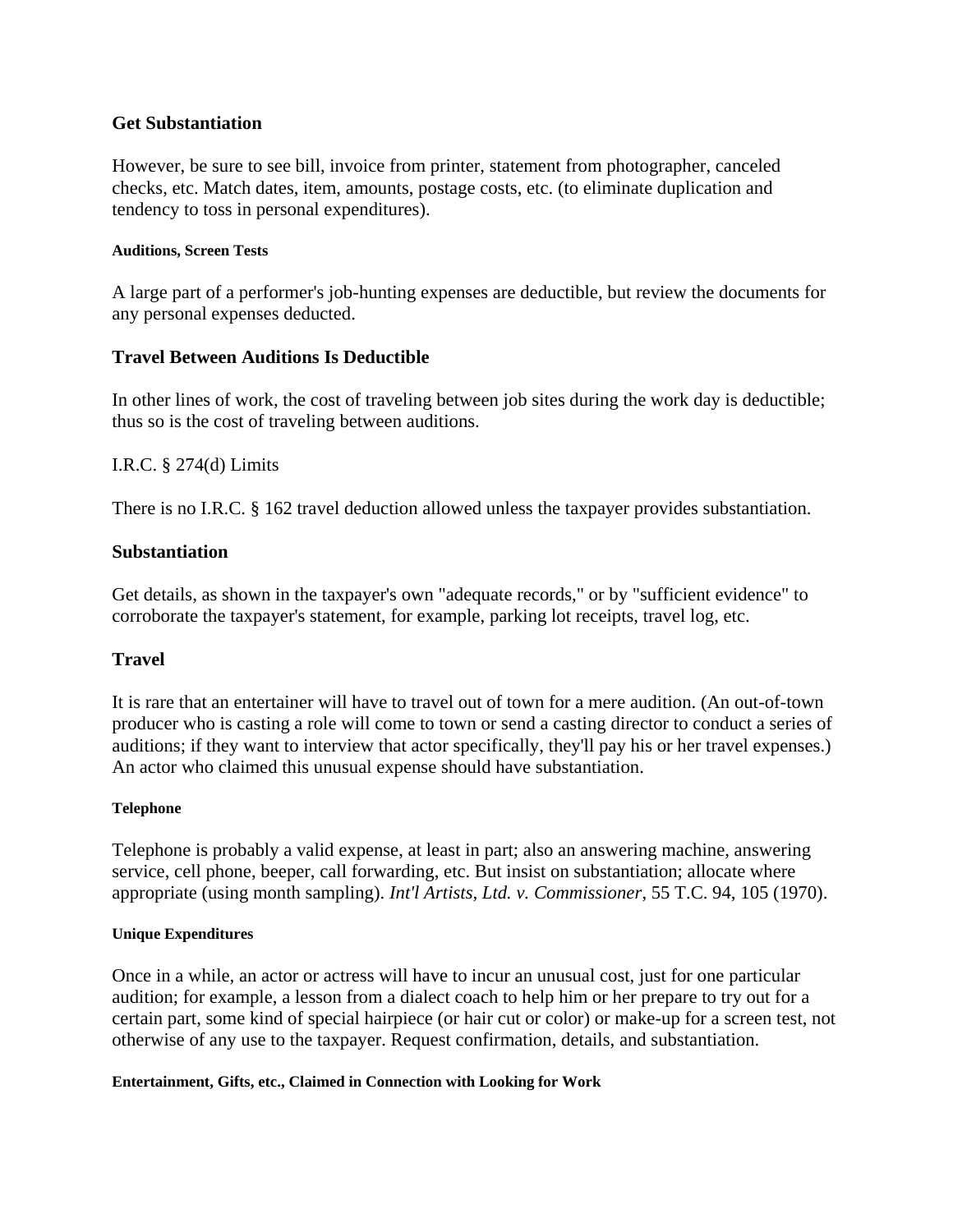Actors or actresses rarely get jobs on the basis of gifts they've given to casting directors. (If actors or actresses insist this practice is going on, audit of the casting directors' returns should be initiated.)

- Request documentation in complete compliance with I.R.C.  $\S 274(d)$ , and then analyze the correlation between the gift, the recipient, and the expected benefit to be derived.
- Observe the \$25 limit on business gifts, and the 50 percent limit on meal deductions. (See further discussion below.)

#### **Union and Guild Dues**

Dues are almost certainly a legitimate deduction, assuming there is adequate substantiation. Union and guild rules, standard contracts, phone numbers, etc., are available on the internet; do not hesitate to use them to double check taxpayer's statements. Below are some of the links that specify the dues. Be aware that they can vary because a percentage is often involved. Refer to the following websites for more information:

- Screen Actors Guild–American Federation of Television and Radio Artists [\(SAG-](http://www.sagaftra.org/content/paying-dues)[AFTRA\)](http://www.sagaftra.org/content/paying-dues)
- Writers Guild of America, West [\(WGAW\)](http://www.wga.org/)
- American Federation of Musicians  $(AFM)$ , search the page for the local union

## **Maintaining Skills, Image, Position, Etc.**

According to Hollywood myth, it's even harder to stay on top than to get there in the first place. Thus established performers may be entitled to certain deductions for this purpose.

#### **Public Relations, Promotion, Publicity**

The line between business and personal motives regarding these expenditures is frequently unclear; insist on specificity.

#### **Publicity Manager, PR Firm, etc.**

Often valid, assuming there is good documentation. Review statements received from service provider; inquire about value of services performed; ask to examples (newspaper clippings, press coverage, magazine articles) of what the expenditure bought and the results obtained therefrom (for example, a job); otherwise, publicity just to maintain a public image is a personal choice and is not deductible.

## **Deduction Controlled by I.R.C. § 274(d)**

Even when a deduction for promotion, gifts, entertainment, etc. is proper, it is allowed only to the extent the taxpayer presents thorough documentation; this means records (preferably kept at or near time of expenditure) or other corroboration of his or her statements. See Treas. Reg. § 1.274-5T(b). The taxpayer must show: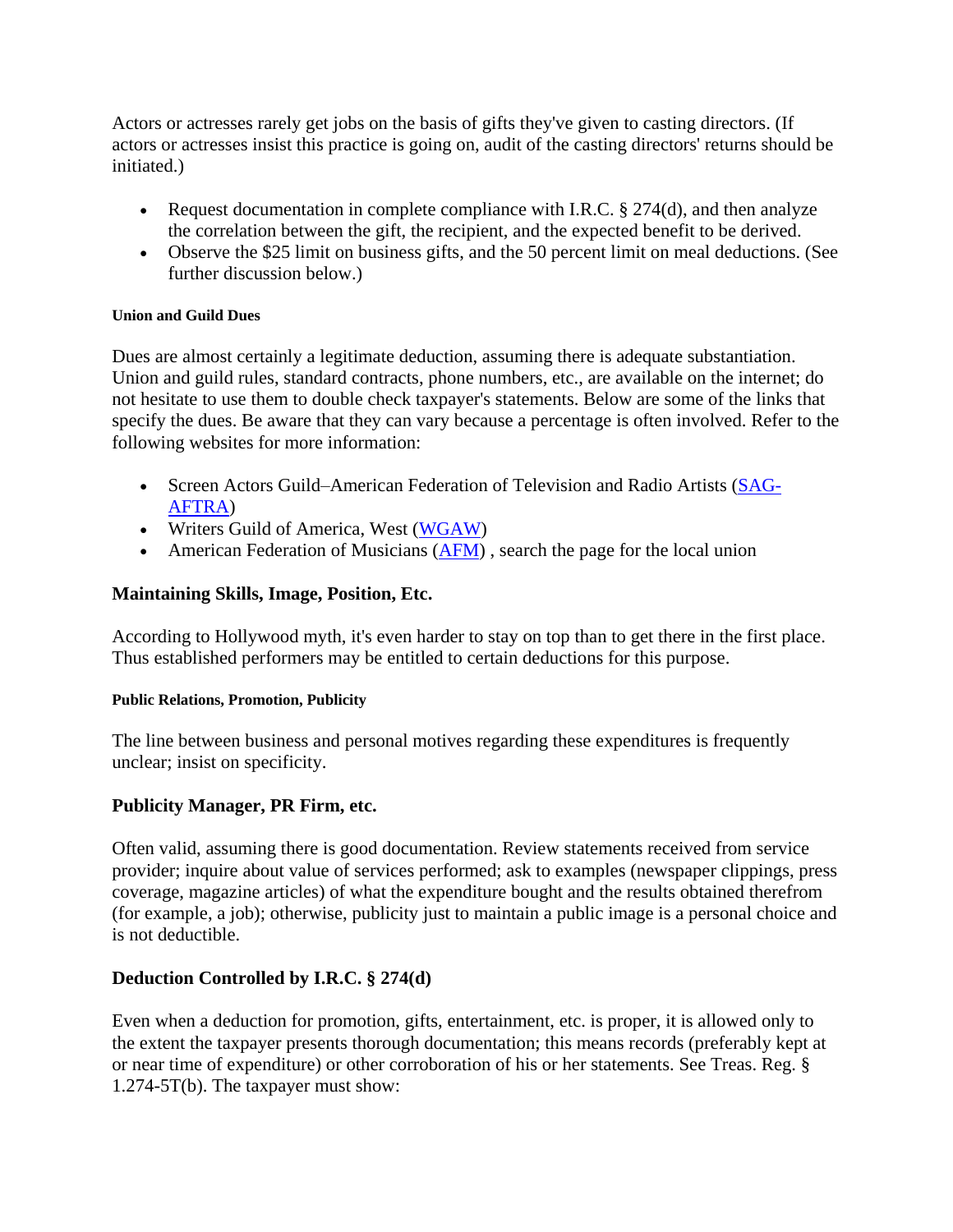- Amount of each expenditure.
- Time and place of the entertainment, or date and description of the gift.
- Business purpose, including benefit expected.
- Identity of recipient of the entertainment or gift, and business relationship between recipient and taxpayer.

Note: Specificity is required. *Dowell v. United States*,522 F. 2d 708 (5th Cir. 1975); *Smith v. Commissioner*, 80 T.C. 1165,1172 (1983).

#### **Compensation Paid to Managers and Others**

Successful entertainers frequently have an entourage; some of these individuals perform "ordinary and necessary" functions, but others may just be hangers-on, family members, etc.

#### **Agent, Personal Manager, Other Professionals**

Big stars often need business managers, accountants, lawyers, secretaries, and more. Analyze documentation for personal deductions.

**Request Details** - Ask for a description of services performed; get copies of contracts, detailed statements from lawyers, etc., proof of employment taxes and wages paid out, etc.

**Analyze Services** – I.R.C. § 162(a): Were the services performed by these individuals ordinary and necessary to the taxpayer's trade/business? Was the cost reasonable? Be alert for:

- Whether the service-provider was perhaps a friend or relative? ("Comensation" may have been a disguised gift.)
- Whether any part of the services was of a personal nature? (Business managers often look after the personal finances of their clients as well, pay household bills, etc.)

**Legal Expenses, Settlements** - Deductibility of legal services and costs depends on the origin of the claim or conflict. See, e.g., *Harden v. Commissioner*, T.C. Memo. 1991-454 (football player's payments of hush money to ex-girlfriend, to keep her from filing criminal charges was not a business deduction just because he knew his team would have traded or released him if she had filed the complaint).

#### **Coach, Personal Trainer, Guru**

The general rule is that personal expenses are just not deductible. I.R.C. § 262. A personal, living or family expense is not deductible unless specified by the Code. Treas. Reg. § 1.262-1.

## **I.R.C. § 262 Take Precedence over I.R.C. § 162**

I.R.C. § 262 takes precedence over I.R.C. § 162 and thus carves out exceptions to what might otherwise be deductible expenses under I.R.C. § 162. *Sharon v. Commissioner*, 66 T.C. 515, 522-23 (1976), *aff'd per curiam* 509 F.2d (9th Cir. 1978), *citing Commissioner v. Idaho Power*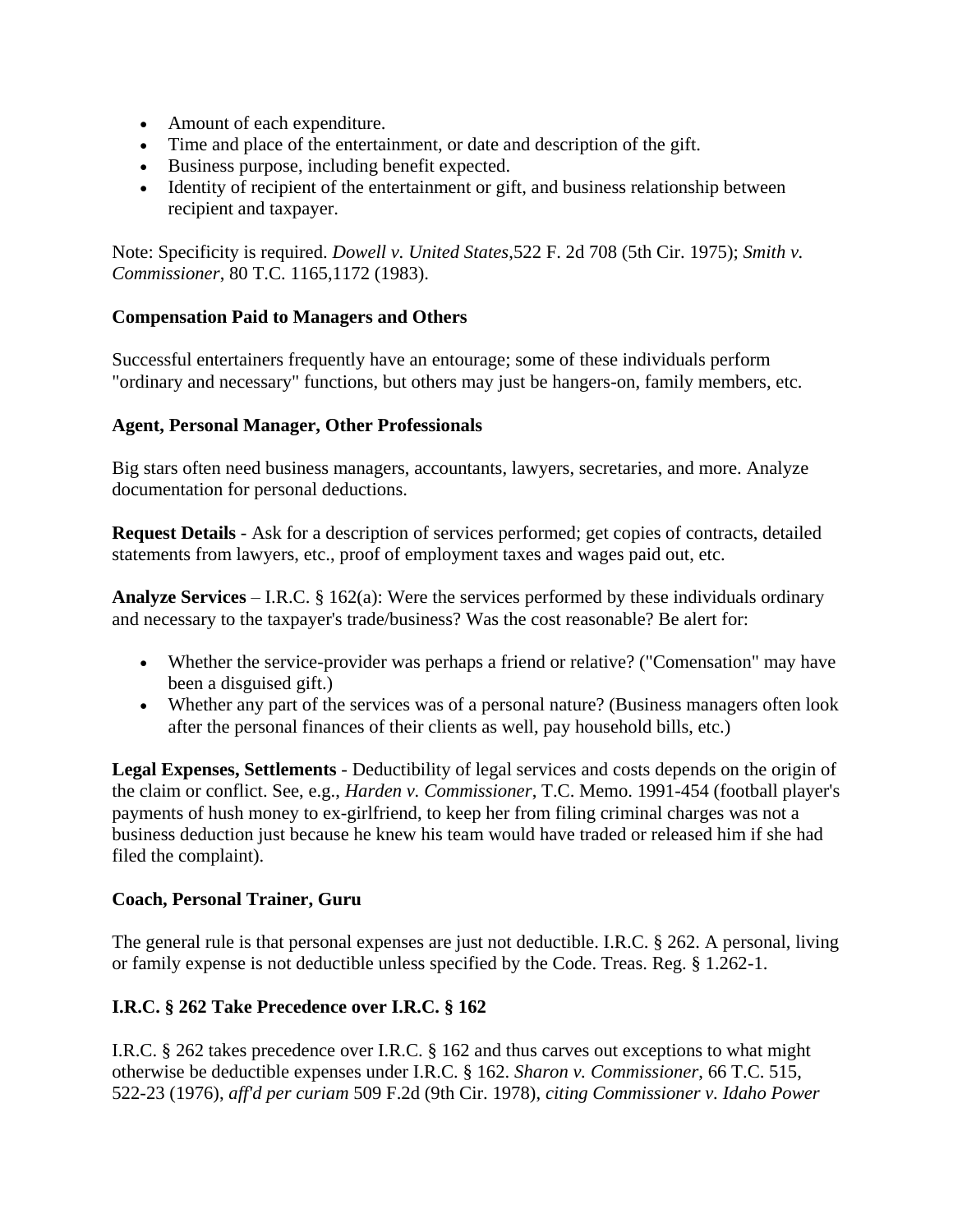*Co*., 418 U.S. 1, 17 (1974). I.R.C. § 262; *Bodzin v. Commissioner*, 60 T.C. 820 (1973), *rev'd* 509 F.2d 679 (4th Cir. 1975), *cert denied* 423 U.S. 825 (1975). This means the taxpayer has the burden to prove that the expenditure was not personal.

## **Taxpayers Have the Burden of Proof.**

In *Welch v. Helvering*, 290 U.S. 111, 115 (U.S. 1933) the burden of proof is on the taxpayer. The statement is that "his [commissioner] ruling has the support of a presumption of correctness, and the petitioner has the burden of proving it to be wrong." Many cases start by establishing that, citing Welch, and then proceed to determine if the taxpayer has done that. This concept is also in Rules of Practice and Procedure of the United States Tax Court, Rule 142(a).

## **Taxpayers Rarely Can Carry Their Burden**

*Amend v. Commissioner*, 55 T.C. 320, 325-26 (1970), aff'd, 454 F. 2d 399 (7th Cir. 1971) (some expenses - in that case a Christian Science counselor on staff - are so "inherently personal" they simply cannot qualify for I.R.C. § 162 treatment irrespective of the role they play in the taxpayer's trade or business); *Sieber v. Commissioner*, T.C. Memo. 1979-15 (taxpayer, who was in the construction business, played polo in order to meet potential clients; costs not deductible, since he could not prove the activity was primarily business and not social, nor could he show proximate connection between polo and his business). *Hamper v. Commissione*r, T.C. Summary Opinion 2011-17 disallowed clothing, hair, makeup, gym membership, etc. for a news anchor on the premise that they are inherently personal.

## **Bodyguards, Security Services**

Physical security is also too personal an item to be deducted, unless there is a clear businessrelated purpose to the service, for example, to control fans, paparazzi during a star's personal appearance (but for such occasions, the producer of the event would probably bear those costs, since the security of all would be the producer's responsibility).

## **Bodyguard**

See *Holmes v. Commissioner*, T.C. Memo. 1983-442 (no deduction for bodyguard expenses for protection of diplomat's household while posted in Quito, Ecuador). Generally, bodyguard services are personal; however, there could be circumstances that would allow this deduction on occasional bases. For example, attendance at award ceremonies when nominated or performing at a concert (for which the producer does not provide security) may result in allowable deductions.

## **Home Security**

Ordinary and necessary expenses paid or incurred in connection with the management, conservation, or maintenance of property held for use as a residence by the taxpayer are not deductible. Treas. Reg. § 1.212-1(h). *See Contini v. Commissioner*, 76 T.C. 447, 453 (1981)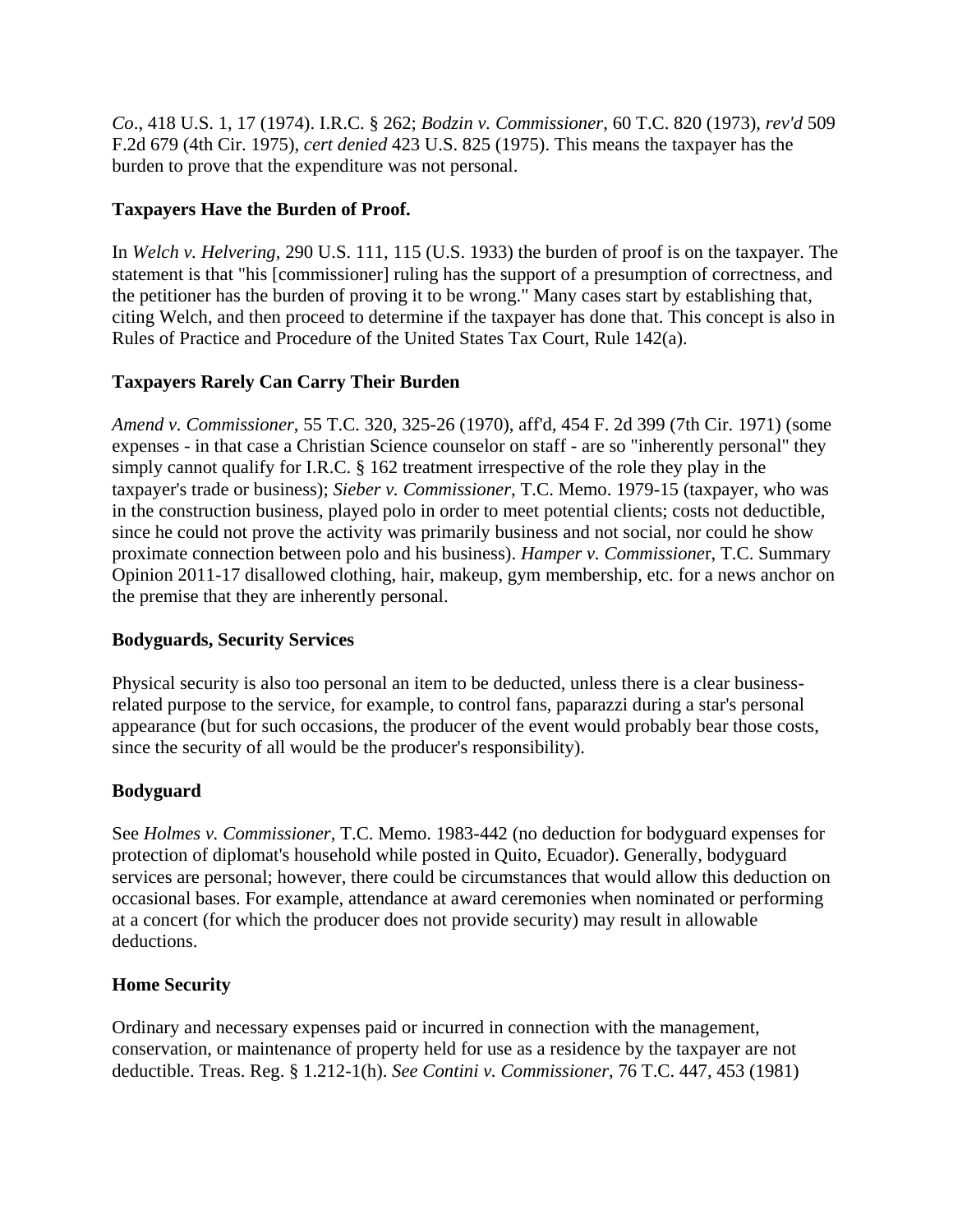(expenses disallowed because taxpayers could not prove home was held for investment purposes).

## **Specific Items May Be Business-related**

In *Holmes v. Commissioner,* T.C. Memo. 1983-442, a business deduction may be proper for certain security items installed in the home for business reasons, such as a fire-proof safe in which to keep office documents. But see *Semp v. Commissioner*, T.C. Memo. 1981-706 (handguns were clearly an "extraordinary" expense, in spite of taxpayer's contentions that as an insurance salesman he was obliged to travel in dangerous neighborhoods).

#### **Keeping Up Skills, Status, Image, etc.**

Entertainers may believe that, because they have to make certain expenditures in order to "stay on top," these items should be deductible as business expenses; nevertheless, most of these items typically overlap too much with personal expenses to constitute valid business deductions.

## **TV, Movies, Theatre, Cable TV Expenses**

I.R.C. § 274 places strict limits on deductions for items "generally considered to constitute amusement, entertainment, or recreation." Such items are thus deductible only where there is a clear tie to particular work.

## **Everyday Items**

Generally, there is no deduction for the things everybody buys, such as concert tickets or cable fees. In *Noland v. Commissioner*, 269 F.2d 108 (4th Cir. 1959), the Court held that a businessman could deduct the Wall St. Journal, but not Time Magazine; by that standard, an actor can deduct the Hollywood Reporter but not TV Guide.

## **Specific Occasions**

I.R.C. § 274 requires a "direct relation" to active conduct of taxpayers' trade or business: *Walliser v. Commissioner*, 72 T.C. 433, 441-42 (1979). The taxpayer must supply names, dates, etc., I.R.C. § 274(d).

## **Limits**

Even where a deduction for a particular event is allowed, such as theatre ticket to a certain play in order to research an upcoming film role, only one ticket would be deductible; taking a guest would be a purely personal cost.

## **Screenings**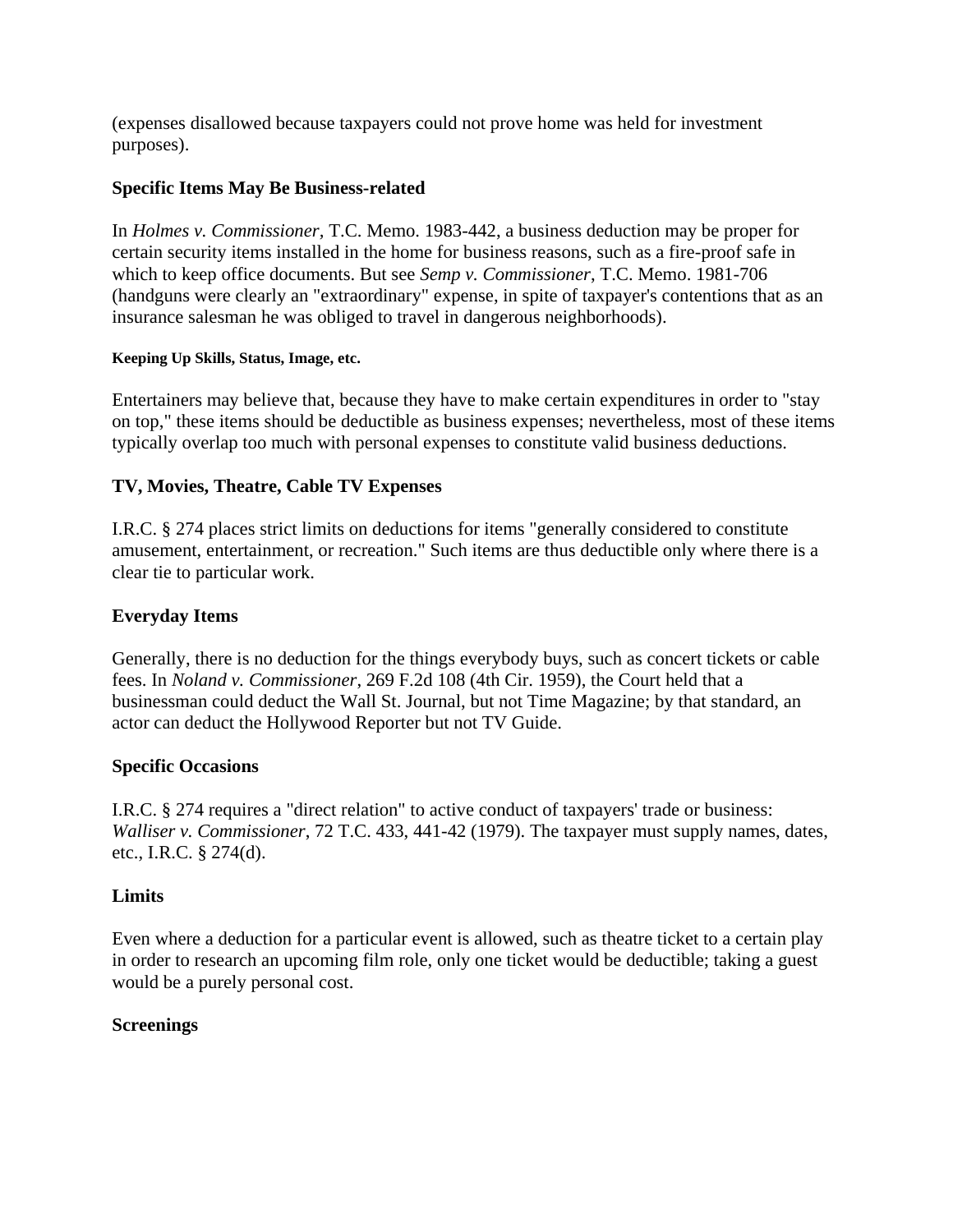Writers Guild, Directors Guild, and various professional groups offer regular screenings of new releases to members; thus membership fees paid by the taxpayer may already cover at least some of these "necessary" expenses.

## **Ongoing Training to Keep Up Skills**

This may be an ordinary and necessary business expense, similar to CPE for lawyers and accountants. *Elliot v. United States*, 250 F. Supp. 322 (DCNY, 1966) (Concert harpist could deduct cost of lessons to maintain proficiency.)

## **Who Is Eligible**

The taxpayer must already be employed or self-employed in a trade, business, or profession. See Treas. § Reg. 1.162-5(b).

## **What is Eligible**

Education expenditures are deductible as ordinary and necessary business expenses (even though the education may lead to a degree) if falls under one of two categories:

Maintains or improves skills required by the individual in his employment or other trade or business. Treas. Reg. § 1.162-5(a)(1). The taxpayer must demonstrate a connection between the course of the study and his particular job skills. *Takahashi v. Commissioner,* 87 TC 126-130-31 (1986), OR

Meets the express requirements of the individual's employer. Treas. Reg. § 1.162-5(a)(2).

AND, Meets the Two-Prong Test - There is a double hurdle regarding the type of education or training which may be deducted, even if the expenses fall under the two categories, above.

- Not for basic skills already in use The expense may not be to learn the skills that qualified the taxpayer for the job already held. Treas. Reg. § 1.162-5(b)(2). AND
- Not to qualify for new trade or business The expense not be one that qualifies the taxpayer for a new trade or business. Treas. Reg. § 1.162-5(b)(3); *Callender v. Commissioner*, 75 T.C. 334 (1980); *Kroyt v. Commissioner*, T.C. Memo. 1961-322 (concert artists could not deduct the cost of learning to play a new instrument).
- c. Unique Situations May Arise in the Entertainment Field

The above test probably means a sports announcer cannot deduct the cost of tap dancing lessons, a mime cannot deduct the cost of elocution lessons.

## **Cost of Owning and Maintaining Airplane, Motorcycle, Horses**

The equipment used by actors or actresses, stunt persons, and many others in movies and television is often what others would see as "toys." Taxpayers' claims that their expenditures on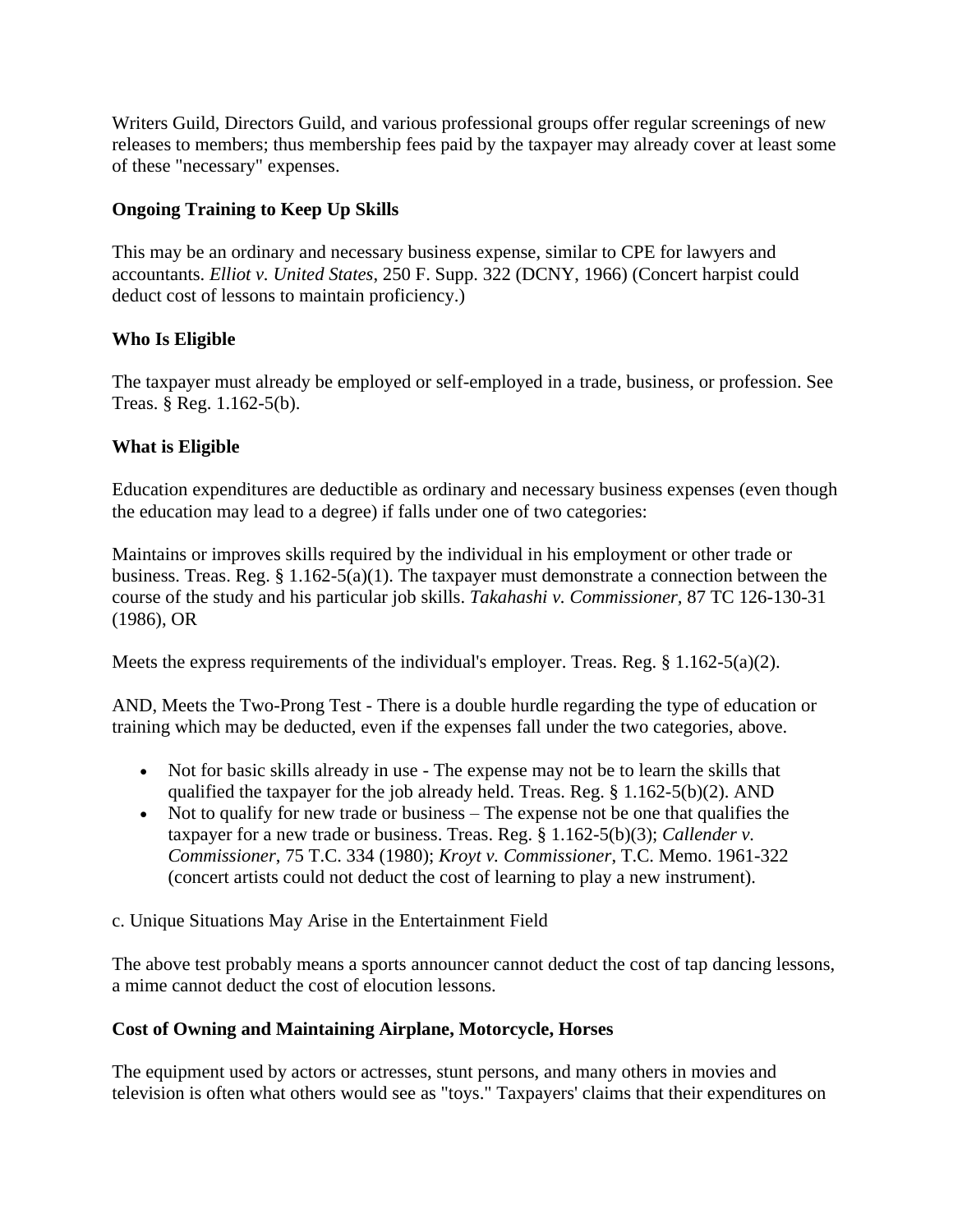these items are business-related may arguably have some truth; but these items also present so great an opportunity for abuse that they merit careful scrutiny of the particular facts and circumstances of each case.

## **Background**

Court cases have addressed the deductibility of airplane expenses in many different settings; the outcome has typically turned on the issue of just how ordinary and necessary the plane was to the operation of the taxpayer's trade or business.

As Transportation - One clear business connection is where the plane is needed for transport. *Palo Alto Town & Country Village, Inc. v. Commissioner*, 565 F. 2d 1388 (9th Cir. 1977) (taxpayer convinced the court of the business value of having the plane standing by at all times); *Sartor v. Commissioner*, T.C. Memo. 1984-274 (taxpayer proved the plane expenses were necessary and ordinary to his business as a salesman); *Ballard v. Commissioner*, T.C. Memo. 1984-662 (deduction denied in part, where commercial flights would have done just as well, and would have cost less).

Education to keep up flying skills - Another line of cases analyzed the issue in light of the taxpayers' alleged need to "maintain or improve" their flying skills for purposes of their trade or business. See, e.g., *Boser v. Commissioner,* 77 T.C. 1124 (1981).

- "Ordinary and necessary" When flying expenses are deducted as I.R.C. § 162 educational expenses, the taxpayer must show they were "ordinary," which means "normal, usual, or customary" in the taxpayer's trade or business. *Perfetti v. Commissioner*, T.C. Memo. 1983549, *aff'd* on this issue, 762 F. 2d 638 (8th Cir. 1985); *Stoddard v. Commissioner*, T.C. Memo. 1982-720.
- "Reasonable" Inherent in the concept of "necessary" is the requirement that the amount of the expenditure be reasonable in relation to its purpose; where expenditure is excessive, only the portion which is reasonable may be deducted. *United States v. Haskel Engineering & Supply Co.*, 380 F.2d 786, 788-89 (9th Cir. 1967).
- Relationship to trade/business The burden of proof is on the taxpayer to show "a direct and proximate relationship" between the use of his or her own plane and the performance of his or her duties in his or her trade or business. *Carroll v. Commissioner*, 51 T.C. 213, 218 (1968), *aff'd*, 418 F.2d 91 (7th Cir. 1969).
	- o Income-producing Property, I.R.C. § 212 Instead of I.R.C. § 162, the taxpayer may invoke I.R.C. § 212, contending that the plane, car or horse was "income producing property," the upkeep of which is deductible under I.R.C. § 212. Ask for history of the income earned by this property (presumably rentals). The taxpayer's argument that the property was held for the production of income is subject to an I.R.C. § 1.83-type analysis, to make sure the ownership was, in fact, profit-motivated.

## **Listed Property**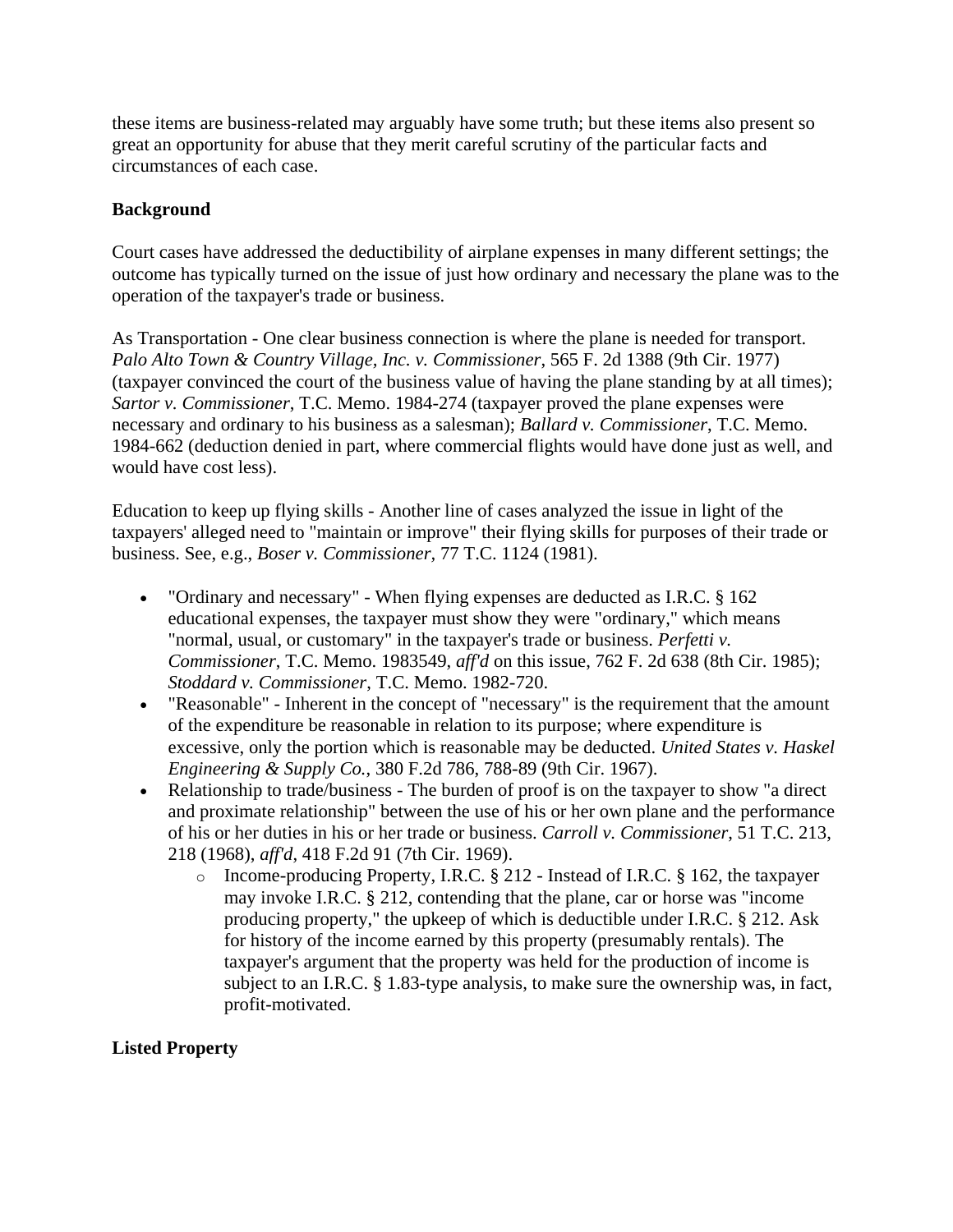I.R.C. § 280F - Under I.R.C. § 280F(d)(4)(A), passenger cars, computers, other transportation property, and any property generally used for entertainment, recreation, and amusement, are "listed property." (No reason to think this doesn't include horses.) Tax benefits claimed in connection with this kind of property are strictly limited.

Where the taxpayer is an employee - Under I.R.C.  $\S$  280F(d)(3), an employee can get the tax benefits of "listed property" only to the extent it can be shown that:

- The property was used for the convenience of the employer, and
- The property was required as a condition of his employment.

Computers - Computers and peripherals are fully deductible (and eligible for I.R.C. § 179 expensing) only if used exclusively at the taxpayer's regular business establishment (including a home office, if I.R.C. § 280A requirements are met). I.R.C. § 280F(d)(4)(B). Otherwise, they are "listed property" and tax benefits are subject to strict recordkeeping (showing business versus personal use).

MACRS depreciation: only on "Qualified Business Use" Property - Unless the "qualified business use" (which means actual use in the taxpayer's trade or business) of the property is more than 50 percent, the taxpayer may only use "alternative depreciation system" (I.R.C.  $\S$  168(g): straight line) and may not claim I.R.C. § 179 expensing elections. The percentage of business use is gauged by time spent in actual use. Treas. Reg. § 1.280F-6.

### **Identify the taxpayer's exact trade/business**

In order to analyze the degree to which the taxpayer might be entitled to the deduction for his or her plane, horse, motorcycle, etc., the first step is obviously to identify his or her trade or business.

## **Employee (Form 2106 for unreimbursed expenses)**

If income was W-2, determine what he or she was employed as (for example, stunt person, actor or actress, pilot, animal trainer, wrangler).

- The taxpayer can have more than one occupation;
- Eview appropriate job contract(s), union contract(s); contact the union, the producer, other third parties, if necessary;
- Which employer(s) does the taxpayer contend required him or her to provide the property in question? For which job(s)? Was it truly for the employer's convenience, rather than simply that the taxpayer preferred to use his or her own (horse, motorcycle, etc.)? What part of the claimed expenses were attributable to that job? Allocate as appropriate.

Note: "Requirement of employment," "employer's convenience" depends on facts and circumstances. A mere statement from the employer is not sufficient. Treas. Reg. § 1.280F-6.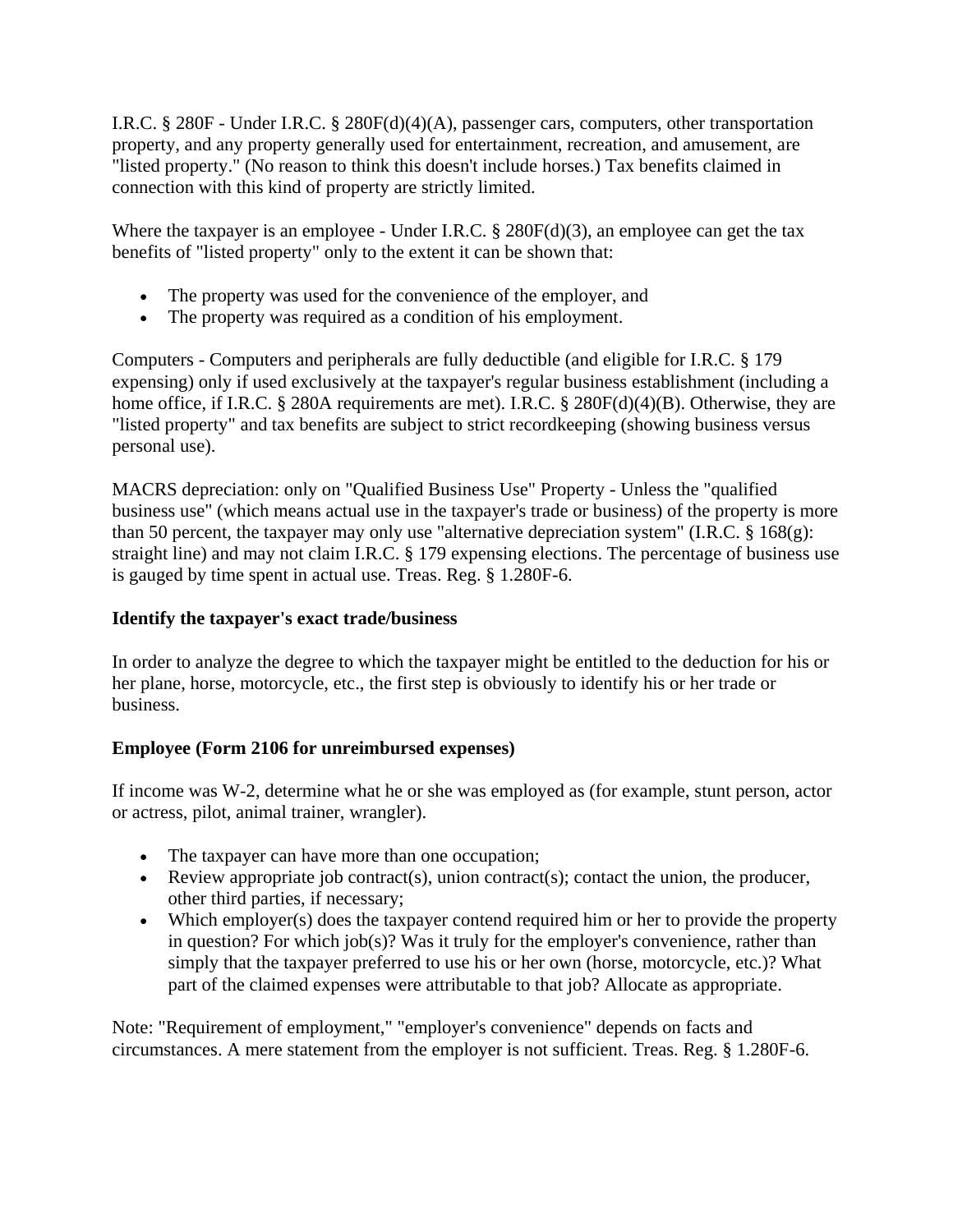No intermingling - Don't mix employee deductions with independent contractor deductions; I.R.C. § 280F requires separate treatment. Furthermore, assume expenses were reimbursed by employer unless the taxpayer proves otherwise.

#### **Schedule C Deductions**

Where the taxpayer has reported income and deductions on Schedule  $C(s)$ , it is equally necessary to clearly identify (each) trade or business (for example, independent stunt coordinator, animal trainer, flight instructor).

Income/deduction should agree - The source of the income should be consistent with the deduction claimed; that is, if he or she is reporting income for staging stunts, the services contract should not be for horse rentals. Specifically match up each trade or business, each job, and each kind of deduction claimed.

## **"Qualified business use" limitation on depreciation**

As stated above, in order for MACRS depreciation to be allowed, at least 50 percent of the use of the property in question must have been in a trade or business of the taxpayer.

Break out each trade/business – There should be a separate Schedule C for each trade or business: for example, horse expenses cannot offset auto racing income.

Analyze - Ask lots of questions and use common sense on personal use: for example, if there were kids in the family, they may have ridden the taxpayer's horses; a local traffic reporter with a faraway vacation home may have used his or her plane to get there.

Interaction with I.R.C. § 183 - Facts such as unbusinesslike operation and consistent losses may suggest lack of a profit motive. Each Schedule C must stand on its own with respect to I.R.C. § 183.

No loose ends - In analyzing and matching income and deductions from various sources verify that the taxpayer has reported all income properly and not omitted reimbursements; for example, if he or she was required to bring his or her horse to a job, was he or she reimbursed for the cost of horse trailer, feed?

#### **Personal Services Corporation**

I.R.C. § 280F applies only to taxpayers who are individuals and S-Corporations. Where the taxpayer functions through a C-Corporation, these strict provisions do not come into play.

Actual connection not enough - As stated above, an actual connection between the property and the taxpayer's trade or business is not enough: use of that property must be ordinary and necessary within that taxpayer's profession. For example, how many stunt persons specialize in flying stunts? How many of those own their own planes? How many flying stunts has this taxpayer worked on? How much of total income was derived from stunt flying?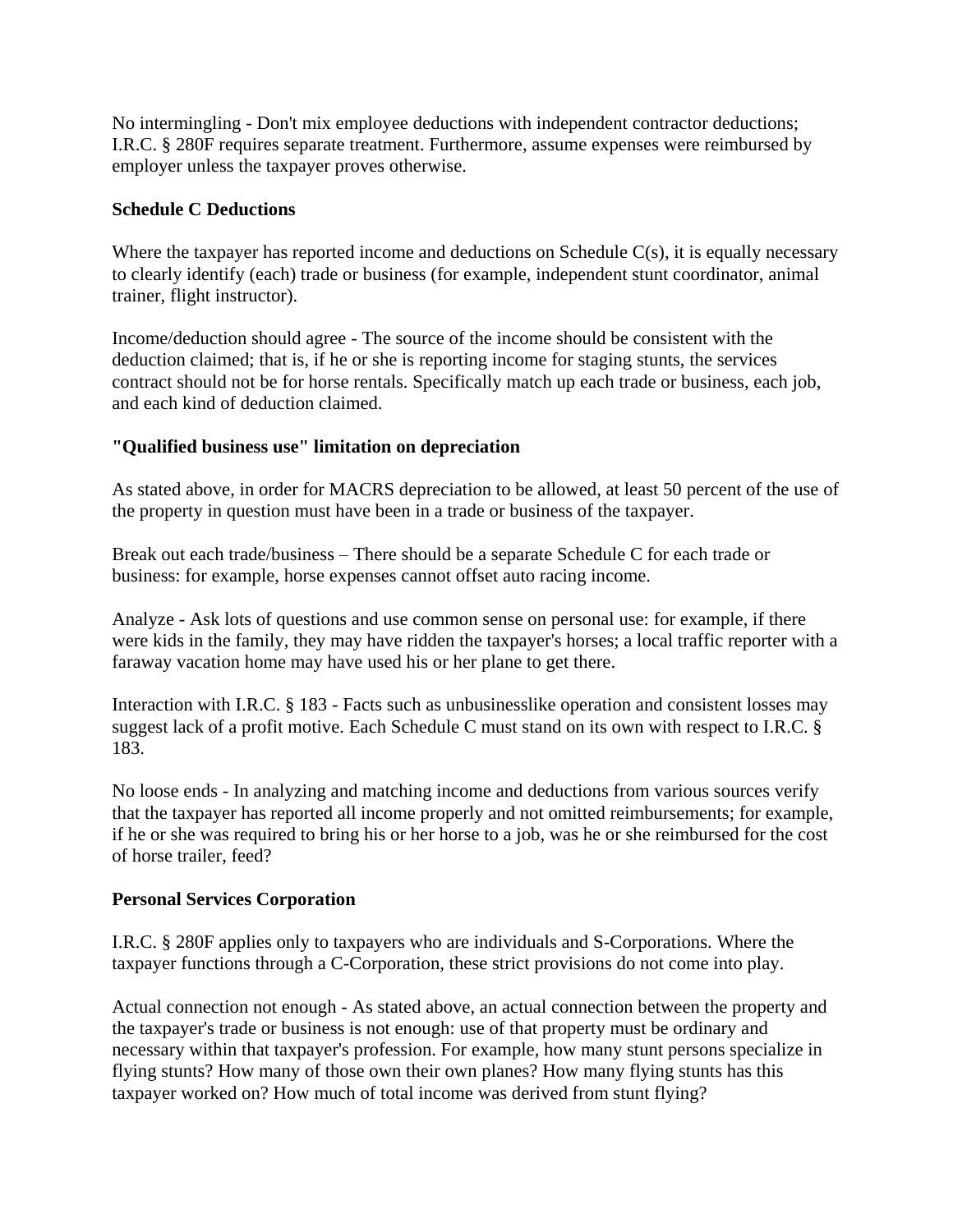Entertainment/recreation/amusement property - When the property in question was used not on camera or for the taxpayer's technical skills but for actual recreation, for example, to entertain a network vice-president or a prospective investor, the special substantiation rules of I.R.C. § 274(d) must be satisfied.

# **Physical Fitness**

Expenses for physical fitness are deductible only to the extent they are linked to the specific requirements of the taxpayer's work - a particular job, or type of job. It is up to the taxpayer to prove this linkage.

Health Club, Gym, Equipment, etc. - All such expenses are considered personal, and thus not deductible, even if they do provide an overall benefit to the taxpayer's trade or business. Rev. Rul. 78-128, 1978-1 C.B. 197 (law enforcement officer could not deduct health club costs).

Athletic, Sporting Club Dues - Moreover, dues paid to athletic, sporting (and social) clubs are treated the same as entertainment and recreation expenses (I.R.C.  $\S 274(a)(2)$ ), and are thus subject to the special substantiation rules of I.R.C. § 274(d).

Possible Allowance of Deduction - Fitness expenses might be deductible in certain situations, where there is a specific connection with the taxpayer's trade or business.

- Particular job For example, an actor or actress gets a role in a martial arts movie and has to learn Karate. (I.R.C. § 274(d) substantiation requirements would have to be satisfied, of course.)
- Specialty associated with the taxpayer's success In certain instances, a special skill is so associated with an entertainer's or athlete's success that its maintenance is akin to keeping up professional skills; for instance, a Mr. Universe-turned-actor might be required by the nature of his employment (type of roles) to keep up his body building and weightlifting skills. Another example might be an Olympic ice skater who becomes a professional ice skating star.

# **Wardrobe**

# **General rule**

It is well-accepted that clothing is deductible as a business expense only where:

- It is required by the employer or essential to the taxpayer's employment;
- It is not suitable for general wear or use away from work; and
- It was not, in fact, worn while away from work.

*Hynes v. Commissioner*, 74 T.C. 1266, 1290 (1980); *Yeomans v. Commissioner*, 30 T.C. 757, 767 (1958).

# **Lenient Policy**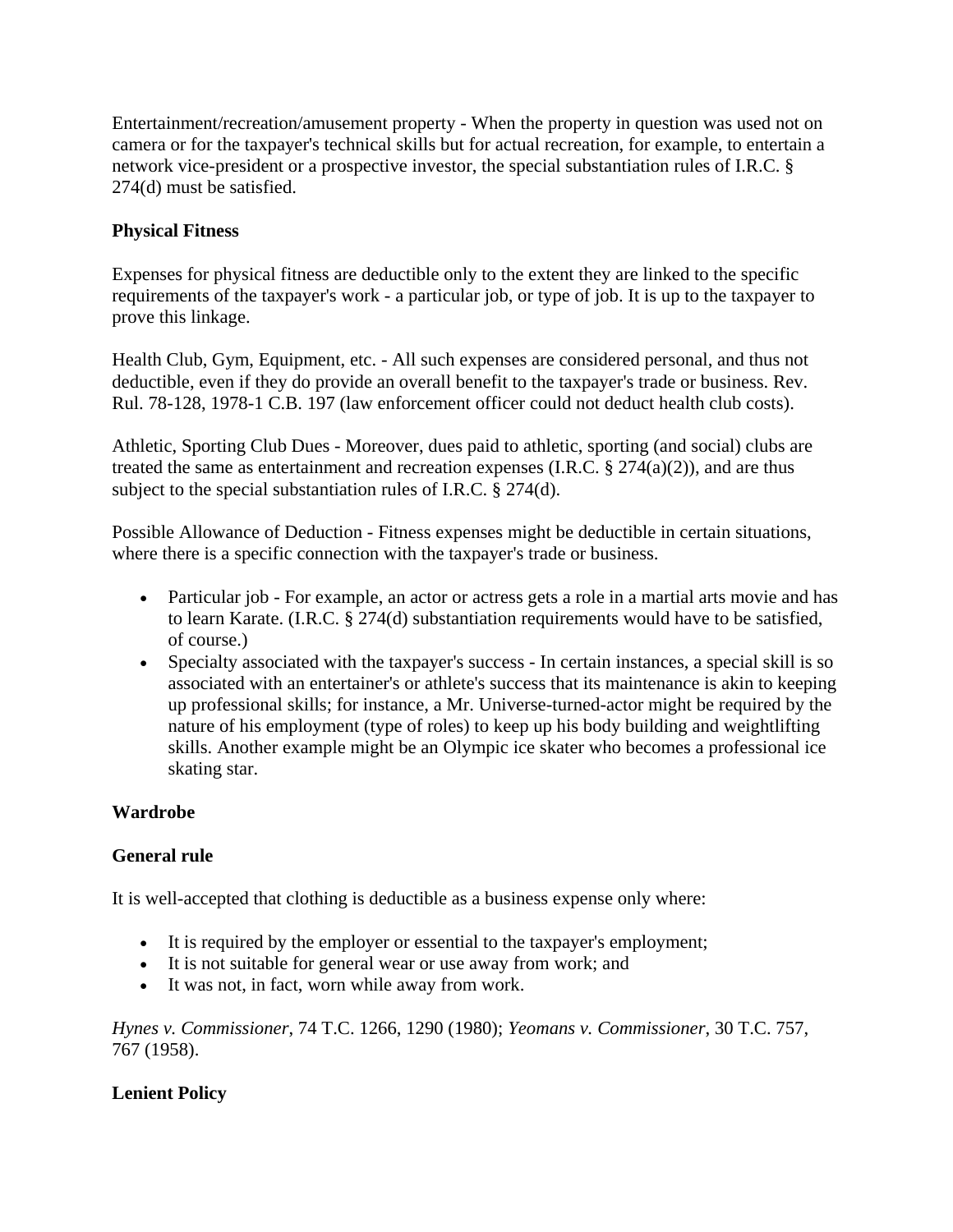Formerly, courts were more lenient. A line of cases from several decades ago established a lenient policy with respect to wardrobe deductions:

Deductions by entertainers - E.g., *Nelson v. Commissioner*, T.C. Memo. 1966-224 (Ozzie & Harriet were permitted to deduct the clothes they wore on their TV show even though they were suitable for general use;) See also *Denny v. Commissioner*, 33 B.T.A. 738 (1935) (clothes were "theatrical costumes"); *Fisher v. Commissioner*, 23 T.C. 218 (1954), *aff'd* 230 F.2d 79 (7th Cir. 1956) (night club pianist could deduct cost of tuxedos).

Deductions by taxpayers in other lines of work - Leading cases typically involved specialized occupations. E.g., *Meier v. Commissioner*, 2 T.C. 458 (1943) (nurse could deduct uniforms, due to extra "sanitary" requirements of job); *Harsaghy v. Commissioner*, 2 T.C. 484 (1943) (taxpayer not allowed to wear uniform off the job, thus could deduct costs).

# **Current Standards**

Today's standards are different. Perhaps because a wider variety of clothes are in fact suitable for general wear today, denial of a clothing deduction has become the norm. E.g., *Pevsner v. Commissioner*, 628 F. 2d 467 (5th Cir. 1980) *rev'g* T.C. Memo. 1979-311 (boutique saleswoman could not deduct expensive clothes even though they were required for the job and never worn in personal life, because they were, in fact, suitable for general use); *Mella v. Commissioner*, T.C. Memo. 1986-594 (professional tennis player was not permitted to deduct cost of tennis togs, since objectively they were suited for general use).

# **Working conditions hard on clothes; need more frequent replacement**

A taxpayer may think because his or her particular occupation is exceptionally hard on his or her clothes that he or she is entitled to a deduction, but this is not so.

Protective wear is deductible - Equipment or special clothing required by certain jobs, which does not take the place of other clothing is deductible, for example, makeup artist's smock, asbestos underwear worn by stunt person for fire scene. *Kozera v. Commissioner*, T.C. Memo. 1986-604 (special electrician's "bunny boots" deductible); *Jeffers v. Commissioner*, T.C. Memo. 1986-285 (for taxpayer who was a pipefitter, steel-toed boots were deductible but jeans were not).

**Unusual wear and tear** - There is no deduction, however, simply because a taxpayer's job causes unusual wear and tear on regular clothes. *Drill v. Commissioner*, 8 T.C. 902 (1947); *Henry v. Commissioner*, T.C. Memo. 1971-50. *Hawbaker v. Commissioner*, T.C. Memo. 1983- 665 (no deduction for auto salesman's suits which he was required to wear and which got unusually dirty and greasy on the job).

# **Care of wardrobe**

Generally, where the cost of the work clothes is deductible, so is the cost of their cleaning. *Mortrud v. Commissioner*, 44 T.C. 208 (1965).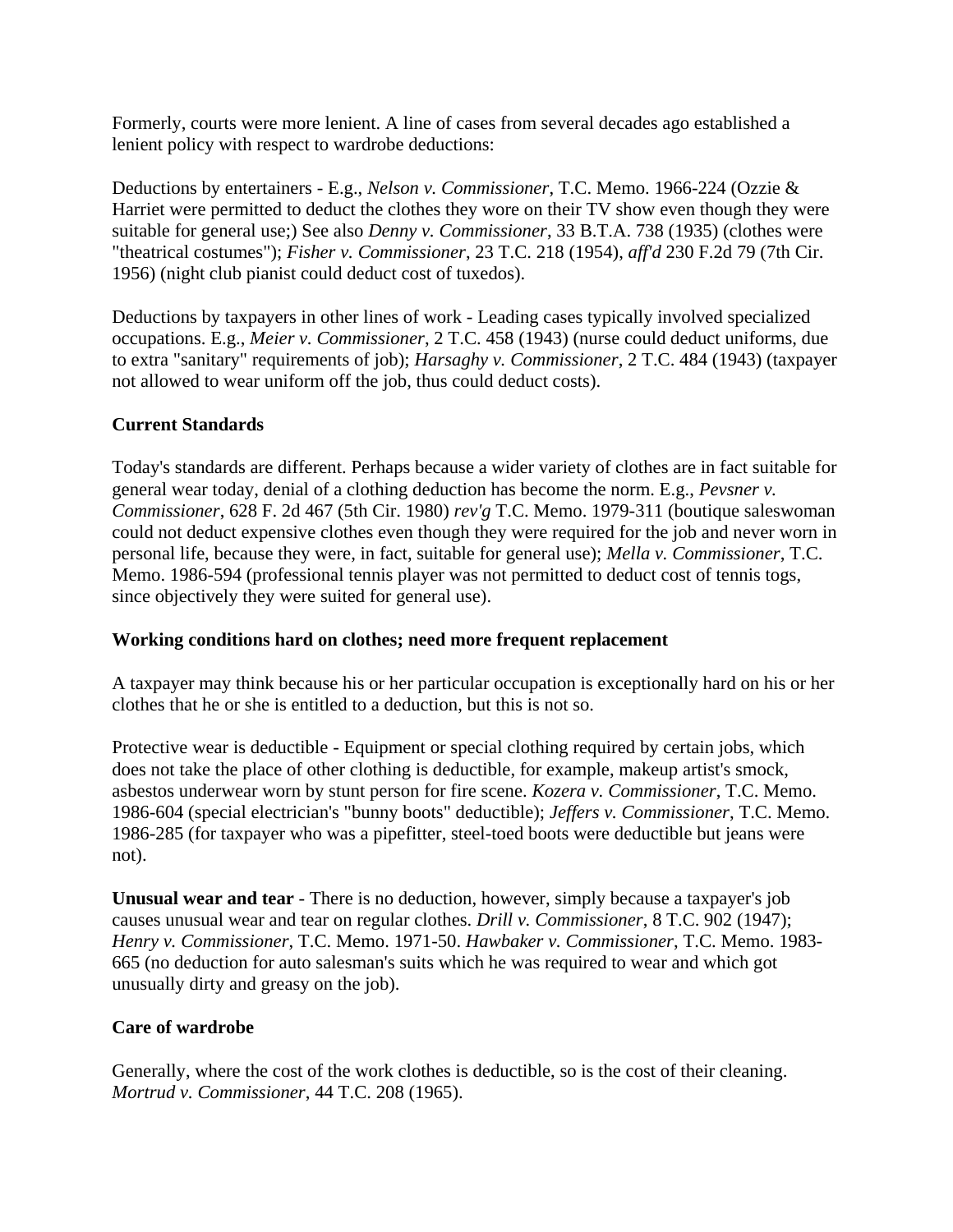### **Adequate proof: substantiation and documentation**

The requirements are not as strict regarding I.R.C. §162 expenses as they are with respect to I.R.C. § 274. While original bills and cancelled checks are always preferable, they are not an absolute necessity. Consider all the surrounding circumstances. See *Campbell v. Commissioner*, T.C. Memo. 1992-66. (A deduction was allowed where the taxpayer, a plastics technician, "testified credibly" that he wore out two pairs of protective work boots in a year.)

### **Grooming and Other Personal Items**

As a rule, these items are too personal; they will generate a business deduction only in the presence of very special circumstances.

### **Make-up, Haircuts**

There may be a possible deduction for stage make-up (with substantiation that taxpayer was required to purchase it, did purchase it, and never wore it offstage), but it's a narrow exception. E.g., *Drake v. Commissioner*, 52 T.C. 842 (1969) *supra*.

#### **Toupee**

Probably too personal to yield a business deduction; possible exception where the taxpayer presents abundant evidence that he wore the toupee exclusively while working.

#### **False Teeth, Hearing Aids, etc.**

False teeth, hearing aids, etc. are considered extremely personal, and thus usually not deductible.

Courts divided; a fact intensive issue - Some courts have been lenient on deductions for the various needs of actors or actresses, for example, *Denny v. Commissioner*, 33 BTA 738 (Court allowed deduction for replacement dental work, also wigs, costumes, etc.). Others have not: *Sparkman v. Commissioner*, 112 F.2d 774 (9th Cir. 1940). (No deduction for actor's dentures, even though he needed them for enunciation; "taxpayer did not prove the teeth were used for business purposes only.")

Generally, few personal deductions are allowed, even where arguably business related - See, e.g., *Bakewell v. Commissioner*, 23 T.C. 803 (1955). (No deduction for hearing aid needed by courtroom lawyer.)

#### **Business-related Medical Expenses**

The I.R.C. § 213(a) limit is now 10% with a caveat for 2013-2016 allowing 7.5% for those more than 65 years old before the end of the year. This is all the more reason why taxpayers now might want to argue that certain medical expenditures were business-related. (Since medical deductions were readily available until recently, there is little judicial guidance in this area.)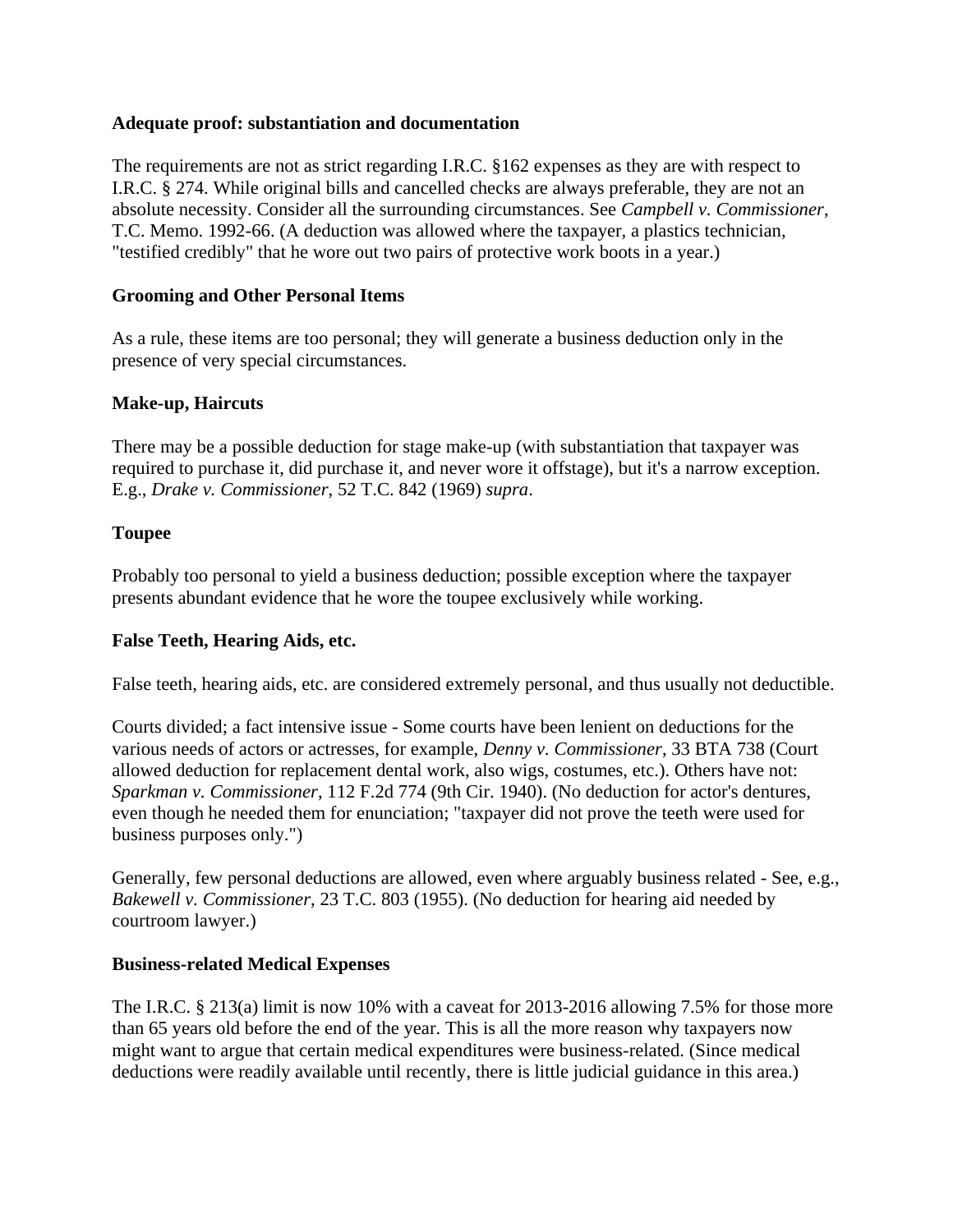Cosmetic Surgery – I.R.C. § 213(d)(9) now prohibits a medical deduction for face lifts, hair transplants, and any other procedure directed merely at "improving the patient's appearance," thereby providing still further motivation for on-camera performers to claim such items under I.R.C. § 162, unless, as in *Hess v. Commissioner* (T.C. Summary Opinion 1994-79) the cosmetic surgery is considered detrimental to the taxpayer outside of their career.

I.R.C. § 213(d)(9) does allow an exception for expenses to "ameliorate a deformity arising from, or directly related to, a congenital abnormality, a personal injury resulting from an accident or trauma, or disfiguring disease".

Medical Treatment - Rarely allowed as business expense; for example, Rev. Rul. 71-45, 1971-1 C.B. 51 (singer's costs of throat treatments allowed as medical, not business, expense).

Insurance - Note that health coverage for Hollywood union and guild members is very good; it is unlikely that a member of, say, SAG-AFTRA, had any uncompensated medicals sufficient to generate a Schedule A deduction.

# **Extravagance, in General**

### **Not Limited to Lowest Price**

Show business folks sometimes like to splurge. The reasonableness of the price a taxpayer chooses to pay for goods and services is determined by fact and circumstances: what is lavish and extravagant to one taxpayer, maybe normal to another taxpayer.

# **Compensation for Services**

A deduction for salaries or fees for personal services is limited to a "reasonable allowance" for "services actually rendered." I.R.C. § 162(a)(1). The test of reasonableness depends on facts and circumstances. However, as discussed under Personal Service and Personal Holding Companies (Loan Outs), wages to shareholder/artist are not subject to limitations.

# **Exception: Lavish Food and Drink**

I.R.C. § 274(k) provides that food and beverages are not deductible if they were "lavish or extravagant under the circumstances" or if the taxpayer was not present. See I.R.C. § 162(a)(2).

#### **Amount May Indicate Motives**

The amount spent may be relevant to determining whether the expenditure was primarily for business or personal motives; for instance, if it looks as if that audition in New York may be an excuse to deduct the cost of a luxury trip. Consider reasonableness" in relation to the purported business purpose of the item. *United States v. Haskel Eng. & Supply Co.*, 380 F. 2d 786, 788-789 (9th Cir. 1967); *Harbor Medical Corp. v. Commissioner*, T.C. Memo. 1979-291.

#### **Use of Home for Business Purposes**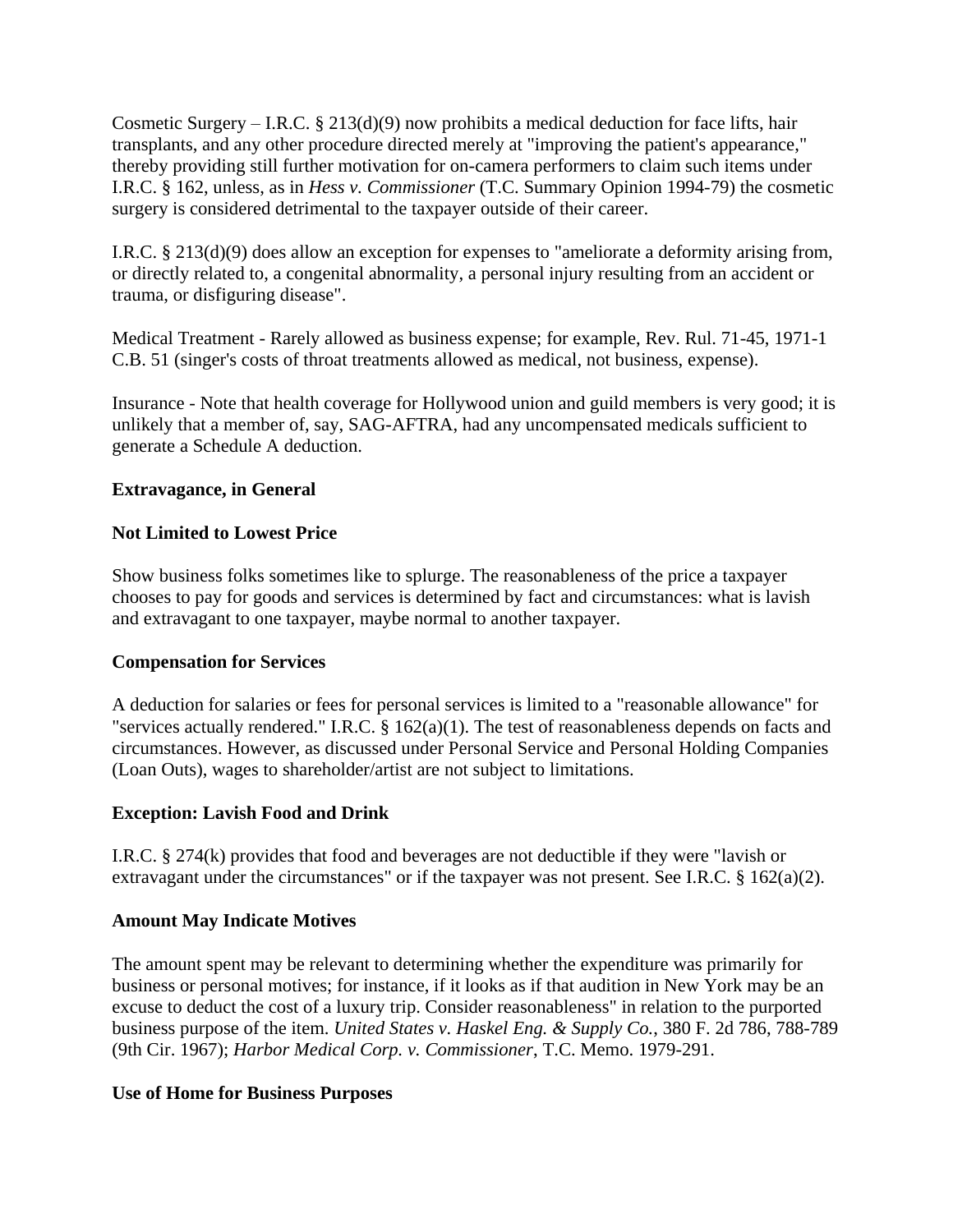This issue often arises in the entertainment industry, where business and personal lives intermingle to so great an extent.

# **Home Office Deduction**

I.R.C. § 280A severely restricts the deduction for office in the home. To claim a deduction for business use of a taxpayer's personal residence under I.R.C.  $\S$  280A(c)(1), the taxpayer must establish that a portion of his dwelling unit is (1) exclusively used, (2) on a regular basis, (3) qualified business purposes under I.R.C.  $\S$  280A(c)(1) (either principal place of business, place to meet with patients, etc., separate structure, or designated storage space for inventory), and (4) if the taxpayer is an employee, the office is maintained for the convenience of the employer. Hamacher v. Commissioner, 94 T.C. 348, 353-354 (1990).

Principal Place of Business - The most frequent of the above issues in the entertainment industry, is the principal place of business. In *Commissioner v. Soliman*, 506 168, 175-177, (1993), the Supreme Court laid out a two-part test to determine whether a taxpayer's residence qualifies as a principal place of business: (1) the relative importance of the activities undertaken at each business location; and (2) the time spent at each location. However, after the Supreme Court's decision in *Soliman,* Congress added language following I.R.C. § 280A(c)(1)(C), to define "principal place of business" for tax years after 1998, as including "a place of business which is used by the taxpayer for the administrative or management of any trade or business of the taxpayer if there is no other fixed location of the trade or business where the taxpayer conducts substantial administrative or management activities of such trade or business." The Taxpayer Relief Act of 1997, Pub. L. No. 105-34, § 932(a), 111 Stat. at 881; *Thunstedt v. Commissioner*, T.C. Memo 2013-280; *Beale v. Commissioner*, T.C. Memo 2000-158.

# **Result May Depend on Status of Taxpayer**

An independent contractor may deduct a portion of his or her home only if it is his or her principal place of business, used by clients, patients, or customers, or is a separate structure. I.R.C. § 280A(c). An employee may deduct the expense of a home office only where it's for the convenience of the employer.

# **Corporate Taxpayer**

Individuals who have formed a personal service C- corporation may still deduct business use of their home, but the creation of the corporate entity would give rise to separate issues, for example, it would have to rent the premises from the entertainer. See, e.g., *Int'l Artists, Ltd. v. Commissioner*, 55 T.C. 94 (1970). (Liberace's corporation deducted expenses of a screening room, wardrobe, theatrical lighting, concert stage, etc., in the stars Harold Way home; but the corporation paid him rent for it.)

There is a PAL issue regarding rent of an individual to his corporation. Per Treas. Reg. § 1.469-  $2(f)(6)$ , income from rental to an entity in which the taxpayer materially participates is deemed to be non-passive. Losses are still passive.